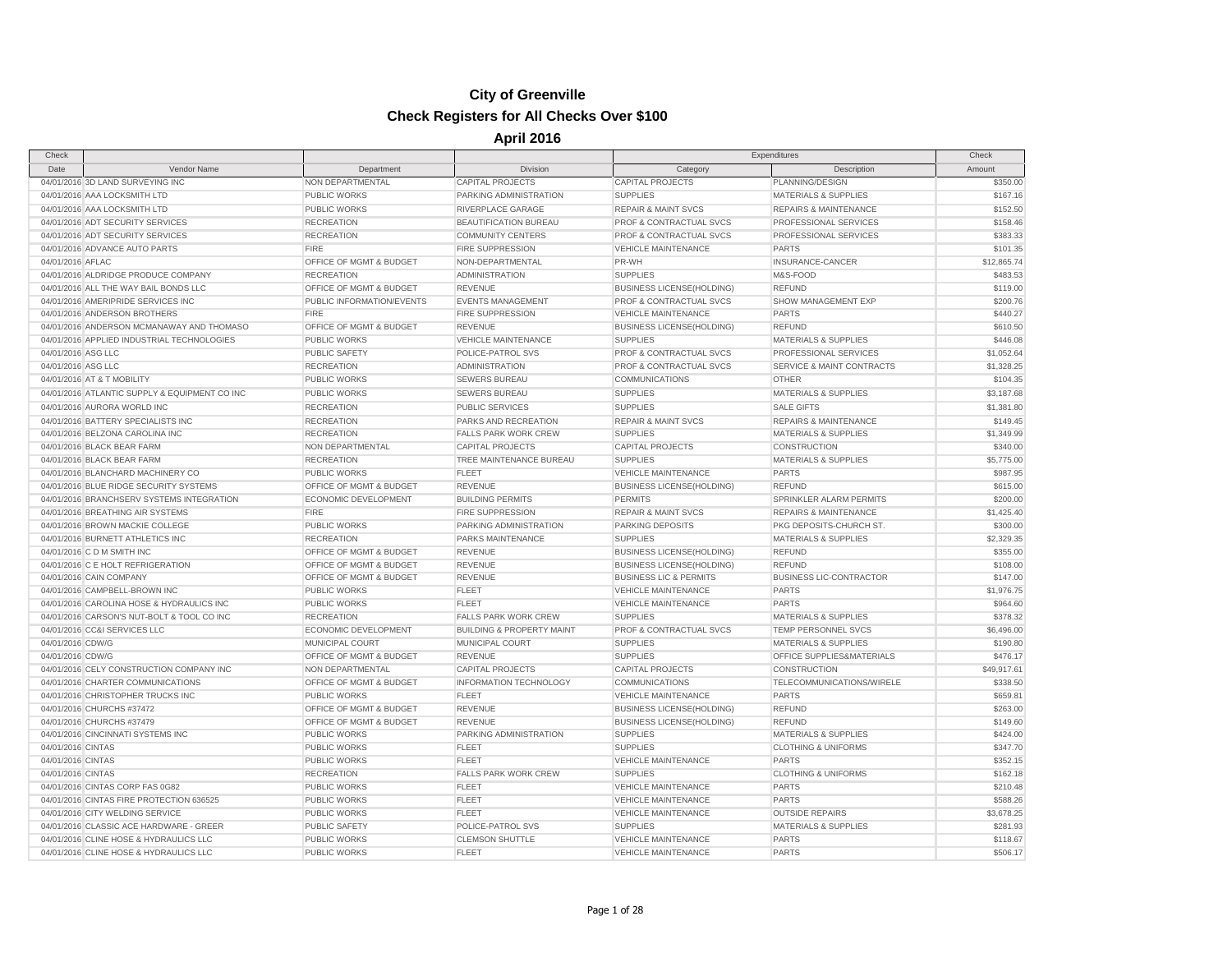| Check                 |                                                |                         |                                        | Expenditures                                                   |                                                      | Check                |
|-----------------------|------------------------------------------------|-------------------------|----------------------------------------|----------------------------------------------------------------|------------------------------------------------------|----------------------|
| Date                  | Vendor Name                                    | Department              | Division                               | Category                                                       | Description                                          | Amount               |
| 04/01/2016 CLT INC    |                                                | OFFICE OF MGMT & BUDGET | GIS                                    | <b>SUPPLIES</b>                                                | <b>MATERIALS &amp; SUPPLIES</b>                      | \$204.47             |
|                       | 04/01/2016 COMMERCE CLUB                       | <b>CITY MANAGER</b>     | <b>CITY MANAGER</b>                    | <b>SUNDRY</b>                                                  | <b>MISCELLANEOUS</b>                                 | \$139.00             |
|                       | 04/01/2016 COMPANY WRENCH                      | <b>PUBLIC WORKS</b>     | <b>FLEET</b>                           | <b>VEHICLE MAINTENANCE</b>                                     | <b>PARTS</b>                                         | \$319.47             |
|                       | 04/01/2016 CONCRETE SUPPLY COMPANY LLC         | NON DEPARTMENTAL        | <b>CAPITAL PROJECTS</b>                | <b>CAPITAL PROJECTS</b>                                        | CONSTRUCTION                                         | \$3,689.50           |
|                       | 04/01/2016 CONCRETE SUPPLY COMPANY LLC         | PUBLIC WORKS            | <b>SEWERS BUREAU</b>                   | <b>SUPPLIES</b>                                                | <b>MATERIALS &amp; SUPPLIES</b>                      | \$898.58             |
|                       | 04/01/2016 CONCRETE SUPPLY COMPANY LLC         | PUBLIC WORKS            | <b>STREETS BUREAU</b>                  | <b>SUPPLIES</b>                                                | <b>MATERIALS &amp; SUPPLIES</b>                      | \$566.81             |
|                       | 04/01/2016 CORBIN TURF & ORNAMENTAL SUPPLY INC | <b>RECREATION</b>       | BEAUTIFICATION BUREAU                  | <b>SUPPLIES</b>                                                | <b>MATERIALS &amp; SUPPLIES</b>                      | \$1,405.56           |
|                       | 04/01/2016 CORBIN TURF & ORNAMENTAL SUPPLY INC | <b>RECREATION</b>       | <b>PARKS MAINTENANCE</b>               | <b>SUPPLIES</b>                                                | <b>MATERIALS &amp; SUPPLIES</b>                      | \$874.50             |
|                       | 04/01/2016 COWART AWARDS INC                   | <b>RECREATION</b>       | <b>COMMUNITY CENTERS</b>               | <b>SUNDRY</b>                                                  | AWARDS                                               | \$566.57             |
|                       | 04/01/2016 CRESCENT SUPPLY CO INC              | PUBLIC WORKS            | <b>MAINTENANCE</b>                     | <b>SUPPLIES</b>                                                | <b>MATERIALS &amp; SUPPLIES</b>                      | \$709.14             |
| 04/01/2016 CROMERS    |                                                | <b>RECREATION</b>       | <b>PUBLIC SERVICES</b>                 | <b>SUPPLIES</b>                                                | <b>SALE CONCESSIONS</b>                              | \$308.53             |
|                       | 04/01/2016 CUMMINS ATLANTIC LLC                | PUBLIC WORKS            | <b>FLEET</b>                           | <b>VEHICLE MAINTENANCE</b>                                     | <b>PARTS</b>                                         | \$3,310.73           |
|                       | 04/01/2016 CUMMINS ATLANTIC LLC                | PUBLIC WORKS            | <b>TROLLEY</b>                         | <b>VEHICLE MAINTENANCE</b>                                     | <b>PARTS</b>                                         | \$4,054.84           |
|                       | 04/01/2016 CURVED GLASS DISTRIBUTORS           | <b>PUBLIC WORKS</b>     | <b>TROLLEY</b>                         | <b>VEHICLE MAINTENANCE</b>                                     | <b>PARTS</b>                                         | \$290.00             |
|                       | 04/01/2016 DAVIDSON FARMS INC                  | <b>RECREATION</b>       | TREE MAINTENANCE BUREAU                | <b>SUPPLIES</b>                                                | <b>MATERIALS &amp; SUPPLIES</b>                      | \$240.00             |
|                       | 04/01/2016 DEER OAKS EAP SERVICES LLC          | <b>HUMAN RESOURCES</b>  | <b>OCCUPATIONAL HEALTH</b>             | <b>PROF &amp; CONTRACTUAL SVCS</b>                             | PROFESSIONAL SERVICES                                | \$1,816.13           |
|                       | 04/01/2016 DELL MARKETING LP                   | PUBLIC WORKS            | <b>SEWERS BUREAU</b>                   | <b>SUPPLIES</b>                                                | <b>MATERIALS &amp; SUPPLIES</b>                      | \$109.92             |
|                       | 04/01/2016 DESIGNLAB INC                       | <b>PUBLIC SAFETY</b>    | POLICE-PATROL SVS                      | <b>SUPPLIES</b>                                                | <b>CLOTHING &amp; UNIFORMS</b>                       | \$2,985.64           |
|                       | 04/01/2016 DOUBLETREE BY HILTON RALEIGH        | PUBLIC WORKS            | <b>CONSTRUCTION &amp; INSPECTION</b>   | <b>TRAVEL &amp; TRAINING</b>                                   | <b>TRAVEL &amp; TRAINING</b>                         | \$351.78             |
|                       | 04/01/2016 DUKE ENERGY                         | C.D. DIVISION           | <b>CDBG PROJECTS</b>                   | <b>CD PROJECTS</b>                                             | PUBLIC SERVICES (GENERAL)                            | \$122.85             |
|                       | 04/01/2016 DUKE ENERGY                         | <b>PUBLIC WORKS</b>     | <b>TRAFFIC ENGINEERING</b>             | <b>UTILITIES</b>                                               | <b>ELECTRICITY</b>                                   | \$1,112.16           |
|                       | 04/01/2016 DUKE ENERGY                         | <b>RECREATION</b>       | PARKS MAINTENANCE                      | <b>UTILITIES</b>                                               | <b>ELECTRICITY</b>                                   | \$3,888.20           |
|                       | 04/01/2016 DUKE SANDWICH CO.                   | <b>RECREATION</b>       | PUBLIC SERVICES                        | <b>SUPPLIES</b>                                                | SALE CONCESSIONS                                     | \$400.41             |
|                       | 04/01/2016 DUNKIN DONUTS                       | OFFICE OF MGMT & BUDGET | <b>REVENUE</b>                         | <b>BUSINESS LICENSE(HOLDING)</b>                               | <b>REFUND</b>                                        | \$1,507.55           |
|                       | 04/01/2016 DUPONT CUSTOMS                      | OFFICE OF MGMT & BUDGET | <b>REVENUE</b>                         | <b>BUSINESS LICENSE(HOLDING)</b>                               | <b>REFUND</b>                                        | \$111.32             |
|                       | 04/01/2016 EARTH PRODUCTS LLC-EASLEY SC        | <b>RECREATION</b>       | <b>PARKS MAINTENANCE</b>               | <b>SUPPLIES</b>                                                | <b>MATERIALS &amp; SUPPLIES</b>                      | \$1,272.00           |
|                       | 04/01/2016 ECHOLS OIL COMPANY INC              | PUBLIC WORKS            | <b>FIXED ROUTE</b>                     | <b>VEHICLE MAINTENANCE</b>                                     | <b>LUBRICANTS</b>                                    | \$123.50             |
|                       | 04/01/2016 ECHOLS OIL COMPANY INC              | PUBLIC WORKS            | FLEET                                  | <b>VEHICLE MAINTENANCE</b>                                     | <b>FUEL</b>                                          | \$26,881.22          |
|                       | 04/01/2016 ENVIROCARE LANDSCAPE MANAGEMEN      | OFFICE OF MGMT & BUDGET | <b>REVENUE</b>                         | <b>BUSINESS LICENSE(HOLDING)</b>                               | <b>REFUND</b>                                        | \$256.78             |
|                       | 04/01/2016 EQUIPPED FOR LIFE PROSTHETICS       | OFFICE OF MGMT & BUDGET | <b>REVENUE</b>                         | <b>BUSINESS LICENSE(HOLDING)</b>                               | <b>REFUND</b>                                        | \$338.66             |
|                       | 04/01/2016 FAIRWAY FORD INC                    | PUBLIC WORKS            | <b>FLEET</b>                           | <b>VEHICLE MAINTENANCE</b>                                     | <b>PARTS</b>                                         | \$728.78             |
|                       | 04/01/2016 FGP INTERNATIONAL                   | <b>HUMAN RESOURCES</b>  | <b>HUMAN RESOURCES</b>                 | PROF & CONTRACTUAL SVCS                                        | TEMP PERSONNEL SVCS                                  | \$703.28             |
|                       | 04/01/2016 FGP INTERNATIONAL                   | OFFICE OF MGMT & BUDGET | <b>REVENUE</b>                         | PROF & CONTRACTUAL SVCS                                        | TEMP PERSONNEL SVCS                                  | \$782.39             |
|                       | 04/01/2016 FIRESTONE COMPLETE AUTO CARE        | PUBLIC WORKS            | <b>FLEET</b>                           | <b>VEHICLE MAINTENANCE</b>                                     | <b>PARTS</b>                                         | \$1,400.60           |
|                       | 04/01/2016 FORTILINE INC                       | <b>PUBLIC WORKS</b>     |                                        | <b>SUPPLIES</b>                                                | MATERIALS & SUPPLIES                                 |                      |
|                       | 04/01/2016 FOY BAILEY ELECTRIC LLC             | OFFICE OF MGMT & BUDGET | <b>SEWERS BUREAU</b><br><b>REVENUE</b> | <b>BUSINESS LIC &amp; PERMITS</b>                              | <b>BUSINESS LIC-CONTRACTOR</b>                       | \$392.20<br>\$294.00 |
|                       | 04/01/2016 GATEWAY SUPPLY                      | OFFICE OF MGMT & BUDGET | <b>REVENUE</b>                         | <b>BUSINESS LICENSE(HOLDING)</b>                               | <b>REFUND</b>                                        | \$3,803.09           |
|                       | 04/01/2016 GENESIS ELDERCARE                   | OFFICE OF MGMT & BUDGET | <b>REVENUE</b>                         |                                                                | <b>REFUND</b>                                        | \$1,277.35           |
| 04/01/2016 GILLIG LLC |                                                | <b>PUBLIC WORKS</b>     | <b>TROLLEY</b>                         | <b>BUSINESS LICENSE(HOLDING)</b><br><b>VEHICLE MAINTENANCE</b> | <b>PARTS</b>                                         | \$103.34             |
|                       | 04/01/2016 GIMME-A-SIGN CO INC                 | PUBLIC WORKS            | <b>BUILDING SERVICE DIVISION</b>       | <b>SUPPLIES</b>                                                | <b>MATERIALS &amp; SUPPLIES</b>                      | \$108.12             |
|                       | 04/01/2016 GIMME-A-SIGN CO INC                 | <b>RECREATION</b>       | <b>COMMUNITY CENTERS</b>               | PROF & CONTRACTUAL SVCS                                        | PROFESSIONAL SERVICES                                | \$949.14             |
|                       | 04/01/2016 GIMME-A-SIGN CO INC                 | <b>RECREATION</b>       | PARKS MAINTENANCE                      | <b>SUPPLIES</b>                                                | <b>MATERIALS &amp; SUPPLIES</b>                      | \$101.76             |
|                       | 04/01/2016 GLASSCRAFTERS INC                   |                         | <b>FLEET</b>                           |                                                                | <b>PARTS</b>                                         |                      |
|                       |                                                | <b>PUBLIC WORKS</b>     |                                        | <b>VEHICLE MAINTENANCE</b><br>PROF & CONTRACTUAL SVCS          |                                                      | \$160.22             |
|                       | 04/01/2016 GOODWILL INDUSTRIES                 | PUBLIC WORKS            | PARKING ADMINISTRATION                 |                                                                | <b>SERVICE &amp; MAINT CONTRACTS</b><br><b>PARTS</b> | \$335.72             |
|                       | 04/01/2016 GOODYEAR COMMERCIAL TIRE            | PUBLIC WORKS            | FLEET                                  | <b>VEHICLE MAINTENANCE</b>                                     |                                                      | \$3,366.17           |
|                       | 04/01/2016 GOSSETT CONCRETE PIPE CO INC        | PUBLIC WORKS            | <b>STORM DRAINS BUREAU</b>             | <b>SUPPLIES</b>                                                | <b>CONSTRUCTION &amp; REPAIR</b>                     | \$371.00             |
|                       | 04/01/2016 GREATER GREENVILLE SCOTTISH GAMES   | OFFICE OF MGMT & BUDGET | <b>REVENUE</b>                         | ACCOUNTS PAYABLE(MANUAL)                                       | <b>STATE ATAX</b>                                    | \$8,702.24           |
|                       | 04/01/2016 GREENVILLE CUSTOM BICYCLES LLC      | OFFICE OF MGMT & BUDGET | <b>REVENUE</b>                         | <b>BUSINESS LICENSE(HOLDING)</b>                               | <b>REFUND</b>                                        | \$1,249.88           |
|                       | 04/01/2016 GREENVILLE NEWS                     | ECONOMIC DEVELOPMENT    | PLANNING AND ZONING                    | PROF & CONTRACTUAL SVCS                                        | ADVERTISING EXPENSE                                  | \$573.31             |
|                       | 04/01/2016 GREENVILLE OFFICE SUPPLY CO INC     | <b>HUMAN RESOURCES</b>  | <b>HUMAN RESOURCES</b>                 | <b>SUPPLIES</b>                                                | <b>MATERIALS &amp; SUPPLIES</b>                      | \$157.06             |
|                       | 04/01/2016 GREENVILLE OFFICE SUPPLY CO INC     | MUNICIPAL COURT         | MUNICIPAL COURT                        | <b>SUPPLIES</b>                                                | <b>MATERIALS &amp; SUPPLIES</b>                      | \$164.05             |
|                       | 04/01/2016 GREENVILLE OFFICE SUPPLY CO INC     | <b>PUBLIC WORKS</b>     | <b>SEWERS BUREAU</b>                   | <b>SUPPLIES</b>                                                | <b>MATERIALS &amp; SUPPLIES</b>                      | \$249.69             |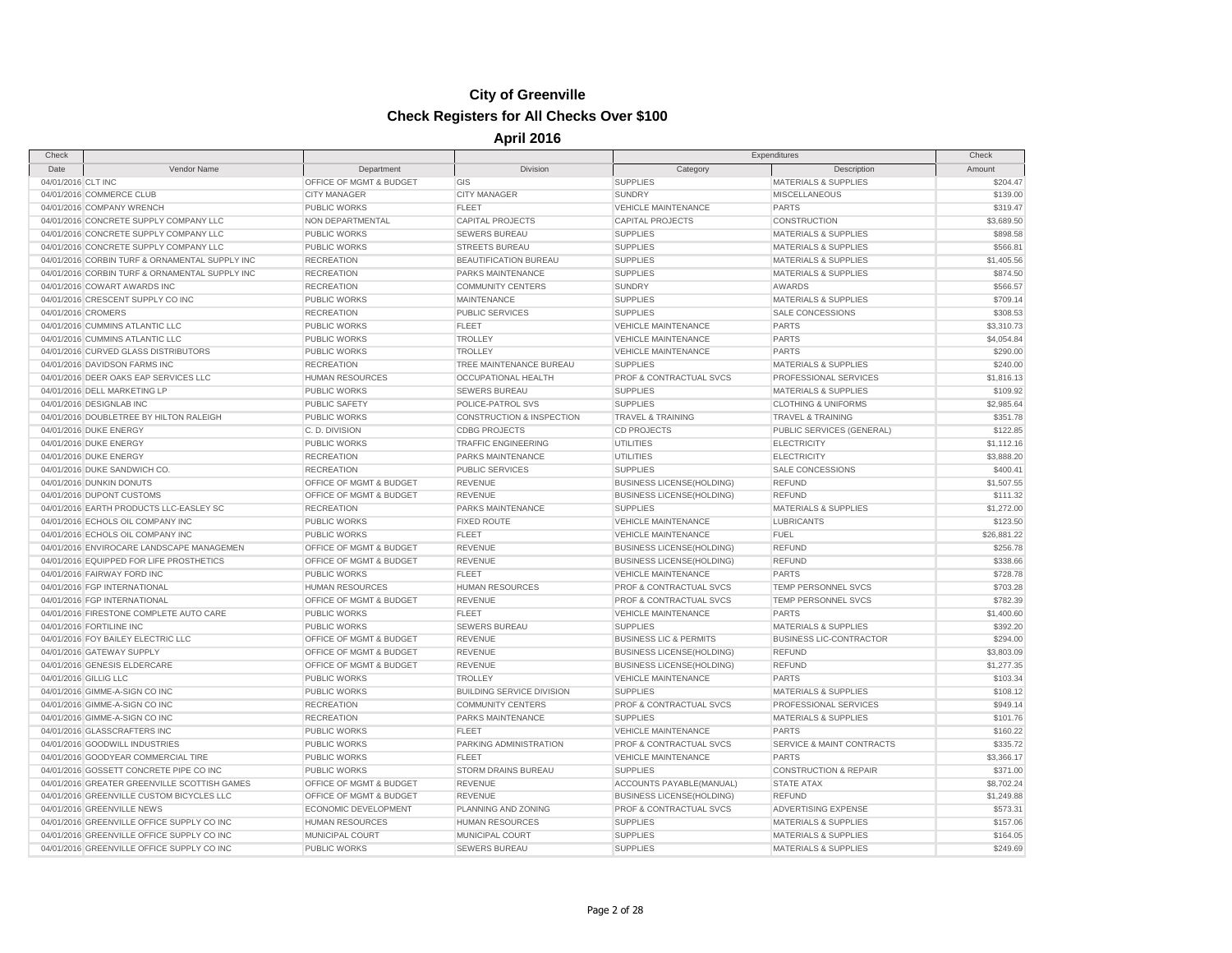| Check                |                                               |                           |                                  | Expenditures                       |                                      | Check        |
|----------------------|-----------------------------------------------|---------------------------|----------------------------------|------------------------------------|--------------------------------------|--------------|
| Date                 | Vendor Name                                   | Department                | Division                         | Category                           | Description                          | Amount       |
|                      | 04/01/2016 GREENVILLE OFFICE SUPPLY CO INC    | <b>RECREATION</b>         | PARKS AND RECREATION             | <b>PRINTING</b>                    | PRINTING & BINDING                   | \$179.13     |
|                      | 04/01/2016 GREENVILLE ZOO - PETTY CASH        | <b>RECREATION</b>         | <b>EDUCATION</b>                 | <b>SUNDRY</b>                      | RESTRD DONATION EXPENSE              | \$130.21     |
|                      | 04/01/2016 GREGORY PEST SOLUTIONS             | <b>PUBLIC WORKS</b>       | <b>BUILDING SERVICE DIVISION</b> | <b>PROF &amp; CONTRACTUAL SVCS</b> | <b>SERVICE &amp; MAINT CONTRACTS</b> | \$459.00     |
|                      | 04/01/2016 GUARANTEED SUPPLY CO               | <b>PUBLIC WORKS</b>       | <b>STREETS BUREAU</b>            | <b>SUPPLIES</b>                    | <b>MATERIALS &amp; SUPPLIES</b>      | \$214.54     |
|                      | 04/01/2016 HERSHEY CREAMERY COMPANY           | <b>RECREATION</b>         | <b>PUBLIC SERVICES</b>           | <b>SUPPLIES</b>                    | SALE CONCESSIONS                     | \$127.44     |
|                      | 04/01/2016 HOME DEPOT CREDIT SERVICE 0978     | <b>PUBLIC WORKS</b>       | <b>VEHICLE MAINTENANCE</b>       | <b>SUPPLIES</b>                    | MATERIALS & SUPPLIES                 | \$171.53     |
|                      | 04/01/2016 HOME DEPOT CREDIT SERVICE 5906     | <b>PUBLIC WORKS</b>       | <b>BUILDING SERVICE DIVISION</b> | <b>SUPPLIES</b>                    | <b>MATERIALS &amp; SUPPLIES</b>      | \$345.46     |
|                      | 04/01/2016 HOME DEPOT CREDIT SERVICE 5922     | <b>RECREATION</b>         | PARKS AND RECREATION             | <b>REPAIR &amp; MAINT SVCS</b>     | <b>REPAIRS &amp; MAINTENANCE</b>     | \$181.85     |
|                      | 04/01/2016 HOME DEPOT CREDIT SERVICE 5922     | <b>RECREATION</b>         | PARKS MAINTENANCE                | <b>SUPPLIES</b>                    | <b>MATERIALS &amp; SUPPLIES</b>      | \$295.37     |
|                      | 04/01/2016 HOT SPRINGS POOLS                  | ECONOMIC DEVELOPMENT      | PLANNING AND ZONING              | MISCELLANEOUS REVENUE              | <b>BLDG PLAN REVIEW FEES</b>         | \$146.00     |
|                      | 04/01/2016 HOT SPRINGS POOLS                  | ECONOMIC DEVELOPMENT      | <b>BUILDING PERMITS</b>          | <b>PERMITS</b>                     | <b>BUILDING PERMITS</b>              | \$570.80     |
|                      | 04/01/2016 I/O SOLUTIONS INC                  | <b>HUMAN RESOURCES</b>    | <b>HUMAN RESOURCES</b>           | PROF & CONTRACTUAL SVCS            | PROFESSIONAL SERVICES                | \$126.00     |
|                      | 04/01/2016 INDUSTRIAL CLEANING EQUIPMENT      | <b>PUBLIC WORKS</b>       | <b>FLEET</b>                     | <b>VEHICLE MAINTENANCE</b>         | <b>PARTS</b>                         | \$304.80     |
| 04/01/2016 INK4      |                                               | PUBLIC INFORMATION/EVENTS | <b>EVENTS MANAGEMENT</b>         | <b>PRINTING</b>                    | PRINTING & BINDING                   | \$182.32     |
|                      | 04/01/2016 INTERNATIONAL ECONOMIC DEVELOPMENT | ECONOMIC DEVELOPMENT      | ECONOMIC DEVELOPMENT             | <b>SUNDRY</b>                      | DUES, SUBSCRIPTN, PUBLICATN          | \$405.00     |
|                      | 04/01/2016 INTERSTATE BATTERIES               | <b>PUBLIC WORKS</b>       | <b>FLEET</b>                     | <b>VEHICLE MAINTENANCE</b>         | <b>PARTS</b>                         | \$646.97     |
|                      | 04/01/2016 ISGETT DISTRIBUTORS, INC.          | <b>FIRE</b>               | <b>FIRE SUPPRESSION</b>          | <b>VEHICLE MAINTENANCE</b>         | <b>PARTS</b>                         | \$577.79     |
|                      | 04/01/2016 IVEY COMMUNICATIONS INC            | NON DEPARTMENTAL          | <b>CAPITAL PROJECTS</b>          | <b>CAPITAL PROJECTS</b>            | <b>EQUIPMENT</b>                     | \$4,119.35   |
|                      | 04/01/2016 IVEY COMMUNICATIONS INC            | OFFICE OF MGMT & BUDGET   | INFORMATION TECHNOLOGY           | <b>REPAIR &amp; MAINT SVCS</b>     | REPAIRS & MAINTENANCE                | \$753.38     |
|                      |                                               |                           |                                  |                                    |                                      |              |
|                      | 04/01/2016 JF ACQUISITION LLC                 | <b>PUBLIC WORKS</b>       | <b>FLEET</b>                     | <b>REPAIR &amp; MAINT SVCS</b>     | <b>REPAIRS &amp; MAINTENANCE</b>     | \$340.00     |
|                      | 04/01/2016 JILL HORNE                         | NON DEPARTMENTAL          | <b>CAPITAL PROJECTS</b>          | <b>CAPITAL PROJECTS</b>            | <b>EQUIPMENT</b>                     | \$147.00     |
|                      | 04/01/2016 JOHN BROGDON                       | NON DEPARTMENTAL          | <b>CAPITAL PROJECTS</b>          | <b>CAPITAL PROJECTS</b>            | <b>EQUIPMENT</b>                     | \$180.00     |
|                      | 04/01/2016 K & M INTERNATIONAL WILD REPULIC   | <b>RECREATION</b>         | <b>PUBLIC SERVICES</b>           | <b>SUPPLIES</b>                    | <b>SALE GIFTS</b>                    | \$1,683.04   |
|                      | 04/01/2016 K-MART STORE 4016                  | <b>PUBLIC WORKS</b>       | <b>PUBLIC WORKS</b>              | <b>SUPPLIES</b>                    | <b>MATERIALS &amp; SUPPLIES</b>      | \$266.36     |
|                      | 04/01/2016 KEENAN AUTO SERVICE INC            | OFFICE OF MGMT & BUDGET   | <b>REVENUE</b>                   | <b>BUSINESS LICENSE(HOLDING)</b>   | <b>REFUND</b>                        | \$334.63     |
|                      | 04/01/2016 KEVIN WHITAKER CHEVROLET INC       | <b>PUBLIC WORKS</b>       | <b>FLEET</b>                     | <b>VEHICLE MAINTENANCE</b>         | <b>PARTS</b>                         | \$245.70     |
|                      | 04/01/2016 KW BEVERAGE                        | PUBLIC INFORMATION/EVENTS | <b>EVENTS MANAGEMENT</b>         | <b>SUPPLIES</b>                    | M&S-FOOD & BEVERAGE                  | \$3,448.76   |
|                      | 04/01/2016 KWIK COVERS                        | PUBLIC INFORMATION/EVENTS | <b>EVENTS MANAGEMENT</b>         | <b>SUPPLIES</b>                    | <b>MATERIALS &amp; SUPPLIES</b>      | \$698.82     |
|                      | 04/01/2016 LACAL EQUIPMENT INC                | <b>PUBLIC WORKS</b>       | <b>FLEET</b>                     | <b>VEHICLE MAINTENANCE</b>         | <b>PARTS</b>                         | \$1,186.40   |
|                      | 04/01/2016 LAKESIDE ASPHALT LLC               | <b>PUBLIC WORKS</b>       | <b>STREETS BUREAU</b>            | <b>SUPPLIES</b>                    | <b>MATERIALS &amp; SUPPLIES</b>      | \$133.83     |
|                      | 04/01/2016 LANDSCAPERS SUPPLY                 | <b>PUBLIC WORKS</b>       | <b>STORM DRAINS BUREAU</b>       | <b>SUPPLIES</b>                    | <b>MATERIALS &amp; SUPPLIES</b>      | \$305.25     |
|                      | 04/01/2016 LANDSCAPERS SUPPLY                 | <b>RECREATION</b>         | BEAUTIFICATION BUREAU            | <b>SUPPLIES</b>                    | <b>MATERIALS &amp; SUPPLIES</b>      | \$237.40     |
|                      | 04/01/2016 LANDSCAPERS SUPPLY                 | <b>RECREATION</b>         | PARKS AND RECREATION             | <b>REPAIR &amp; MAINT SVCS</b>     | <b>REPAIRS &amp; MAINTENANCE</b>     | \$133.41     |
|                      | 04/01/2016 LEE BARKSDALE                      | <b>PUBLIC WORKS</b>       | RESIDENTIAL COLL BUREAU          | <b>TRAVEL &amp; TRAINING</b>       | <b>TRAVEL &amp; TRAINING</b>         | \$1,017.98   |
|                      | 04/01/2016 LONG TRAILER & BODY SERVICE INC    | <b>PUBLIC WORKS</b>       | <b>FLEET</b>                     | <b>VEHICLE MAINTENANCE</b>         | <b>PARTS</b>                         | \$213.21     |
| 04/01/2016 LOWES     |                                               | <b>PUBLIC WORKS</b>       | <b>BUILDING SERVICE DIVISION</b> | <b>SUPPLIES</b>                    | <b>MATERIALS &amp; SUPPLIES</b>      | \$115.22     |
| 04/01/2016 LOWES     |                                               | <b>PUBLIC WORKS</b>       | <b>SEWERS BUREAU</b>             | <b>SUPPLIES</b>                    | <b>MATERIALS &amp; SUPPLIES</b>      | \$157.78     |
| 04/01/2016 LOWES     |                                               | <b>PUBLIC WORKS</b>       | <b>STORM DRAINS BUREAU</b>       | <b>SUPPLIES</b>                    | <b>MATERIALS &amp; SUPPLIES</b>      | \$101.76     |
|                      | 04/01/2016 MAC PAPERS INC GREENVILLE          | MUNICIPAL COURT           | MUNICIPAL COURT                  | <b>SUPPLIES</b>                    | MATERIALS & SUPPLIES                 | \$821.50     |
|                      | 04/01/2016 MARKETPLACE AMERICA                | OFFICE OF MGMT & BUDGET   | <b>REVENUE</b>                   | <b>BUSINESS LICENSE(HOLDING)</b>   | <b>REFUND</b>                        | \$148.61     |
|                      | 04/01/2016 MARY DOUGLAS NEAL HIRSCH           | ECONOMIC DEVELOPMENT      | ECONOMIC DEVELOPMENT             | <b>TRAVEL &amp; TRAINING</b>       | TRAVEL & TRAINING                    | \$1,401.58   |
|                      | 04/01/2016 MCMILLAN PAZDAN SMITH LLC          | OFFICE OF MGMT & BUDGET   | <b>REVENUE</b>                   | <b>BUSINESS LICENSE(HOLDING)</b>   | <b>REFUND</b>                        | \$973.51     |
|                      | 04/01/2016 METROPOLITAN ARTS COUNCIL          | PUBLIC INFORMATION/EVENTS | <b>EVENTS MANAGEMENT</b>         | <b>EVENT FEES</b>                  | SPONSORSHIP REVENUE                  | \$4,777.78   |
|                      | 04/01/2016 METROPOLITAN ARTS COUNCIL          | NON DEPARTMENTAL          | <b>ACCOMMODATION TAX</b>         | PROF & CONTRACTUAL SVCS            | SPECIAL PROJECTS                     | \$100,000.00 |
|                      | 04/01/2016 MICHAEL PANASKO                    | ECONOMIC DEVELOPMENT      | ECONOMIC DEVELOPMENT             | <b>TRAVEL &amp; TRAINING</b>       | <b>TRAVEL &amp; TRAINING</b>         | \$201.04     |
| 04/01/2016 MIKE JANN |                                               | NON DEPARTMENTAL          | <b>CAPITAL PROJECTS</b>          | <b>CAPITAL PROJECTS</b>            | <b>EQUIPMENT</b>                     | \$147.00     |
| 04/01/2016 MIKE JANN |                                               | OFFICE OF MGMT & BUDGET   | INFORMATION TECHNOLOGY           | <b>TRAVEL &amp; TRAINING</b>       | <b>LOCAL TRANSPORTATION</b>          | \$120.96     |
|                      | 04/01/2016 MIKE'S BODY SHOP                   | <b>PUBLIC WORKS</b>       | <b>FLEET</b>                     | <b>VEHICLE MAINTENANCE</b>         | <b>OUTSIDE REPAIRS</b>               | \$1,830.00   |
|                      | 04/01/2016 MILONE AND MACBROOM                | NON DEPARTMENTAL          | <b>CAPITAL PROJECTS</b>          | <b>CAPITAL PROJECTS</b>            | PLANNING/DESIGN                      | \$1,999.42   |
|                      | 04/01/2016 MST CONCRETE PRODUCTS              | <b>PUBLIC WORKS</b>       | STORM DRAINS BUREAU              | <b>SUPPLIES</b>                    | <b>CONSTRUCTION &amp; REPAIR</b>     | \$1,457.50   |
|                      | 04/01/2016 MYEYEDR OPTOMETRY OF SOUTH CAR     | OFFICE OF MGMT & BUDGET   | <b>REVENUE</b>                   | <b>BUSINESS LICENSE(HOLDING)</b>   | <b>REFUND</b>                        | \$1,900.57   |
|                      | 04/01/2016 NABI PARTS LLC                     | <b>PUBLIC WORKS</b>       | <b>CLEMSON SHUTTLE</b>           | <b>VEHICLE MAINTENANCE</b>         | <b>PARTS</b>                         | \$2,239.13   |
|                      |                                               |                           |                                  |                                    |                                      |              |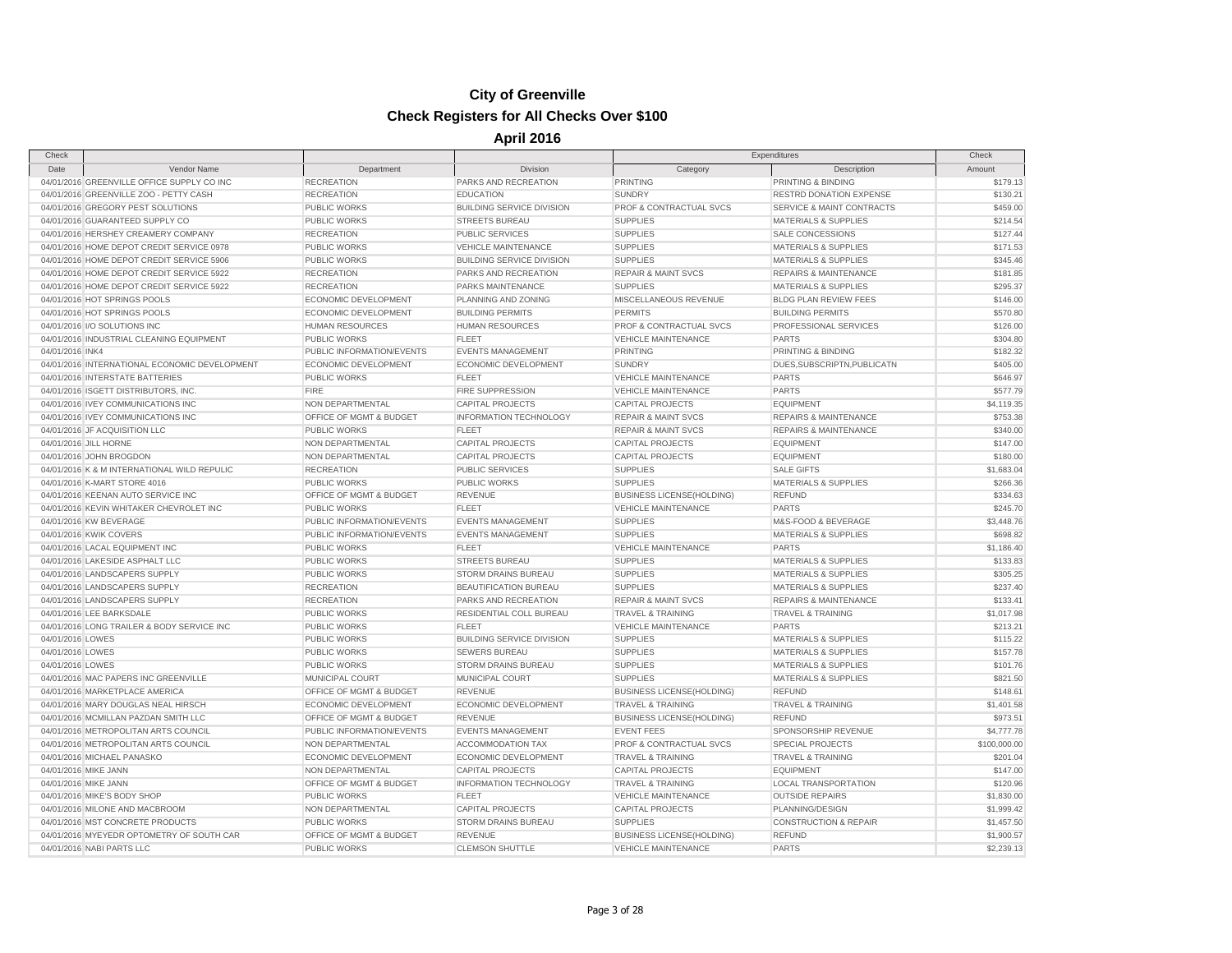| Check               |                                               |                           |                                  |                                    | Expenditures                         | Check       |
|---------------------|-----------------------------------------------|---------------------------|----------------------------------|------------------------------------|--------------------------------------|-------------|
| Date                | Vendor Name                                   | Department                | Division                         | Category                           | Description                          | Amount      |
|                     | 04/01/2016 NAPA AUTO PARTS                    | <b>FIRE</b>               | <b>FIRE SUPPRESSION</b>          | <b>VEHICLE MAINTENANCE</b>         | <b>PARTS</b>                         | \$524.71    |
|                     | 04/01/2016 NAPA AUTO PARTS                    | PUBLIC WORKS              | <b>FLEET</b>                     | <b>VEHICLE MAINTENANCE</b>         | <b>PARTS</b>                         | \$2,971.82  |
| 04/01/2016 NGLIC    |                                               | <b>HUMAN RESOURCES</b>    | <b>HEALTH CARE</b>               | OTHER INSURANCE                    | VISION - SUPERIOR                    | \$9,104.79  |
|                     | 04/01/2016 NORRIS SUPPLY CO                   | PUBLIC WORKS              | FLEET                            | <b>VEHICLE MAINTENANCE</b>         | <b>PARTS</b>                         | \$131.71    |
|                     | 04/01/2016 NORRIS SUPPLY CO                   | PUBLIC WORKS              | <b>STORM DRAINS BUREAU</b>       | <b>SUPPLIES</b>                    | <b>CONSTRUCTION &amp; REPAIR</b>     | \$184.44    |
|                     | 04/01/2016 NORRIS SUPPLY CO                   | <b>RECREATION</b>         | BEAUTIFICATION BUREAU            | <b>SUPPLIES</b>                    | <b>MATERIALS &amp; SUPPLIES</b>      | \$536.04    |
|                     | 04/01/2016 NORTHERN TOOL & EQUIPMENT          | <b>RECREATION</b>         | PARKS AND RECREATION             | <b>REPAIR &amp; MAINT SVCS</b>     | <b>REPAIRS &amp; MAINTENANCE</b>     | \$148.36    |
|                     | 04/01/2016 O'REILLY AUTO PARTS                | PUBLIC WORKS              | <b>FLEET</b>                     | <b>VEHICLE MAINTENANCE</b>         | <b>PARTS</b>                         | \$1,019.61  |
|                     | 04/01/2016 OFFICE DEPOT BSD                   | PUBLIC WORKS              | <b>PARKING ADMINISTRATION</b>    | <b>SUPPLIES</b>                    | OFFICE SUPPLIES&MATERIALS            | \$150.88    |
| 04/01/2016 OOBE INC |                                               | OFFICE OF MGMT & BUDGET   | <b>INFORMATION TECHNOLOGY</b>    | <b>SUPPLIES</b>                    | <b>CLOTHING &amp; UNIFORMS</b>       | \$193.33    |
|                     | 04/01/2016 ORVIS COMPANY, THE                 | OFFICE OF MGMT & BUDGET   | <b>REVENUE</b>                   | <b>BUSINESS LICENSE(HOLDING)</b>   | <b>REFUND</b>                        | \$1,433.06  |
|                     | 04/01/2016 PAM FULBRIGHT                      | MUNICIPAL COURT           | MUNICIPAL COURT                  | <b>TRAVEL &amp; TRAINING</b>       | TRAVEL & TRAINING                    | \$373.39    |
|                     | 04/01/2016 PANAGAKOS ASPHALT INC              | <b>PUBLIC WORKS</b>       | <b>SEWERS BUREAU</b>             | <b>SUPPLIES</b>                    | <b>MATERIALS &amp; SUPPLIES</b>      | \$1,248.87  |
|                     | 04/01/2016 PANAGAKOS ASPHALT INC              | PUBLIC WORKS              | <b>STREETS BUREAU</b>            | <b>SUPPLIES</b>                    | <b>MATERIALS &amp; SUPPLIES</b>      | \$164.52    |
|                     | 04/01/2016 PANAGAKOS ASPHALT INC              | PUBLIC WORKS              | <b>TRAFFIC ENGINEERING</b>       | <b>SUPPLIES</b>                    | M&S-TRAFFIC CALMING                  | \$1,136.70  |
|                     | 04/01/2016 PEPSI-COLA BOTTLING CO             | <b>RECREATION</b>         | <b>PUBLIC SERVICES</b>           | <b>SUPPLIES</b>                    | SALE CONCESSIONS                     | \$502.05    |
|                     | 04/01/2016 PIEDMONT ASSOCIATES CO LLC         | PUBLIC WORKS              | <b>FLEET</b>                     | <b>VEHICLE MAINTENANCE</b>         | <b>PARTS</b>                         | \$288.08    |
|                     | 04/01/2016 PIEDMONT GROUP INC                 | <b>PUBLIC WORKS</b>       | <b>FLEET</b>                     | <b>VEHICLE MAINTENANCE</b>         | <b>PARTS</b>                         | \$190.65    |
|                     | 04/01/2016 PPG ARCHITECTURAL FINISHES         | PUBLIC WORKS              | <b>TRAFFIC ENGINEERING</b>       | <b>SUPPLIES</b>                    | M&S-MARKINGS                         | \$201.36    |
|                     | 04/01/2016 PRO AUTO PARTS WAREHOUSE           | PUBLIC WORKS              | FLEET                            | <b>VEHICLE MAINTENANCE</b>         | <b>PARTS</b>                         | \$543.92    |
|                     | 04/01/2016 PROFORMA                           | PUBLIC INFORMATION/EVENTS | <b>EVENTS MANAGEMENT</b>         | <b>PRINTING</b>                    | PRINTING & BINDING                   | \$593.18    |
|                     | 04/01/2016 REAL FLOORS INC                    | OFFICE OF MGMT & BUDGET   | <b>REVENUE</b>                   | <b>BUSINESS LICENSE(HOLDING)</b>   | <b>REFUND</b>                        | \$268.29    |
|                     | 04/01/2016 RHODE ISLAND NOVELTY INC           | <b>RECREATION</b>         | <b>PUBLIC SERVICES</b>           | <b>SUPPLIES</b>                    | <b>SALE GIFTS</b>                    | \$214.35    |
|                     | 04/01/2016 RIVER'S EDGE NURSERY               | <b>RECREATION</b>         | TREE MAINTENANCE BUREAU          | <b>SUPPLIES</b>                    | <b>MATERIALS &amp; SUPPLIES</b>      | \$1,250.00  |
|                     | 04/01/2016 ROGERS STEREO INC                  | PUBLIC WORKS              | FLEET                            | <b>VEHICLE MAINTENANCE</b>         | <b>OUTSIDE REPAIRS</b>               | \$228.69    |
|                     | 04/01/2016 RONNIE'S TRIM SHOP                 | PUBLIC WORKS              | <b>FLEET</b>                     | <b>VEHICLE MAINTENANCE</b>         | <b>OUTSIDE REPAIRS</b>               | \$105.00    |
|                     | 04/01/2016 S & ME, INC.                       | NON DEPARTMENTAL          | <b>CAPITAL PROJECTS</b>          | <b>CAPITAL PROJECTS</b>            | CONSTRUCTION                         | \$590.00    |
|                     | 04/01/2016 SAFE INDUSTRIES                    | <b>FIRE</b>               | <b>FIRE SUPPRESSION</b>          | <b>SUPPLIES</b>                    | <b>MATERIALS &amp; SUPPLIES</b>      | \$1,664.20  |
|                     | 04/01/2016 SAM'S CLUB                         | <b>RECREATION</b>         | <b>PUBLIC SERVICES</b>           | <b>SUPPLIES</b>                    | SALE CONCESSIONS                     | \$522.14    |
|                     | 04/01/2016 SC GENERAL ASSEMBLY WOMEN'S CAUCUS | <b>COUNCIL</b>            | <b>CITY COUNCIL</b>              | <b>SUNDRY</b>                      | <b>MISCELLANEOUS</b>                 | \$100.00    |
|                     | 04/01/2016 SCHNEIDER TREE CARE                | NON DEPARTMENTAL          | <b>CAPITAL PROJECTS</b>          | <b>CAPITAL PROJECTS</b>            | CONSTRUCTION                         | \$10,040.00 |
|                     | 04/01/2016 SHERWIN WILLIAMS                   | <b>PUBLIC WORKS</b>       | <b>BUILDING SERVICE DIVISION</b> | <b>SUPPLIES</b>                    | <b>MATERIALS &amp; SUPPLIES</b>      | \$282.86    |
|                     | 04/01/2016 SNIDER FLEET SOLUTIONS             | <b>PUBLIC WORKS</b>       | FLEET                            | <b>VEHICLE MAINTENANCE</b>         | <b>OUTSIDE REPAIRS</b>               | \$2,533.73  |
|                     | 04/01/2016 SNIDER FLEET SOLUTIONS             | PUBLIC WORKS              | <b>FLEET</b>                     | <b>VEHICLE MAINTENANCE</b>         | <b>PARTS</b>                         | \$4,085.99  |
|                     | 04/01/2016 SOLARWINDS INC                     | OFFICE OF MGMT & BUDGET   | <b>INFORMATION TECHNOLOGY</b>    | PROF & CONTRACTUAL SVCS            | <b>SERVICE &amp; MAINT CONTRACTS</b> | \$510.00    |
|                     | 04/01/2016 SOUTH CAROLINA CHILDREN'S THEATRE  | NON DEPARTMENTAL          | <b>ACCOMMODATION TAX</b>         | <b>PROF &amp; CONTRACTUAL SVCS</b> | <b>SPECIAL PROJECTS</b>              | \$7,000.00  |
|                     | 04/01/2016 SOUTHEASTERN PAPER GROUP           | PUBLIC WORKS              | <b>BUILDING SERVICE DIVISION</b> | <b>SUPPLIES</b>                    | <b>JANITORIAL SUPPLIES</b>           | \$1,064.11  |
|                     | 04/01/2016 SOUTHEASTERN PAPER GROUP           | <b>RECREATION</b>         | <b>FALLS PARK WORK CREW</b>      | <b>SUPPLIES</b>                    | <b>JANITORIAL SUPPLIES</b>           | \$326.36    |
|                     | 04/01/2016 SPX GENFARE                        | PUBLIC WORKS              | <b>CU-ICAR SHUTTLE</b>           | <b>VEHICLE MAINTENANCE</b>         | <b>PARTS</b>                         | \$295.50    |
|                     | 04/01/2016 SPX GENFARE                        | PUBLIC WORKS              | MAULDIN/SIMPSONVILLE ROUT        | <b>VEHICLE MAINTENANCE</b>         | <b>PARTS</b>                         | \$1,465.00  |
|                     | 04/01/2016 SPX GENFARE                        | <b>PUBLIC WORKS</b>       | <b>VEHICLE MAINTENANCE</b>       | <b>VEHICLE MAINTENANCE</b>         | <b>PARTS</b>                         | \$3,162.02  |
|                     | 04/01/2016 STAPLES ADVANTAGE                  | <b>CITY ATTORNEY</b>      | <b>CITY ATTORNEY</b>             | <b>SUPPLIES</b>                    | <b>MATERIALS &amp; SUPPLIES</b>      | \$257.67    |
|                     | 04/01/2016 STERICYCLE                         | <b>HUMAN RESOURCES</b>    | <b>OCCUPATIONAL HEALTH</b>       | PROF & CONTRACTUAL SVCS            | PROFESSIONAL SERVICES                | \$588.24    |
|                     | 04/01/2016 STOCKMAN OIL TWO INC               | <b>PUBLIC WORKS</b>       | <b>FLEET</b>                     | <b>VEHICLE MAINTENANCE</b>         | <b>PARTS</b>                         | \$1,009.63  |
|                     | 04/01/2016 STONE AVE NURSERY LLC              | NON DEPARTMENTAL          | <b>CAPITAL PROJECTS</b>          | <b>CAPITAL PROJECTS</b>            | <b>CONSTRUCTION</b>                  | \$248.00    |
|                     | 04/01/2016 STONE AVE NURSERY LLC              | <b>RECREATION</b>         | <b>FALLS PARK WORK CREW</b>      | <b>SUPPLIES</b>                    | <b>MATERIALS &amp; SUPPLIES</b>      | \$637.50    |
|                     | 04/01/2016 STONE AVE NURSERY LLC              | <b>RECREATION</b>         | PARKS MAINTENANCE                | <b>SUPPLIES</b>                    | MATERIALS & SUPPLIES                 | \$607.50    |
| 04/01/2016 SUBWAY   |                                               | OFFICE OF MGMT & BUDGET   | <b>REVENUE</b>                   | <b>BUSINESS LICENSE(HOLDING)</b>   | <b>REFUND</b>                        | \$157.84    |
|                     | 04/01/2016 T2 SYSTEMS CANADA INC              | <b>PUBLIC WORKS</b>       | <b>PARKING LOTS</b>              | PROF & CONTRACTUAL SVCS            | REVENUE SHARING WESTEND              | \$106.00    |
|                     | 04/01/2016 TALENT MANAGEMENT SOLUTIONS        | PUBLIC INFORMATION/EVENTS | <b>EVENTS MANAGEMENT</b>         | PROF & CONTRACTUAL SVCS            | TEMP PERSONNEL SVCS                  | \$470.91    |
|                     | 04/01/2016 TALENT MANAGEMENT SOLUTIONS        | <b>PUBLIC SAFETY</b>      | POLICE-DISPATCH BUREAU           | <b>PROF &amp; CONTRACTUAL SVCS</b> | TEMP PERSONNEL SVCS                  | \$496.92    |
|                     | 04/01/2016 TALENT MANAGEMENT SOLUTIONS        | PUBLIC WORKS              | FLEET                            | PROF & CONTRACTUAL SVCS            | TEMP PERSONNEL SVCS                  | \$650.76    |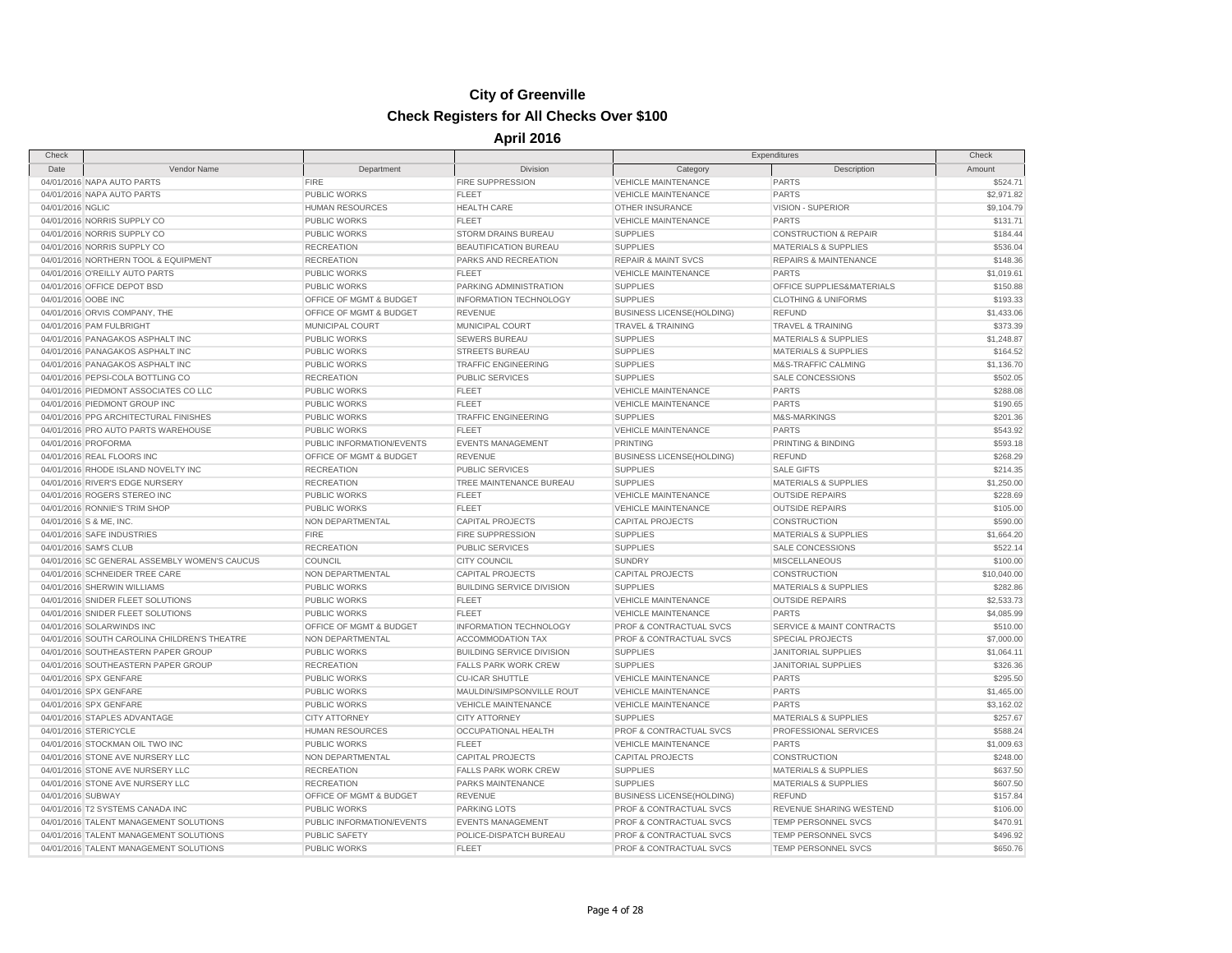| Check                 |                                                |                             |                                  |                                    | Expenditures                     | Check       |
|-----------------------|------------------------------------------------|-----------------------------|----------------------------------|------------------------------------|----------------------------------|-------------|
| Date                  | Vendor Name                                    | Department                  | Division                         | Category                           | Description                      | Amount      |
|                       | 04/01/2016 TALENT MANAGEMENT SOLUTIONS         | <b>PUBLIC WORKS</b>         | <b>MAINTENANCE</b>               | PROF & CONTRACTUAL SVCS            | TEMP PERSONNEL SVCS              | \$679.60    |
|                       | 04/01/2016 TALENT MANAGEMENT SOLUTIONS         | <b>PUBLIC WORKS</b>         | RESIDENTIAL COLL BUREAU          | PROF & CONTRACTUAL SVCS            | TEMP PERSONNEL SVCS              | \$10,575.75 |
|                       | 04/01/2016 TALENT MANAGEMENT SOLUTIONS         | <b>PUBLIC WORKS</b>         | STORM DRAINS BUREAU              | PROF & CONTRACTUAL SVCS            | <b>TEMP PERSONNEL SVCS</b>       | \$2,079.60  |
|                       | 04/01/2016 TALENT MANAGEMENT SOLUTIONS         | <b>PUBLIC WORKS</b>         | <b>VEHICLE MAINTENANCE</b>       | PROF & CONTRACTUAL SVCS            | TEMP PERSONNEL SVCS              | \$3,855.04  |
|                       | 04/01/2016 TALENT MANAGEMENT SOLUTIONS         | <b>RECREATION</b>           | <b>ADMINISTRATION</b>            | PROF & CONTRACTUAL SVCS            | TEMP PERSONNEL SVCS              | \$628.40    |
|                       | 04/01/2016 TALENT MANAGEMENT SOLUTIONS         | <b>RECREATION</b>           | <b>COMMUNITY CENTERS</b>         | <b>PROF &amp; CONTRACTUAL SVCS</b> | <b>TEMP PERSONNEL SVCS</b>       | \$514.80    |
|                       | 04/01/2016 TALENT MANAGEMENT SOLUTIONS         | <b>RECREATION</b>           | <b>FALLS PARK WORK CREW</b>      | PROF & CONTRACTUAL SVCS            | TEMP PERSONNEL SVCS              | \$1,130.40  |
|                       | 04/01/2016 TALENT MANAGEMENT SOLUTIONS         | <b>RECREATION</b>           | PUBLIC SERVICES                  | PROF & CONTRACTUAL SVCS            | TEMP PERSONNEL SVCS              | \$1,189.84  |
|                       | 04/01/2016 TENNANT SALES AND SERVICE COMPANY   | <b>PUBLIC WORKS</b>         | <b>FLEET</b>                     | <b>VEHICLE MAINTENANCE</b>         | <b>PARTS</b>                     | \$1,439.06  |
|                       | 04/01/2016 TERRACE CAFE AND GRILL              | OFFICE OF MGMT & BUDGET     | <b>REVENUE</b>                   | <b>BUSINESS LICENSE(HOLDING)</b>   | <b>REFUND</b>                    | \$418.40    |
| 04/01/2016 TGA        |                                                | OFFICE OF MGMT & BUDGET     | INFORMATION TECHNOLOGY           | PROF & CONTRACTUAL SVCS            | <b>EQUIPMENT RENTAL</b>          | \$1,550.78  |
| 04/01/2016 TGA        |                                                | <b>PUBLIC SAFETY</b>        | POLICE-PATROL SVS                | <b>SUPPLIES</b>                    | <b>MATERIALS &amp; SUPPLIES</b>  | \$1,589.59  |
| 04/01/2016 TGA        |                                                | <b>RECREATION</b>           | <b>COMMUNITY CENTERS</b>         | <b>PROF &amp; CONTRACTUAL SVCS</b> | PROFESSIONAL SERVICES            | \$1,000.08  |
|                       | 04/01/2016 THE GRASS MASTER                    | <b>RECREATION</b>           | <b>BEAUTIFICATION BUREAU</b>     | PROF & CONTRACTUAL SVCS            | SERVICE & MAINT CONTRACTS        | \$162.50    |
|                       | 04/01/2016 THE WALL STREET JOURNAL             | <b>ECONOMIC DEVELOPMENT</b> | ECONOMIC DEVELOPMENT             | <b>SUNDRY</b>                      | DUES, SUBSCRIPTN, PUBLICATN      | \$455.00    |
|                       | 04/01/2016 THERMO KING OF GREENVILLE           | <b>PUBLIC WORKS</b>         | <b>CLEMSON SHUTTLE</b>           | <b>VEHICLE MAINTENANCE</b>         | <b>PARTS</b>                     | \$753.31    |
|                       | 04/01/2016 THYSSENKRUPP ELEVATOR CORP          | <b>PUBLIC WORKS</b>         | RIVER STREET GARAGE              | <b>SUPPLIES</b>                    | <b>MATERIALS &amp; SUPPLIES</b>  | \$198.00    |
|                       | 04/01/2016 TMS SOUTH INC                       | <b>PUBLIC WORKS</b>         | <b>BUILDING SERVICE DIVISION</b> | <b>SUPPLIES</b>                    | <b>MATERIALS &amp; SUPPLIES</b>  | \$402.42    |
| 04/01/2016 TPM        |                                                | OFFICE OF MGMT & BUDGET     | <b>REVENUE</b>                   | ACCOUNTS PAYABLE(MANUAL)           | <b>STATE ATAX</b>                | \$1,069.62  |
|                       | 04/01/2016 TRANSAFE INC                        | <b>PUBLIC SAFETY</b>        | POLICE-PATROL SVS                | <b>SUPPLIES</b>                    | <b>MATERIALS &amp; SUPPLIES</b>  | \$1,435.45  |
|                       | 04/01/2016 TRUCKPRO LLC                        | <b>PUBLIC WORKS</b>         | <b>FLEET</b>                     | <b>VEHICLE MAINTENANCE</b>         | <b>PARTS</b>                     | \$1,586.33  |
|                       | 04/01/2016 TYCO INTEGRATED SECURITY LLC        | <b>FIRE</b>                 | FIRE SUPPRESSION                 | <b>REPAIR &amp; MAINT SVCS</b>     | <b>REPAIRS &amp; MAINTENANCE</b> | \$278.00    |
| 04/01/2016 UNIFIRST   |                                                | <b>PUBLIC WORKS</b>         | <b>VEHICLE MAINTENANCE</b>       | <b>SUPPLIES</b>                    | <b>CLOTHING &amp; UNIFORMS</b>   | \$470.25    |
|                       | 04/01/2016 UNITED RENTALS (NORTH AMERICA) INC  | <b>PUBLIC WORKS</b>         | <b>TRAFFIC ENGINEERING</b>       | MACHINERY AND EQUIPMENT            | MACHINERY AND EQUIPMENT          | \$7,818.56  |
|                       | 04/01/2016 UNITED ROTARY BRUSH CORPORATION     | <b>PUBLIC WORKS</b>         | <b>FLEET</b>                     | <b>VEHICLE MAINTENANCE</b>         | <b>PARTS</b>                     | \$1,668.40  |
|                       | 04/01/2016 UPSTATE HOMELESS COALITION          | C.D. DIVISION               | <b>CDBG PROJECTS</b>             | <b>SUNDRY</b>                      | <b>MISCELLANEOUS</b>             | \$125.00    |
|                       | 04/01/2016 URBAN NIRVANA HAIR                  | OFFICE OF MGMT & BUDGET     | <b>REVENUE</b>                   | <b>BUSINESS LICENSE(HOLDING)</b>   | <b>REFUND</b>                    | \$445.94    |
|                       | 04/01/2016 URBAN NIRVANA LLC                   | OFFICE OF MGMT & BUDGET     | <b>REVENUE</b>                   | <b>BUSINESS LICENSE(HOLDING)</b>   | <b>REFUND</b>                    | \$5,056.69  |
| 04/01/2016 VIVINT INC |                                                | OFFICE OF MGMT & BUDGET     | <b>REVENUE</b>                   | <b>BUSINESS LICENSE(HOLDING)</b>   | <b>REFUND</b>                    | \$1,891.82  |
|                       | 04/01/2016 VULCAN SAFETY SHOES                 | <b>FIRE</b>                 | <b>FIRE SUPPRESSION</b>          | <b>SUPPLIES</b>                    | <b>CLOTHING &amp; UNIFORMS</b>   | \$230.00    |
|                       | 04/01/2016 W BENJAMIN MCCLAIN JR LLC           | OFFICE OF MGMT & BUDGET     | REVENUE                          | <b>BUSINESS LICENSE(HOLDING)</b>   | <b>REFUND</b>                    | \$183.00    |
|                       | 04/01/2016 W N WATSON-WEST TIRE & AUTOMOTIVE   | <b>PUBLIC WORKS</b>         | <b>FLEET</b>                     | <b>VEHICLE MAINTENANCE</b>         | <b>OUTSIDE REPAIRS</b>           | \$172.38    |
|                       | 04/01/2016 W N WATSON-WEST TIRE & AUTOMOTIVE   | <b>PUBLIC WORKS</b>         | <b>FLEET</b>                     | <b>VEHICLE MAINTENANCE</b>         | PARTS                            | \$794.10    |
|                       | 04/01/2016 WEED MAN OF GREENVILLE              | OFFICE OF MGMT & BUDGET     | <b>REVENUE</b>                   | <b>BUSINESS LICENSE(HOLDING)</b>   | <b>REFUND</b>                    | \$100.39    |
|                       | 04/01/2016 WELLS FARGO & CO                    | <b>RECREATION</b>           | FALLS PARK WORK CREW             | PROF & CONTRACTUAL SVCS            | PROFESSIONAL SERVICES            | \$100.00    |
|                       | 04/01/2016 WHITE HORSE PACKAGING CO            | <b>PUBLIC WORKS</b>         | <b>MAINTENANCE</b>               | <b>SUPPLIES</b>                    | <b>MATERIALS &amp; SUPPLIES</b>  | \$459.36    |
|                       | 04/01/2016 WHITE HORSE PACKAGING CO            | <b>PUBLIC WORKS</b>         | PARKING ADMINISTRATION           | <b>SUPPLIES</b>                    | <b>JANITORIAL SUPPLIES</b>       | \$124.08    |
|                       | 04/01/2016 WHOLESALE INDUSTRIAL ELECTRONI      | <b>PUBLIC WORKS</b>         | <b>FLEET</b>                     | <b>VEHICLE MAINTENANCE</b>         | <b>PARTS</b>                     | \$168.70    |
|                       | 04/01/2016 WILL & KRIS AMUSEMENTS              | PUBLIC INFORMATION/EVENTS   | <b>EVENTS MANAGEMENT</b>         | PROF & CONTRACTUAL SVCS            | <b>SHOW MANAGEMENT EXP</b>       | \$942.20    |
|                       | 04/01/2016 WILLIAM LAWRENCE                    | NON DEPARTMENTAL            | <b>CAPITAL PROJECTS</b>          | <b>CAPITAL PROJECTS</b>            | <b>EQUIPMENT</b>                 | \$180.00    |
|                       | 04/01/2016 WILLIS OF SOUTH CAROLINA INC        | OFFICE OF MGMT & BUDGET     | <b>RISK MANAGEMENT</b>           | <b>SERVICE FEES</b>                | PREMIUM PUBLIC OFFICIALS         | \$510.00    |
|                       | 04/01/2016 WILSON ENTERPRISES                  | PUBLIC INFORMATION/EVENTS   | <b>EVENTS MANAGEMENT</b>         | PROF & CONTRACTUAL SVCS            | PROFESSIONAL SERVICES            | \$400.00    |
|                       | 04/01/2016 WORKMAN ASSOCIATES LLC              | HOME                        | <b>HOME PROJECTS</b>             | <b>CD PROJECTS</b>                 | PUBLIC INFORMATION               | \$350.00    |
|                       | 04/01/2016 WORKWELL OCCUPATIONAL HEALTH CENTER | HUMAN RESOURCES             | <b>HEALTH CARE</b>               | <b>SUNDRY</b>                      | <b>WELLNESS ACTIVITIES</b>       | \$1,440.00  |
|                       | 04/01/2016 WORKWELL OCCUPATIONAL HEALTH CENTER | HUMAN RESOURCES             | OCCUPATIONAL HEALTH              | PROF & CONTRACTUAL SVCS            | PROFESSIONAL SERVICES            | \$4,851.00  |
|                       | 04/01/2016 WP LAW INC                          | <b>RECREATION</b>           | <b>FALLS PARK WORK CREW</b>      | <b>SUPPLIES</b>                    | <b>MATERIALS &amp; SUPPLIES</b>  | \$364.06    |
|                       | 04/01/2016 WRIGHT JOHNSTON UNIFORMS INC        | FIRE                        | <b>FIRE PREVENTION</b>           | <b>SUPPLIES</b>                    | <b>CLOTHING &amp; UNIFORMS</b>   | \$414.50    |
|                       | 04/01/2016 WRIGHT JOHNSTON UNIFORMS INC        | <b>FIRE</b>                 | FIRE SUPPRESSION                 | <b>SUPPLIES</b>                    | <b>CLOTHING &amp; UNIFORMS</b>   | \$1,445.82  |
| 04/01/2016 ZEP INC    |                                                | <b>PUBLIC WORKS</b>         | <b>VEHICLE MAINTENANCE</b>       | <b>SUPPLIES</b>                    | <b>MATERIALS &amp; SUPPLIES</b>  | \$461.58    |
|                       | 04/08/2016 AID UPSTATE INC                     | C.D. DIVISION               | <b>HOPWA</b>                     | <b>CD PROJECTS</b>                 | ADMIN - AID UPSTATE              | \$1,439.57  |
|                       | 04/08/2016 AID UPSTATE INC                     | C.D. DIVISION               | <b>HOPWA</b>                     | <b>CD PROJECTS</b>                 | HOUSING PLACEMNT-AID UPST        | \$1,784.16  |
|                       | 04/08/2016 AID UPSTATE INC                     | C. D. DIVISION              | <b>HOPWA</b>                     | <b>CD PROJECTS</b>                 | PROJ CARE OP COST-AID UPS        | \$2,500.00  |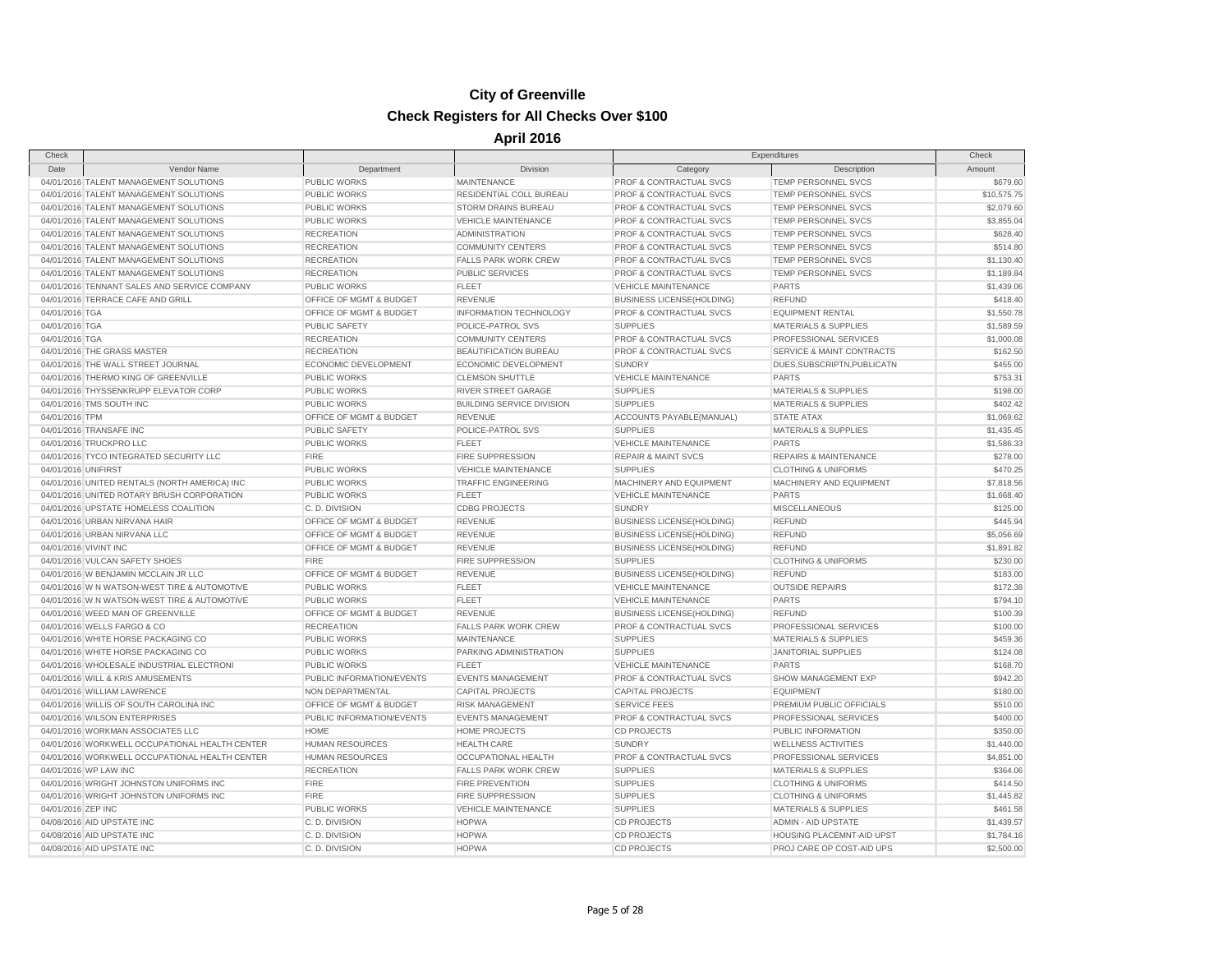| Check               |                                             |                           |                                      |                                | Expenditures                         | Check        |
|---------------------|---------------------------------------------|---------------------------|--------------------------------------|--------------------------------|--------------------------------------|--------------|
| Date                | Vendor Name                                 | Department                | Division                             | Category                       | Description                          | Amount       |
|                     | 04/08/2016 AID UPSTATE INC                  | C.D. DIVISION             | <b>HOPWA</b>                         | <b>CD PROJECTS</b>             | S-T RENT, MORT, UTIL-AID UP          | \$6,084.75   |
|                     | 04/08/2016 AID UPSTATE INC                  | C.D. DIVISION             | <b>HOPWA</b>                         | <b>CD PROJECTS</b>             | SUPPORTING SVC-AID UPSTAT            | \$7,631.00   |
|                     | 04/08/2016 AID UPSTATE INC                  | C.D. DIVISION             | <b>HOPWA</b>                         | <b>CD PROJECTS</b>             | TENANT RENT ASSIST-AID UP            | \$4,840.44   |
|                     | 04/08/2016 AIRGAS USA LLC                   | <b>PUBLIC WORKS</b>       | <b>FLEET</b>                         | <b>VEHICLE MAINTENANCE</b>     | <b>PARTS</b>                         | \$127.70     |
|                     | 04/08/2016 ALAN JOHNSON                     | PUBLIC SAFETY             | FED EQUITABLE SHAR DOJ               | <b>TRAVEL &amp; TRAINING</b>   | <b>TRAVEL &amp; TRAINING</b>         | \$656.00     |
|                     | 04/08/2016 ALBERT BEEDIE                    | PUBLIC WORKS              | <b>RESIDENTIAL COLL BUREAU</b>       | <b>TRAVEL &amp; TRAINING</b>   | <b>TRAVEL &amp; TRAINING</b>         | \$626.50     |
|                     | 04/08/2016 ALSTON WILKES SOCIETY            | HOME                      | HOME PROJECTS                        | <b>CD PROJECTS</b>             | ACTIVITIES SP SUBRECIPIEN            | \$30,000.00  |
|                     | 04/08/2016 AMERICAN INDUSTRIES INC          | <b>PUBLIC WORKS</b>       | <b>FLEET</b>                         | <b>VEHICLE MAINTENANCE</b>     | <b>PARTS</b>                         | \$154.59     |
|                     | 04/08/2016 AMERIMARK DIRECT                 | PUBLIC WORKS              | <b>RECYCLING</b>                     | <b>SUPPLIES</b>                | MATERIALS & SUPPLIES                 | \$296.84     |
|                     | 04/08/2016 AMG PARTS & EQUIPMENT LLC        | PUBLIC WORKS              | <b>FLEET</b>                         | <b>VEHICLE MAINTENANCE</b>     | <b>PARTS</b>                         | \$757.01     |
|                     | 04/08/2016 ANDERSON STAMP & ENGRAVING       | <b>PUBLIC WORKS</b>       | <b>RECYCLING</b>                     | <b>SUPPLIES</b>                | <b>MATERIALS &amp; SUPPLIES</b>      | \$111.30     |
|                     | 04/08/2016 APCO INTERNATIONAL INC           | <b>PUBLIC SAFETY</b>      | FED EQUITABLE SHAR DOJ               | TRAVEL & TRAINING              | <b>TRAVEL &amp; TRAINING</b>         | \$904.47     |
|                     | 04/08/2016 ASE AUTOMOTIVE SERV EXCELLENCE   | PUBLIC WORKS              | <b>VEHICLE MAINTENANCE</b>           | <b>TRAVEL &amp; TRAINING</b>   | <b>TRAVEL &amp; TRAINING</b>         | \$661.00     |
| 04/08/2016 ASG LLC  |                                             | <b>PUBLIC SAFETY</b>      | POLICE-PATROL SVS                    | PROF & CONTRACTUAL SVCS        | PROFESSIONAL SERVICES                | \$1,140.36   |
| 04/08/2016 ASG LLC  |                                             | <b>RECREATION</b>         | <b>ADMINISTRATION</b>                | PROF & CONTRACTUAL SVCS        | <b>SERVICE &amp; MAINT CONTRACTS</b> | \$1,328.25   |
| 04/08/2016 AT & T   |                                             | OFFICE OF MGMT & BUDGET   | INFORMATION TECHNOLOGY               | <b>COMMUNICATIONS</b>          | TELECOMMUNICATIONS/WIRELE            | \$13,465.98  |
|                     | 04/08/2016 AUDIO SOLUTIONS INC              | PUBLIC INFORMATION/EVENTS | <b>EVENTS MANAGEMENT</b>             | PROF & CONTRACTUAL SVCS        | <b>SHOW MANAGEMENT EXP</b>           | \$1,018.00   |
|                     | 04/08/2016 BEJAMIN SANDERS                  | <b>PUBLIC SAFETY</b>      | FED EQUITABLE SHAR DOJ               | <b>TRAVEL &amp; TRAINING</b>   | <b>TRAVEL &amp; TRAINING</b>         | \$159.00     |
|                     | 04/08/2016 BILL TAYLOR                      | ECONOMIC DEVELOPMENT      | <b>BUILDING &amp; PROPERTY MAINT</b> | <b>TRAVEL &amp; TRAINING</b>   | <b>LOCAL TRANSPORTATION</b>          | \$574.02     |
|                     | 04/08/2016 BLACK & VEATCH CORPORATION       | <b>PUBLIC WORKS</b>       | <b>SEWERS BUREAU</b>                 | PROF & CONTRACTUAL SVCS        | PROFESSIONAL SERVICES                | \$9,906.00   |
|                     | 04/08/2016 BRAD RICE                        | ECONOMIC DEVELOPMENT      | <b>BUILDING &amp; PROPERTY MAINT</b> | <b>TRAVEL &amp; TRAINING</b>   | <b>LOCAL TRANSPORTATION</b>          | \$104.87     |
|                     | 04/08/2016 BRIAN RACKLEY                    | ECONOMIC DEVELOPMENT      | <b>BUILDING &amp; PROPERTY MAINT</b> | <b>TRAVEL &amp; TRAINING</b>   | <b>LOCAL TRANSPORTATION</b>          | \$108.00     |
|                     | 04/08/2016 BUDDY SKINNER                    | ECONOMIC DEVELOPMENT      | <b>BUILDING &amp; PROPERTY MAINT</b> | <b>SUPPLIES</b>                | OFFICE SUPPLIES&MATERIALS            | \$174.40     |
|                     | 04/08/2016 BUNNELL-LAMMONS ENGINEERING      | NON DEPARTMENTAL          | <b>CAPITAL PROJECTS</b>              | <b>CAPITAL PROJECTS</b>        | PROJECT EXPENSE                      | \$5,465.25   |
|                     |                                             |                           |                                      |                                |                                      |              |
|                     | 04/08/2016 CAMPBELL-BROWN INC               | <b>PUBLIC WORKS</b>       | <b>FLEET</b>                         | <b>VEHICLE MAINTENANCE</b>     | <b>PARTS</b>                         | \$541.16     |
|                     | 04/08/2016 CAROLINA INTERNATIONAL TRUCKS    | PUBLIC WORKS              | <b>FLEET</b>                         | <b>VEHICLE MAINTENANCE</b>     | <b>PARTS</b>                         | \$395.36     |
|                     | 04/08/2016 CARSON'S NUT-BOLT & TOOL CO INC  | <b>RECREATION</b>         | <b>PARKS MAINTENANCE</b>             | <b>SUPPLIES</b>                | <b>MATERIALS &amp; SUPPLIES</b>      | \$313.89     |
|                     | 04/08/2016 CHARLIE MILLS                    | PUBLIC SAFETY             | POLICE-PATROL SVS                    | <b>SUPPLIES</b>                | MATERIALS & SUPPLIES                 | \$182.20     |
|                     | 04/08/2016 CHRISTA JORDAN                   | C. D. DIVISION            | <b>CDBG PROJECTS</b>                 | <b>SUPPLIES</b>                | <b>MATERIALS &amp; SUPPLIES</b>      | \$147.34     |
|                     | 04/08/2016 CHRISTINE DEAR                   | <b>RECREATION</b>         | <b>ADMINISTRATION</b>                | <b>TRAVEL &amp; TRAINING</b>   | <b>TRAVEL &amp; TRAINING</b>         | \$1,110.14   |
|                     | 04/08/2016 CHRISTOPHER TRUCKS INC           | PUBLIC WORKS              | <b>FLEET</b>                         | <b>VEHICLE MAINTENANCE</b>     | <b>PARTS</b>                         | \$182.37     |
|                     | 04/08/2016 CINCINNATI SYSTEMS INC           | <b>PUBLIC WORKS</b>       | RESIDENTIAL COLL BUREAU              | <b>SUPPLIES</b>                | <b>MATERIALS &amp; SUPPLIES</b>      | \$189.55     |
| 04/08/2016 CINTAS   |                                             | PUBLIC WORKS              | <b>FLEET</b>                         | <b>SUPPLIES</b>                | <b>CLOTHING &amp; UNIFORMS</b>       | \$173.85     |
| 04/08/2016 CINTAS   |                                             | PUBLIC WORKS              | <b>FLEET</b>                         | <b>VEHICLE MAINTENANCE</b>     | <b>PARTS</b>                         | \$114.72     |
|                     | 04/08/2016 CITY NURSERY FARM INC            | <b>CITY MANAGER</b>       | <b>DONATIONS</b>                     | CONTRIBUTIONS/DONATIONS        | <b>COMMUNITY GARDENS</b>             | \$216.00     |
|                     | 04/08/2016 CITY OF GREENVILLE               | <b>RECREATION</b>         | PUBLIC SERVICES                      | <b>TAX LIABILITIES</b>         | <b>HOSPITALITY TAXES</b>             | \$262.31     |
|                     | 04/08/2016 CLASSIC ACE HARDWARE - GREER     | <b>PUBLIC SAFETY</b>      | POLICE-PATROL SVS                    | <b>SUPPLIES</b>                | <b>MATERIALS &amp; SUPPLIES</b>      | \$122.54     |
|                     | 04/08/2016 CLERK OF COURT                   | OFFICE OF MGMT & BUDGET   | NON-DEPARTMENTAL                     | PR-WH                          | <b>GARNISHMENTS</b>                  | \$577.98     |
|                     | 04/08/2016 CLERK OF COURT -SPARTANBURG      | OFFICE OF MGMT & BUDGET   | NON-DEPARTMENTAL                     | PR-WH                          | <b>GARNISHMENTS</b>                  | \$582.83     |
|                     | 04/08/2016 CLERK OF COURT PICKENS COUNTY    | OFFICE OF MGMT & BUDGET   | NON-DEPARTMENTAL                     | PR-WH                          | <b>GARNISHMENTS</b>                  | \$304.34     |
|                     | 04/08/2016 CLINE HOSE & HYDRAULICS LLC      | <b>PUBLIC WORKS</b>       | <b>FLEET</b>                         | <b>VEHICLE MAINTENANCE</b>     | <b>PARTS</b>                         | \$149.09     |
|                     | 04/08/2016 COMMUNICATION SERVICE CENTER INC | PUBLIC SAFETY             | POLICE-PATROL SVS                    | <b>REPAIR &amp; MAINT SVCS</b> | <b>REPAIRS &amp; MAINTENANCE</b>     | \$465.00     |
|                     | 04/08/2016 CONCRETE SUPPLY COMPANY LLC      | NON DEPARTMENTAL          | <b>CAPITAL PROJECTS</b>              | <b>CAPITAL PROJECTS</b>        | <b>CONSTRUCTION</b>                  | \$3,559.91   |
|                     | 04/08/2016 CONCRETE SUPPLY COMPANY LLC      | PUBLIC WORKS              | CBD TIF CREW                         | <b>SUPPLIES</b>                | MATERIALS & SUPPLIES                 | \$908.61     |
|                     | 04/08/2016 CONCRETE SUPPLY COMPANY LLC      | PUBLIC WORKS              | <b>STREETS BUREAU</b>                | <b>SUPPLIES</b>                | MATERIALS & SUPPLIES                 | \$1,814.38   |
|                     | 04/08/2016 DANA SAFETY SUPPLY INC           | <b>PUBLIC SAFETY</b>      | POLICE-PATROL SVS                    | <b>SUPPLIES</b>                | <b>MATERIALS &amp; SUPPLIES</b>      | \$325.00     |
|                     | 04/08/2016 DAVID KERN                       | <b>PUBLIC SAFETY</b>      | POLICE-PATROL SVS                    | <b>SUPPLIES</b>                | MATERIALS & SUPPLIES                 | \$1,201.26   |
|                     | 04/08/2016 DEBORAH K LEPOROWSKI PSY. D. LLC | <b>HUMAN RESOURCES</b>    | <b>HUMAN RESOURCES</b>               | PROF & CONTRACTUAL SVCS        | PROFESSIONAL SERVICES                | \$5,110.00   |
|                     | 04/08/2016 DELL MARKETING LP                | OFFICE OF MGMT & BUDGET   | <b>INFORMATION TECHNOLOGY</b>        | <b>MIS PROJECTS</b>            | PCS/UPGRADES                         | \$126.95     |
|                     | 04/08/2016 DESIGN STRATEGIES LLC            | NON DEPARTMENTAL          | <b>CAPITAL PROJECTS</b>              | <b>CAPITAL PROJECTS</b>        | PLANNING/DESIGN                      | \$2,610.00   |
|                     | 04/08/2016 DP3 ARCHITECTS, LTD              | NON DEPARTMENTAL          | <b>CAPITAL PROJECTS</b>              | <b>CAPITAL PROJECTS</b>        | PLANNING/DESIGN                      | \$155,253.79 |
| 04/08/2016 DR FLUSH |                                             | PUBLIC WORKS              | <b>SEWERS BUREAU</b>                 | PROF & CONTRACTUAL SVCS        | PROFESSIONAL SERVICES                | \$400.00     |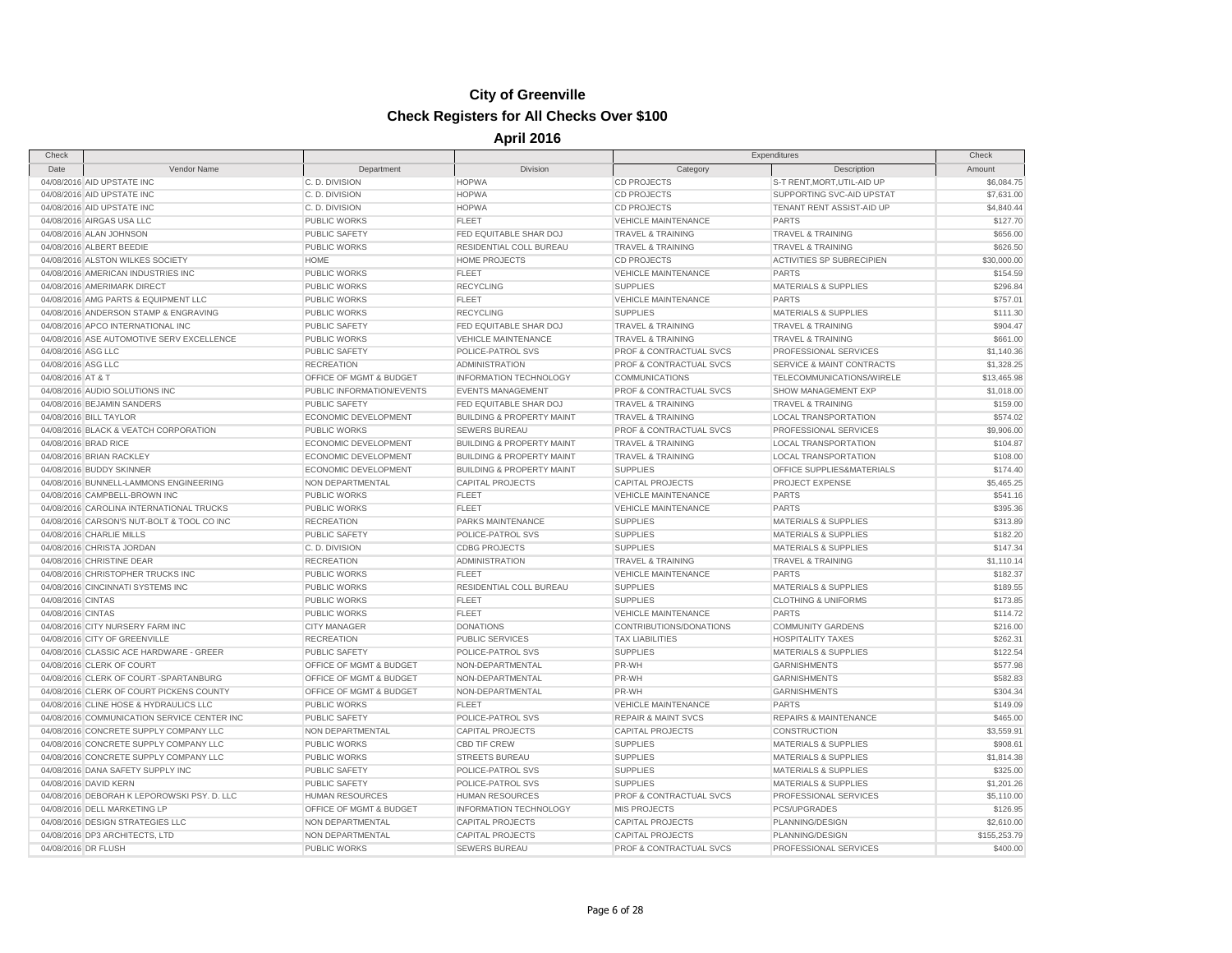#### Page 7 of 28

| 04/08/2016 DUKE ENERGY                         | <b>PUBLIC WORKS</b>     | <b>SEWERS BUREAU</b>                 | <b>UTILITIES</b>                   | <b>ELECTRICITY</b>               | \$283.58    |
|------------------------------------------------|-------------------------|--------------------------------------|------------------------------------|----------------------------------|-------------|
| 04/08/2016 DUKE ENERGY CORP                    | PUBLIC WORKS            | UTILITY UNDERGROUNDING FU            | <b>SUNDRY</b>                      | UNDERGROUNDING COMMERCIAL        | \$56,356.41 |
| 04/08/2016 DUNCANS                             | <b>PUBLIC WORKS</b>     | RESIDENTIAL COLL BUREAU              | <b>SUPPLIES</b>                    | <b>MATERIALS &amp; SUPPLIES</b>  | \$457.54    |
| 04/08/2016 ECHOLS OIL COMPANY INC              | <b>PUBLIC WORKS</b>     | <b>ADMINISTRATION</b>                | <b>VEHICLE MAINTENANCE</b>         | <b>FUEL</b>                      | \$9,903.38  |
| 04/08/2016 ECHOLS OIL COMPANY INC              | PUBLIC WORKS            | FLEET                                | VEHICLE MAINTENANCE                | <b>FUEL</b>                      | \$9,329.03  |
| 04/08/2016 EJ USA INC                          | PUBLIC WORKS            | SEWERS BUREAU                        | <b>SUPPLIES</b>                    | <b>MATERIALS &amp; SUPPLIES</b>  | \$1,295.95  |
| 04/08/2016 ELGIN WILLIAMSON ENTERPRISES INC    | <b>PUBLIC WORKS</b>     | <b>FLEET</b>                         | <b>VEHICLE MAINTENANCE</b>         | <b>OUTSIDE REPAIRS</b>           | \$311.90    |
| 04/08/2016 ERIC KOEPKE                         | <b>PUBLIC SAFETY</b>    | <b>FED EQUITABLE SHAR DOJ</b>        | <b>TRAVEL &amp; TRAINING</b>       | <b>TRAVEL &amp; TRAINING</b>     | \$138.00    |
| 04/08/2016 EXXONMOBIL OIL CORPORATION          | <b>PUBLIC WORKS</b>     | <b>FLEET</b>                         | <b>VEHICLE MAINTENANCE</b>         | <b>PARTS</b>                     | \$2,105.27  |
| 04/08/2016 FAIRWAY OUTDOOR ADVERTISING LLC     | <b>NON DEPARTMENTAL</b> | <b>MISC GRANTS</b>                   | <b>SUPPLIES</b>                    | <b>MATERIALS &amp; SUPPLIES</b>  | \$2,040.00  |
| 04/08/2016 FAMILY CT OF THE 13TH CIRCUIT       | OFFICE OF MGMT & BUDGET | NON-DEPARTMENTAL                     | PR-WH                              | <b>GARNISHMENTS</b>              | \$5,527.22  |
| 04/08/2016 FEDERAL EXPRESS CORP                | <b>PUBLIC SAFETY</b>    | POLICE-PATROL SVS                    | <b>SUNDRY</b>                      | <b>MISCELLANEOUS</b>             | \$289.87    |
| 04/08/2016 FGP INTERNATIONAL                   | <b>HUMAN RESOURCES</b>  | <b>HUMAN RESOURCES</b>               | PROF & CONTRACTUAL SVCS            | TEMP PERSONNEL SVCS              | \$703.28    |
| 04/08/2016 FGP INTERNATIONAL                   | OFFICE OF MGMT & BUDGET | <b>REVENUE</b>                       | <b>PROF &amp; CONTRACTUAL SVCS</b> | <b>TEMP PERSONNEL SVCS</b>       | \$616.14    |
| 04/08/2016 FRIENDS OF THE ZOO                  | <b>RECREATION</b>       | <b>PUBLIC SERVICES</b>               | <b>MEMBERSHIP</b>                  | FOZ MEMBERSHIP TRSF PMT          | \$5,279.00  |
| 04/08/2016 GAVEL & DORN ENGINEERING PLLC       | NON DEPARTMENTAL        | <b>CAPITAL PROJECTS</b>              | <b>CAPITAL PROJECTS</b>            | PLANNING/DESIGN                  | \$3,072.00  |
| 04/08/2016 GAVEL & DORN ENGINEERING PLLC       | PUBLIC WORKS            | STORMWATER MANAGEMENT                | <b>PROF &amp; CONTRACTUAL SVCS</b> | PROFESSIONAL SERVICES            | \$1,948.36  |
| 04/08/2016 GEORGIA BARK COMPANY                | <b>RECREATION</b>       | <b>BEAUTIFICATION BUREAU</b>         | <b>SUPPLIES</b>                    | <b>MATERIALS &amp; SUPPLIES</b>  | \$272.59    |
| 04/08/2016 GEORGIA BARK COMPANY                | <b>RECREATION</b>       | <b>FALLS PARK WORK CREW</b>          | <b>REPAIR &amp; MAINT SVCS</b>     | <b>REPAIRS &amp; MAINTENANCE</b> | \$272.59    |
| 04/08/2016 GEORGIA BARK COMPANY                | <b>RECREATION</b>       | <b>FALLS PARK WORK CREW</b>          | <b>SUPPLIES</b>                    | <b>MATERIALS &amp; SUPPLIES</b>  | \$454.23    |
| 04/08/2016 GEORGIA BARK COMPANY                | <b>RECREATION</b>       | PARKS MAINTENANCE                    | <b>SUPPLIES</b>                    | <b>MATERIALS &amp; SUPPLIES</b>  | \$272.59    |
| 04/08/2016 GIMME-A-SIGN CO INC                 | <b>NON DEPARTMENTAL</b> | <b>CAPITAL PROJECTS</b>              | <b>CAPITAL PROJECTS</b>            | CONSTRUCTION                     | \$418.97    |
| 04/08/2016 GOODYEAR COMMERCIAL TIRE            | <b>PUBLIC WORKS</b>     | <b>FLEET</b>                         | <b>VEHICLE MAINTENANCE</b>         | <b>PARTS</b>                     | \$1,398.26  |
| 04/08/2016 GOSSETT CONCRETE PIPE CO INC        | <b>PUBLIC WORKS</b>     | <b>STORM DRAINS BUREAU</b>           | <b>SUPPLIES</b>                    | <b>CONSTRUCTION &amp; REPAIR</b> | \$546.96    |
| 04/08/2016 GRAINGER 803858620                  | PUBLIC WORKS            | <b>CBD TIF CREW</b>                  | <b>SUPPLIES</b>                    | <b>MATERIALS &amp; SUPPLIES</b>  | \$148.35    |
| 04/08/2016 GRAINGER 803858935                  | <b>PUBLIC WORKS</b>     | <b>SEWERS BUREAU</b>                 | <b>SUPPLIES</b>                    | <b>MATERIALS &amp; SUPPLIES</b>  | \$719.79    |
| 04/08/2016 GRAINGER 803858935                  | PUBLIC WORKS            | STORM DRAINS BUREAU                  | <b>SUPPLIES</b>                    | <b>MATERIALS &amp; SUPPLIES</b>  | \$855.62    |
| 04/08/2016 GRAINGER 803858935                  | PUBLIC WORKS            | <b>STREETS BUREAU</b>                | <b>SUPPLIES</b>                    | <b>MATERIALS &amp; SUPPLIES</b>  | \$634.84    |
| 04/08/2016 GREENVILLE C & D LANDFILL           | <b>PUBLIC WORKS</b>     | GARBAGE DISPOSAL BUREAU              | <b>PROF &amp; CONTRACTUAL SVCS</b> | <b>DISPOSAL CHARGES</b>          | \$281.62    |
| 04/08/2016 GREENVILLE COUNTY TREASURER         | OFFICE OF MGMT & BUDGET | <b>ACCOUNTING</b>                    | <b>PROF &amp; CONTRACTUAL SVCS</b> | <b>INTERGOVT AGREEMENTS</b>      | \$42,187.44 |
| 04/08/2016 GREENVILLE OFFICE SUPPLY CO INC     | <b>PUBLIC WORKS</b>     | STORM DRAINS BUREAU                  | <b>SUPPLIES</b>                    | <b>MATERIALS &amp; SUPPLIES</b>  | \$344.49    |
| 04/08/2016 GREENVILLE OFFICE SUPPLY CO INC     | PUBLIC WORKS            | <b>STREETS BUREAU</b>                | <b>SUPPLIES</b>                    | <b>MATERIALS &amp; SUPPLIES</b>  | \$376.27    |
| 04/08/2016 GREENVILLE TRANSIT AUTHORITY        | <b>CITY MANAGER</b>     | NON-DEPARTMENTAL                     | <b>PROF &amp; CONTRACTUAL SVCS</b> | <b>INTERGOVT AGREEMENTS</b>      | \$88,750.00 |
| 04/08/2016 GREENWORKS RECYLING INC             | <b>PUBLIC WORKS</b>     | GARBAGE DISPOSAL BUREAU              | <b>PROF &amp; CONTRACTUAL SVCS</b> | <b>DISPOSAL CHARGES</b>          | \$2,540.00  |
| 04/08/2016 GUY MURPHY                          | ECONOMIC DEVELOPMENT    | <b>BUILDING &amp; PROPERTY MAINT</b> | <b>TRAVEL &amp; TRAINING</b>       | <b>LOCAL TRANSPORTATION</b>      | \$324.54    |
| 04/08/2016 HATCHER ROOFING & MAINTENANCE CO IN | <b>PUBLIC WORKS</b>     | <b>LIBERTY SQUARE GARAGE</b>         | <b>SUPPLIES</b>                    | <b>MATERIALS &amp; SUPPLIES</b>  | \$3,000.00  |
| 04/08/2016 HESC                                | OFFICE OF MGMT & BUDGET | NON-DEPARTMENTAL                     | PR-WH                              | <b>GARNISHMENTS</b>              | \$171.77    |
| 04/08/2016 HILLS MACHINERY COMP LLC            | PUBLIC WORKS            | <b>FLEET</b>                         | <b>VEHICLE MAINTENANCE</b>         | <b>PARTS</b>                     | \$236.12    |
| 04/08/2016 HOME DEPOT CREDIT SERVICE 3104      | NON DEPARTMENTAL        | <b>CAPITAL PROJECTS</b>              | <b>CAPITAL PROJECTS</b>            | CONSTRUCTION                     | \$443.74    |
| 04/08/2016 HOME DEPOT CREDIT SERVICE 3104      | PUBLIC WORKS            | <b>MAINTENANCE</b>                   | <b>SUPPLIES</b>                    | <b>MATERIALS &amp; SUPPLIES</b>  | \$146.89    |
| 04/08/2016 HOME DEPOT CREDIT SERVICE 4123      | <b>PUBLIC WORKS</b>     | <b>CBD TIF CREW</b>                  | <b>SUPPLIES</b>                    | <b>MATERIALS &amp; SUPPLIES</b>  | \$373.16    |
| 04/08/2016 HOME DEPOT CREDIT SERVICE 5906      | PUBLIC WORKS            | <b>BUILDING SERVICE DIVISION</b>     | <b>SUPPLIES</b>                    | <b>MATERIALS &amp; SUPPLIES</b>  | \$621.61    |
| 04/08/2016 INTERNAL REVENUE SERVICE            | OFFICE OF MGMT & BUDGET | NON-DEPARTMENTAL                     | PR-WH                              | <b>GARNISHMENTS</b>              | \$252.50    |
| 04/08/2016 INTERSTATE BATTERIES                | PUBLIC WORKS            | <b>FLEET</b>                         | <b>VEHICLE MAINTENANCE</b>         | <b>PARTS</b>                     | \$217.61    |
| 04/08/2016 IVEY COMMUNICATIONS INC             | <b>NON DEPARTMENTAL</b> | <b>CAPITAL PROJECTS</b>              | <b>CAPITAL PROJECTS</b>            | <b>EQUIPMENT</b>                 | \$24,978.14 |
| 04/08/2016 JARED LOPEZ                         | OFFICE OF MGMT & BUDGET | INFORMATION TECHNOLOGY               | <b>TRAVEL &amp; TRAINING</b>       | <b>LOCAL TRANSPORTATION</b>      | \$104.06    |
| 04/08/2016 JET-VAC SEWER EQUIPMENT CO          | <b>PUBLIC WORKS</b>     | <b>FLEET</b>                         | <b>VEHICLE MAINTENANCE</b>         | <b>PARTS</b>                     | \$10,606.25 |
| 04/08/2016 JF ACQUISITION LLC                  | PUBLIC WORKS            | <b>FLEET</b>                         | <b>REPAIR &amp; MAINT SVCS</b>     | <b>REPAIRS &amp; MAINTENANCE</b> | \$450.10    |
| 04/08/2016 JIL LITTLEJOHN                      | COUNCIL                 | <b>CITY COUNCIL</b>                  | <b>TRAVEL &amp; TRAINING</b>       | <b>TRAVEL &amp; TRAINING</b>     | \$209.97    |
| 04/08/2016 JOEL PATTERSON                      | ECONOMIC DEVELOPMENT    | <b>BUILDING &amp; PROPERTY MAINT</b> | <b>TRAVEL &amp; TRAINING</b>       | <b>LOCAL TRANSPORTATION</b>      | \$554.04    |
| 04/08/2016 JULIA HORTON                        | <b>CITY MANAGER</b>     | <b>CITY MANAGER</b>                  | <b>COMMUNICATIONS</b>              | <b>OTHER</b>                     | \$120.00    |
| 04/08/2016 KEISHA GILBERT                      |                         |                                      | <b>BUILDING &amp; SPACE RENTAL</b> | <b>SEARS REC CENTER</b>          | \$200.00    |
|                                                |                         |                                      |                                    |                                  |             |

### **City of Greenville Check Registers for All Checks Over \$100**

Check Check **April 2016**

Expenditures

Date **Vendor Name Category Department Department Division Division Category Category Description Description Amount**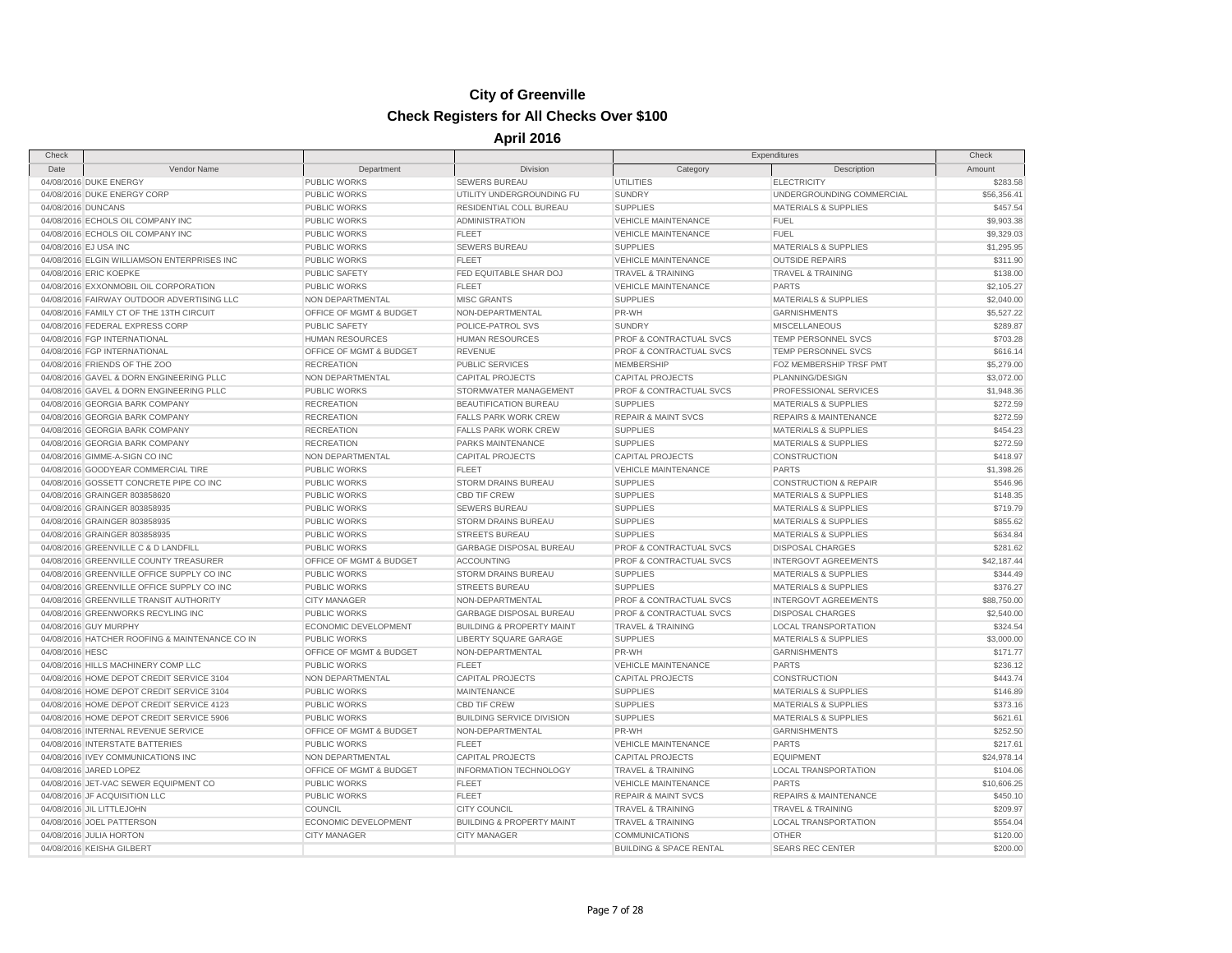| Check            |                                              |                           |                                      | Expenditures                   |                                  | Check        |
|------------------|----------------------------------------------|---------------------------|--------------------------------------|--------------------------------|----------------------------------|--------------|
| Date             | Vendor Name                                  | Department                | Division                             | Category                       | Description                      | Amount       |
|                  | 04/08/2016 KERRY FENNELL                     | ECONOMIC DEVELOPMENT      | <b>BUILDING &amp; PROPERTY MAINT</b> | <b>TRAVEL &amp; TRAINING</b>   | <b>LOCAL TRANSPORTATION</b>      | \$353.70     |
|                  | 04/08/2016 KEVIN HUGHES                      | ECONOMIC DEVELOPMENT      | <b>BUILDING &amp; PROPERTY MAINT</b> | <b>TRAVEL &amp; TRAINING</b>   | <b>LOCAL TRANSPORTATION</b>      | \$436.32     |
|                  | 04/08/2016 KEVIN WHITAKER CHEVROLET INC      | <b>PUBLIC WORKS</b>       | FLEET                                | <b>VEHICLE MAINTENANCE</b>     | <b>PARTS</b>                     | \$468.31     |
|                  | 04/08/2016 KIMBERLY MCNEELEY                 | <b>RECREATION</b>         | PARKS AND RECREATION                 | <b>TRAVEL &amp; TRAINING</b>   | <b>TRAVEL &amp; TRAINING</b>     | \$515.46     |
|                  | 04/08/2016 KRYSTAL LAWSON-RYAN               | <b>PUBLIC WORKS</b>       | <b>ADMINISTRATION</b>                | <b>TRAVEL &amp; TRAINING</b>   | <b>TRAVEL &amp; TRAINING</b>     | \$1,648.30   |
|                  | 04/08/2016 KW BEVERAGE                       | PUBLIC INFORMATION/EVENTS | <b>EVENTS MANAGEMENT</b>             | PROF & CONTRACTUAL SVCS        | SHOW MANAGEMENT EXP              | \$2,135.88   |
| 04/08/2016 LINA  |                                              | <b>HUMAN RESOURCES</b>    | <b>HEALTH CARE</b>                   | OTHER INSURANCE                | LIFE INSURANCE                   | \$19,065.25  |
| 04/08/2016 LINA  |                                              | <b>HUMAN RESOURCES</b>    | <b>HEALTH CARE</b>                   | <b>OTHER INSURANCE</b>         | <b>LONG TERM DISABILITY</b>      | \$6,656.74   |
|                  | 04/08/2016 LONG TRAILER & BODY SERVICE INC   | <b>PUBLIC WORKS</b>       | <b>FLEET</b>                         | <b>VEHICLE MAINTENANCE</b>     | <b>PARTS</b>                     | \$249.60     |
| 04/08/2016 LOWES |                                              | NON DEPARTMENTAL          | <b>CAPITAL PROJECTS</b>              | <b>CAPITAL PROJECTS</b>        | <b>CONSTRUCTION</b>              | \$1,473.48   |
| 04/08/2016 LOWES |                                              | PUBLIC WORKS              | <b>STREETS BUREAU</b>                | <b>SUPPLIES</b>                | <b>MATERIALS &amp; SUPPLIES</b>  | \$176.72     |
|                  | 04/08/2016 LYNN WATKINS                      | <b>RECREATION</b>         | <b>EDUCATION</b>                     | <b>TRAVEL &amp; TRAINING</b>   | <b>TRAVEL &amp; TRAINING</b>     | \$251.00     |
|                  | 04/08/2016 LYNNSTAR CONSTRUCTION CO INC      | NON DEPARTMENTAL          | <b>CAPITAL PROJECTS</b>              | <b>CAPITAL PROJECTS</b>        | CONSTRUCTION                     | \$800.00     |
|                  | 04/08/2016 MARYLAND CHILD SUPPORT ACCOUNT    | OFFICE OF MGMT & BUDGET   | NON-DEPARTMENTAL                     | PR-WH                          | GARNISHMENTS                     | \$129.40     |
|                  | 04/08/2016 METROPOLITAN SEWER SUB-DISTRIC    | <b>PUBLIC WORKS</b>       | <b>SEWERS BUREAU</b>                 | PROF & CONTRACTUAL SVCS        | <b>INTERGOVT AGREEMENTS</b>      | \$132,473.85 |
|                  | 04/08/2016 MICHAEL CALLISON                  | PUBLIC SAFETY             | FED EQUITABLE SHAR DOJ               | <b>TRAVEL &amp; TRAINING</b>   | <b>TRAVEL &amp; TRAINING</b>     | \$528.00     |
|                  | 04/08/2016 MONTY CRAIG                       | PUBLIC INFORMATION/EVENTS | <b>EVENTS MANAGEMENT</b>             | PROF & CONTRACTUAL SVCS        | PROFESSIONAL SERVICES            | \$1,000.00   |
|                  | 04/08/2016 MST CONCRETE PRODUCTS             | PUBLIC WORKS              | STORM DRAINS BUREAU                  | <b>SUPPLIES</b>                | <b>CONSTRUCTION &amp; REPAIR</b> | \$1,155.60   |
|                  | 04/08/2016 NAPA AUTO PARTS                   | <b>PUBLIC WORKS</b>       | <b>FLEET</b>                         | <b>VEHICLE MAINTENANCE</b>     | <b>PARTS</b>                     | \$1,138.55   |
|                  | 04/08/2016 NEW PIG CORPORATION               | <b>PUBLIC WORKS</b>       | <b>STORM DRAINS BUREAU</b>           | <b>SUPPLIES</b>                | <b>CONSTRUCTION &amp; REPAIR</b> | \$1,070.41   |
|                  | 04/08/2016 NEW SOUTH CONSTRUCTION SUPPLY LLC | NON DEPARTMENTAL          | <b>CAPITAL PROJECTS</b>              | <b>CAPITAL PROJECTS</b>        | CONSTRUCTION                     | \$1,326.62   |
|                  | 04/08/2016 NORTHERN TOOL & EQUIPMENT         | <b>PUBLIC WORKS</b>       | FLEET                                | <b>VEHICLE MAINTENANCE</b>     | <b>PARTS</b>                     | \$1,800.47   |
|                  | 04/08/2016 OVERHEAD DOOR CO OF GREENVILLE    | PUBLIC WORKS              | <b>BUILDING SERVICE DIVISION</b>     | <b>REPAIR &amp; MAINT SVCS</b> | <b>REPAIRS &amp; MAINTENANCE</b> | \$245.95     |
|                  | 04/08/2016 PALMETTO PAVEMENT MARKING INC     | <b>PUBLIC WORKS</b>       | <b>TRAFFIC ENGINEERING</b>           | <b>SUPPLIES</b>                | M&S-MARKINGS                     | \$750.00     |
|                  | 04/08/2016 PALMETTO UTILITY PROTECTION INC   | PUBLIC WORKS              | <b>SEWERS BUREAU</b>                 | PROF & CONTRACTUAL SVCS        | PROFESSIONAL SERVICES            | \$1,027.60   |
|                  | 04/08/2016 PANAGAKOS ASPHALT INC             | <b>PUBLIC WORKS</b>       | <b>SEWERS BUREAU</b>                 | <b>SUPPLIES</b>                | <b>MATERIALS &amp; SUPPLIES</b>  | \$336.53     |
|                  | 04/08/2016 PANAGAKOS ASPHALT INC             | <b>PUBLIC WORKS</b>       | <b>STORM DRAINS BUREAU</b>           | <b>SUPPLIES</b>                | <b>MATERIALS &amp; SUPPLIES</b>  | \$336.53     |
|                  | 04/08/2016 PANAGAKOS ASPHALT INC             | <b>PUBLIC WORKS</b>       | <b>STREETS BUREAU</b>                | <b>SUPPLIES</b>                | <b>MATERIALS &amp; SUPPLIES</b>  | \$673.04     |
|                  | 04/08/2016 PANAGAKOS ASPHALT INC             | <b>PUBLIC WORKS</b>       | <b>TRAFFIC ENGINEERING</b>           | <b>SUPPLIES</b>                | M&S-TRAFFIC CALMING              | \$658.09     |
|                  | 04/08/2016 PIEDMONT ASSOCIATES CO LLC        | <b>PUBLIC WORKS</b>       | FLEET                                | <b>VEHICLE MAINTENANCE</b>     | <b>PARTS</b>                     | \$412.37     |
|                  | 04/08/2016 PIEDMONT ELECTRICAL DISTRIBUTORS  | <b>PUBLIC WORKS</b>       | <b>BUILDING SERVICE DIVISION</b>     | <b>SUPPLIES</b>                | <b>MATERIALS &amp; SUPPLIES</b>  | \$791.48     |
|                  | 04/08/2016 PIEDMONT NATURAL GAS CO           | <b>FIRE</b>               | <b>FIRE SERVICES</b>                 | <b>UTILITIES</b>               | GAS                              | \$190.98     |
|                  | 04/08/2016 PRECISION DYNAMICS CORP           | PUBLIC INFORMATION/EVENTS | SPECIAL EVENTS                       | <b>SUPPLIES</b>                | <b>MATERIALS &amp; SUPPLIES</b>  | \$1,664.63   |
|                  | 04/08/2016 PRESORT PLUS INC                  | OFFICE OF MGMT & BUDGET   | PURCHASING                           | COMMUNICATIONS                 | POSTAGE                          | \$7,875.29   |
|                  | 04/08/2016 PRO AUTO PARTS WAREHOUSE          | <b>PUBLIC WORKS</b>       | <b>FLEET</b>                         | <b>VEHICLE MAINTENANCE</b>     | <b>PARTS</b>                     | \$207.60     |
|                  | 04/08/2016 PROFORMA                          | NON DEPARTMENTAL          | <b>MISC GRANTS</b>                   | <b>SUPPLIES</b>                | <b>MATERIALS &amp; SUPPLIES</b>  | \$511.93     |
|                  | 04/08/2016 PROVIDENT LIFE & ACCIDENT INS CO  | <b>HUMAN RESOURCES</b>    | <b>HEALTH CARE</b>                   | <b>OTHER INSURANCE</b>         | LIFE INSURANCE                   | \$2,134.24   |
|                  | 04/08/2016 R E MICHEL COMPANY LLC            | PUBLIC WORKS              | <b>BUILDING SERVICE DIVISION</b>     | <b>SUPPLIES</b>                | <b>MATERIALS &amp; SUPPLIES</b>  | \$190.96     |
|                  | 04/08/2016 RAY WALKER TRUCKING CO INC        | <b>PUBLIC WORKS</b>       | <b>SEWERS BUREAU</b>                 | <b>SUPPLIES</b>                | <b>MATERIALS &amp; SUPPLIES</b>  | \$1,787.24   |
|                  | 04/08/2016 REBUILD UPSTATE                   | C.D. DIVISION             | <b>CDBG PROJECTS</b>                 | <b>CD PROJECTS</b>             | PUBLIC INFORMATION               | \$4,140.78   |
|                  | 04/08/2016 RENEWABLE WATER RESOURCES         | OFFICE OF MGMT & BUDGET   | <b>REVENUE</b>                       | LIAB-REWA                      | <b>REWA FEES</b>                 | \$73,625.00  |
|                  | 04/08/2016 RICO WILLIAMS                     | <b>RECREATION</b>         | <b>COMMUNITY CENTERS</b>             | REC CLASS INSTRUCTOR LIAB      | <b>REFUND</b>                    | \$321.00     |
|                  | 04/08/2016 S C DEPARTMENT OF REVENUE         | OFFICE OF MGMT & BUDGET   | NON-DEPARTMENTAL                     | PR-WH                          | <b>GARNISHMENTS</b>              | \$384.00     |
|                  | 04/08/2016 S C DEPARTMENT OF REVENUE         | <b>RECREATION</b>         | <b>PUBLIC SERVICES</b>               | <b>TAX LIABILITIES</b>         | <b>ADMISSION TAXES</b>           | \$8,790.66   |
|                  | 04/08/2016 S C DEPARTMENT OF REVENUE         | <b>RECREATION</b>         | <b>PUBLIC SERVICES</b>               | <b>TAX LIABILITIES</b>         | <b>SALES TAXES</b>               | \$4,710.83   |
|                  | 04/08/2016 S C DEPARTMENT OF REVENUE         | <b>CITY MANAGER</b>       | NON-DEPARTMENTAL                     | <b>SUNDRY</b>                  | <b>TAXES</b>                     | \$2,072.66   |
|                  | 04/08/2016 S C RETIREMENT SYSTEM             | OFFICE OF MGMT & BUDGET   | NON-DEPARTMENTAL                     | PR-WH                          | RETIREMENT SVS PURCHASE          | \$712.66     |
|                  | 04/08/2016 S C STATE HOUSING FINANCE &       | C.D. DIVISION             | <b>CDBG PROJECTS</b>                 | <b>TRAVEL &amp; TRAINING</b>   | <b>TRAVEL &amp; TRAINING</b>     | \$250.00     |
|                  | 04/08/2016 SAFEGUARD BUSINESS SYSTEMS INC    | PUBLIC WORKS              | <b>RECYCLING</b>                     | <b>SUPPLIES</b>                | <b>MATERIALS &amp; SUPPLIES</b>  | \$722.76     |
|                  | 04/08/2016 SCOTTIE'S MANAGEMENT COMPANY INC  | PUBLIC WORKS              | POINSETT GARAGE                      | <b>SUPPLIES</b>                | <b>MATERIALS &amp; SUPPLIES</b>  | \$1,450.37   |
|                  | 04/08/2016 SCOTTIE'S MANAGEMENT COMPANY INC  | PUBLIC WORKS              | RICHARDSON STREET GARAGE             | <b>SUPPLIES</b>                | <b>MATERIALS &amp; SUPPLIES</b>  | \$2,199.82   |
|                  | 04/08/2016 SCOTTIE'S MANAGEMENT COMPANY INC  | <b>PUBLIC WORKS</b>       | S. SPRING STREET GARAGE              | <b>SUPPLIES</b>                | <b>MATERIALS &amp; SUPPLIES</b>  | \$2,999.81   |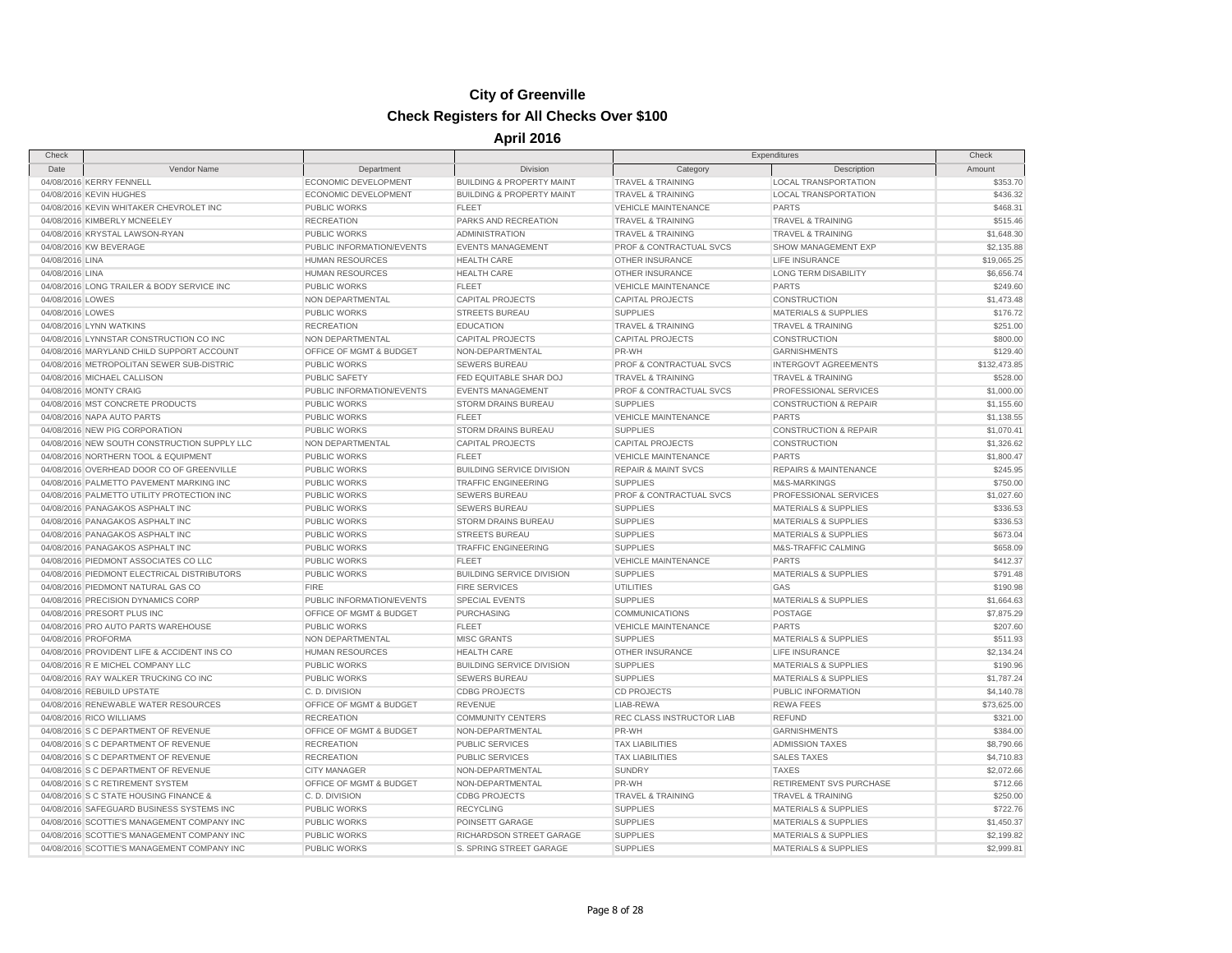| Check               |                                                |                           |                                      |                                    | Expenditures                     | Check       |
|---------------------|------------------------------------------------|---------------------------|--------------------------------------|------------------------------------|----------------------------------|-------------|
| Date                | Vendor Name                                    | Department                | Division                             | Category                           | Description                      | Amount      |
|                     | 04/08/2016 SILVER CLEVELAND-BALLENGER          | <b>PUBLIC SAFETY</b>      | <b>FED EQUITABLE SHAR DOJ</b>        | <b>TRAVEL &amp; TRAINING</b>       | <b>TRAVEL &amp; TRAINING</b>     | \$1,028.05  |
|                     | 04/08/2016 SNIDER FLEET SOLUTIONS              | <b>PUBLIC WORKS</b>       | <b>FLEET</b>                         | <b>VEHICLE MAINTENANCE</b>         | <b>OUTSIDE REPAIRS</b>           | \$337.91    |
|                     | 04/08/2016 SNIDER FLEET SOLUTIONS              | PUBLIC WORKS              | <b>FLEET</b>                         | <b>VEHICLE MAINTENANCE</b>         | <b>PARTS</b>                     | \$7,455.85  |
| 04/08/2016 SOCAR    |                                                | <b>PUBLIC WORKS</b>       | RESIDENTIAL COLL BUREAU              | <b>SUPPLIES</b>                    | <b>MATERIALS &amp; SUPPLIES</b>  | \$299.98    |
|                     | 04/08/2016 SOUTHEASTERN CRIME STOPPERS ASSOCIA | PUBLIC SAFETY             | FED EQUITABLE SHAR DOJ               | <b>TRAVEL &amp; TRAINING</b>       | <b>TRAVEL &amp; TRAINING</b>     | \$185.00    |
|                     | 04/08/2016 SOUTHEASTERN PAPER GROUP            | <b>PUBLIC WORKS</b>       | <b>BUILDING SERVICE DIVISION</b>     | <b>SUPPLIES</b>                    | <b>JANITORIAL SUPPLIES</b>       | \$379.33    |
|                     | 04/08/2016 STAPLES ADVANTAGE                   | <b>PUBLIC WORKS</b>       | <b>FLEET</b>                         | <b>SUPPLIES</b>                    | MATERIALS & SUPPLIES             | \$208.61    |
|                     | 04/08/2016 STATE TREASURER                     | MUNICIPAL COURT           | MUNICIPAL COURT                      | <b>COURT LIABILITY</b>             | COURT-DRUG SURCHARGE             | \$3,772.44  |
|                     | 04/08/2016 STATE TREASURER                     | MUNICIPAL COURT           | MUNICIPAL COURT                      | <b>COURT LIABILITY</b>             | COURT-DUI HWY PATRL SURCH        | \$472.94    |
|                     | 04/08/2016 STATE TREASURER                     | MUNICIPAL COURT           | MUNICIPAL COURT                      | <b>COURT LIABILITY</b>             | COURT-DUI SPINAL CORD SUR        | \$472.96    |
|                     | 04/08/2016 STATE TREASURER                     | MUNICIPAL COURT           | MUNICIPAL COURT                      | <b>COURT LIABILITY</b>             | <b>COURT-STATE ASSESSMENT</b>    | \$19,764.00 |
|                     | 04/08/2016 STATE TREASURER                     | MUNICIPAL COURT           | MUNICIPAL COURT                      | <b>COURT LIABILITY</b>             | COURT-TRAFFIC SURCHARGE          | \$10,242.61 |
|                     | 04/08/2016 STATE TREASURER                     | MUNICIPAL COURT           | MUNICIPAL COURT                      | <b>COURT LIABILITY</b>             | <b>DUI/DUAC BRTHLZR TST SLED</b> | \$118.23    |
|                     | 04/08/2016 STATE TREASURER                     | MUNICIPAL COURT           | MUNICIPAL COURT                      | <b>COURT LIABILITY</b>             | <b>DUS HWY PATROL</b>            | \$2,267.50  |
|                     | 04/08/2016 STATE TREASURER                     | MUNICIPAL COURT           | MUNICIPAL COURT                      | <b>COURT LIABILITY</b>             | SC CRIMINAL JUSTICE ACADE        | \$2,038.52  |
|                     | 04/08/2016 STEVE MYERS                         | <b>PUBLIC WORKS</b>       | <b>VEHICLE MAINTENANCE</b>           | <b>TRAVEL &amp; TRAINING</b>       | <b>TRAVEL &amp; TRAINING</b>     | \$144.00    |
|                     | 04/08/2016 STEVEN GALLANT                      | ECONOMIC DEVELOPMENT      | <b>BUILDING &amp; PROPERTY MAINT</b> | <b>TRAVEL &amp; TRAINING</b>       | <b>LOCAL TRANSPORTATION</b>      | \$331.56    |
|                     | 04/08/2016 STEVEN JOHNSON                      | ECONOMIC DEVELOPMENT      | <b>BUILDING &amp; PROPERTY MAINT</b> | <b>TRAVEL &amp; TRAINING</b>       | <b>LOCAL TRANSPORTATION</b>      | \$320.76    |
|                     | 04/08/2016 SUBURBAN PROPANE                    | <b>RECREATION</b>         | SPRINGWOOD CEMETERY                  | <b>SUPPLIES</b>                    | <b>MATERIALS &amp; SUPPLIES</b>  | \$423.42    |
|                     | 04/08/2016 SUNGARD PUBLIC SECTOR INC           | NON DEPARTMENTAL          | <b>CAPITAL PROJECTS</b>              | <b>CAPITAL PROJECTS</b>            | <b>EQUIPMENT</b>                 | \$996.51    |
|                     | 04/08/2016 SYN-TECH SYSTEMS INC                | <b>PUBLIC WORKS</b>       | <b>FLEET</b>                         | PROF & CONTRACTUAL SVCS            | PROFESSIONAL SERVICES            | \$918.75    |
|                     | 04/08/2016 TALENT MANAGEMENT SOLUTIONS         | PUBLIC INFORMATION/EVENTS | <b>EVENTS MANAGEMENT</b>             | PROF & CONTRACTUAL SVCS            | TEMP PERSONNEL SVCS              | \$479.16    |
|                     | 04/08/2016 TALENT MANAGEMENT SOLUTIONS         | <b>PUBLIC SAFETY</b>      | POLICE-DISPATCH BUREAU               | PROF & CONTRACTUAL SVCS            | TEMP PERSONNEL SVCS              | \$455.18    |
|                     | 04/08/2016 TALENT MANAGEMENT SOLUTIONS         | <b>PUBLIC WORKS</b>       | <b>FLEET</b>                         | PROF & CONTRACTUAL SVCS            | TEMP PERSONNEL SVCS              | \$560.75    |
|                     | 04/08/2016 TALENT MANAGEMENT SOLUTIONS         | <b>PUBLIC WORKS</b>       | MAINTENANCE                          | PROF & CONTRACTUAL SVCS            | TEMP PERSONNEL SVCS              | \$679.60    |
|                     | 04/08/2016 TALENT MANAGEMENT SOLUTIONS         | PUBLIC WORKS              | RESIDENTIAL COLL BUREAU              | <b>PROF &amp; CONTRACTUAL SVCS</b> | TEMP PERSONNEL SVCS              | \$12,587.48 |
|                     | 04/08/2016 TALENT MANAGEMENT SOLUTIONS         | <b>PUBLIC WORKS</b>       | <b>STORM DRAINS BUREAU</b>           | PROF & CONTRACTUAL SVCS            | TEMP PERSONNEL SVCS              | \$693.20    |
|                     | 04/08/2016 TALENT MANAGEMENT SOLUTIONS         | PUBLIC WORKS              | <b>VEHICLE MAINTENANCE</b>           | PROF & CONTRACTUAL SVCS            | TEMP PERSONNEL SVCS              | \$4,279.92  |
|                     | 04/08/2016 TALENT MANAGEMENT SOLUTIONS         | <b>RECREATION</b>         | <b>ADMINISTRATION</b>                | <b>PROF &amp; CONTRACTUAL SVCS</b> | TEMP PERSONNEL SVCS              | \$628.40    |
|                     | 04/08/2016 TALENT MANAGEMENT SOLUTIONS         | <b>RECREATION</b>         | <b>COMMUNITY CENTERS</b>             | PROF & CONTRACTUAL SVCS            | TEMP PERSONNEL SVCS              | \$693.00    |
|                     | 04/08/2016 TALENT MANAGEMENT SOLUTIONS         | <b>RECREATION</b>         | <b>FALLS PARK WORK CREW</b>          | PROF & CONTRACTUAL SVCS            | TEMP PERSONNEL SVCS              | \$1,224.60  |
|                     | 04/08/2016 TALENT MANAGEMENT SOLUTIONS         | <b>RECREATION</b>         | <b>PUBLIC SERVICES</b>               | PROF & CONTRACTUAL SVCS            | TEMP PERSONNEL SVCS              | \$1,187.33  |
|                     | 04/08/2016 TENNANT SALES AND SERVICE COMPANY   | PUBLIC WORKS              | <b>FLEET</b>                         | <b>VEHICLE MAINTENANCE</b>         | <b>PARTS</b>                     | \$4,631.50  |
| 04/08/2016 TGA      |                                                | NON DEPARTMENTAL          | <b>CAPITAL PROJECTS</b>              | <b>CAPITAL PROJECTS</b>            | <b>EQUIPMENT</b>                 | \$12,830.11 |
| 04/08/2016 TGA      |                                                | NON DEPARTMENTAL          | <b>CAPITAL PROJECTS</b>              | <b>CAPITAL PROJECTS</b>            | PROJECT EXPENSE                  | \$487.50    |
| 04/08/2016 TGA      |                                                | OFFICE OF MGMT & BUDGET   | <b>INFORMATION TECHNOLOGY</b>        | <b>SUPPLIES</b>                    | <b>MATERIALS &amp; SUPPLIES</b>  | \$217.24    |
|                     | 04/08/2016 TI TRAINING LE LLC                  | PUBLIC SAFETY             | FED EQUITABLE SHAR DOJ               | <b>SUPPLIES</b>                    | <b>MATERIALS &amp; SUPPLIES</b>  | \$19,162.41 |
|                     | 04/08/2016 TI TRAINING LE LLC                  | <b>PUBLIC SAFETY</b>      | POLICE-PATROL SVS                    | MACHINERY AND EQUIPMENT            | MACHINERY AND EQUIPMENT          | \$30,340.09 |
|                     | 04/08/2016 TMS SOUTH INC                       | <b>RECREATION</b>         | PARKS MAINTENANCE                    | <b>SUPPLIES</b>                    | <b>MATERIALS &amp; SUPPLIES</b>  | \$257.29    |
|                     | 04/08/2016 TNJ TRAILERS INC                    | PUBLIC WORKS              | <b>STREETS BUREAU</b>                | <b>SUPPLIES</b>                    | <b>MATERIALS &amp; SUPPLIES</b>  | \$6,381.20  |
|                     | 04/08/2016 TRUCKPRO LLC                        | <b>PUBLIC WORKS</b>       | <b>FLEET</b>                         | <b>VEHICLE MAINTENANCE</b>         | <b>PARTS</b>                     | \$175.42    |
| 04/08/2016 TRUCOLOR |                                                | <b>CITY MANAGER</b>       | <b>DONATIONS</b>                     | CONTRIBUTIONS/DONATIONS            | <b>GRAVITY/POLICE</b>            | \$402.11    |
|                     | 04/08/2016 TUCKER MATERIALS INC                | PUBLIC WORKS              | <b>BUILDING SERVICE DIVISION</b>     | <b>SUPPLIES</b>                    | <b>MATERIALS &amp; SUPPLIES</b>  | \$101.30    |
|                     | 04/08/2016 TURBO DIESEL & ELECTRIC SYSTEMS     | PUBLIC WORKS              | <b>FLEET</b>                         | <b>VEHICLE MAINTENANCE</b>         | <b>PARTS</b>                     | \$1,261.38  |
|                     | 04/08/2016 U S DEPARTMENT OF EDUCATION         | OFFICE OF MGMT & BUDGET   | NON-DEPARTMENTAL                     | PR-WH                              | <b>GARNISHMENTS</b>              | \$293.22    |
|                     | 04/08/2016 UNITED WAY OF GREENVILLE COUNTY     | OFFICE OF MGMT & BUDGET   | NON-DEPARTMENTAL                     | PR-WH                              | UNITED WAY                       | \$1,572.15  |
|                     | 04/08/2016 UPPER SAVANNAH CARE SERVICES        | C. D. DIVISION            | <b>HOPWA</b>                         | <b>CD PROJECTS</b>                 | ADMIN - UPPER SAVANN CARE        | \$250.00    |
|                     | 04/08/2016 UPPER SAVANNAH CARE SERVICES        | C. D. DIVISION            | <b>HOPWA</b>                         | <b>CD PROJECTS</b>                 | HOUSING PLACEMENT-SAV CAR        | \$450.00    |
|                     | 04/08/2016 UPPER SAVANNAH CARE SERVICES        | C. D. DIVISION            | <b>HOPWA</b>                         | <b>CD PROJECTS</b>                 | S-T RENT, MORT, UTIL UP SAV      | \$2,325.01  |
|                     | 04/08/2016 UPPER SAVANNAH CARE SERVICES        | C. D. DIVISION            | <b>HOPWA</b>                         | <b>CD PROJECTS</b>                 | SUPPORTIVE SVC-UPPER SAVA        | \$2,719.01  |
|                     | 04/08/2016 UPPER SAVANNAH CARE SERVICES        | C.D. DIVISION             | <b>HOPWA</b>                         | <b>CD PROJECTS</b>                 | TENANT RENT ASSIST-SAVANN        | \$1,930.44  |
|                     | 04/08/2016 UPSTATE PARENT MAGAZINE             | <b>PUBLIC WORKS</b>       | <b>RECYCLING</b>                     | <b>PROF &amp; CONTRACTUAL SVCS</b> | <b>ADVERTISING EXPENSE</b>       | \$950.00    |
|                     |                                                |                           |                                      |                                    |                                  |             |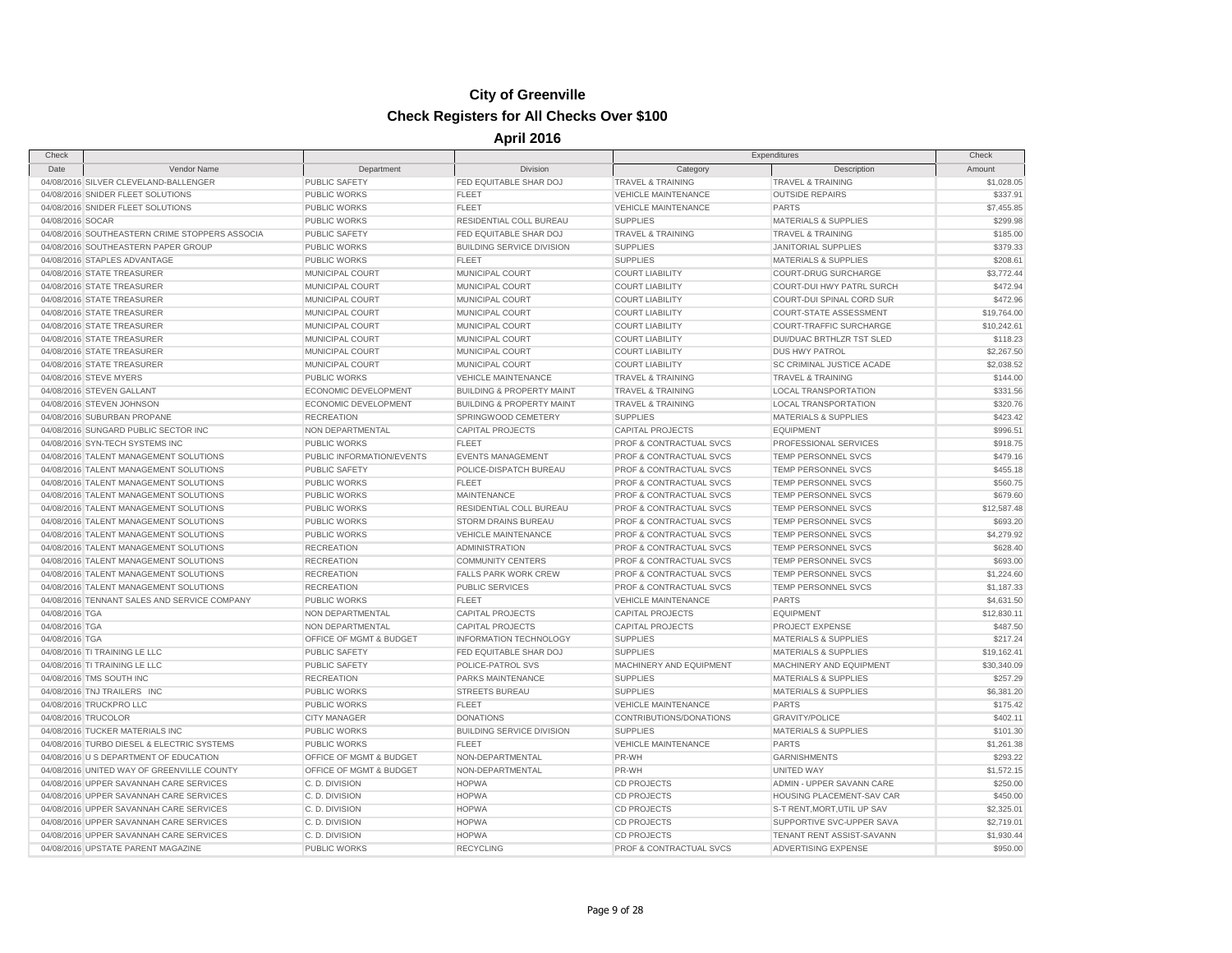| Check                 |                                                |                             |                                      | Expenditures                       |                                      | Check       |
|-----------------------|------------------------------------------------|-----------------------------|--------------------------------------|------------------------------------|--------------------------------------|-------------|
| Date                  | Vendor Name                                    | Department                  | Division                             | Category                           | Description                          | Amount      |
|                       | 04/08/2016 UPSTATE SC ALLIANCE                 | ECONOMIC DEVELOPMENT        | ECONOMIC DEVELOPMENT                 | PROF & CONTRACTUAL SVCS            | PROFESSIONAL SERVICES                | \$20,000.00 |
|                       | 04/08/2016 URS CORPORATION                     | PUBLIC WORKS                | <b>SEWERS BUREAU</b>                 | PROF & CONTRACTUAL SVCS            | PROFESSIONAL SERVICES                | \$440.00    |
|                       | 04/08/2016 VAUGHN EXCAVATING COMPANY           | <b>ECONOMIC DEVELOPMENT</b> | <b>BUILDING &amp; PROPERTY MAINT</b> | <b>PROF &amp; CONTRACTUAL SVCS</b> | <b>DEMOLITIONS</b>                   | \$3,990.00  |
|                       | 04/08/2016 VIRGINIA STROUD                     | C.D. DIVISION               | <b>CDBG PROJECTS</b>                 | <b>CD PROJECTS</b>                 | PUBLIC SERVICES (GENERAL)            | \$193.00    |
|                       | 04/08/2016 VULCAN MATERIALS                    | NON DEPARTMENTAL            | <b>CAPITAL PROJECTS</b>              | <b>CAPITAL PROJECTS</b>            | CONSTRUCTION                         | \$251.40    |
|                       | 04/08/2016 W N WATSON-WEST TIRE & AUTOMOTIVE   | PUBLIC WORKS                | <b>FLEET</b>                         | <b>VEHICLE MAINTENANCE</b>         | <b>PARTS</b>                         | \$491.80    |
|                       | 04/08/2016 W W WILLIAMS                        | PUBLIC WORKS                | <b>FLEET</b>                         | <b>VEHICLE MAINTENANCE</b>         | <b>PARTS</b>                         | \$101.76    |
|                       | 04/08/2016 WAL-MART COMMUNITY BRC              | <b>PUBLIC SAFETY</b>        | POLICE-PATROL SVS                    | <b>SUPPLIES</b>                    | <b>MATERIALS &amp; SUPPLIES</b>      | \$769.12    |
|                       | 04/08/2016 WATEREE CONSTRUCTION COMPANY AND    | NON DEPARTMENTAL            | <b>CAPITAL PROJECTS</b>              | <b>CAPITAL PROJECTS</b>            | CONSTRUCTION                         | \$49,914.82 |
|                       | 04/08/2016 WELLS FARGO INSURANCE SERVICE USA   | <b>HUMAN RESOURCES</b>      | <b>HUMAN RESOURCES</b>               | PROF & CONTRACTUAL SVCS            | PROFESSIONAL SERVICES                | \$12,000.00 |
|                       | 04/08/2016 WOOLPERT INC                        | NON DEPARTMENTAL            | <b>CAPITAL PROJECTS</b>              | <b>CAPITAL PROJECTS</b>            | PLANNING/DESIGN                      | \$2,477.50  |
|                       | 04/08/2016 WP LAW INC                          | NON DEPARTMENTAL            | <b>CAPITAL PROJECTS</b>              | <b>CAPITAL PROJECTS</b>            | CONSTRUCTION                         | \$526.54    |
|                       | 04/08/2016 WYOMING CHILD SUPPORT ENFORCEMENT   | OFFICE OF MGMT & BUDGET     | NON-DEPARTMENTAL                     | PR-WH                              | <b>GARNISHMENTS</b>                  | \$154.61    |
|                       | 04/11/2016 ALDRIDGE PRODUCE COMPANY            | <b>RECREATION</b>           | <b>ADMINISTRATION</b>                | <b>SUPPLIES</b>                    | M&S-FOOD                             | \$458.60    |
|                       | 04/11/2016 ALPHA PRINTING                      | <b>PUBLIC WORKS</b>         | <b>FIXED ROUTE</b>                   | <b>PRINTING</b>                    | PRINTING & BINDING                   | \$384.00    |
| 04/11/2016 ASG LLC    |                                                | PUBLIC SAFETY               | POLICE-PATROL SVS                    | PROF & CONTRACTUAL SVCS            | PROFESSIONAL SERVICES                | \$1,140.36  |
|                       | 04/11/2016 ATLANTIC SUPPLY & EQUIPMENT CO INC  | NON DEPARTMENTAL            | <b>CAPITAL PROJECTS</b>              | <b>CAPITAL PROJECTS</b>            | <b>CONSTRUCTION</b>                  | \$914.78    |
|                       | 04/11/2016 BAGATELLE CATERERS                  | PUBLIC SAFETY               | POLICE-PATROL SVS                    | <b>SUPPLIES</b>                    | <b>MATERIALS &amp; SUPPLIES</b>      | \$370.74    |
|                       | 04/11/2016 BATTERY SPECIALISTS INC             | PUBLIC WORKS                | <b>SEWERS BUREAU</b>                 | <b>SUPPLIES</b>                    | <b>MATERIALS &amp; SUPPLIES</b>      | \$169.54    |
|                       | 04/11/2016 BATTERY SPECIALISTS INC             | <b>RECREATION</b>           | PARKS AND RECREATION                 | <b>REPAIR &amp; MAINT SVCS</b>     | <b>REPAIRS &amp; MAINTENANCE</b>     | \$179.10    |
| 04/11/2016 BECO       |                                                | <b>RECREATION</b>           | PARKS AND RECREATION                 | <b>REPAIR &amp; MAINT SVCS</b>     | <b>REPAIRS &amp; MAINTENANCE</b>     | \$758.21    |
|                       | 04/11/2016 BRANDSTICKITY                       | <b>RECREATION</b>           | BEAUTIFICATION BUREAU                | <b>SUPPLIES</b>                    | <b>CLOTHING &amp; UNIFORMS</b>       | \$536.78    |
|                       | 04/11/2016 BREAKTHRU BEVERAGE SOUTH CAROLINA   | PUBLIC INFORMATION/EVENTS   | <b>EVENTS MANAGEMENT</b>             | <b>SUPPLIES</b>                    | M&S-FOOD & BEVERAGE                  | \$1,986.44  |
|                       | 04/11/2016 CAROLINA MASONRY COMPANY, INC.      |                             |                                      | PROF & CONTRACTUAL SVCS            | <b>SERVICE &amp; MAINT CONTRACTS</b> |             |
|                       |                                                | <b>RECREATION</b>           | <b>FALLS PARK WORK CREW</b>          |                                    |                                      | \$1,450.00  |
|                       | 04/11/2016 CARSON'S NUT-BOLT & TOOL CO INC     | <b>FIRE</b>                 | <b>FIRE SUPPRESSION</b>              | <b>VEHICLE MAINTENANCE</b>         | <b>PARTS</b>                         | \$494.77    |
|                       | 04/11/2016 CITY NURSERY FARM INC               | <b>RECREATION</b>           | RIGHTS-OF-WAY                        | <b>SUPPLIES</b>                    | <b>MATERIALS &amp; SUPPLIES</b>      | \$1,186.80  |
|                       | 04/11/2016 COMMUNICATION SERVICE CENTER INC    | <b>PUBLIC SAFETY</b>        | POLICE-PATROL SVS                    | <b>REPAIR &amp; MAINT SVCS</b>     | <b>REPAIRS &amp; MAINTENANCE</b>     | \$128.72    |
|                       | 04/11/2016 COMMUNICATION SERVICE CENTER INC    | <b>PUBLIC SAFETY</b>        | POLICE-PATROL SVS                    | <b>SUPPLIES</b>                    | <b>MATERIALS &amp; SUPPLIES</b>      | \$1,544.30  |
|                       | 04/11/2016 CONCRETE SUPPLY COMPANY LLC         | PUBLIC WORKS                | <b>CBD TIF CREW</b>                  | <b>SUPPLIES</b>                    | <b>MATERIALS &amp; SUPPLIES</b>      | \$302.87    |
|                       | 04/11/2016 CONTINENTAL ENGINES                 | <b>FIRE</b>                 | <b>FIRE SUPPRESSION</b>              | <b>SUPPLIES</b>                    | <b>MATERIALS &amp; SUPPLIES</b>      | \$185.90    |
|                       | 04/11/2016 CORBIN TURF & ORNAMENTAL SUPPLY INC | <b>RECREATION</b>           | <b>FALLS PARK WORK CREW</b>          | <b>SUPPLIES</b>                    | <b>MATERIALS &amp; SUPPLIES</b>      | \$316.68    |
| 04/11/2016 CROMERS    |                                                | <b>RECREATION</b>           | PUBLIC SERVICES                      | <b>SUPPLIES</b>                    | SALE CONCESSIONS                     | \$186.33    |
|                       | 04/11/2016 CUMMINS ATLANTIC LLC                | <b>PUBLIC WORKS</b>         | <b>CLEMSON COMMUTER</b>              | <b>VEHICLE MAINTENANCE</b>         | <b>PARTS</b>                         | \$746.02    |
|                       | 04/11/2016 CUMMINS ATLANTIC LLC                | PUBLIC WORKS                | NON VEHICLE MAINTENANCE              | PROF & CONTRACTUAL SVCS            | SERVICE & MAINT CONTRACTS            | \$363.07    |
|                       | 04/11/2016 CUMMINS ATLANTIC LLC                | PUBLIC WORKS                | <b>TROLLEY</b>                       | <b>VEHICLE MAINTENANCE</b>         | <b>PARTS</b>                         | \$514.16    |
|                       | 04/11/2016 D & T AUTO GLASS                    | <b>PUBLIC WORKS</b>         | <b>CLEMSON COMMUTER</b>              | <b>VEHICLE MAINTENANCE</b>         | <b>OUTSIDE REPAIRS</b>               | \$150.00    |
|                       | 04/11/2016 DEAN'S ALTERNATOR                   | PUBLIC WORKS                | <b>TROLLEY</b>                       | <b>VEHICLE MAINTENANCE</b>         | <b>PARTS</b>                         | \$245.00    |
|                       | 04/11/2016 DUKE ENERGY                         | <b>FIRE</b>                 | <b>FIRE SERVICES</b>                 | <b>UTILITIES</b>                   | <b>ELECTRICITY</b>                   | \$1,647.06  |
|                       | 04/11/2016 DUKE ENERGY                         | PUBLIC SAFETY               | POLICE-PATROL SVS                    | <b>UTILITIES</b>                   | <b>ELECTRICITY</b>                   | \$233.88    |
|                       | 04/11/2016 DUKE ENERGY                         | <b>PUBLIC WORKS</b>         | <b>BUILDING SERVICE DIVISION</b>     | <b>UTILITIES</b>                   | <b>ELECTRICITY</b>                   | \$17,108.73 |
|                       | 04/11/2016 DUKE ENERGY                         | PUBLIC WORKS                | <b>CHURCH STREET GARAGE</b>          | UTILITIES                          | <b>ELECTRICITY</b>                   | \$2,234.86  |
|                       | 04/11/2016 DUKE ENERGY                         | <b>PUBLIC WORKS</b>         | RIVERPLACE GARAGE                    | <b>UTILITIES</b>                   | <b>ELECTRICITY</b>                   | \$1,747.92  |
|                       | 04/11/2016 DUKE ENERGY                         | PUBLIC WORKS                | <b>TRAFFIC ENGINEERING</b>           | <b>UTILITIES</b>                   | <b>ELECTRICITY</b>                   | \$423.05    |
|                       | 04/11/2016 DUKE ENERGY                         | <b>RECREATION</b>           | <b>ADMINISTRATION</b>                | <b>UTILITIES</b>                   | <b>ELECTRICITY</b>                   | \$2,776.73  |
|                       | 04/11/2016 DUKE ENERGY                         | <b>RECREATION</b>           | <b>COMMUNITY CENTERS</b>             | <b>UTILITIES</b>                   | <b>ELECTRICITY</b>                   | \$2,465.80  |
|                       | 04/11/2016 DUKE ENERGY                         | <b>RECREATION</b>           | PARKS AND RECREATION                 | <b>UTILITIES</b>                   | <b>ELECTRICITY</b>                   | \$734.81    |
|                       | 04/11/2016 DUKE ENERGY                         | <b>RECREATION</b>           | PARKS MAINTENANCE                    | <b>UTILITIES</b>                   | <b>ELECTRICITY</b>                   | \$6,572.80  |
|                       | 04/11/2016 EARTH PRODUCTS LLC-EASLEY SC        | <b>RECREATION</b>           | BEAUTIFICATION BUREAU                | <b>SUPPLIES</b>                    | <b>MATERIALS &amp; SUPPLIES</b>      | \$1,272.00  |
|                       | 04/11/2016 EARTH PRODUCTS LLC-EASLEY SC        | <b>RECREATION</b>           | RIGHTS-OF-WAY                        | <b>SUPPLIES</b>                    | <b>MATERIALS &amp; SUPPLIES</b>      | \$1,272.00  |
|                       | 04/11/2016 FLOORCARE SPECIALISTS INC           | <b>RECREATION</b>           | <b>COMMUNITY CENTERS</b>             | PROF & CONTRACTUAL SVCS            | PROFESSIONAL SERVICES                | \$1,159.20  |
|                       | 04/11/2016 FRIENDS OF THE ZOO                  | <b>RECREATION</b>           | <b>PUBLIC SERVICES</b>               | <b>SUPPLIES</b>                    | <b>SALE GIFTS</b>                    | \$216.00    |
| 04/11/2016 GILLIG LLC |                                                | PUBLIC WORKS                | <b>CLEMSON COMMUTER</b>              | <b>VEHICLE MAINTENANCE</b>         | <b>PARTS</b>                         | \$140.00    |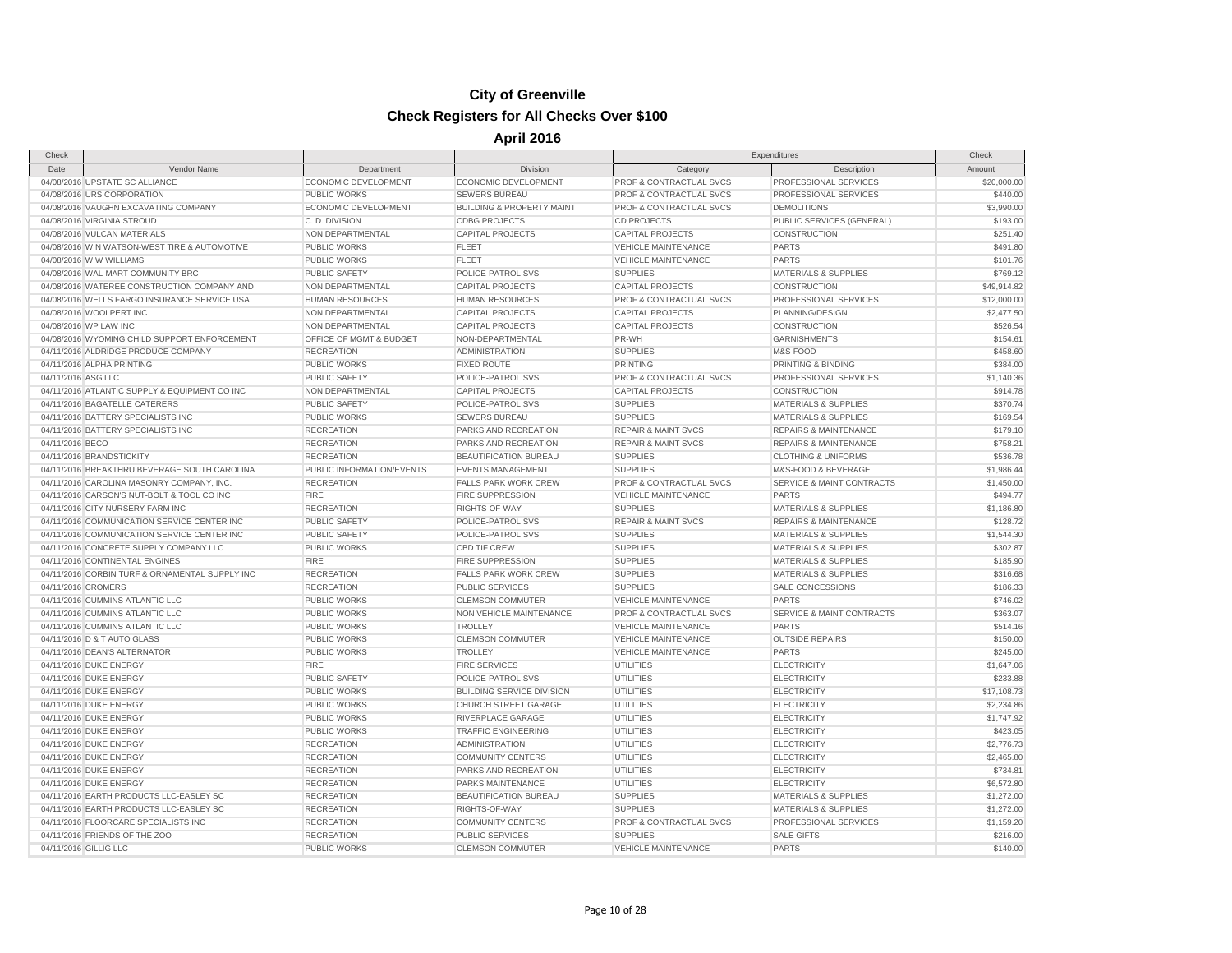| Check            |                                              |                      |                                  |                                    | Expenditures                         | Check      |
|------------------|----------------------------------------------|----------------------|----------------------------------|------------------------------------|--------------------------------------|------------|
| Date             | Vendor Name                                  | Department           | Division                         | Category                           | Description                          | Amount     |
|                  | 04/11/2016 GRAINGER 803858935                | <b>FIRE</b>          | <b>FIRE SUPPRESSION</b>          | <b>SUPPLIES</b>                    | <b>MATERIALS &amp; SUPPLIES</b>      | \$375.04   |
|                  | 04/11/2016 GREENVILLE CHAMBER OF COMMERCE    | <b>RECREATION</b>    | <b>PUBLIC SERVICES</b>           | <b>SUNDRY</b>                      | DUES, SUBSCRIPTN, PUBLICATN          | \$665.00   |
|                  | 04/11/2016 GREENVILLE INDUSTRIAL RUBBER &    | PUBLIC WORKS         | <b>VEHICLE MAINTENANCE</b>       | <b>SUPPLIES</b>                    | <b>MATERIALS &amp; SUPPLIES</b>      | \$109.83   |
|                  | 04/11/2016 HART TOOLS CO                     | <b>FIRE</b>          | <b>FIRE SERVICES</b>             | <b>SUPPLIES</b>                    | <b>MATERIALS &amp; SUPPLIES</b>      | \$350.73   |
|                  | 04/11/2016 HENRY SCHEIN ANIMAL HEALTH        | <b>RECREATION</b>    | <b>ADMINISTRATION</b>            | <b>SUPPLIES</b>                    | M&S-VETERINARY                       | \$113.13   |
|                  | 04/11/2016 HERSHEY CREAMERY COMPANY          | <b>RECREATION</b>    | <b>PUBLIC SERVICES</b>           | <b>SUPPLIES</b>                    | <b>SALE CONCESSIONS</b>              | \$280.56   |
|                  | 04/11/2016 HOME DEPOT CREDIT SERVICE 0978    | <b>PUBLIC WORKS</b>  | <b>VEHICLE MAINTENANCE</b>       | <b>SUPPLIES</b>                    | <b>MATERIALS &amp; SUPPLIES</b>      | \$215.77   |
|                  | 04/11/2016 HOME DEPOT CREDIT SERVICE 5906    | PUBLIC WORKS         | <b>BUILDING SERVICE DIVISION</b> | <b>SUPPLIES</b>                    | <b>MATERIALS &amp; SUPPLIES</b>      | \$152.61   |
|                  | 04/11/2016 HOME DEPOT CREDIT SERVICE 5914    | <b>RECREATION</b>    | <b>ADMINISTRATION</b>            | <b>SUPPLIES</b>                    | M&S-MAINTENANCE                      | \$212.85   |
|                  | 04/11/2016 HOME DEPOT CREDIT SERVICE 5922    | <b>RECREATION</b>    | RIGHTS-OF-WAY                    | <b>SUPPLIES</b>                    | <b>MATERIALS &amp; SUPPLIES</b>      | \$1,205.09 |
|                  | 04/11/2016 INDEPENDENT-MAIL                  | <b>RECREATION</b>    | <b>PUBLIC SERVICES</b>           | <b>SUPPLIES</b>                    | <b>SUPPLIES PROMOTIONS</b>           | \$112.50   |
|                  | 04/11/2016 ITRAK CORPORATION                 | <b>FIRE</b>          | <b>FIRE SUPPRESSION</b>          | <b>SUPPLIES</b>                    | <b>MATERIALS &amp; SUPPLIES</b>      | \$735.16   |
|                  | 04/11/2016 K & M INTERNATIONAL WILD REPULIC  | <b>RECREATION</b>    | <b>PUBLIC SERVICES</b>           | <b>SUPPLIES</b>                    | <b>SALE GIFTS</b>                    | \$1,362.65 |
|                  | 04/11/2016 LIBERTY PRESS                     | <b>PUBLIC SAFETY</b> | POLICE-PATROL SVS                | <b>SUPPLIES</b>                    | <b>MATERIALS &amp; SUPPLIES</b>      | \$178.80   |
| 04/11/2016 LOWES |                                              | <b>FIRE</b>          | <b>FIRE SUPPRESSION</b>          | <b>SUPPLIES</b>                    | <b>MATERIALS &amp; SUPPLIES</b>      | \$502.49   |
| 04/11/2016 LOWES |                                              | PUBLIC WORKS         | <b>BUILDING SERVICE DIVISION</b> | <b>SUPPLIES</b>                    | <b>MATERIALS &amp; SUPPLIES</b>      | \$164.88   |
|                  | 04/11/2016 MCKINNEY LUMBER & HARDWARE LLC    | <b>RECREATION</b>    | <b>ADMINISTRATION</b>            | <b>SUPPLIES</b>                    | M&S-MAINTENANCE                      | \$582.12   |
|                  | 04/11/2016 MERUS REFRESHMENT SERVICES INC    | <b>PUBLIC SAFETY</b> | POLICE-PATROL SVS                | <b>SUPPLIES</b>                    | <b>MATERIALS &amp; SUPPLIES</b>      | \$106.95   |
|                  | 04/11/2016 NAPA AUTO PARTS                   | <b>FIRE</b>          | <b>FIRE SUPPRESSION</b>          | <b>VEHICLE MAINTENANCE</b>         | <b>PARTS</b>                         | \$498.75   |
|                  | 04/11/2016 NAPA AUTO PARTS                   | PUBLIC WORKS         | <b>TROLLEY</b>                   | VEHICLE MAINTENANCE                | <b>PARTS</b>                         | \$691.70   |
|                  | 04/11/2016 NAPA AUTO PARTS                   | PUBLIC WORKS         | VEHICLE MAINTENANCE              | <b>SUPPLIES</b>                    | <b>MATERIALS &amp; SUPPLIES</b>      | \$595.89   |
|                  | 04/11/2016 NORRIS SUPPLY CO                  | NON DEPARTMENTAL     | <b>CAPITAL PROJECTS</b>          | <b>CAPITAL PROJECTS</b>            | CONSTRUCTION                         | \$397.50   |
|                  |                                              |                      |                                  |                                    |                                      |            |
|                  | 04/11/2016 NORRIS SUPPLY CO                  | <b>RECREATION</b>    | BEAUTIFICATION BUREAU            | <b>SUPPLIES</b>                    | <b>MATERIALS &amp; SUPPLIES</b>      | \$120.84   |
|                  | 04/11/2016 NORTHERN TOOL & EQUIPMENT         | <b>RECREATION</b>    | PARKS AND RECREATION             | <b>REPAIR &amp; MAINT SVCS</b>     | <b>REPAIRS &amp; MAINTENANCE</b>     | \$190.14   |
|                  | 04/11/2016 NORTHWEST ZOO PATH                | <b>RECREATION</b>    | <b>ADMINISTRATION</b>            | PROF & CONTRACTUAL SVCS            | PROFESSIONAL SERVICES                | \$397.00   |
|                  | 04/11/2016 OFFICE DEPOT BSD                  | <b>FIRE</b>          | <b>FIRE SERVICES</b>             | <b>SUPPLIES</b>                    | OFFICE SUPPLIES&MATERIALS            | \$227.66   |
|                  | 04/11/2016 OHIOPYLE PRINTS INC               | <b>RECREATION</b>    | <b>PUBLIC SERVICES</b>           | <b>SUPPLIES</b>                    | <b>SALE GIFTS</b>                    | \$354.13   |
|                  | 04/11/2016 PEPSI-COLA BOTTLING CO            | <b>RECREATION</b>    | <b>PUBLIC SERVICES</b>           | <b>SUPPLIES</b>                    | SALE CONCESSIONS                     | \$782.89   |
|                  | 04/11/2016 PIEDMONT ELECTRICAL DISTRIBUTORS  | <b>RECREATION</b>    | <b>FALLS PARK WORK CREW</b>      | <b>SUPPLIES</b>                    | <b>MATERIALS &amp; SUPPLIES</b>      | \$266.01   |
|                  | 04/11/2016 PRESORT PLUS INC                  | <b>RECREATION</b>    | <b>PUBLIC SERVICES</b>           | PRINTING                           | PRINTING & BINDING                   | \$3,738.45 |
|                  | 04/11/2016 PROFORMA                          | PUBLIC WORKS         | <b>FIXED ROUTE</b>               | <b>PRINTING</b>                    | PRINTING & BINDING                   | \$126.25   |
|                  | 04/11/2016 RAY BRACKEN NURSERY INC           | NON DEPARTMENTAL     | <b>CAPITAL PROJECTS</b>          | CAPITAL PROJECTS                   | CONSTRUCTION                         | \$175.00   |
|                  | 04/11/2016 RAY BRACKEN NURSERY INC           | <b>RECREATION</b>    | TREE MAINTENANCE BUREAU          | <b>SUPPLIES</b>                    | <b>MATERIALS &amp; SUPPLIES</b>      | \$600.00   |
|                  | 04/11/2016 SAFE INDUSTRIES                   | <b>FIRE</b>          | <b>FIRE SUPPRESSION</b>          | <b>SUPPLIES</b>                    | <b>MATERIALS &amp; SUPPLIES</b>      | \$2,811.82 |
|                  | 04/11/2016 SAFETY KLEEN                      | PUBLIC WORKS         | NON VEHICLE MAINTENANCE          | <b>PROF &amp; CONTRACTUAL SVCS</b> | <b>SERVICE &amp; MAINT CONTRACTS</b> | \$337.58   |
|                  | 04/11/2016 SALUDA RIVER PET FOOD CENTER INC  | PUBLIC SAFETY        | POLICE-PATROL SVS                | <b>SUPPLIES</b>                    | <b>MATERIALS &amp; SUPPLIES</b>      | \$1,003.80 |
|                  | 04/11/2016 SAM'S CLUB                        | <b>RECREATION</b>    | <b>ADMINISTRATION</b>            | <b>SUPPLIES</b>                    | M&S-FOOD                             | \$120.42   |
|                  | 04/11/2016 SAM'S CLUB                        | <b>RECREATION</b>    | <b>PUBLIC SERVICES</b>           | <b>SUPPLIES</b>                    | SALE CONCESSIONS                     | \$1,000.88 |
|                  | 04/11/2016 SOUND-EKLIN                       | <b>RECREATION</b>    | <b>ADMINISTRATION</b>            | PROF & CONTRACTUAL SVCS            | <b>SERVICE &amp; MAINT CONTRACTS</b> | \$309.16   |
|                  | 04/11/2016 SOUTHEASTERN PAPER GROUP          | PUBLIC WORKS         | <b>BUILDING SERVICE DIVISION</b> | <b>SUPPLIES</b>                    | <b>JANITORIAL SUPPLIES</b>           | \$638.78   |
|                  | 04/11/2016 SOUTHEASTERN PAPER GROUP          | <b>RECREATION</b>    | <b>FALLS PARK WORK CREW</b>      | <b>SUPPLIES</b>                    | <b>JANITORIAL SUPPLIES</b>           | \$320.22   |
|                  | 04/11/2016 SUPPLYWORKS                       | PUBLIC WORKS         | NON VEHICLE MAINTENANCE          | <b>SUPPLIES</b>                    | <b>MATERIALS &amp; SUPPLIES</b>      | \$457.97   |
|                  | 04/11/2016 SUTPHEN CORPORATION               | <b>FIRE</b>          | <b>FIRE SUPPRESSION</b>          | VEHICLE MAINTENANCE                | <b>PARTS</b>                         | \$1,752.28 |
|                  | 04/11/2016 SYMBOL ARTS                       | <b>PUBLIC SAFETY</b> | POLICE-PATROL SVS                | <b>SUPPLIES</b>                    | <b>MATERIALS &amp; SUPPLIES</b>      | \$400.00   |
| 04/11/2016 TGA   |                                              | <b>PUBLIC SAFETY</b> | POLICE-PATROL SVS                | <b>SUPPLIES</b>                    | <b>MATERIALS &amp; SUPPLIES</b>      | \$237.34   |
|                  | 04/11/2016 THE PETTING ZOO INC               | <b>RECREATION</b>    | <b>PUBLIC SERVICES</b>           | <b>SUPPLIES</b>                    | <b>SALE GIFTS</b>                    | \$909.20   |
|                  | 04/11/2016 TRAVELERS REST FEED & SEED INC    | <b>RECREATION</b>    | <b>ADMINISTRATION</b>            | <b>SUPPLIES</b>                    | M&S-FOOD                             | \$294.00   |
|                  | 04/11/2016 TRIBLES INC                       | <b>FIRE</b>          | FIRE SUPPRESSION                 | <b>SUPPLIES</b>                    | <b>MATERIALS &amp; SUPPLIES</b>      | \$197.87   |
|                  | 04/11/2016 TRUCKPRO LLC                      | <b>PUBLIC WORKS</b>  | <b>TROLLEY</b>                   | <b>VEHICLE MAINTENANCE</b>         | <b>PARTS</b>                         | \$317.48   |
|                  | 04/11/2016 TURBO DIESEL & ELECTRIC SYSTEMS   | <b>PUBLIC WORKS</b>  | <b>CLEMSON COMMUTER</b>          | <b>VEHICLE MAINTENANCE</b>         | <b>PARTS</b>                         | \$1,260.00 |
|                  | 04/11/2016 VULCAN SAFETY SHOES               | <b>FIRE</b>          | <b>FIRE SUPPRESSION</b>          | <b>SUPPLIES</b>                    | <b>CLOTHING &amp; UNIFORMS</b>       | \$363.55   |
|                  | 04/11/2016 W N WATSON-WEST TIRE & AUTOMOTIVE | <b>FIRE</b>          | <b>FIRE SUPPRESSION</b>          | <b>VEHICLE MAINTENANCE</b>         | <b>PARTS</b>                         | \$851.84   |
|                  |                                              |                      |                                  |                                    |                                      |            |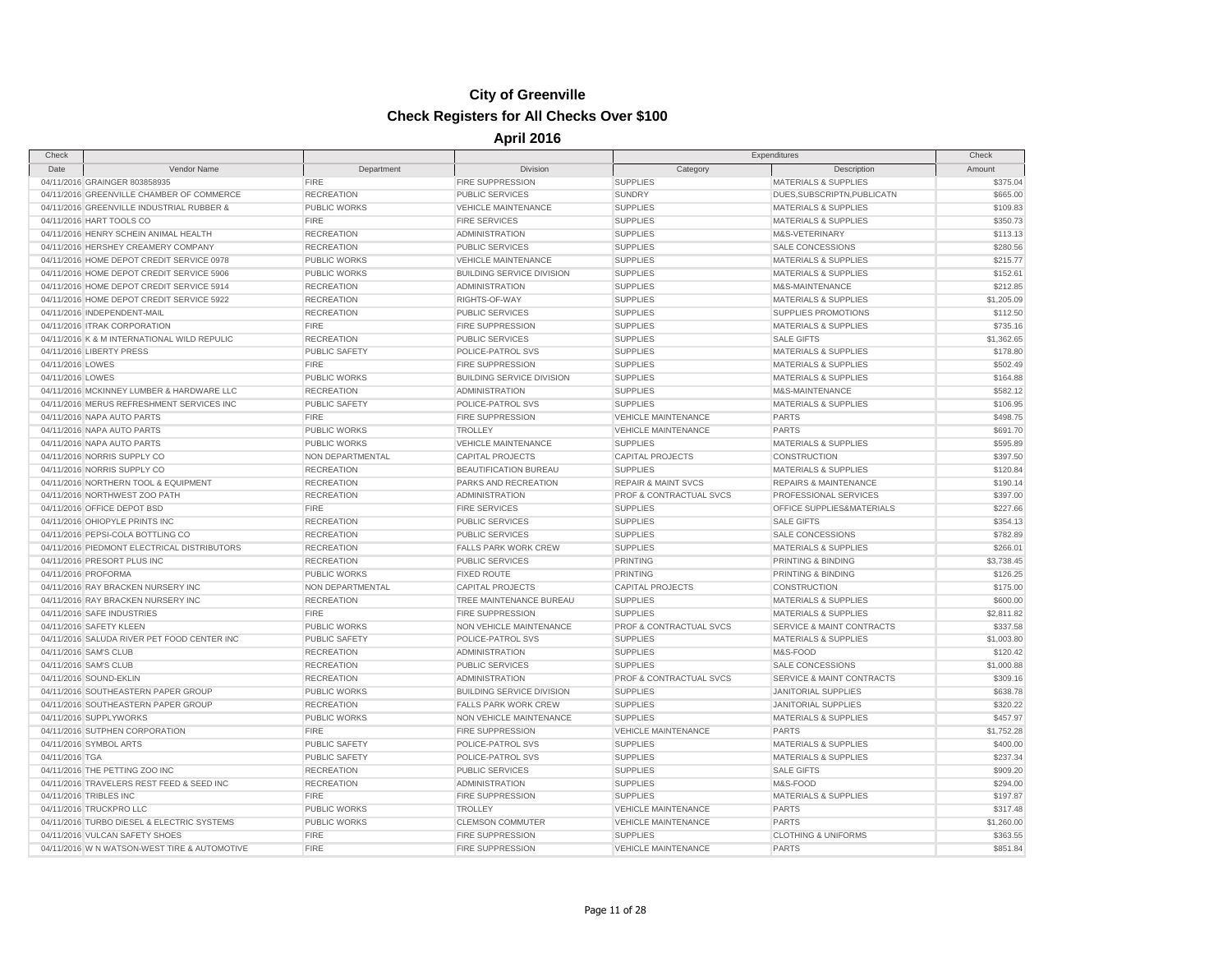| Check               |                                               |                         |                                  |                                | Expenditures                         | Check       |
|---------------------|-----------------------------------------------|-------------------------|----------------------------------|--------------------------------|--------------------------------------|-------------|
| Date                | Vendor Name                                   | Department              | Division                         | Category                       | Description                          | Amount      |
|                     | 04/11/2016 W W WILLIAMS                       | <b>PUBLIC WORKS</b>     | <b>CLEMSON COMMUTER</b>          | <b>VEHICLE MAINTENANCE</b>     | <b>PARTS</b>                         | \$766.65    |
|                     | 04/11/2016 WAL-MART COMMUNITY BRC             | <b>RECREATION</b>       | <b>COMMUNITY CENTERS</b>         | <b>SUPPLIES</b>                | <b>MATERIALS &amp; SUPPLIES</b>      | \$829.06    |
| 04/11/2016 WEX BANK |                                               | PUBLIC WORKS            | PARKING ADMINISTRATION           | <b>VEHICLE MAINTENANCE</b>     | <b>FUEL CARD</b>                     | \$291.02    |
|                     | 04/11/2016 ZOO MED LABORATORIES, INC.         | <b>RECREATION</b>       | <b>ADMINISTRATION</b>            | <b>SUPPLIES</b>                | M&S-EXHIBITS                         | \$726.23    |
|                     | 04/12/2016 TD CARD SERVICES                   | NON DEPARTMENTAL        | <b>CAPITAL PROJECTS</b>          | <b>CAPITAL PROJECTS</b>        | <b>EQUIPMENT</b>                     | \$9,902.02  |
|                     | 04/12/2016 TD CARD SERVICES                   | OFFICE OF MGMT & BUDGET | GIS                              | <b>TRAVEL &amp; TRAINING</b>   | <b>TRAVEL &amp; TRAINING</b>         | \$400.00    |
|                     | 04/12/2016 TD CARD SERVICES                   | OFFICE OF MGMT & BUDGET | <b>INFORMATION TECHNOLOGY</b>    | <b>SUNDRY</b>                  | DUES, SUBSCRIPTN, PUBLICATN          | \$150.00    |
|                     | 04/12/2016 TD CARD SERVICES                   | OFFICE OF MGMT & BUDGET | INFORMATION TECHNOLOGY           | <b>SUPPLIES</b>                | <b>MATERIALS &amp; SUPPLIES</b>      | \$165.36    |
|                     | 04/12/2016 TD CARD SERVICES                   | OFFICE OF MGMT & BUDGET | <b>INFORMATION TECHNOLOGY</b>    | TRAVEL & TRAINING              | <b>TRAVEL &amp; TRAINING</b>         | \$2,095.00  |
|                     | 04/15/2016 A & H LAWN MAINTENANCE             | <b>RECREATION</b>       | PARKS MAINTENANCE                | PROF & CONTRACTUAL SVCS        | <b>SERVICE &amp; MAINT CONTRACTS</b> | \$2,100.00  |
|                     | 04/15/2016 ABC PARTY RENTALS                  | <b>CITY MANAGER</b>     | <b>DONATIONS</b>                 | CONTRIBUTIONS/DONATIONS        | MOBILE VEHICLE REC                   | \$142.50    |
|                     | 04/15/2016 ALDRIDGE PRODUCE COMPANY           | <b>RECREATION</b>       | <b>ADMINISTRATION</b>            | <b>SUPPLIES</b>                | M&S-FOOD                             | \$472.68    |
|                     | 04/15/2016 ALL ABOUT AWARDS & RECOGNITION INC | PUBLIC SAFETY           | POLICE-PATROL SVS                | <b>SUPPLIES</b>                | <b>MATERIALS &amp; SUPPLIES</b>      | \$150.94    |
|                     | 04/15/2016 ALLEN SHAW                         | MUNICIPAL COURT         | MUNICIPAL COURT                  | <b>COURT LIABILITY</b>         | <b>COURT-RESTITUTION</b>             | \$100.00    |
|                     | 04/15/2016 ALTA PLANNING & DESIGN INC         | NON DEPARTMENTAL        | <b>CAPITAL PROJECTS</b>          | <b>CAPITAL PROJECTS</b>        | PLANNING/DESIGN                      | \$6,618.40  |
|                     | 04/15/2016 AMICK EQUIPMENT COMPANY INC        | <b>PUBLIC WORKS</b>     | <b>FLEET</b>                     | <b>VEHICLE MAINTENANCE</b>     | <b>PARTS</b>                         | \$700.85    |
|                     | 04/15/2016 ANNIE SALES                        | PUBLIC WORKS            | <b>SOLID WASTE</b>               | <b>FEES &amp; CHARGES</b>      | REFUSE COLLECTION FEE                | \$245.50    |
|                     | 04/15/2016 APOSTOLIC CONSTRUCTION, INC.       | C. D. DIVISION          | <b>CDBG PROJECTS</b>             | <b>CD PROJECTS</b>             | PUBLIC INFORMATION                   | \$19,090.00 |
| 04/15/2016 ASG LLC  |                                               | PUBLIC WORKS            | PARKING ADMINISTRATION           | PROF & CONTRACTUAL SVCS        | SERVICE & MAINT CONTRACTS            | \$7,959.90  |
| 04/15/2016 ASG LLC  |                                               | <b>RECREATION</b>       | <b>ADMINISTRATION</b>            | PROF & CONTRACTUAL SVCS        | <b>SERVICE &amp; MAINT CONTRACTS</b> | \$1,328.25  |
|                     | 04/15/2016 ASHLEY ALEXANDRA FREEMAN           | MUNICIPAL COURT         | MUNICIPAL COURT                  | <b>COURT LIABILITY</b>         | <b>COURT-REFUNDS</b>                 | \$163.00    |
| 04/15/2016 AT & T   |                                               | OFFICE OF MGMT & BUDGET | INFORMATION TECHNOLOGY           | <b>COMMUNICATIONS</b>          | TELECOMMUNICATIONS/WIRELE            | \$539.70    |
|                     | 04/15/2016 AURORA WORLD INC                   | <b>RECREATION</b>       | <b>PUBLIC SERVICES</b>           | <b>SUNDRY</b>                  | ADOPT-AN-ANIMAL EXPENSE              | \$241.33    |
|                     | 04/15/2016 AURORA WORLD INC                   | <b>RECREATION</b>       | <b>PUBLIC SERVICES</b>           | <b>SUPPLIES</b>                | ASSOCIATED RENTAL COSTS              | \$100.00    |
|                     | 04/15/2016 BATTERY SPECIALISTS INC            | <b>PUBLIC WORKS</b>     | <b>TROLLEY</b>                   | <b>VEHICLE MAINTENANCE</b>     | <b>PARTS</b>                         | \$181.90    |
|                     | 04/15/2016 BINGZHI ZHAO                       | MUNICIPAL COURT         | MUNICIPAL COURT                  | <b>COURT LIABILITY</b>         | <b>COURT-RESTITUTION</b>             | \$400.00    |
|                     | 04/15/2016 BLACK BIRD SPECIALTIES             | <b>RECREATION</b>       | <b>PUBLIC SERVICES</b>           | <b>SUPPLIES</b>                | SALE CONCESSIONS                     | \$273.84    |
|                     | 04/15/2016 BLANCHARD MACHINERY CO             | PUBLIC WORKS            | <b>FLEET</b>                     | <b>VEHICLE MAINTENANCE</b>     | <b>OUTSIDE REPAIRS</b>               | \$1,448.59  |
|                     | 04/15/2016 BLUE RIDGE BREWING                 | PUBLIC WORKS            | PARKING ADMINISTRATION           | NORTH LAURENS ST DECK          | N LAURENS ST MTHLY PARK              | \$194.00    |
|                     | 04/15/2016 BLUE RIDGE BREWING                 | <b>PUBLIC WORKS</b>     | PARKING ADMINISTRATION           | <b>PARKING DEPOSITS</b>        | PKG DEPOSITS-COMMON                  | \$141.70    |
| 04/15/2016 CALEA    |                                               | PUBLIC SAFETY           | POLICE-PATROL SVS                | PROF & CONTRACTUAL SVCS        | <b>SERVICE &amp; MAINT CONTRACTS</b> | \$5,000.00  |
|                     | 04/15/2016 CAROLINA ALTERNATORS               | <b>PUBLIC WORKS</b>     | <b>FLEET</b>                     | <b>VEHICLE MAINTENANCE</b>     | <b>PARTS</b>                         | \$339.20    |
|                     | 04/15/2016 CAROLINA ENGINEERING SOLUTIONS LLC | PUBLIC WORKS            | <b>BUILDING SERVICE DIVISION</b> | MACHINERY AND EQUIPMENT        | MACHINERY AND EQUIPMENT              | \$4,875.00  |
|                     | 04/15/2016 CAROLINA FRESH FARMS               | <b>RECREATION</b>       | <b>PARKS MAINTENANCE</b>         | MACHINERY AND EQUIPMENT        | MACHINERY AND EQUIPMENT              | \$3,572.20  |
|                     | 04/15/2016 CAROLINA HOSE & HYDRAULICS INC     | PUBLIC WORKS            | <b>FLEET</b>                     | <b>VEHICLE MAINTENANCE</b>     | <b>OUTSIDE REPAIRS</b>               | \$403.08    |
|                     | 04/15/2016 CAROLINA MASONRY COMPANY, INC.     | <b>RECREATION</b>       | <b>FALLS PARK WORK CREW</b>      | PROF & CONTRACTUAL SVCS        | <b>SERVICE &amp; MAINT CONTRACTS</b> | \$23,663.00 |
| 04/15/2016 CDW/G    |                                               | <b>PUBLIC WORKS</b>     | NON VEHICLE MAINTENANCE          | <b>SUPPLIES</b>                | <b>MATERIALS &amp; SUPPLIES</b>      | \$262.33    |
|                     | 04/15/2016 CHARTER COMMUNICATIONS             | OFFICE OF MGMT & BUDGET | <b>INFORMATION TECHNOLOGY</b>    | COMMUNICATIONS                 | TELECOMMUNICATIONS/WIRELE            | \$9,180.99  |
|                     | 04/15/2016 CHARTER COMMUNICATIONS             | <b>PUBLIC WORKS</b>     | <b>PARKING LOTS</b>              | <b>COMMUNICATIONS</b>          | <b>BSWA</b>                          | \$118.43    |
|                     | 04/15/2016 CHARTER COMMUNICATIONS             | PUBLIC WORKS            | <b>PARKING LOTS</b>              | <b>COMMUNICATIONS</b>          | <b>WEST END PARK &amp; RIDE</b>      | \$139.54    |
|                     | 04/15/2016 CHRISTOPHER TRUCKS INC             | PUBLIC WORKS            | <b>FLEET</b>                     | <b>VEHICLE MAINTENANCE</b>     | <b>OUTSIDE REPAIRS</b>               | \$5,237.50  |
|                     | 04/15/2016 CHRISTOPHER TRUCKS INC             | PUBLIC WORKS            | FLEET                            | <b>VEHICLE MAINTENANCE</b>     | <b>PARTS</b>                         | \$244.09    |
|                     | 04/15/2016 CINCINNATI SYSTEMS INC             | PUBLIC WORKS            | <b>PARKING LOTS</b>              | <b>REPAIR &amp; MAINT SVCS</b> | <b>BSWA REPAIRS</b>                  | \$294.55    |
|                     | 04/15/2016 CINCINNATI SYSTEMS INC             | PUBLIC WORKS            | <b>PARKING LOTS</b>              | <b>REPAIR &amp; MAINT SVCS</b> | <b>REPAIRS &amp; MAINTENANCE</b>     | \$1,641.30  |
| 04/15/2016 CINTAS   |                                               | PUBLIC WORKS            | <b>FLEET</b>                     | <b>SUPPLIES</b>                | <b>CLOTHING &amp; UNIFORMS</b>       | \$173.85    |
| 04/15/2016 CINTAS   |                                               | <b>PUBLIC WORKS</b>     | <b>FLEET</b>                     | <b>SUPPLIES</b>                | <b>MATERIALS &amp; SUPPLIES</b>      | \$114.72    |
|                     | 04/15/2016 CITY WELDING SERVICE               | PUBLIC WORKS            | <b>FLEET</b>                     | <b>VEHICLE MAINTENANCE</b>     | <b>OUTSIDE REPAIRS</b>               | \$218.00    |
|                     | 04/15/2016 CLASSIC GROUND COVERS INC          | <b>CITY MANAGER</b>     | <b>DONATIONS</b>                 | CONTRIBUTIONS/DONATIONS        | <b>COMMUNITY GARDENS</b>             | \$267.01    |
|                     | 04/15/2016 CLINE HOSE & HYDRAULICS LLC        | <b>PUBLIC WORKS</b>     | <b>FLEET</b>                     | <b>VEHICLE MAINTENANCE</b>     | <b>PARTS</b>                         | \$803.08    |
|                     | 04/15/2016 COMMUNITY WORKS CAROLINA           | C. D. DIVISION          | <b>CDBG PROJECTS</b>             | <b>CD PROJECTS</b>             | REPROGRAMMABLE FUNDS                 | \$15,000.00 |
|                     | 04/15/2016 CONTINENTAL ENGINES                | <b>PUBLIC WORKS</b>     | STREETS BUREAU                   | <b>SUPPLIES</b>                | <b>MATERIALS &amp; SUPPLIES</b>      | \$117.48    |
|                     | 04/15/2016 CORNER MART                        | MUNICIPAL COURT         | MUNICIPAL COURT                  | <b>COURT LIABILITY</b>         | COURT-RESTITUTION                    | \$250.00    |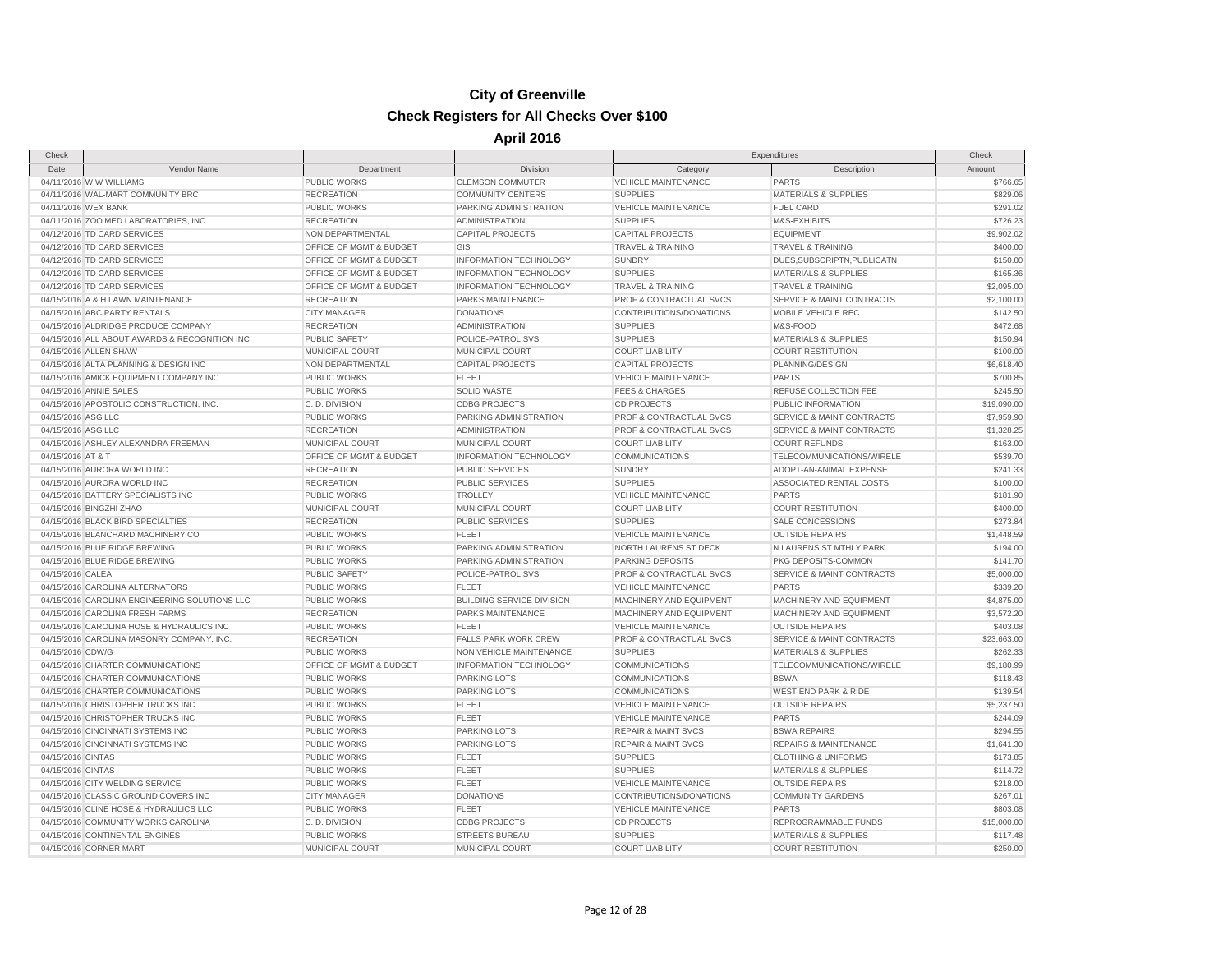| Check               |                                                |                           |                                      |                                             | Expenditures                         | Check       |
|---------------------|------------------------------------------------|---------------------------|--------------------------------------|---------------------------------------------|--------------------------------------|-------------|
| Date                | Vendor Name                                    | Department                | Division                             | Category                                    | Description                          | Amount      |
|                     | 04/15/2016 CRIDER & ASSOCIATES INC             | C. D. DIVISION            | <b>CDBG PROJECTS</b>                 | <b>CD PROJECTS</b>                          | <b>LAND ACQUISITION</b>              | \$300.00    |
|                     | 04/15/2016 CRISSIE WOOD                        | OFFICE OF MGMT & BUDGET   | <b>ACCOUNTING</b>                    | <b>TRAVEL &amp; TRAINING</b>                | <b>TRAVEL &amp; TRAINING</b>         | \$222.48    |
|                     | 04/15/2016 CUMMINS ATLANTIC LLC                | PUBLIC WORKS              | MAULDIN/SIMPSONVILLE ROUT            | <b>VEHICLE MAINTENANCE</b>                  | <b>OUTSIDE REPAIRS</b>               | \$3,290.92  |
|                     | 04/15/2016 D & D MOTORS INC                    | <b>PUBLIC WORKS</b>       | <b>FLEET</b>                         | <b>VEHICLE MAINTENANCE</b>                  | <b>OUTSIDE REPAIRS</b>               | \$1,099.88  |
|                     | 04/15/2016 DAVE DERRICK                        | PUBLIC WORKS              | <b>PUBLIC WORKS</b>                  | <b>TRAVEL &amp; TRAINING</b>                | <b>TRAVEL &amp; TRAINING</b>         | \$317.00    |
|                     | 04/15/2016 DAVID SCOTT WINGO                   | <b>MUNICIPAL COURT</b>    | MUNICIPAL COURT                      | <b>COURT LIABILITY</b>                      | <b>COURT-RESTITUTION</b>             | \$393.00    |
|                     | 04/15/2016 DELL MARKETING LP                   | PUBLIC WORKS              | <b>SEWERS BUREAU</b>                 | <b>SUPPLIES</b>                             | <b>MATERIALS &amp; SUPPLIES</b>      | \$1,847.67  |
|                     | 04/15/2016 DELL MARKETING LP                   | <b>PUBLIC WORKS</b>       | STORM DRAINS BUREAU                  | <b>SUPPLIES</b>                             | <b>MATERIALS &amp; SUPPLIES</b>      | \$910.05    |
|                     | 04/15/2016 DESIGNLAB INC                       | PUBLIC SAFETY             | POLICE-PATROL SVS                    | <b>SUPPLIES</b>                             | <b>CLOTHING &amp; UNIFORMS</b>       | \$1,318.14  |
|                     | 04/15/2016 DORIAN BOYD                         | MUNICIPAL COURT           | MUNICIPAL COURT                      | <b>COURT LIABILITY</b>                      | <b>COURT-RESTITUTION</b>             | \$500.00    |
|                     | 04/15/2016 DUKE ENERGY                         | <b>PUBLIC WORKS</b>       | <b>TRAFFIC ENGINEERING</b>           | <b>UTILITIES</b>                            | <b>ELECTRICITY</b>                   | \$295.89    |
|                     | 04/15/2016 DUKE ENERGY                         | <b>RECREATION</b>         | PARKS MAINTENANCE                    | <b>UTILITIES</b>                            | <b>ELECTRICITY</b>                   | \$561.14    |
|                     | 04/15/2016 EAGLE EMBROIDERY                    | PUBLIC WORKS              | <b>VEHICLE MAINTENANCE</b>           | <b>SUPPLIES</b>                             | <b>CLOTHING &amp; UNIFORMS</b>       | \$557.30    |
|                     | 04/15/2016 ECHOLS OIL COMPANY INC              | PUBLIC WORKS              | <b>ADMINISTRATION</b>                | <b>VEHICLE MAINTENANCE</b>                  | <b>FUEL</b>                          | \$9,396.65  |
|                     | 04/15/2016 ELECTRIC CITY PRINTING COMPANY      | MUNICIPAL COURT           | MUNICIPAL COURT                      | <b>SUPPLIES</b>                             | <b>MATERIALS &amp; SUPPLIES</b>      | \$926.24    |
|                     | 04/15/2016 FAIRWAY FORD INC                    | <b>PUBLIC WORKS</b>       | <b>FLEET</b>                         | <b>VEHICLE MAINTENANCE</b>                  | <b>PARTS</b>                         | \$192.16    |
|                     | 04/15/2016 FAMILY FUNDS OF OFFICER             | PUBLIC INFORMATION/EVENTS | <b>EVENTS MANAGEMENT</b>             | <b>LIABILITIES</b>                          | <b>EVENT TIPS</b>                    | \$1,572.39  |
|                     | 04/15/2016 FGP INTERNATIONAL                   | <b>HUMAN RESOURCES</b>    | <b>HUMAN RESOURCES</b>               | PROF & CONTRACTUAL SVCS                     | TEMP PERSONNEL SVCS                  | \$703.28    |
|                     | 04/15/2016 FGP INTERNATIONAL                   | OFFICE OF MGMT & BUDGET   | <b>REVENUE</b>                       | PROF & CONTRACTUAL SVCS                     | TEMP PERSONNEL SVCS                  | \$885.10    |
|                     | 04/15/2016 FORMS & SUPPLY INC                  | <b>RECREATION</b>         | <b>PUBLIC SERVICES</b>               | <b>PRINTING</b>                             | PRINTING & BINDING                   | \$131.02    |
|                     | 04/15/2016 FRANKLIN WILKIE                     | PUBLIC INFORMATION/EVENTS | <b>EVENTS MANAGEMENT</b>             | PROF & CONTRACTUAL SVCS                     | PROFESSIONAL SERVICES                | \$400.00    |
| 04/15/2016 FUEL LLC |                                                | ECONOMIC DEVELOPMENT      | ECONOMIC DEVELOPMENT                 | PROF & CONTRACTUAL SVCS                     | PROFESSIONAL SERVICES                | \$120.00    |
|                     | 04/15/2016 GBS LUMBER                          | <b>PUBLIC WORKS</b>       | <b>BUILDING SERVICE DIVISION</b>     | <b>SUPPLIES</b>                             | MATERIALS & SUPPLIES                 | \$218.72    |
| 04/15/2016 GFOASC   |                                                | OFFICE OF MGMT & BUDGET   | <b>ACCOUNTING</b>                    | <b>TRAVEL &amp; TRAINING</b>                | <b>TRAVEL &amp; TRAINING</b>         | \$110.00    |
|                     |                                                |                           |                                      |                                             |                                      |             |
|                     | 04/15/2016 GGVMA-GREATER GREENVILLE VETERINARY | <b>RECREATION</b>         | <b>EDUCATION</b>                     | <b>SUNDRY</b><br><b>VEHICLE MAINTENANCE</b> | DUES, SUBSCRIPTN, PUBLICATN          | \$100.00    |
|                     | 04/15/2016 GILLIG LLC                          | PUBLIC WORKS              | <b>CLEMSON COMMUTER</b>              |                                             | <b>PARTS</b><br><b>PARTS</b>         | \$436.30    |
|                     | 04/15/2016 GILLIG LLC                          | <b>PUBLIC WORKS</b>       | <b>TROLLEY</b>                       | <b>VEHICLE MAINTENANCE</b>                  |                                      | \$413.17    |
|                     | 04/15/2016 GRAYBAR ELECTRIC CO INC             | <b>RECREATION</b>         | BEAUTIFICATION BUREAU                | <b>SUPPLIES</b>                             | <b>MATERIALS &amp; SUPPLIES</b>      | \$1,604.71  |
|                     | 04/15/2016 GREENVILLE CHAMBER OF COMMERCE      | <b>CITY MANAGER</b>       | <b>CITY MANAGER</b>                  | <b>SUNDRY</b>                               | <b>MISCELLANEOUS</b>                 | \$1,500.00  |
|                     | 04/15/2016 GREENVILLE COUNTY                   | POLICE                    | POLICE                               | COURT LIAB-CLAIMS/JUDGMNT                   | LEC-CONFISCATED MONIES               | \$291.06    |
|                     | 04/15/2016 GREENVILLE COUNTY                   | <b>PUBLIC SAFETY</b>      | POLICE-PATROL SVS                    | PROF & CONTRACTUAL SVCS                     | PROFESSIONAL SERVICES                | \$527.63    |
|                     | 04/15/2016 GREENVILLE COUNTY ANIMAL CARE SERV  | <b>PUBLIC SAFETY</b>      | POLICE-PATROL SVS                    | PROF & CONTRACTUAL SVCS                     | <b>SERVICE &amp; MAINT CONTRACTS</b> | \$1,350.00  |
|                     | 04/15/2016 GREENVILLE COUNTY IT SYSTEMS        | OFFICE OF MGMT & BUDGET   | <b>INFORMATION TECHNOLOGY</b>        | <b>PROF &amp; CONTRACTUAL SVCS</b>          | <b>EQUIPMENT RENTAL</b>              | \$330.00    |
|                     | 04/15/2016 GREENVILLE COUNTY SOLID WASTE       | <b>PUBLIC WORKS</b>       | <b>GARBAGE DISPOSAL BUREAU</b>       | PROF & CONTRACTUAL SVCS                     | <b>DISPOSAL CHARGES</b>              | \$20,983.78 |
|                     | 04/15/2016 GREENVILLE NEWS                     | C. D. DIVISION            | <b>CDBG PROJECTS</b>                 | <b>SUNDRY</b>                               | MISCELLANEOUS                        | \$128.70    |
|                     | 04/15/2016 GREENVILLE NEWS                     | OFFICE OF MGMT & BUDGET   | PURCHASING                           | <b>PROF &amp; CONTRACTUAL SVCS</b>          | <b>ADVERTISING EXPENSE</b>           | \$166.42    |
|                     | 04/15/2016 GREENVILLE OFFICE SUPPLY CO INC     | ECONOMIC DEVELOPMENT      | <b>BUILDING &amp; PROPERTY MAINT</b> | <b>SUPPLIES</b>                             | OFFICE SUPPLIES&MATERIALS            | \$360.87    |
|                     | 04/15/2016 GREENVILLE THREE LLC                | NON DEPARTMENTAL          | <b>CAPITAL PROJECTS</b>              | <b>CAPITAL PROJECTS</b>                     | CONSTRUCTION                         | \$55,254.00 |
|                     | 04/15/2016 GREENVILLE WATER                    | PUBLIC WORKS              | <b>BUILDING SERVICE DIVISION</b>     | UTILITIES                                   | <b>OTHER</b>                         | \$2,924.80  |
|                     | 04/15/2016 GREENVILLE WATER                    | PUBLIC WORKS              | NON VEHICLE MAINTENANCE              | UTILITIES                                   | WATER/SEWER                          | \$508.52    |
|                     | 04/15/2016 GREENWORKS RECYLING INC             | <b>PUBLIC WORKS</b>       | <b>GARBAGE DISPOSAL BUREAU</b>       | <b>PROF &amp; CONTRACTUAL SVCS</b>          | <b>DISPOSAL CHARGES</b>              | \$2,290.00  |
|                     | 04/15/2016 GREGORY PEST SOLUTIONS              | PUBLIC WORKS              | <b>BUILDING SERVICE DIVISION</b>     | PROF & CONTRACTUAL SVCS                     | <b>SERVICE &amp; MAINT CONTRACTS</b> | \$122.00    |
|                     | 04/15/2016 GUITAR CENTER                       | MUNICIPAL COURT           | MUNICIPAL COURT                      | <b>COURT LIABILITY</b>                      | <b>COURT-RESTITUTION</b>             | \$100.00    |
|                     | 04/15/2016 HARRISON'S WORKWEAR                 | PUBLIC WORKS              | RESIDENTIAL COLL BUREAU              | <b>SUPPLIES</b>                             | <b>CLOTHING &amp; UNIFORMS</b>       | \$105.99    |
|                     | 04/15/2016 HEATHER TRACY                       | MUNICIPAL COURT           | MUNICIPAL COURT                      | <b>COURT LIABILITY</b>                      | <b>COURT-RESTITUTION</b>             | \$170.00    |
|                     | 04/15/2016 HECTOR GARCIA QUINO                 | MUNICIPAL COURT           | MUNICIPAL COURT                      | <b>COURT LIABILITY</b>                      | <b>COURT-REFUNDS</b>                 | \$708.00    |
|                     | 04/15/2016 HENRY SCHEIN ANIMAL HEALTH          | <b>RECREATION</b>         | <b>ADMINISTRATION</b>                | <b>SUPPLIES</b>                             | M&S-VETERINARY                       | \$560.34    |
|                     | 04/15/2016 HERSHEY CREAMERY COMPANY            | <b>RECREATION</b>         | <b>PUBLIC SERVICES</b>               | <b>SUPPLIES</b>                             | SALE CONCESSIONS                     | \$378.58    |
|                     | 04/15/2016 HOME DEPOT CREDIT SERVICE 0978      | PUBLIC WORKS              | <b>VEHICLE MAINTENANCE</b>           | <b>SUPPLIES</b>                             | <b>MATERIALS &amp; SUPPLIES</b>      | \$187.76    |
|                     | 04/15/2016 HOME DEPOT CREDIT SERVICE 5906      | PUBLIC WORKS              | <b>BUILDING SERVICE DIVISION</b>     | <b>SUPPLIES</b>                             | <b>MATERIALS &amp; SUPPLIES</b>      | \$248.65    |
|                     | 04/15/2016 HUIYING GONG                        | MUNICIPAL COURT           | MUNICIPAL COURT                      | <b>COURT LIABILITY</b>                      | <b>COURT-RESTITUTION</b>             | \$291.67    |
|                     | 04/15/2016 IN2VATE LLC                         | <b>HUMAN RESOURCES</b>    | <b>HUMAN RESOURCES</b>               | <b>PROF &amp; CONTRACTUAL SVCS</b>          | PROFESSIONAL SERVICES                | \$2,856.00  |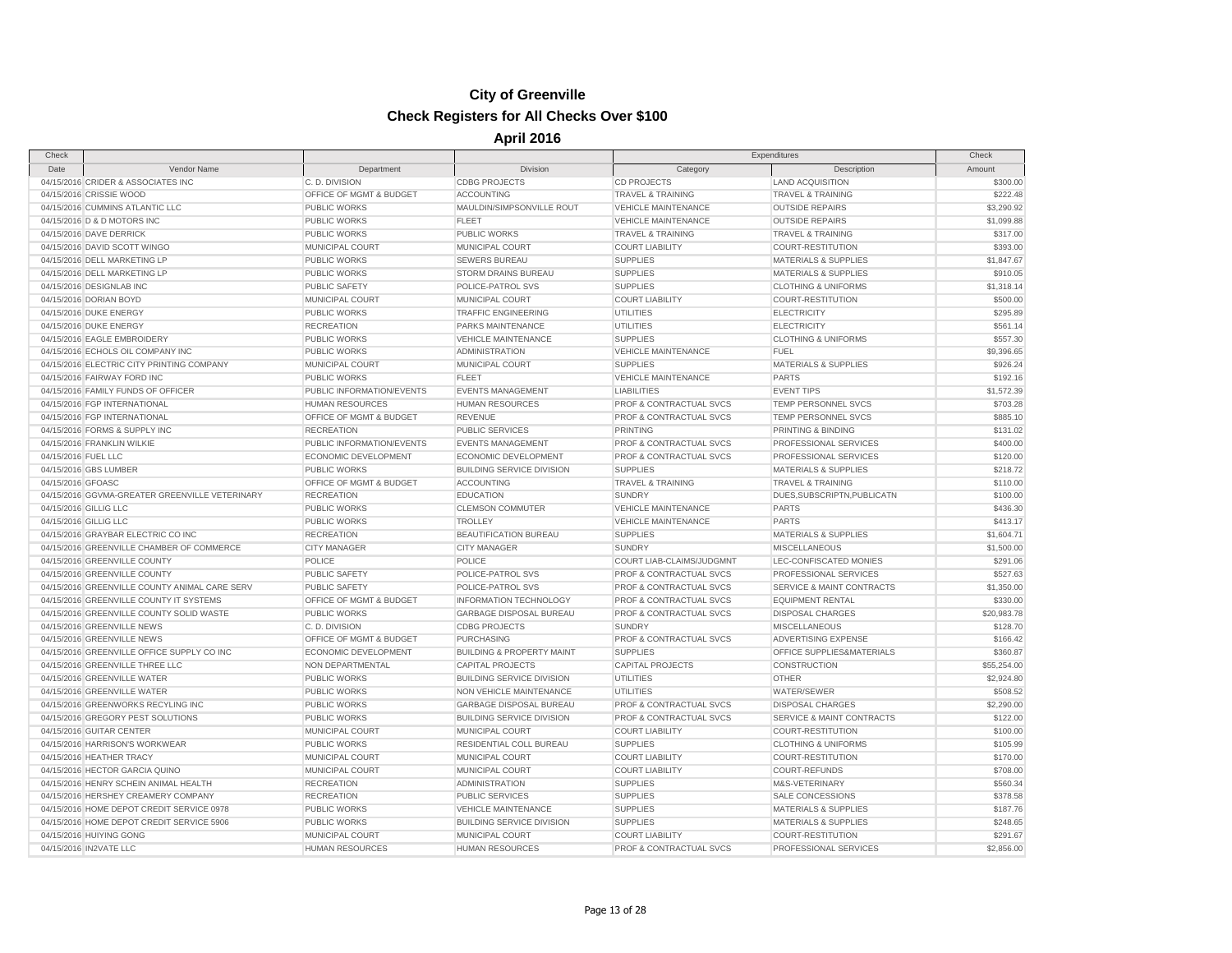| Check                |                                                    |                                            |                                           | Expenditures                                  |                                      | Check                |
|----------------------|----------------------------------------------------|--------------------------------------------|-------------------------------------------|-----------------------------------------------|--------------------------------------|----------------------|
| Date                 | Vendor Name                                        | Department                                 | Division                                  | Category                                      | Description                          | Amount               |
|                      | 04/15/2016 INTERNATIONAL ECONOMIC DEVELOPMENT      | ECONOMIC DEVELOPMENT                       | PLANNING AND ZONING                       | <b>SUNDRY</b>                                 | DUES, SUBSCRIPTN, PUBLICATN          | \$175.00             |
|                      | 04/15/2016 INTERSTATE BATTERIES                    | <b>PUBLIC WORKS</b>                        | <b>CLEMSON COMMUTER</b>                   | <b>VEHICLE MAINTENANCE</b>                    | <b>PARTS</b>                         | \$735.80             |
|                      | 04/15/2016 INTERSTATE BATTERIES                    | <b>PUBLIC WORKS</b>                        | <b>FLEET</b>                              | <b>VEHICLE MAINTENANCE</b>                    | <b>PARTS</b>                         | \$1,217.90           |
|                      | 04/15/2016 IRON MOUNTAIN 27129                     | OFFICE OF MGMT & BUDGET                    | INFORMATION TECHNOLOGY                    | PROF & CONTRACTUAL SVCS                       | SERVICE & MAINT CONTRACTS            | \$448.65             |
|                      | 04/15/2016 IVEY COMMUNICATIONS INC                 | NON DEPARTMENTAL                           | <b>CAPITAL PROJECTS</b>                   | <b>CAPITAL PROJECTS</b>                       | <b>EQUIPMENT</b>                     | \$1,452.94           |
|                      | 04/15/2016 J & R FENCE                             | <b>RECREATION</b>                          | PARKS AND RECREATION                      | <b>SUPPLIES</b>                               | <b>MATERIALS &amp; SUPPLIES</b>      | \$1,498.00           |
|                      | 04/15/2016 JAMES D CALMES III TRUST ACCOUNT        | POLICE                                     | POLICE                                    | COURT LIAB-CLAIMS/JUDGMNT                     | LEC-CONFISCATED MONIES               | \$6,000.00           |
|                      | 04/15/2016 JAMES HAMMOND                           | MUNICIPAL COURT                            | MUNICIPAL COURT                           | <b>COURT LIABILITY</b>                        | <b>COURT-RESTITUTION</b>             | \$128.33             |
|                      | 04/15/2016 JAMES SUMMEY                            | MUNICIPAL COURT                            | MUNICIPAL COURT                           | <b>COURT LIABILITY</b>                        | <b>COURT-RESTITUTION</b>             | \$250.00             |
| 04/15/2016 JC PENNEY |                                                    | MUNICIPAL COURT                            | MUNICIPAL COURT                           | <b>COURT LIABILITY</b>                        | <b>COURT-RESTITUTION</b>             | \$230.00             |
|                      | 04/15/2016 JENEEN GRAHAM                           | <b>PUBLIC SAFETY</b>                       | POLICE-PATROL SVS                         | <b>SUNDRY</b>                                 | <b>MISCELLANEOUS</b>                 | \$373.73             |
|                      | 04/15/2016 JESSICA CRAWFORD                        | <b>PUBLIC SAFETY</b>                       | FED EQUITABLE SHAR DOJ                    | <b>TRAVEL &amp; TRAINING</b>                  | <b>TRAVEL &amp; TRAINING</b>         | \$715.00             |
|                      | 04/15/2016 JF ACQUISITION LLC                      | <b>PUBLIC WORKS</b>                        | NON VEHICLE MAINTENANCE                   | PROF & CONTRACTUAL SVCS                       | SERVICE & MAINT CONTRACTS            | \$276.25             |
|                      | 04/15/2016 JOHNSON CONTROLS INC                    | NON DEPARTMENTAL                           | <b>CAPITAL PROJECTS</b>                   | <b>CAPITAL PROJECTS</b>                       | <b>EQUIPMENT</b>                     | \$637.72             |
|                      | 04/15/2016 JOSEPHINE CURETON TRUST                 | <b>PUBLIC WORKS</b>                        | <b>PARKING LOTS</b>                       | PROF & CONTRACTUAL SVCS                       | PARKING-LEASES                       | \$912.53             |
| 04/15/2016 JUN WANG  |                                                    | MUNICIPAL COURT                            | MUNICIPAL COURT                           | <b>COURT LIABILITY</b>                        | COURT-RESTITUTION                    | \$150.00             |
|                      | 04/15/2016 K & M INTERNATIONAL WILD REPULIC        | <b>RECREATION</b>                          | <b>PUBLIC SERVICES</b>                    | <b>SUPPLIES</b>                               | <b>SALE GIFTS</b>                    | \$1,141.40           |
|                      | 04/15/2016 KATE CARLYLE                            | MUNICIPAL COURT                            | MUNICIPAL COURT                           | <b>COURT LIABILITY</b>                        | COURT-RESTITUTION                    | \$495.60             |
|                      | 04/15/2016 KESHONDA HARLEY                         | OFFICE OF MGMT & BUDGET                    | <b>REVENUE</b>                            | <b>BUSINESS LIC &amp; PERMITS</b>             | <b>BUSINESS LIC-SERVICE</b>          | \$118.41             |
|                      | 04/15/2016 KEVIN HOWARD                            | <b>ECONOMIC DEVELOPMENT</b>                | ECONOMIC DEVELOPMENT                      | <b>TRAVEL &amp; TRAINING</b>                  | <b>TRAVEL &amp; TRAINING</b>         | \$116.32             |
|                      | 04/15/2016 KNOX WHITE                              | <b>MAYOR</b>                               | <b>MAYOR</b>                              | <b>TRAVEL &amp; TRAINING</b>                  | <b>TRAVEL &amp; TRAINING</b>         | \$416.50             |
|                      | 04/15/2016 KW BEVERAGE                             | PUBLIC INFORMATION/EVENTS                  | <b>EVENTS MANAGEMENT</b>                  | <b>SUPPLIES</b>                               | M&S-FOOD & BEVERAGE                  | \$1,822.72           |
|                      | 04/15/2016 L & B LANDSCAPING SERVICE, INC          | C.D. DIVISION                              | <b>CDBG PROJECTS</b>                      | <b>CD PROJECTS</b>                            | <b>LAND ACQUISITION</b>              | \$1,340.00           |
|                      | 04/15/2016 LARK & ASSOCIATES POLYGRAPH SERVICE     | HUMAN RESOURCES                            | <b>HUMAN RESOURCES</b>                    | PROF & CONTRACTUAL SVCS                       | PROFESSIONAL SERVICES                | \$270.00             |
|                      | 04/15/2016 LARRY CLEVENSTINE                       | <b>RECREATION</b>                          | <b>COMMUNITY CENTERS</b>                  | REC CLASS INSTRUCTOR LIAB                     | <b>REFUND</b>                        | \$3,045.60           |
|                      | 04/15/2016 LARRY FAIRELL                           | MUNICIPAL COURT                            | MUNICIPAL COURT                           | <b>COURT LIABILITY</b>                        | <b>COURT-REFUNDS</b>                 | \$238.00             |
|                      | 04/15/2016 LYDIA THOMAS                            | <b>RECREATION</b>                          | PUBLIC SERVICES                           | <b>SUPPLIES</b>                               | SUPPLIES PROMOTIONS                  | \$410.00             |
|                      | 04/15/2016 MALCOLM GREENIDGE                       | <b>RECREATION</b>                          | <b>COMMUNITY CENTERS</b>                  | REC CLASS INSTRUCTOR LIAB                     | <b>REF</b>                           | \$210.40             |
|                      | 04/15/2016 MANIJEH KOHANSHAD                       | MUNICIPAL COURT                            | MUNICIPAL COURT                           | <b>COURT LIABILITY</b>                        | <b>COURT-REFUNDS</b>                 | \$1,093.00           |
|                      |                                                    | <b>PUBLIC SAFETY</b>                       | FED EQUITABLE SHAR DOJ                    | <b>TRAVEL &amp; TRAINING</b>                  | <b>TRAVEL &amp; TRAINING</b>         |                      |
|                      | 04/15/2016 MARK NELSON                             |                                            |                                           |                                               | METER BOX CONVERSIONS                | \$391.92<br>\$300.00 |
|                      | 04/15/2016 MATT GRAHAM<br>04/15/2016 MATTHEW MAXEY | <b>PUBLIC WORKS</b><br><b>PUBLIC WORKS</b> | UTILITY UNDERGROUNDING FU<br><b>FLEET</b> | <b>SUNDRY</b><br><b>TRAVEL &amp; TRAINING</b> | <b>TRAVEL &amp; TRAINING</b>         | \$1,518.89           |
|                      |                                                    |                                            |                                           |                                               |                                      |                      |
|                      | 04/15/2016 MATTHEW MCCLEER                         | MUNICIPAL COURT                            | MUNICIPAL COURT                           | <b>COURT LIABILITY</b>                        | COURT-RESTITUTION                    | \$200.00             |
|                      | 04/15/2016 MIDWEST PARKING                         | <b>PUBLIC WORKS</b>                        | MAINTENANCE                               | <b>SUPPLIES</b>                               | <b>MATERIALS &amp; SUPPLIES</b>      | \$372.24             |
|                      | 04/15/2016 MIKE'S BODY SHOP                        | <b>PUBLIC WORKS</b>                        | <b>FLEET</b>                              | <b>VEHICLE MAINTENANCE</b>                    | <b>OUTSIDE REPAIRS</b>               | \$284.20             |
|                      | 04/15/2016 MIKE'S BODY SHOP                        | <b>PUBLIC WORKS</b>                        | <b>VEHICLE MAINTENANCE</b>                | <b>VEHICLE MAINTENANCE</b>                    | <b>OUTSIDE REPAIRS</b>               | \$1,758.77           |
|                      | 04/15/2016 MILL RUN PARENT TEACHER ORGANIZATIO     | <b>RECREATION</b>                          | FOZ-EDUCATION                             | <b>EDUCATION</b>                              | <b>DISTANCE LEARNING</b>             | \$100.00             |
| 04/15/2016 MONKEE'S  |                                                    | MUNICIPAL COURT                            | MUNICIPAL COURT                           | <b>COURT LIABILITY</b>                        | COURT-RESTITUTION                    | \$150.00             |
|                      | 04/15/2016 MULCH IN MOTION                         | <b>RECREATION</b>                          | RIGHTS-OF-WAY                             | PROF & CONTRACTUAL SVCS                       | <b>SERVICE &amp; MAINT CONTRACTS</b> | \$4,488.00           |
|                      | 04/15/2016 NABI PARTS LLC                          | <b>PUBLIC WORKS</b>                        | <b>TROLLEY</b>                            | <b>VEHICLE MAINTENANCE</b>                    | <b>PARTS</b>                         | \$2,483.79           |
|                      | 04/15/2016 NAPA AUTO PARTS                         | <b>PUBLIC WORKS</b>                        | <b>CLEMSON COMMUTER</b>                   | <b>VEHICLE MAINTENANCE</b>                    | PARTS                                | \$100.57             |
|                      | 04/15/2016 NAPA AUTO PARTS                         | <b>PUBLIC WORKS</b>                        | <b>FLEET</b>                              | <b>VEHICLE MAINTENANCE</b>                    | <b>PARTS</b>                         | \$836.49             |
|                      | 04/15/2016 NORRIS SUPPLY CO                        | <b>PUBLIC WORKS</b>                        | <b>FLEET</b>                              | VEHICLE MAINTENANCE                           | <b>PARTS</b>                         | \$416.32             |
|                      | 04/15/2016 NORTHERN TOOL & EQUIPMENT               | <b>PUBLIC WORKS</b>                        | <b>BUILDING SERVICE DIVISION</b>          | <b>SUPPLIES</b>                               | <b>MATERIALS &amp; SUPPLIES</b>      | \$211.99             |
|                      | 04/15/2016 O J'S DINER                             | <b>RECREATION</b>                          | PARKS MAINTENANCE                         | PROF & CONTRACTUAL SVCS                       | TEMP PERSONNEL SVCS                  | \$2,168.10           |
|                      | 04/15/2016 O'REILLY AUTO PARTS                     | <b>PUBLIC WORKS</b>                        | <b>FLEET</b>                              | <b>VEHICLE MAINTENANCE</b>                    | <b>PARTS</b>                         | \$625.27             |
|                      | 04/15/2016 OFF BROADWAY SHOE WAREHOUSE             | MUNICIPAL COURT                            | MUNICIPAL COURT                           | <b>COURT LIABILITY</b>                        | <b>COURT-RESTITUTION</b>             | \$263.90             |
|                      | 04/15/2016 OFF-SITE DATA STORAGE SERVICES INC      | OFFICE OF MGMT & BUDGET                    | PURCHASING                                | PROF & CONTRACTUAL SVCS                       | PROFESSIONAL SERVICES                | \$360.00             |
|                      | 04/15/2016 OFFICE DEPOT BSD                        | <b>PUBLIC WORKS</b>                        | PARKING ADMINISTRATION                    | <b>SUPPLIES</b>                               | OFFICE SUPPLIES&MATERIALS            | \$123.90             |
|                      | 04/15/2016 OGLETREE DEAKINS NASH SMOAK & STEWA     | <b>FIRE</b>                                | <b>FIRE</b>                               | <b>PROF &amp; CONTRACTUAL SVCS</b>            | PROFESSIONAL SERVICES                | \$1,120.00           |
|                      | 04/15/2016 OGLETREE DEAKINS NASH SMOAK & STEWA     | <b>HUMAN RESOURCES</b>                     | <b>HUMAN RESOURCES</b>                    | PROF & CONTRACTUAL SVCS                       | PROFESSIONAL SERVICES                | \$400.00             |
|                      | 04/15/2016 OHIOPYLE PRINTS INC                     | <b>RECREATION</b>                          | PUBLIC SERVICES                           | <b>SUPPLIES</b>                               | <b>SALE GIFTS</b>                    | \$1,275.58           |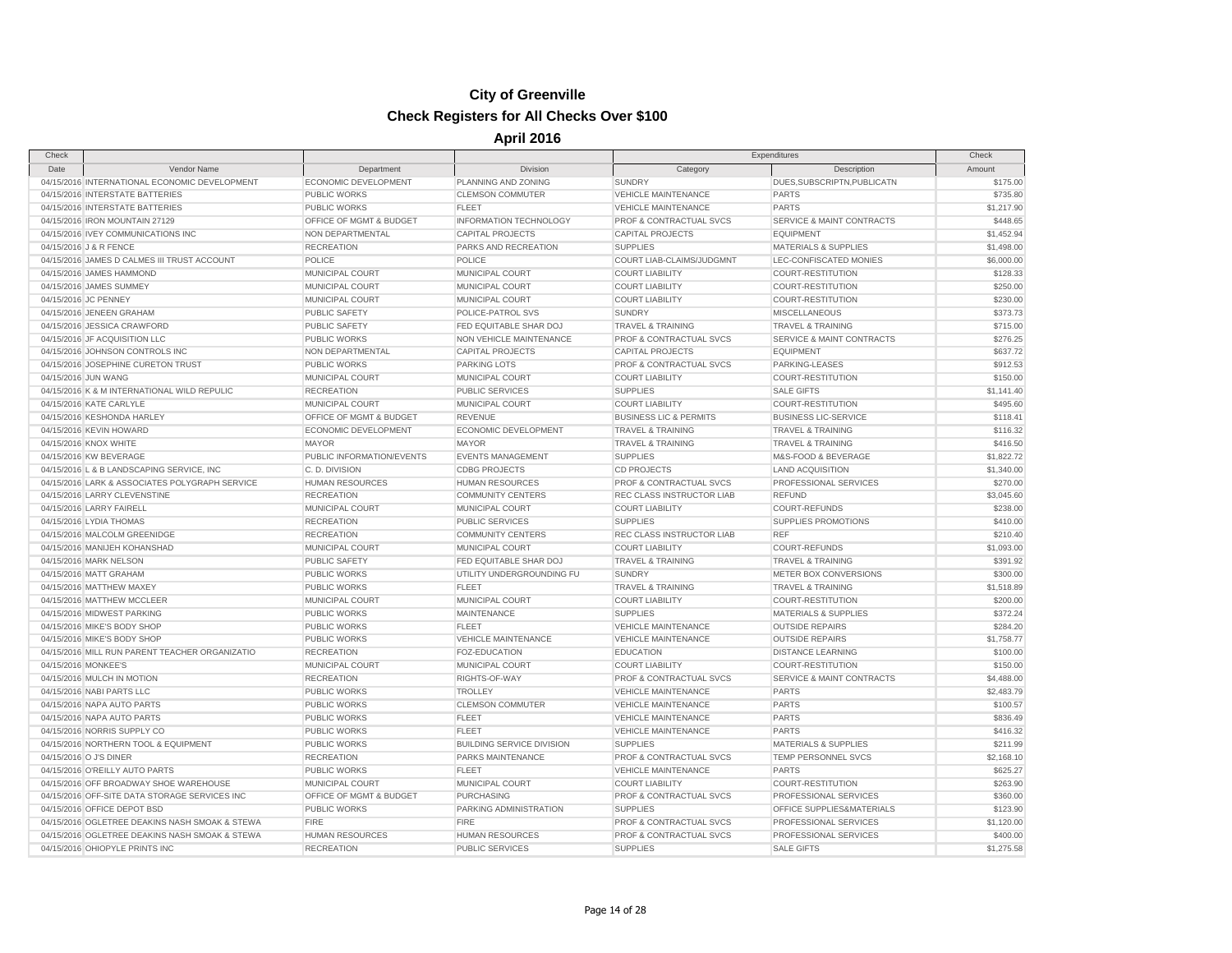# **City of Greenville**

#### **Check Registers for All Checks Over \$100**

| Check                |                                                |                           |                                  |                                    | Expenditures                         | Check        |
|----------------------|------------------------------------------------|---------------------------|----------------------------------|------------------------------------|--------------------------------------|--------------|
| Date                 | Vendor Name                                    | Department                | Division                         | Category                           | Description                          | Amount       |
|                      | 04/15/2016 ONTARIO INVESTMENTS INC             | ECONOMIC DEVELOPMENT      | PLANNING AND ZONING              | <b>PRINTING</b>                    | <b>COPYING</b>                       | \$226.74     |
|                      | 04/15/2016 PANAGAKOS ASPHALT INC               | <b>PUBLIC WORKS</b>       | <b>SEWERS BUREAU</b>             | <b>SUPPLIES</b>                    | <b>MATERIALS &amp; SUPPLIES</b>      | \$112.18     |
|                      | 04/15/2016 PANAGAKOS ASPHALT INC               | PUBLIC WORKS              | <b>STORM DRAINS BUREAU</b>       | <b>SUPPLIES</b>                    | <b>MATERIALS &amp; SUPPLIES</b>      | \$112.18     |
|                      | 04/15/2016 PANAGAKOS ASPHALT INC               | <b>PUBLIC WORKS</b>       | <b>STREETS BUREAU</b>            | <b>SUPPLIES</b>                    | <b>MATERIALS &amp; SUPPLIES</b>      | \$224.34     |
|                      | 04/15/2016 PARKER SEWER & FIRE SUBDISTRICT     | PUBLIC WORKS              | <b>SEWERS BUREAU</b>             | PROF & CONTRACTUAL SVCS            | <b>INTERGOVT AGREEMENTS</b>          | \$14,839.01  |
|                      | 04/15/2016 PAYNE MCGINN & CUMMINS INC          | NON DEPARTMENTAL          | <b>CAPITAL PROJECTS</b>          | <b>CAPITAL PROJECTS</b>            | <b>CONSTRUCTION</b>                  | \$24,977.56  |
|                      | 04/15/2016 PEPSI-COLA BOTTLING CO              | <b>RECREATION</b>         | <b>PUBLIC SERVICES</b>           | <b>SUPPLIES</b>                    | SALE CONCESSIONS                     | \$897.70     |
| 04/15/2016 PET DAIRY |                                                | <b>RECREATION</b>         | <b>PUBLIC SERVICES</b>           | <b>SUPPLIES</b>                    | <b>SALE CONCESSIONS</b>              | \$523.64     |
|                      | 04/15/2016 PLANTANTIONS AT HAYWOOD             | MUNICIPAL COURT           | MUNICIPAL COURT                  | <b>COURT LIABILITY</b>             | COURT-RESTITUTION                    | \$100.00     |
|                      | 04/15/2016 PRESORT PLUS INC                    | OFFICE OF MGMT & BUDGET   | <b>PURCHASING</b>                | COMMUNICATIONS                     | POSTAGE                              | \$353.08     |
|                      | 04/15/2016 PRESORT PLUS INC                    | PUBLIC INFORMATION/EVENTS | PUBLIC INFORMATION               | PRINTING                           | PRINTING & BINDING                   | \$497.12     |
|                      | 04/15/2016 PRO AUTO PARTS WAREHOUSE            | <b>PUBLIC WORKS</b>       | <b>FLEET</b>                     | <b>VEHICLE MAINTENANCE</b>         | <b>PARTS</b>                         | \$271.56     |
|                      | 04/15/2016 PROSOURCE LLC                       | PUBLIC WORKS              | <b>BUILDING SERVICE DIVISION</b> | <b>SUPPLIES</b>                    | <b>MATERIALS &amp; SUPPLIES</b>      | \$181.49     |
|                      | 04/15/2016 PUBLIC WORKS EQUIPMENT & SUPPLY INC | PUBLIC WORKS              | <b>FLEET</b>                     | <b>VEHICLE MAINTENANCE</b>         | <b>PARTS</b>                         | \$1,578.21   |
|                      | 04/15/2016 PURCHASING SERVICES INC             | <b>RECREATION</b>         | <b>ADMINISTRATION</b>            | PROF & CONTRACTUAL SVCS            | <b>SERVICE &amp; MAINT CONTRACTS</b> | \$100.00     |
|                      | 04/15/2016 RIVERPLACE DEVELOPMENT II LLC       | NON DEPARTMENTAL          | <b>CAPITAL PROJECTS</b>          | <b>CAPITAL PROJECTS</b>            | <b>CONSTRUCTION</b>                  | \$172,677.97 |
|                      | 04/15/2016 ROBERT LEWIS                        | <b>PUBLIC SAFETY</b>      | FED EQUITABLE SHAR DOJ           | <b>TRAVEL &amp; TRAINING</b>       | <b>TRAVEL &amp; TRAINING</b>         | \$306.00     |
|                      | 04/15/2016 ROGERS STEREO INC                   | <b>PUBLIC WORKS</b>       | <b>FLEET</b>                     | <b>VEHICLE MAINTENANCE</b>         | <b>OUTSIDE REPAIRS</b>               | \$686.07     |
|                      | 04/15/2016 RONNIE'S TRIM SHOP                  | <b>PUBLIC WORKS</b>       | FLEET                            | <b>VEHICLE MAINTENANCE</b>         | <b>OUTSIDE REPAIRS</b>               | \$420.00     |
|                      | 04/15/2016 S C DEPARTMENT OF CORRECTIONS       | <b>RECREATION</b>         | PARKS MAINTENANCE                | PROF & CONTRACTUAL SVCS            | TEMP PERSONNEL SVCS                  | \$1,638.00   |
|                      | 04/15/2016 S C DEPARTMENT OF MOTOR VEHICLES    | <b>HUMAN RESOURCES</b>    | <b>HUMAN RESOURCES</b>           | <b>SUNDRY</b>                      | <b>MISCELLANEOUS</b>                 | \$1,746.00   |
|                      | 04/15/2016 S C DEPARTMENT OF MOTOR VEHICLES    | <b>PUBLIC WORKS</b>       | <b>SEWERS BUREAU</b>             | <b>SUPPLIES</b>                    | <b>MATERIALS &amp; SUPPLIES</b>      | \$300.00     |
|                      | 04/15/2016 S C DEPARTMENT OF REVENUE           | PUBLIC INFORMATION/EVENTS | <b>EVENTS MANAGEMENT</b>         | <b>SUNDRY</b>                      | <b>TAXES</b>                         | \$1,160.94   |
|                      | 04/15/2016 SAFETY KLEEN                        | <b>PUBLIC WORKS</b>       | NON VEHICLE MAINTENANCE          | PROF & CONTRACTUAL SVCS            | SERVICE & MAINT CONTRACTS            | \$304.64     |
|                      | 04/15/2016 SAM'S CLUB                          | <b>RECREATION</b>         | <b>PUBLIC SERVICES</b>           | <b>SUPPLIES</b>                    | <b>CONCESSIONS</b>                   | \$114.23     |
|                      | 04/15/2016 SAM'S CLUB                          | <b>RECREATION</b>         | <b>PUBLIC SERVICES</b>           | <b>SUPPLIES</b>                    | <b>SALE CONCESSIONS</b>              | \$592.26     |
|                      | 04/15/2016 SCOTT AULEN                         | OFFICE OF MGMT & BUDGET   | GIS                              | TRAVEL & TRAINING                  | <b>LOCAL TRANSPORTATION</b>          | \$106.92     |
|                      | 04/15/2016 SHARDASHA MEIKOL THOMASON           | MUNICIPAL COURT           | MUNICIPAL COURT                  | <b>COURT LIABILITY</b>             | <b>COURT-REFUNDS</b>                 | \$167.00     |
|                      | 04/15/2016 SHARON KANOPA                       | MUNICIPAL COURT           | MUNICIPAL COURT                  | <b>COURT LIABILITY</b>             | COURT-RESTITUTION                    | \$250.00     |
|                      | 04/15/2016 SHARP BUSINESS SYSTEMS              | ECONOMIC DEVELOPMENT      | PLANNING AND ZONING              | <b>PRINTING</b>                    | <b>COPYING</b>                       | \$277.43     |
|                      | 04/15/2016 SHEILA MCCULLOUGH                   | ECONOMIC DEVELOPMENT      | PLANNING AND ZONING              | ZONING PERFORMANCE BONDS           | <b>ZONING BOND</b>                   | \$5,600.00   |
|                      | 04/15/2016 SHELLEY JACKSON                     | MUNICIPAL COURT           | MUNICIPAL COURT                  | <b>COURT LIABILITY</b>             | COURT-RESTITUTION                    | \$450.00     |
|                      | 04/15/2016 SIGMA CONSULTING AND TRAINING INC   | <b>PUBLIC WORKS</b>       | <b>FLEET</b>                     | <b>TRAVEL &amp; TRAINING</b>       | <b>TRAVEL &amp; TRAINING</b>         | \$625.00     |
|                      | 04/15/2016 SIGMA CONSULTING AND TRAINING INC   | <b>RECREATION</b>         | <b>FALLS PARK WORK CREW</b>      | <b>TRAVEL &amp; TRAINING</b>       | <b>LOCAL TRANSPORTATION</b>          | \$125.00     |
|                      | 04/15/2016 SIGMA CONSULTING AND TRAINING INC   | <b>RECREATION</b>         | <b>PARKS AND RECREATION</b>      | <b>TRAVEL &amp; TRAINING</b>       | LOCAL TRANSPORTATION                 | \$500.00     |
|                      | 04/15/2016 SIGMA CONSULTING AND TRAINING INC   | <b>RECREATION</b>         | PARKS MAINTENANCE                | <b>TRAVEL &amp; TRAINING</b>       | <b>TRAVEL &amp; TRAINING</b>         | \$375.00     |
|                      | 04/15/2016 SITE DESIGN INC                     | C. D. DIVISION            | <b>CDBG PROJECTS</b>             | <b>CD PROJECTS</b>                 | <b>LAND ACQUISITION</b>              | \$925.00     |
|                      | 04/15/2016 SITE DESIGN INC                     | NON DEPARTMENTAL          | <b>CAPITAL PROJECTS</b>          | <b>CAPITAL PROJECTS</b>            | PLANNING/DESIGN                      | \$545.00     |
|                      | 04/15/2016 SMITH TURF & IRRIGATION CO.         | <b>PUBLIC WORKS</b>       | <b>FLEET</b>                     | <b>VEHICLE MAINTENANCE</b>         | <b>PARTS</b>                         | \$212.15     |
|                      | 04/15/2016 SNIDER FLEET SOLUTIONS              | <b>PUBLIC WORKS</b>       | FLEET                            | <b>VEHICLE MAINTENANCE</b>         | <b>OUTSIDE REPAIRS</b>               | \$2,784.72   |
|                      | 04/15/2016 SNIDER FLEET SOLUTIONS              | PUBLIC WORKS              | FLEET                            | VEHICLE MAINTENANCE                | <b>PARTS</b>                         | \$870.29     |
|                      | 04/15/2016 SNIDER FLEET SOLUTIONS              | <b>PUBLIC WORKS</b>       | MAULDIN/SIMPSONVILLE ROUT        | <b>VEHICLE MAINTENANCE</b>         | <b>OUTSIDE REPAIRS</b>               | \$160.00     |
|                      | 04/15/2016 SNIDER FLEET SOLUTIONS              | <b>PUBLIC WORKS</b>       | MAULDIN/SIMPSONVILLE ROUT        | <b>VEHICLE MAINTENANCE</b>         | <b>TIRES AND TUBES</b>               | \$669.46     |
|                      | 04/15/2016 SOCIETY FOR HUMAN RESOURCE MGT      | <b>HUMAN RESOURCES</b>    | <b>HUMAN RESOURCES</b>           | <b>SUNDRY</b>                      | DUES, SUBSCRIPTN, PUBLICATN          | \$190.00     |
|                      | 04/15/2016 SOUTHERNCARE SOUTHCAROLINA INC      | OFFICE OF MGMT & BUDGET   | <b>REVENUE</b>                   | <b>BUSINESS LIC &amp; PERMITS</b>  | <b>BUSINESS LIC-PROFESSIONAL</b>     | \$8,062.00   |
|                      | 04/15/2016 STERLING INFOSYSTEMS, INC           | <b>HUMAN RESOURCES</b>    | <b>HUMAN RESOURCES</b>           | PROF & CONTRACTUAL SVCS            | PROFESSIONAL SERVICES                | \$2,182.22   |
|                      | 04/15/2016 STRATUS BUILDING SOLUTIONS          | PUBLIC SAFETY             | POLICE-PATROL SVS                | PROF & CONTRACTUAL SVCS            | SERVICE & MAINT CONTRACTS            | \$651.00     |
|                      | 04/15/2016 SUMMIT MEDIA LLC                    | <b>PUBLIC WORKS</b>       | <b>RECYCLING</b>                 | PROF & CONTRACTUAL SVCS            | <b>ADVERTISING EXPENSE</b>           | \$1,275.00   |
|                      | 04/15/2016 SUNGARD PUBLIC SECTOR INC           | OFFICE OF MGMT & BUDGET   | <b>INFORMATION TECHNOLOGY</b>    | PROF & CONTRACTUAL SVCS            | <b>SERVICE &amp; MAINT CONTRACTS</b> | \$13,876.43  |
|                      | 04/15/2016 TALENT MANAGEMENT SOLUTIONS         | PUBLIC INFORMATION/EVENTS | <b>EVENTS MANAGEMENT</b>         | <b>PROF &amp; CONTRACTUAL SVCS</b> | <b>TEMP PERSONNEL SVCS</b>           | \$345.51     |
|                      | 04/15/2016 TALENT MANAGEMENT SOLUTIONS         | <b>PUBLIC SAFETY</b>      | POLICE-DISPATCH BUREAU           | <b>PROF &amp; CONTRACTUAL SVCS</b> | TEMP PERSONNEL SVCS                  | \$470.18     |
|                      | 04/15/2016 TALENT MANAGEMENT SOLUTIONS         | PUBLIC WORKS              | FLEET                            | PROF & CONTRACTUAL SVCS            | TEMP PERSONNEL SVCS                  | \$542.01     |
|                      |                                                |                           |                                  |                                    |                                      |              |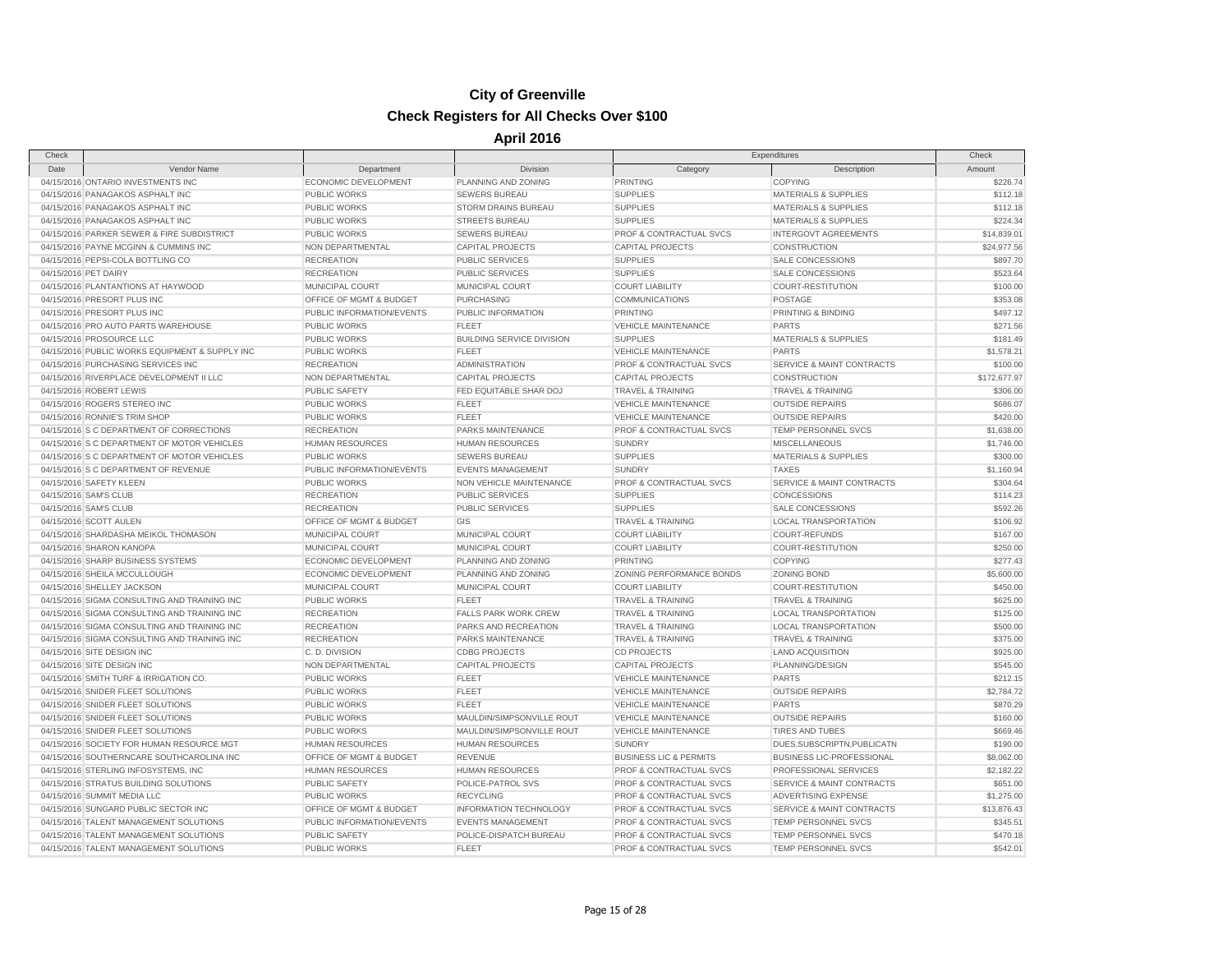| Check               |                                              |                             |                                      | Expenditures                   |                                  | Check       |
|---------------------|----------------------------------------------|-----------------------------|--------------------------------------|--------------------------------|----------------------------------|-------------|
| Date                | Vendor Name                                  | Department                  | Division                             | Category                       | Description                      | Amount      |
|                     | 04/15/2016 TALENT MANAGEMENT SOLUTIONS       | <b>PUBLIC WORKS</b>         | MAINTENANCE                          | PROF & CONTRACTUAL SVCS        | TEMP PERSONNEL SVCS              | \$679.60    |
|                     | 04/15/2016 TALENT MANAGEMENT SOLUTIONS       | <b>PUBLIC WORKS</b>         | RESIDENTIAL COLL BUREAU              | PROF & CONTRACTUAL SVCS        | TEMP PERSONNEL SVCS              | \$11,927.62 |
|                     | 04/15/2016 TALENT MANAGEMENT SOLUTIONS       | <b>PUBLIC WORKS</b>         | <b>STORM DRAINS BUREAU</b>           | PROF & CONTRACTUAL SVCS        | <b>TEMP PERSONNEL SVCS</b>       | \$693.20    |
|                     | 04/15/2016 TALENT MANAGEMENT SOLUTIONS       | PUBLIC WORKS                | <b>VEHICLE MAINTENANCE</b>           | PROF & CONTRACTUAL SVCS        | <b>TEMP PERSONNEL SVCS</b>       | \$4,910.27  |
|                     | 04/15/2016 TALENT MANAGEMENT SOLUTIONS       | <b>RECREATION</b>           | <b>ADMINISTRATION</b>                | PROF & CONTRACTUAL SVCS        | TEMP PERSONNEL SVCS              | \$392.75    |
|                     | 04/15/2016 TALENT MANAGEMENT SOLUTIONS       | <b>RECREATION</b>           | <b>FALLS PARK WORK CREW</b>          | PROF & CONTRACTUAL SVCS        | TEMP PERSONNEL SVCS              | \$1,256.00  |
|                     | 04/15/2016 TALENT MANAGEMENT SOLUTIONS       | <b>RECREATION</b>           | <b>PUBLIC SERVICES</b>               | PROF & CONTRACTUAL SVCS        | TEMP PERSONNEL SVCS              | \$1,246.66  |
|                     | 04/15/2016 TD CARD SERVICES                  | <b>CITY MANAGER</b>         | <b>CITY CLERK</b>                    | <b>TRAVEL &amp; TRAINING</b>   | <b>TRAVEL &amp; TRAINING</b>     | \$454.78    |
|                     | 04/15/2016 TD CARD SERVICES                  | COUNCIL                     | <b>CITY COUNCIL</b>                  | <b>SUNDRY</b>                  | <b>MISCELLANEOUS</b>             | \$825.31    |
|                     | 04/15/2016 TD CARD SERVICES                  | COUNCIL                     | <b>CITY COUNCIL</b>                  | <b>TRAVEL &amp; TRAINING</b>   | <b>TRAVEL &amp; TRAINING</b>     | \$100.00    |
|                     | 04/15/2016 TD CARD SERVICES                  | OFFICE OF MGMT & BUDGET     | <b>REVENUE</b>                       | <b>SUPPLIES</b>                | OFFICE SUPPLIES&MATERIALS        | \$105.76    |
|                     | 04/15/2016 TD CARD SERVICES                  | <b>PUBLIC SAFETY</b>        | POLICE-PATROL SVS                    | <b>SUPPLIES</b>                | <b>MATERIALS &amp; SUPPLIES</b>  | \$221.84    |
|                     | 04/15/2016 TD CARD SERVICES                  | PUBLIC WORKS                | <b>FIXED ROUTE</b>                   | <b>SUPPLIES</b>                | <b>MATERIALS &amp; SUPPLIES</b>  | \$844.20    |
|                     | 04/15/2016 TD CARD SERVICES                  | <b>PUBLIC WORKS</b>         | NON VEHICLE MAINTENANCE              | <b>SUPPLIES</b>                | <b>MATERIALS &amp; SUPPLIES</b>  | \$105.96    |
|                     | 04/15/2016 TD CARD SERVICES                  | <b>PUBLIC WORKS</b>         | <b>STREETS BUREAU</b>                | <b>REPAIR &amp; MAINT SVCS</b> | RADIO MAINTENANCE                | \$2,151.80  |
|                     | 04/15/2016 TD CARD SERVICES                  | <b>RECREATION</b>           | <b>ADMINISTRATION</b>                | <b>SUNDRY</b>                  | <b>RESTRD DONATION EXPENSE</b>   | \$127.83    |
|                     | 04/15/2016 TD CARD SERVICES                  | <b>RECREATION</b>           | <b>ADMINISTRATION</b>                | <b>SUPPLIES</b>                | <b>MATERIALS &amp; SUPPLIES</b>  | \$131.78    |
|                     | 04/15/2016 TD CARD SERVICES                  | <b>RECREATION</b>           | BEAUTIFICATION BUREAU                | <b>SUPPLIES</b>                | <b>MATERIALS &amp; SUPPLIES</b>  | \$221.71    |
|                     | 04/15/2016 TD CARD SERVICES                  | <b>RECREATION</b>           | <b>EDUCATION</b>                     | <b>SUNDRY</b>                  | RESTRD DONATION EXPENSE          | \$778.26    |
|                     | 04/15/2016 TD CARD SERVICES                  | <b>RECREATION</b>           | <b>EDUCATION</b>                     | <b>SUPPLIES</b>                | OFFICE SUPPLIES&MATERIALS        | \$107.88    |
|                     | 04/15/2016 TD CARD SERVICES                  | <b>RECREATION</b>           | <b>FALLS PARK WORK CREW</b>          | <b>SUPPLIES</b>                | <b>MATERIALS &amp; SUPPLIES</b>  | \$312.65    |
|                     | 04/15/2016 TD CARD SERVICES                  | <b>RECREATION</b>           | PARKS AND RECREATION                 | <b>SUPPLIES</b>                | <b>MATERIALS &amp; SUPPLIES</b>  | \$204.54    |
|                     | 04/15/2016 TD CARD SERVICES                  | <b>RECREATION</b>           | <b>PUBLIC SERVICES</b>               | <b>SUPPLIES</b>                | <b>SPECIAL EVENTS</b>            | \$163.31    |
|                     | 04/15/2016 TENNANT SALES AND SERVICE COMPANY | <b>PUBLIC WORKS</b>         | <b>FLEET</b>                         | <b>VEHICLE MAINTENANCE</b>     | <b>PARTS</b>                     | \$401.42    |
| 04/15/2016 TGA      |                                              | NON DEPARTMENTAL            | <b>CAPITAL PROJECTS</b>              | <b>CAPITAL PROJECTS</b>        | <b>EQUIPMENT</b>                 | \$5,048.30  |
|                     | 04/15/2016 THERMO KING OF GREENVILLE         | <b>PUBLIC WORKS</b>         | <b>TROLLEY</b>                       | <b>VEHICLE MAINTENANCE</b>     | <b>PARTS</b>                     | \$909.19    |
|                     | 04/15/2016 THERMO KING OF GREENVILLE         | PUBLIC WORKS                | <b>VEHICLE MAINTENANCE</b>           | <b>SUPPLIES</b>                | <b>MATERIALS &amp; SUPPLIES</b>  | \$229.76    |
|                     | 04/15/2016 THOMAS CALDWELL                   | MUNICIPAL COURT             | MUNICIPAL COURT                      | <b>COURT LIABILITY</b>         | <b>COURT-RESTITUTION</b>         | \$150.00    |
|                     | 04/15/2016 THOMSON REUTERS - WEST            | <b>CITY ATTORNEY</b>        | <b>CITY ATTORNEY</b>                 | PROF & CONTRACTUAL SVCS        | PROFESSIONAL SERVICES            | \$2,362.93  |
|                     | 04/15/2016 THYSSENKRUPP ELEVATOR CORP        | <b>PUBLIC WORKS</b>         | RICHARDSON STREET GARAGE             | <b>REPAIR &amp; MAINT SVCS</b> | <b>REPAIRS &amp; MAINTENANCE</b> | \$1,172.50  |
|                     | 04/15/2016 TIFFANY NICOLE AIRLINE            | MUNICIPAL COURT             | MUNICIPAL COURT                      | <b>COURT LIABILITY</b>         | <b>COURT-REFUNDS</b>             | \$105.00    |
|                     | 04/15/2016 TIMOTHY BRIEL                     | MUNICIPAL COURT             | MUNICIPAL COURT                      | <b>COURT LIABILITY</b>         | <b>COURT-RESTITUTION</b>         | \$200.00    |
|                     | 04/15/2016 TRAVELERS REST FEED & SEED INC    | <b>RECREATION</b>           | <b>ADMINISTRATION</b>                | <b>SUPPLIES</b>                | M&S-FOOD                         | \$2,247.50  |
|                     | 04/15/2016 TRUCKPRO LLC                      | PUBLIC WORKS                | <b>CLEMSON COMMUTER</b>              | <b>VEHICLE MAINTENANCE</b>     | PARTS                            | \$136.74    |
|                     | 04/15/2016 TRUCKPRO LLC                      | <b>PUBLIC WORKS</b>         | <b>FLEET</b>                         | <b>VEHICLE MAINTENANCE</b>     | <b>PARTS</b>                     | \$1,114.65  |
|                     | 04/15/2016 TRUCKPRO LLC                      | <b>PUBLIC WORKS</b>         | <b>TROLLEY</b>                       | <b>VEHICLE MAINTENANCE</b>     | <b>PARTS</b>                     | \$456.45    |
| 04/15/2016 U S BANK |                                              | <b>PUBLIC WORKS</b>         | <b>SEWERS BUREAU</b>                 | <b>FISCAL AGENT</b>            | <b>FISCAL AGENT FEES</b>         | \$1,185.25  |
|                     | 04/15/2016 UMDC DEPARTMENT OF PATHOLOGY      | <b>RECREATION</b>           | <b>ADMINISTRATION</b>                | PROF & CONTRACTUAL SVCS        | PROFESSIONAL SERVICES            | \$115.00    |
| 04/15/2016 UNIFIRST |                                              | <b>PUBLIC WORKS</b>         | <b>VEHICLE MAINTENANCE</b>           | <b>SUPPLIES</b>                | <b>CLOTHING &amp; UNIFORMS</b>   | \$416.02    |
|                     | 04/15/2016 VAUGHN AND MELTON                 | <b>PUBLIC WORKS</b>         | UTILITY UNDERGROUNDING FU            | <b>SUNDRY</b>                  | UNDERGROUNDING COMMERCIAL        | \$15,312.75 |
|                     | 04/15/2016 VERIZON WIRELESS                  | <b>ECONOMIC DEVELOPMENT</b> | <b>BUILDING &amp; PROPERTY MAINT</b> | <b>COMMUNICATIONS</b>          | <b>OTHER</b>                     | \$318.09    |
|                     | 04/15/2016 VERIZON WIRELESS                  | NON DEPARTMENTAL            | <b>CAPITAL PROJECTS</b>              | <b>CAPITAL PROJECTS</b>        | <b>EQUIPMENT</b>                 | \$418.11    |
|                     | 04/15/2016 VERIZON WIRELESS                  | OFFICE OF MGMT & BUDGET     | <b>INFORMATION TECHNOLOGY</b>        | <b>COMMUNICATIONS</b>          | TELECOMMUNICATIONS/WIRELE        | \$357.32    |
|                     | 04/15/2016 VERIZON WIRELESS                  | OFFICE OF MGMT & BUDGET     | REVENUE                              | <b>COMMUNICATIONS</b>          | <b>OTHER</b>                     | \$114.03    |
|                     | 04/15/2016 VERIZON WIRELESS                  | PUBLIC INFORMATION/EVENTS   | <b>SPECIAL EVENTS</b>                | <b>COMMUNICATIONS</b>          | <b>OTHER</b>                     | \$104.52    |
|                     | 04/15/2016 VERIZON WIRELESS                  | <b>PUBLIC WORKS</b>         | <b>BUILDING SERVICE DIVISION</b>     | <b>COMMUNICATIONS</b>          | <b>OTHER</b>                     | \$212.49    |
|                     | 04/15/2016 VERIZON WIRELESS                  | PUBLIC WORKS                | <b>CONSTRUCTION &amp; INSPECTION</b> | <b>COMMUNICATIONS</b>          | <b>OTHER</b>                     | \$425.33    |
|                     | 04/15/2016 VERIZON WIRELESS                  | <b>PUBLIC WORKS</b>         | <b>ENGINEERING</b>                   | <b>COMMUNICATIONS</b>          | <b>OTHER</b>                     | \$325.74    |
|                     | 04/15/2016 VERIZON WIRELESS                  | PUBLIC WORKS                | <b>FLEET</b>                         | <b>COMMUNICATIONS</b>          | <b>OTHER</b>                     | \$320.68    |
|                     | 04/15/2016 VERIZON WIRELESS                  | PUBLIC WORKS                | NON VEHICLE MAINTENANCE              | <b>COMMUNICATIONS</b>          | <b>OTHER</b>                     | \$577.18    |
|                     | 04/15/2016 VERIZON WIRELESS                  | <b>PUBLIC WORKS</b>         | PARKING ADMINISTRATION               | <b>COMMUNICATIONS</b>          | OTHER                            | \$787.47    |
|                     | 04/15/2016 VERIZON WIRELESS                  | <b>PUBLIC WORKS</b>         | <b>PUBLIC WORKS</b>                  | <b>COMMUNICATIONS</b>          | <b>OTHER</b>                     | \$228.55    |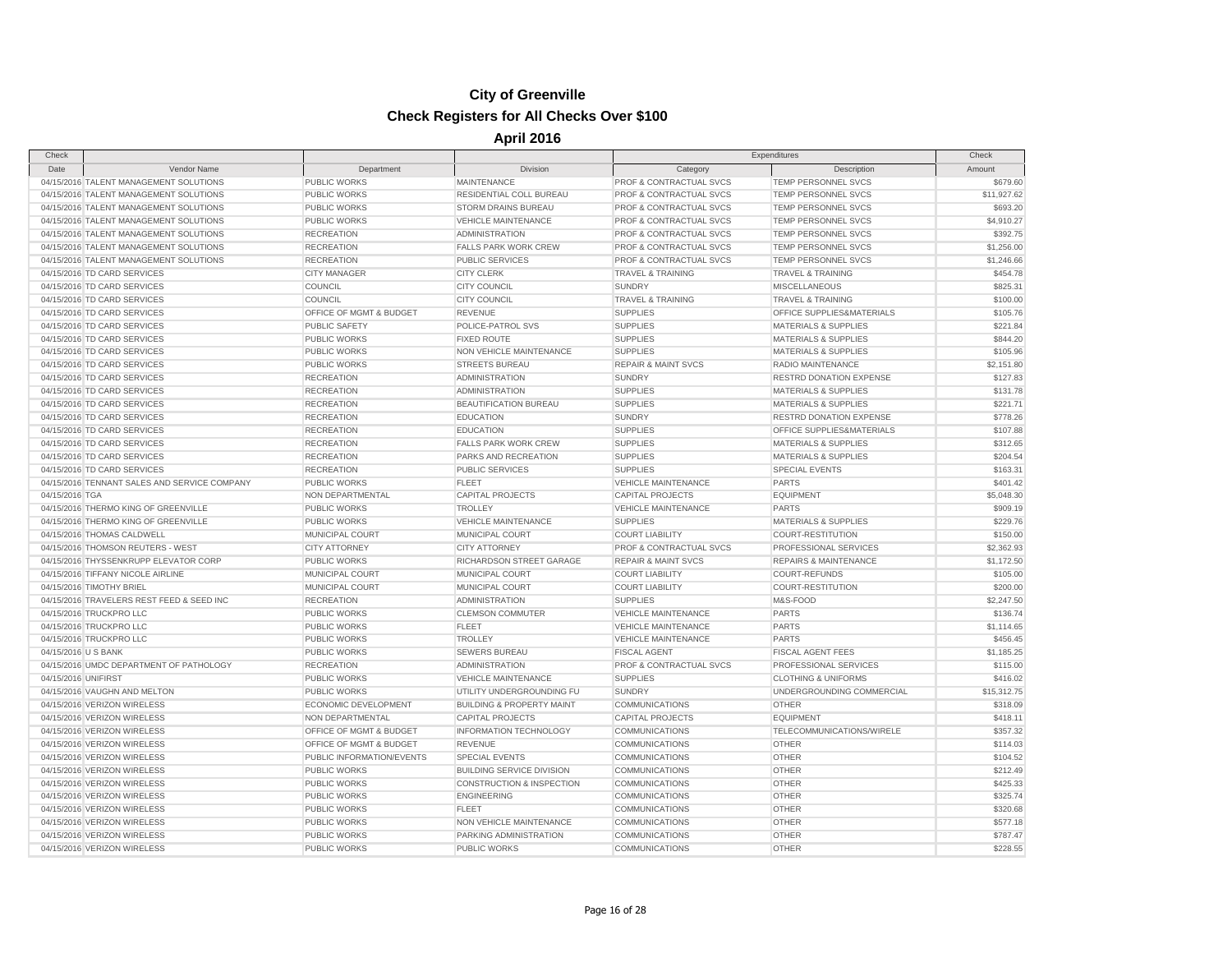# **City of Greenville**

#### **Check Registers for All Checks Over \$100**

| Check              |                                               |                           |                                      |                                    | Expenditures                         | Check       |
|--------------------|-----------------------------------------------|---------------------------|--------------------------------------|------------------------------------|--------------------------------------|-------------|
| Date               | Vendor Name                                   | Department                | Division                             | Category                           | Description                          | Amount      |
|                    | 04/15/2016 VERIZON WIRELESS                   | <b>PUBLIC WORKS</b>       | RESIDENTIAL COLL BUREAU              | COMMUNICATIONS                     | <b>OTHER</b>                         | \$291.53    |
|                    | 04/15/2016 VERIZON WIRELESS                   | PUBLIC WORKS              | <b>SEWERS BUREAU</b>                 | COMMUNICATIONS                     | <b>OTHER</b>                         | \$595.89    |
|                    | 04/15/2016 VERIZON WIRELESS                   | PUBLIC WORKS              | STORM DRAINS BUREAU                  | <b>COMMUNICATIONS</b>              | <b>OTHER</b>                         | \$405.40    |
|                    | 04/15/2016 VERIZON WIRELESS                   | PUBLIC WORKS              | <b>STREETS BUREAU</b>                | <b>COMMUNICATIONS</b>              | <b>OTHER</b>                         | \$476.20    |
|                    | 04/15/2016 VERIZON WIRELESS                   | <b>RECREATION</b>         | <b>PARKS MAINTENANCE</b>             | <b>COMMUNICATIONS</b>              | <b>OTHER</b>                         | \$393.28    |
|                    | 04/15/2016 VISITGREENVILLESC                  | NON DEPARTMENTAL          | <b>ACCOMMODATION TAX</b>             | PROF & CONTRACTUAL SVCS            | <b>SPECIAL PROJECTS</b>              | \$85,075.00 |
|                    | 04/15/2016 W E D STONE HOLDINGS LLC           | PUBLIC WORKS              | PARKING ADMINISTRATION               | <b>PROF &amp; CONTRACTUAL SVCS</b> | <b>RENTAL EXPENSE</b>                | \$4,495.48  |
|                    | 04/15/2016 W W WILLIAMS                       | PUBLIC WORKS              | <b>CLEMSON COMMUTER</b>              | <b>VEHICLE MAINTENANCE</b>         | <b>PARTS</b>                         | \$2,715.00  |
|                    | 04/15/2016 W W WILLIAMS                       | PUBLIC WORKS              | <b>FLEET</b>                         | <b>VEHICLE MAINTENANCE</b>         | <b>OUTSIDE REPAIRS</b>               | \$1,491.99  |
|                    | 04/15/2016 W W WILLIAMS                       | PUBLIC WORKS              | MAULDIN/SIMPSONVILLE ROUT            | <b>VEHICLE MAINTENANCE</b>         | <b>PARTS</b>                         | \$684.74    |
|                    | 04/15/2016 WARM FUZZY TOYS                    | <b>RECREATION</b>         | <b>PUBLIC SERVICES</b>               | <b>SUPPLIES</b>                    | <b>SALE GIFTS</b>                    | \$962.40    |
|                    | 04/15/2016 WARREN ROWE                        | <b>PUBLIC WORKS</b>       | <b>PUBLIC WORKS</b>                  | <b>TRAVEL &amp; TRAINING</b>       | <b>TRAVEL &amp; TRAINING</b>         | \$920.00    |
|                    | 04/15/2016 WAYNE MELFORD                      | OFFICE OF MGMT & BUDGET   | NON-DEPARTMENTAL                     | PR-WH                              | INSURANCE-CANCER                     | \$132.60    |
|                    | 04/15/2016 WAYNE OWENS                        | PUBLIC WORKS              | <b>STORM DRAINS BUREAU</b>           | <b>TRAVEL &amp; TRAINING</b>       | <b>TRAVEL &amp; TRAINING</b>         | \$750.00    |
|                    | 04/15/2016 WEST GREENVILLE COMMUNITY ASSOC    | C. D. DIVISION            | <b>CDBG PROJECTS</b>                 | <b>CD PROJECTS</b>                 | PUBLIC SERVICES (GENERAL)            | \$158.84    |
|                    | 04/15/2016 WILL & KRIS AMUSEMENTS             | PUBLIC INFORMATION/EVENTS | <b>EVENTS MANAGEMENT</b>             | PROF & CONTRACTUAL SVCS            | SHOW MANAGEMENT EXP                  | \$1,325.10  |
|                    | 04/15/2016 WILLIAM ALBERT                     | <b>PUBLIC SAFETY</b>      | FED EQUITABLE SHAR DOJ               | <b>TRAVEL &amp; TRAINING</b>       | <b>TRAVEL &amp; TRAINING</b>         | \$741.00    |
|                    | 04/15/2016 WORLDATWORK                        | <b>HUMAN RESOURCES</b>    | <b>HUMAN RESOURCES</b>               | <b>SUNDRY</b>                      | DUES, SUBSCRIPTN, PUBLICATN          | \$490.00    |
|                    | 04/15/2016 ZACHARY LEE WILLIAMS               | MUNICIPAL COURT           | MUNICIPAL COURT                      | <b>COURT LIABILITY</b>             | <b>COURT-REFUNDS</b>                 | \$194.00    |
| 04/15/2016 ZEP INC |                                               | <b>PUBLIC WORKS</b>       | <b>VEHICLE MAINTENANCE</b>           | <b>SUPPLIES</b>                    | <b>MATERIALS &amp; SUPPLIES</b>      | \$461.58    |
| 04/15/2016 ZEP INC |                                               | <b>RECREATION</b>         | <b>ADMINISTRATION</b>                | <b>SUPPLIES</b>                    | <b>JANITORIAL SUPPLIES</b>           | \$294.89    |
|                    | 04/15/2016 ZOO MED LABORATORIES, INC.         | <b>RECREATION</b>         | <b>ADMINISTRATION</b>                | <b>SUPPLIES</b>                    | M&S-EXHIBITS                         | \$917.61    |
|                    | 04/22/2016 13TH CIRCUIT ASSET FORFEITURES     | POLICE                    | POLICE                               | COURT LIAB-CLAIMS/JUDGMNT          | LEC-CONFISCATED MONIES               | \$650.00    |
| 04/22/2016 3CMA    |                                               | PUBLIC INFORMATION/EVENTS | PUBLIC INFORMATION                   | <b>SUNDRY</b>                      | DUES, SUBSCRIPTN, PUBLICATN          | \$390.00    |
|                    | 04/22/2016 ABC LOCKSMITH LLC                  | <b>PUBLIC WORKS</b>       | <b>FLEET</b>                         | <b>VEHICLE MAINTENANCE</b>         | PARTS                                | \$160.36    |
|                    | 04/22/2016 ADVANCE AUTO PARTS                 | <b>PUBLIC WORKS</b>       | <b>FLEET</b>                         | <b>VEHICLE MAINTENANCE</b>         | <b>PARTS</b>                         | \$153.03    |
|                    | 04/22/2016 ADW ARCHITECTS PA                  | NON DEPARTMENTAL          | <b>CAPITAL PROJECTS</b>              | <b>CAPITAL PROJECTS</b>            | PLANNING/DESIGN                      | \$9,186.81  |
|                    | 04/22/2016 AIRGAS USA LLC                     | PUBLIC WORKS              | FLEET                                | <b>VEHICLE MAINTENANCE</b>         | <b>PARTS</b>                         | \$137.20    |
|                    | 04/22/2016 ALAN JOHNSON                       | <b>PUBLIC WORKS</b>       | <b>FLEET</b>                         | <b>VEHICLE MAINTENANCE</b>         | <b>PARTS</b>                         | \$230.47    |
|                    | 04/22/2016 ALDRIDGE PRODUCE COMPANY           | <b>RECREATION</b>         | <b>ADMINISTRATION</b>                | <b>SUPPLIES</b>                    | M&S-FOOD                             | \$436.62    |
|                    | 04/22/2016 ALL ABOUT AWARDS & RECOGNITION INC | PUBLIC SAFETY             | POLICE-PATROL SVS                    | <b>SUPPLIES</b>                    | <b>MATERIALS &amp; SUPPLIES</b>      | \$140.00    |
|                    | 04/22/2016 ALLEN QUINN                        | <b>FIRE</b>               | <b>FIRE SERVICES</b>                 | <b>TRAVEL &amp; TRAINING</b>       | <b>TRAVEL &amp; TRAINING</b>         | \$196.00    |
|                    | 04/22/2016 AMG PARTS & EQUIPMENT LLC          | PUBLIC WORKS              | <b>FLEET</b>                         | <b>VEHICLE MAINTENANCE</b>         | <b>PARTS</b>                         | \$2,573.49  |
|                    | 04/22/2016 ANIXTER INC                        | OFFICE OF MGMT & BUDGET   | <b>REVENUE</b>                       | <b>BUSINESS LIC &amp; PERMITS</b>  | <b>BUSINESS LIC-RETAIL</b>           | \$2,187.92  |
|                    | 04/22/2016 ANTHONY MYRICK AND                 | POLICE                    | POLICE                               | COURT LIAB-CLAIMS/JUDGMNT          | LEC-CONFISCATED MONIES               | \$1,700.00  |
| 04/22/2016 ARAMARK |                                               | <b>PUBLIC WORKS</b>       | <b>CONSTRUCTION &amp; INSPECTION</b> | <b>SUPPLIES</b>                    | <b>CLOTHING &amp; UNIFORMS</b>       | \$261.95    |
| 04/22/2016 ASG LLC |                                               | <b>PUBLIC SAFETY</b>      | POLICE-PATROL SVS                    | PROF & CONTRACTUAL SVCS            | PROFESSIONAL SERVICES                | \$2,017.56  |
| 04/22/2016 ASG LLC |                                               | <b>RECREATION</b>         | <b>ADMINISTRATION</b>                | PROF & CONTRACTUAL SVCS            | <b>SERVICE &amp; MAINT CONTRACTS</b> | \$1,328.25  |
|                    | 04/22/2016 ATLANTA CALIBRATION CENTER         | <b>HUMAN RESOURCES</b>    | <b>OCCUPATIONAL HEALTH</b>           | <b>SUPPLIES</b>                    | <b>MATERIALS &amp; SUPPLIES</b>      | \$280.00    |
|                    | 04/22/2016 BATTERY SPECIALISTS INC            | PUBLIC WORKS              | <b>FLEET</b>                         | <b>VEHICLE MAINTENANCE</b>         | <b>PARTS</b>                         | \$472.39    |
|                    | 04/22/2016 BATTERY SPECIALISTS INC            | PUBLIC WORKS              | <b>TROLLEY</b>                       | <b>VEHICLE MAINTENANCE</b>         | <b>PARTS</b>                         | \$133.90    |
|                    | 04/22/2016 BIANCA MOODY                       | <b>RECREATION</b>         | <b>ADMINISTRATION</b>                | <b>RECREATION FEES</b>             | <b>REC FEES-SUPER SUMMER</b>         | \$100.00    |
|                    | 04/22/2016 BLACK & VEATCH CORPORATION         | PUBLIC WORKS              | <b>SEWERS BUREAU</b>                 | <b>PROF &amp; CONTRACTUAL SVCS</b> | PROFESSIONAL SERVICES                | \$4,953.00  |
|                    | 04/22/2016 BLACK & VEATCH CORPORATION         | PUBLIC WORKS              | STORMWATER MANAGEMENT                | PROF & CONTRACTUAL SVCS            | PROFESSIONAL SERVICES                | \$6,530.49  |
|                    | 04/22/2016 BLACK ELECTRICAL SUPPLY            | PUBLIC WORKS              | <b>BUILDING SERVICE DIVISION</b>     | <b>SUPPLIES</b>                    | <b>MATERIALS &amp; SUPPLIES</b>      | \$259.31    |
|                    | 04/22/2016 BLANCHARD MACHINERY CO             | PUBLIC WORKS              | <b>FLEET</b>                         | <b>VEHICLE MAINTENANCE</b>         | <b>OUTSIDE REPAIRS</b>               | \$4,120.87  |
|                    | 04/22/2016 BLOSSMAN GAS INC 052               | <b>PUBLIC WORKS</b>       | FLEET                                | <b>VEHICLE MAINTENANCE</b>         | <b>FUEL</b>                          | \$133.73    |
|                    | 04/22/2016 BOGART LAW FIRM PA                 | OFFICE OF MGMT & BUDGET   | <b>REVENUE</b>                       | <b>BUSINESS LICENSE(HOLDING)</b>   | <b>REFUND</b>                        | \$236.40    |
|                    | 04/22/2016 BREAKTHRU BEVERAGE SOUTH CAROLINA  | PUBLIC INFORMATION/EVENTS | <b>EVENTS MANAGEMENT</b>             | <b>SUPPLIES</b>                    | M&S-FOOD & BEVERAGE                  | \$980.84    |
|                    | 04/22/2016 BRETT BOGGS                        | <b>CITY MANAGER</b>       | <b>DONATIONS</b>                     | CONTRIBUTIONS/DONATIONS            | CARLTON MER POL OFF FUND             | \$500.00    |
|                    | 04/22/2016 BROWN AND CALDWELL                 | PUBLIC WORKS              | STORMWATER MANAGEMENT                | PROF & CONTRACTUAL SVCS            | PROFESSIONAL SERVICES                | \$4,158.02  |
|                    | 04/22/2016 BROWN MACKIE COLLEGE               | <b>PUBLIC WORKS</b>       | PARKING ADMINISTRATION               | <b>PARKING DEPOSITS</b>            | PKG DEPOSITS-CHURCH ST.              | \$480.00    |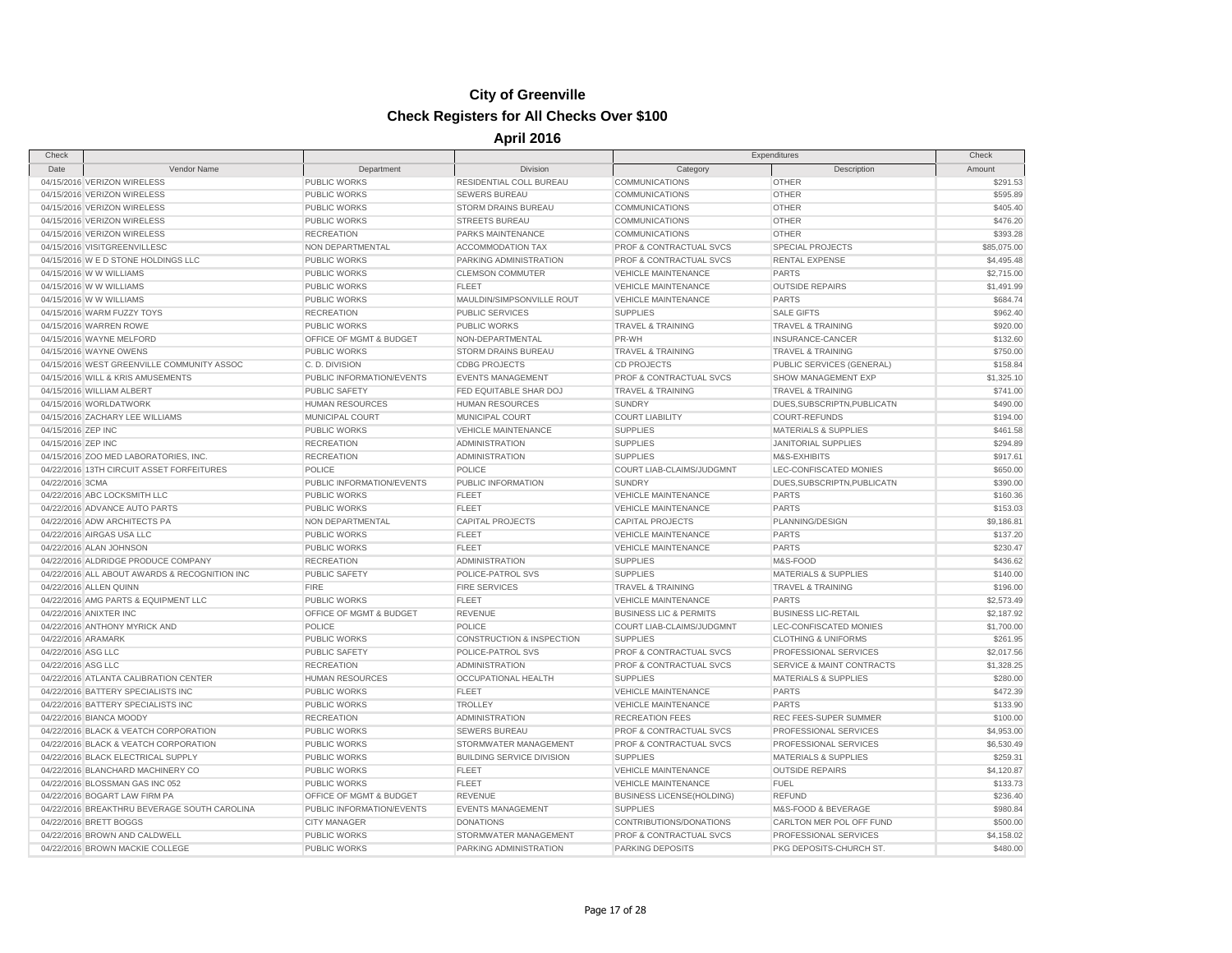| Check                |                                                                                  |                         |                                  | Expenditures                       |                                      | Check        |
|----------------------|----------------------------------------------------------------------------------|-------------------------|----------------------------------|------------------------------------|--------------------------------------|--------------|
| Date                 | Vendor Name                                                                      | Department              | Division                         | Category                           | Description                          | Amount       |
|                      | 04/22/2016 C & C SUPPLY CO                                                       | PUBLIC WORKS            | RESIDENTIAL COLL BUREAU          | <b>SUPPLIES</b>                    | <b>MATERIALS &amp; SUPPLIES</b>      | \$290.67     |
|                      | 04/22/2016 C O G RETIREE INSURANCE                                               | <b>HUMAN RESOURCES</b>  | <b>HEALTH CARE</b>               | OTHER INSURANCE                    | HEALTH MEDICARE SUPPL                | \$15,166.00  |
|                      | 04/22/2016 CALL ONE INC.                                                         | <b>PUBLIC SAFETY</b>    | POLICE-PATROL SVS                | <b>SUPPLIES</b>                    | <b>MATERIALS &amp; SUPPLIES</b>      | \$651.70     |
|                      | 04/22/2016 CAROLINA INTERNATIONAL TRUCKS                                         | <b>PUBLIC WORKS</b>     | <b>FLEET</b>                     | <b>VEHICLE MAINTENANCE</b>         | <b>PARTS</b>                         | \$665.52     |
|                      | 04/22/2016 CAROLINA LAWN & TRACTOR INC                                           | <b>RECREATION</b>       | PARKS AND RECREATION             | <b>REPAIR &amp; MAINT SVCS</b>     | <b>REPAIRS &amp; MAINTENANCE</b>     | \$508.92     |
|                      | 04/22/2016 CAROLINA MASONRY COMPANY, INC.                                        | <b>RECREATION</b>       | <b>FALLS PARK WORK CREW</b>      | PROF & CONTRACTUAL SVCS            | <b>SERVICE &amp; MAINT CONTRACTS</b> | \$1,625.80   |
|                      | 04/22/2016 CHEM-AQUA INC                                                         | <b>PUBLIC WORKS</b>     | <b>BUILDING SERVICE DIVISION</b> | <b>PROF &amp; CONTRACTUAL SVCS</b> | <b>SERVICE &amp; MAINT CONTRACTS</b> | \$324.36     |
|                      | 04/22/2016 CHEMTEK INC                                                           | <b>PUBLIC WORKS</b>     | <b>STREETS BUREAU</b>            | <b>SUPPLIES</b>                    | <b>MATERIALS &amp; SUPPLIES</b>      | \$1,359.36   |
|                      | 04/22/2016 CHRISTOPHER TRUCKS INC                                                | <b>PUBLIC WORKS</b>     | <b>FLEET</b>                     | <b>VEHICLE MAINTENANCE</b>         | <b>OUTSIDE REPAIRS</b>               | \$3,122.31   |
|                      | 04/22/2016 CHRISTOPHER TRUCKS INC                                                | <b>PUBLIC WORKS</b>     | <b>FLEET</b>                     | <b>VEHICLE MAINTENANCE</b>         | <b>PARTS</b>                         | \$570.56     |
|                      | 04/22/2016 CINCINNATI SYSTEMS INC                                                | <b>PUBLIC WORKS</b>     | CHURCH STREET GARAGE             | <b>REPAIR &amp; MAINT SVCS</b>     | <b>REPAIRS &amp; MAINTENANCE</b>     | \$178.75     |
|                      | 04/22/2016 CINCINNATI SYSTEMS INC                                                | <b>PUBLIC WORKS</b>     | <b>COMMONS GARAGE</b>            | <b>REPAIR &amp; MAINT SVCS</b>     | <b>REPAIRS &amp; MAINTENANCE</b>     | \$271.25     |
| 04/22/2016 CINTAS    |                                                                                  | <b>PUBLIC SAFETY</b>    | POLICE-PATROL SVS                | <b>SUNDRY</b>                      | <b>MISCELLANEOUS</b>                 | \$158.12     |
| 04/22/2016 CINTAS    |                                                                                  | <b>PUBLIC WORKS</b>     | <b>FLEET</b>                     | <b>SUPPLIES</b>                    | <b>CLOTHING &amp; UNIFORMS</b>       | \$190.80     |
| 04/22/2016 CINTAS    |                                                                                  | <b>PUBLIC WORKS</b>     | <b>FLEET</b>                     | <b>VEHICLE MAINTENANCE</b>         | <b>PARTS</b>                         | \$114.72     |
| 04/22/2016 CINTAS    |                                                                                  | <b>RECREATION</b>       | RIGHTS-OF-WAY                    | <b>SUPPLIES</b>                    | <b>CLOTHING &amp; UNIFORMS</b>       | \$118.72     |
|                      | 04/22/2016 CITY WELDING SERVICE                                                  | <b>PUBLIC WORKS</b>     | <b>FLEET</b>                     | <b>VEHICLE MAINTENANCE</b>         | <b>OUTSIDE REPAIRS</b>               | \$2,898.50   |
|                      | 04/22/2016 CITY WELDING SERVICE                                                  | <b>PUBLIC WORKS</b>     | <b>FLEET</b>                     | <b>VEHICLE MAINTENANCE</b>         | <b>PARTS</b>                         | \$500.00     |
|                      | 04/22/2016 CLERK OF COURT                                                        | OFFICE OF MGMT & BUDGET | NON-DEPARTMENTAL                 | PR-WH                              | <b>GARNISHMENTS</b>                  | \$577.98     |
|                      | 04/22/2016 CLERK OF COURT -SPARTANBURG                                           | OFFICE OF MGMT & BUDGET | NON-DEPARTMENTAL                 | PR-WH                              | <b>GARNISHMENTS</b>                  | \$582.83     |
|                      | 04/22/2016 CLERK OF COURT PICKENS COUNTY                                         | OFFICE OF MGMT & BUDGET | NON-DEPARTMENTAL                 | PR-WH                              | <b>GARNISHMENTS</b>                  | \$304.34     |
|                      | 04/22/2016 CLINE HOSE & HYDRAULICS LLC                                           | <b>PUBLIC WORKS</b>     | <b>FLEET</b>                     | <b>VEHICLE MAINTENANCE</b>         | <b>PARTS</b>                         | \$300.65     |
|                      | 04/22/2016 COMMUNICATION SERVICE CENTER INC                                      | <b>PUBLIC SAFETY</b>    | POLICE-PATROL SVS                | <b>PROF &amp; CONTRACTUAL SVCS</b> | <b>SERVICE &amp; MAINT CONTRACTS</b> | \$393.00     |
|                      | 04/22/2016 COMMUNICATION SERVICE CENTER INC                                      | <b>PUBLIC SAFETY</b>    | POLICE-PATROL SVS                | <b>REPAIR &amp; MAINT SVCS</b>     | <b>REPAIRS &amp; MAINTENANCE</b>     | \$334.60     |
|                      | 04/22/2016 COMMUNITY JOURNALS,LLC                                                | <b>NON DEPARTMENTAL</b> | <b>MISC GRANTS</b>               | <b>SUPPLIES</b>                    | <b>MATERIALS &amp; SUPPLIES</b>      | \$2,091.00   |
|                      |                                                                                  |                         |                                  |                                    |                                      |              |
|                      | 04/22/2016 CONCRETE SUPPLY COMPANY LLC<br>04/22/2016 CONCRETE SUPPLY COMPANY LLC | <b>PUBLIC WORKS</b>     | <b>CBD TIF CREW</b>              | <b>SUPPLIES</b>                    | <b>MATERIALS &amp; SUPPLIES</b>      | \$605.74     |
|                      |                                                                                  | PUBLIC WORKS            | <b>STORM DRAINS BUREAU</b>       | <b>SUPPLIES</b>                    | <b>CONSTRUCTION &amp; REPAIR</b>     | \$930.38     |
|                      | 04/22/2016 CORBIN TURF & ORNAMENTAL SUPPLY INC                                   | <b>RECREATION</b>       | BEAUTIFICATION BUREAU            | <b>SUPPLIES</b>                    | <b>MATERIALS &amp; SUPPLIES</b>      | \$819.91     |
|                      | 04/22/2016 CRIMESTOPPERS                                                         | <b>PUBLIC SAFETY</b>    | POLICE-PATROL SVS                | <b>SUNDRY</b>                      | <b>MISCELLANEOUS</b>                 | \$500.00     |
|                      | 04/22/2016 CRISSIE WOOD                                                          | OFFICE OF MGMT & BUDGET | <b>ACCOUNTING</b>                | <b>TRAVEL &amp; TRAINING</b>       | <b>TRAVEL &amp; TRAINING</b>         | \$145.18     |
|                      | 04/22/2016 CUMMINS ATLANTIC LLC                                                  | <b>PUBLIC WORKS</b>     | <b>CLEMSON COMMUTER</b>          | <b>VEHICLE MAINTENANCE</b>         | <b>PARTS</b>                         | \$6,899.05   |
|                      | 04/22/2016 CUMMINS ATLANTIC LLC                                                  | <b>PUBLIC WORKS</b>     | <b>FLEET</b>                     | <b>VEHICLE MAINTENANCE</b>         | <b>PARTS</b>                         | \$3,939.93   |
|                      | 04/22/2016 CYNTHIA SULLIVAN                                                      | <b>RECREATION</b>       | <b>COMMUNITY CENTERS</b>         | <b>BUILDING &amp; SPACE RENTAL</b> | <b>SEARS REC CENTER</b>              | \$150.00     |
|                      | 04/22/2016 DAVE DERRICK                                                          | <b>PUBLIC WORKS</b>     | <b>STREETS BUREAU</b>            | <b>TRAVEL &amp; TRAINING</b>       | <b>TRAVEL &amp; TRAINING</b>         | \$500.00     |
|                      | 04/22/2016 DEAN'S ALTERNATOR                                                     | <b>PUBLIC WORKS</b>     | <b>CLEMSON COMMUTER</b>          | <b>VEHICLE MAINTENANCE</b>         | <b>PARTS</b>                         | \$245.00     |
|                      | 04/22/2016 DEPARTMENT OF JUVENILE JUSTICE                                        | <b>PUBLIC SAFETY</b>    | POLICE-PATROL SVS                | PROF & CONTRACTUAL SVCS            | PROFESSIONAL SERVICES                | \$650.00     |
|                      | 04/22/2016 DESIGN DEVELOPMENT LLC                                                | <b>RECREATION</b>       | PARKS AND RECREATION             | PROF & CONTRACTUAL SVCS            | RENTAL OF REAL PROPERTY              | \$3,131.95   |
|                      | 04/22/2016 DESIGNLAB INC                                                         | <b>PUBLIC SAFETY</b>    | POLICE-PATROL SVS                | <b>SUPPLIES</b>                    | <b>CLOTHING &amp; UNIFORMS</b>       | \$1,681.67   |
|                      | 04/22/2016 DIVERSIFIED ELECTRONICS INC                                           | <b>PUBLIC WORKS</b>     | <b>STREETS BUREAU</b>            | <b>REPAIR &amp; MAINT SVCS</b>     | RADIO MAINTENANCE                    | \$133.48     |
|                      | 04/22/2016 DONALD HOCH                                                           | <b>RECREATION</b>       | PARKS AND RECREATION             | <b>TRAVEL &amp; TRAINING</b>       | <b>TRAVEL &amp; TRAINING</b>         | \$618.20     |
|                      | 04/22/2016 DOORKING INC                                                          | <b>PUBLIC WORKS</b>     | <b>FLEET</b>                     | PROF & CONTRACTUAL SVCS            | PROFESSIONAL SERVICES                | \$125.40     |
|                      | 04/22/2016 DP3 ARCHITECTS, LTD                                                   | NON DEPARTMENTAL        | <b>CAPITAL PROJECTS</b>          | <b>CAPITAL PROJECTS</b>            | PLANNING/DESIGN                      | \$112,485.30 |
|                      | 04/22/2016 EARTH PRODUCTS LLC-EASLEY SC                                          | <b>RECREATION</b>       | PARKS AND RECREATION             | <b>SUPPLIES</b>                    | MATERIALS & SUPPLIES                 | \$1,272.00   |
|                      | 04/22/2016 EARTH PRODUCTS LLC-EASLEY SC                                          | <b>RECREATION</b>       | RIGHTS-OF-WAY                    | <b>SUPPLIES</b>                    | <b>MATERIALS &amp; SUPPLIES</b>      | \$1,272.00   |
|                      | 04/22/2016 ECHOLS OIL COMPANY INC                                                | <b>PUBLIC WORKS</b>     | <b>FLEET</b>                     | <b>VEHICLE MAINTENANCE</b>         | <b>FUEL</b>                          | \$37,938.23  |
|                      | 04/22/2016 ELECTRIC CITY PRINTING COMPANY                                        | NON DEPARTMENTAL        | <b>MISC GRANTS</b>               | <b>SUPPLIES</b>                    | <b>MATERIALS &amp; SUPPLIES</b>      | \$862.84     |
|                      | 04/22/2016 ELECTRIC CITY PRINTING COMPANY                                        | <b>PUBLIC WORKS</b>     | PARKING ADMINISTRATION           | <b>SUPPLIES</b>                    | <b>MATERIALS &amp; SUPPLIES</b>      | \$457.55     |
|                      | 04/22/2016 ELECTRIC CITY PRINTING COMPANY                                        | <b>PUBLIC WORKS</b>     | <b>RECYCLING</b>                 | <b>PRINTING</b>                    | PRINTING & BINDING                   | \$2,915.88   |
|                      | 04/22/2016 ELGIN WILLIAMSON ENTERPRISES INC                                      | <b>PUBLIC WORKS</b>     | <b>FLEET</b>                     | <b>VEHICLE MAINTENANCE</b>         | <b>OUTSIDE REPAIRS</b>               | \$454.98     |
| 04/22/2016 ELITE K-9 |                                                                                  | <b>PUBLIC SAFETY</b>    | POLICE-PATROL SVS                | <b>SUPPLIES</b>                    | <b>MATERIALS &amp; SUPPLIES</b>      | \$147.95     |
|                      | 04/22/2016 FAIRWAY FORD INC                                                      | <b>PUBLIC WORKS</b>     | <b>FLEET</b>                     | <b>VEHICLE MAINTENANCE</b>         | <b>PARTS</b>                         | \$256.09     |
|                      | 04/22/2016 FAIRWAY OUTDOOR ADVERTISING LLC                                       | NON DEPARTMENTAL        | <b>MISC GRANTS</b>               | <b>SUPPLIES</b>                    | <b>MATERIALS &amp; SUPPLIES</b>      | \$1,103.00   |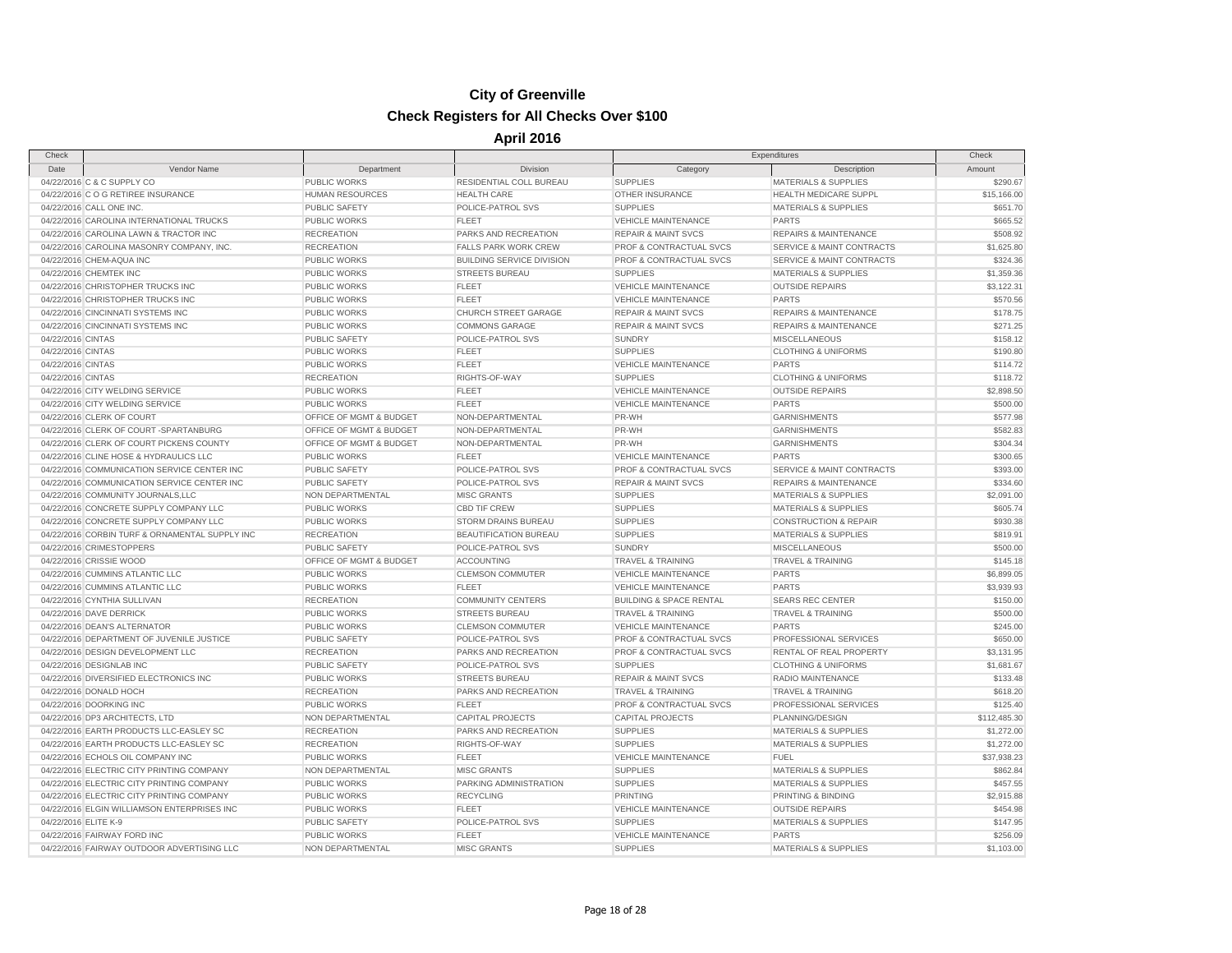| Check             |                                              |                           |                                  | Expenditures                   |                                      | Check        |
|-------------------|----------------------------------------------|---------------------------|----------------------------------|--------------------------------|--------------------------------------|--------------|
| Date              | Vendor Name                                  | Department                | Division                         | Category                       | Description                          | Amount       |
|                   | 04/22/2016 FAIRWAY OUTDOOR ADVERTISING LLC   | <b>PUBLIC WORKS</b>       | <b>RECYCLING</b>                 | PRINTING                       | PRINTING & BINDING                   | \$370.00     |
|                   | 04/22/2016 FAMILY CT OF THE 13TH CIRCUIT     | OFFICE OF MGMT & BUDGET   | NON-DEPARTMENTAL                 | PR-WH                          | <b>GARNISHMENTS</b>                  | \$5,371.98   |
|                   | 04/22/2016 FAMILY FUNDS OF                   | PUBLIC INFORMATION/EVENTS | <b>EVENTS MANAGEMENT</b>         | <b>LIABILITIES</b>             | <b>EVENT TIPS</b>                    | \$258.78     |
|                   | 04/22/2016 FGP INTERNATIONAL                 | <b>HUMAN RESOURCES</b>    | <b>HUMAN RESOURCES</b>           | PROF & CONTRACTUAL SVCS        | TEMP PERSONNEL SVCS                  | \$703.28     |
|                   | 04/22/2016 FGP INTERNATIONAL                 | OFFICE OF MGMT & BUDGET   | REVENUE                          | PROF & CONTRACTUAL SVCS        | TEMP PERSONNEL SVCS                  | \$811.74     |
| 04/22/2016 FIESTA |                                              | <b>RECREATION</b>         | <b>PUBLIC SERVICES</b>           | <b>SUPPLIES</b>                | <b>SALE GIFTS</b>                    | \$993.76     |
|                   | 04/22/2016 FLORES & ASSOCIATES LLC           | <b>HUMAN RESOURCES</b>    | <b>HEALTH CARE</b>               | <b>HEALTH</b>                  | <b>FSA ADMIN FEES</b>                | \$715.00     |
|                   | 04/22/2016 FOOTHILLS VETERINARY HOSPITAL     | <b>PUBLIC SAFETY</b>      | POLICE-PATROL SVS                | <b>SUPPLIES</b>                | <b>MATERIALS &amp; SUPPLIES</b>      | \$567.01     |
|                   | 04/22/2016 FORTILINE INC                     | NON DEPARTMENTAL          | CAPITAL PROJECTS                 | <b>CAPITAL PROJECTS</b>        | CONSTRUCTION                         | \$1,422.57   |
|                   | 04/22/2016 FRAN MOORE                        | <b>PUBLIC SAFETY</b>      | POLICE-PATROL SVS                | <b>SUNDRY</b>                  | <b>MISCELLANEOUS</b>                 | \$265.03     |
|                   | 04/22/2016 GENERAL STRUCTURES                | NON DEPARTMENTAL          | <b>CAPITAL PROJECTS</b>          | <b>CAPITAL PROJECTS</b>        | <b>EQUIPMENT</b>                     | \$3,502.00   |
|                   | 04/22/2016 GEORGE COLEMAN FORD INC           | PUBLIC WORKS              | <b>VEHICLE MAINTENANCE</b>       | <b>VEHICLE MAINTENANCE</b>     | <b>OUTSIDE REPAIRS</b>               | \$122.48     |
|                   | 04/22/2016 GEORGIA BARK COMPANY              | <b>RECREATION</b>         | BEAUTIFICATION BUREAU            | <b>SUPPLIES</b>                | MATERIALS & SUPPLIES                 | \$272.59     |
|                   | 04/22/2016 GEORGIA BARK COMPANY              | <b>RECREATION</b>         | <b>FALLS PARK WORK CREW</b>      | <b>REPAIR &amp; MAINT SVCS</b> | <b>REPAIRS &amp; MAINTENANCE</b>     | \$272.59     |
|                   | 04/22/2016 GEORGIA BARK COMPANY              | <b>RECREATION</b>         | <b>FALLS PARK WORK CREW</b>      | <b>SUPPLIES</b>                | <b>MATERIALS &amp; SUPPLIES</b>      | \$454.23     |
|                   | 04/22/2016 GEORGIA BARK COMPANY              | <b>RECREATION</b>         | PARKS MAINTENANCE                | <b>SUPPLIES</b>                | <b>MATERIALS &amp; SUPPLIES</b>      | \$272.59     |
|                   | 04/22/2016 GHS LIFE CENTER                   | <b>HUMAN RESOURCES</b>    | <b>HEALTH CARE</b>               | <b>SUNDRY</b>                  | <b>WELLNESS ACTIVITIES</b>           | \$575.00     |
|                   | 04/22/2016 GIMME-A-SIGN CO INC               | NON DEPARTMENTAL          | <b>CAPITAL PROJECTS</b>          | CAPITAL PROJECTS               | CONSTRUCTION                         | \$474.88     |
|                   | 04/22/2016 GLASSCRAFTERS INC                 | <b>PUBLIC WORKS</b>       | <b>FLEET</b>                     | <b>VEHICLE MAINTENANCE</b>     | <b>OUTSIDE REPAIRS</b>               | \$234.00     |
|                   | 04/22/2016 GOODWILL INDUSTRIES               | <b>FIRE</b>               | <b>FIRE SERVICES</b>             | PROF & CONTRACTUAL SVCS        | <b>SERVICE &amp; MAINT CONTRACTS</b> | \$420.07     |
|                   | 04/22/2016 GOODWILL INDUSTRIES               | MUNICIPAL COURT           | MUNICIPAL COURT                  | PROF & CONTRACTUAL SVCS        | <b>SERVICE &amp; MAINT CONTRACTS</b> | \$1,299.53   |
|                   | 04/22/2016 GOODWILL INDUSTRIES               | <b>PUBLIC WORKS</b>       | <b>BUILDING SERVICE DIVISION</b> | PROF & CONTRACTUAL SVCS        | <b>SERVICE &amp; MAINT CONTRACTS</b> | \$5,365.76   |
|                   | 04/22/2016 GOODWILL INDUSTRIES               | <b>PUBLIC WORKS</b>       | <b>FLEET</b>                     | PROF & CONTRACTUAL SVCS        | SERVICE & MAINT CONTRACTS            | \$129.20     |
|                   | 04/22/2016 GOODWILL INDUSTRIES               | <b>PUBLIC WORKS</b>       | <b>TRAFFIC ENGINEERING</b>       | PROF & CONTRACTUAL SVCS        | SERVICE & MAINT CONTRACTS            | \$242.52     |
|                   | 04/22/2016 GOODWILL INDUSTRIES               | <b>RECREATION</b>         | <b>FALLS PARK WORK CREW</b>      | PROF & CONTRACTUAL SVCS        | <b>SERVICE &amp; MAINT CONTRACTS</b> | \$892.20     |
|                   | 04/22/2016 GOODWILL INDUSTRIES               | <b>RECREATION</b>         | PARKS AND RECREATION             | PROF & CONTRACTUAL SVCS        | <b>SERVICE &amp; MAINT CONTRACTS</b> | \$444.19     |
|                   | 04/22/2016 GOODYEAR COMMERCIAL TIRE          | <b>PUBLIC WORKS</b>       | <b>FLEET</b>                     | <b>VEHICLE MAINTENANCE</b>     | <b>PARTS</b>                         | \$1,132.82   |
|                   | 04/22/2016 GRAINGER 803858620                | PUBLIC WORKS              | NON VEHICLE MAINTENANCE          | <b>SUPPLIES</b>                | <b>MATERIALS &amp; SUPPLIES</b>      | \$612.45     |
|                   | 04/22/2016 GREENVILLE ARENA DISTRICT         | <b>PUBLIC WORKS</b>       | <b>PARKING LOTS</b>              | LIAB-BSWA PARKING              | PARKING LEASES                       | \$321.17     |
|                   | 04/22/2016 GREENVILLE CHAMBER OF COMMERCE    | PUBLIC INFORMATION/EVENTS | <b>SPECIAL EVENTS</b>            | <b>SUNDRY</b>                  | DUES, SUBSCRIPTN, PUBLICATN          | \$300.00     |
|                   | 04/22/2016 GREENVILLE COUNTY                 | POLICE                    | POLICE                           | COURT LIAB-CLAIMS/JUDGMNT      | LEC-CONFISCATED MONIES               | \$3,229.98   |
|                   | 04/22/2016 GREENVILLE COUNTY TAX COLLECTO    | C.D. DIVISION             | <b>CDBG PROJECTS</b>             | <b>CD PROJECTS</b>             | <b>LAND ACQUISITION</b>              | \$945.81     |
|                   | 04/22/2016 GREENVILLE OFFICE SUPPLY CO INC   | PUBLIC SAFETY             | POLICE-PATROL SVS                | <b>SUPPLIES</b>                | MATERIALS & SUPPLIES                 | \$1,210.58   |
|                   | 04/22/2016 GREENVILLE OFFICE SUPPLY CO INC   | <b>PUBLIC WORKS</b>       | <b>FLEET</b>                     | <b>VEHICLE MAINTENANCE</b>     | <b>PARTS</b>                         | \$104.74     |
|                   | 04/22/2016 GREG SMITH OR TIM CONROY          | <b>CITY MANAGER</b>       | <b>DONATIONS</b>                 | CONTRIBUTIONS/DONATIONS        | GNVL CNTY COMMISSION ADA             | \$1,000.00   |
|                   | 04/22/2016 GREGORY PEST SOLUTIONS            | <b>PUBLIC WORKS</b>       | <b>BUILDING SERVICE DIVISION</b> | PROF & CONTRACTUAL SVCS        | <b>SERVICE &amp; MAINT CONTRACTS</b> | \$1,096.50   |
|                   | 04/22/2016 HARRISON'S WORKWEAR               | <b>PUBLIC WORKS</b>       | RESIDENTIAL COLL BUREAU          | <b>SUPPLIES</b>                | <b>CLOTHING &amp; UNIFORMS</b>       | \$255.00     |
|                   | 04/22/2016 HARRISON'S WORKWEAR               | PUBLIC WORKS              | <b>STREETS BUREAU</b>            | <b>SUPPLIES</b>                | <b>CLOTHING &amp; UNIFORMS</b>       | \$264.99     |
|                   | 04/22/2016 HAT TRICK FARM                    | <b>RECREATION</b>         | <b>ADMINISTRATION</b>            | <b>SUPPLIES</b>                | M&S-FOOD                             | \$210.00     |
|                   | 04/22/2016 HEAVY DUTY LIFT & EQUIPMENT INC   | NON DEPARTMENTAL          | <b>CAPITAL PROJECTS</b>          | <b>CAPITAL PROJECTS</b>        | <b>EQUIPMENT</b>                     | \$59,900.00  |
|                   | 04/22/2016 HENRY SCHEIN ANIMAL HEALTH        | <b>RECREATION</b>         | <b>ADMINISTRATION</b>            | <b>SUPPLIES</b>                | M&S-VETERINARY                       | \$192.61     |
|                   | 04/22/2016 HERSHEY CREAMERY COMPANY          | <b>RECREATION</b>         | <b>PUBLIC SERVICES</b>           | <b>SUPPLIES</b>                | SALE CONCESSIONS                     | \$149.59     |
| 04/22/2016 HESC   |                                              | OFFICE OF MGMT & BUDGET   | NON-DEPARTMENTAL                 | PR-WH                          | <b>GARNISHMENTS</b>                  | \$156.93     |
|                   | 04/22/2016 HILL MANUFACTURING CO INC         | <b>PUBLIC WORKS</b>       | <b>FLEET</b>                     | VEHICLE MAINTENANCE            | PARTS                                | \$181.50     |
|                   | 04/22/2016 HILLS MACHINERY COMP LLC          | <b>PUBLIC WORKS</b>       | <b>FLEET</b>                     | <b>VEHICLE MAINTENANCE</b>     | <b>PARTS</b>                         | \$282.76     |
|                   | 04/22/2016 HM LIFE INSURANCE COMPANY         | <b>HUMAN RESOURCES</b>    | <b>HEALTH CARE</b>               | <b>HEALTH</b>                  | <b>HEALTH STOP LOSS</b>              | \$70,988.82  |
|                   | 04/22/2016 HOFFMAN & HOFFMAN INC             | <b>PUBLIC WORKS</b>       | <b>BUILDING SERVICE DIVISION</b> | PROF & CONTRACTUAL SVCS        | <b>SERVICE &amp; MAINT CONTRACTS</b> | \$168.00     |
|                   | 04/22/2016 HOGAN CONSTRUCTION GROUP LLC      | NON DEPARTMENTAL          | <b>CAPITAL PROJECTS</b>          | <b>CAPITAL PROJECTS</b>        | CONSTRUCTION                         | \$238,707.71 |
|                   | 04/22/2016 HOME DEPOT CREDIT SERVICE 5906    | NON DEPARTMENTAL          | <b>CAPITAL PROJECTS</b>          | <b>CAPITAL PROJECTS</b>        | CONSTRUCTION                         | \$252.28     |
|                   | 04/22/2016 HOME DEPOT CREDIT SERVICE 5906    | <b>PUBLIC WORKS</b>       | <b>BUILDING SERVICE DIVISION</b> | <b>SUPPLIES</b>                | <b>MATERIALS &amp; SUPPLIES</b>      | \$707.41     |
|                   | 04/22/2016 INDUSTRIAL SOLUTIONS & SUPPLY INC | <b>RECREATION</b>         | PARKS AND RECREATION             | <b>SUPPLIES</b>                | <b>MATERIALS &amp; SUPPLIES</b>      | \$353.30     |
|                   | 04/22/2016 INTERNAL REVENUE SERVICE          | OFFICE OF MGMT & BUDGET   | NON-DEPARTMENTAL                 | PR-WH                          | <b>GARNISHMENTS</b>                  | \$252.50     |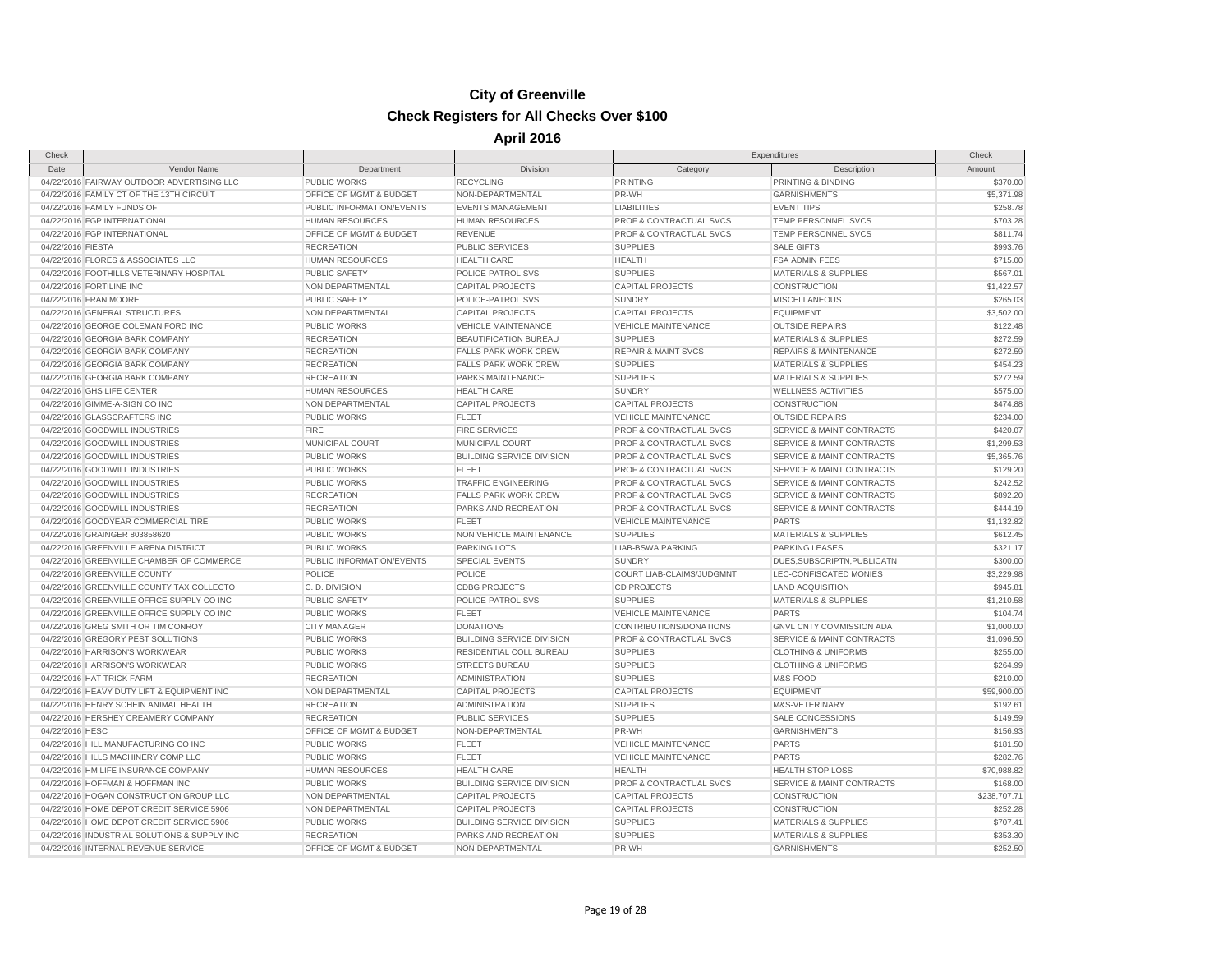| Check                |                                                |                             |                                      | Expenditures                     |                                      | Check       |
|----------------------|------------------------------------------------|-----------------------------|--------------------------------------|----------------------------------|--------------------------------------|-------------|
| Date                 | Vendor Name                                    | Department                  | Division                             | Category                         | Description                          | Amount      |
|                      | 04/22/2016 IRON MOUNTAIN 27128                 | <b>PUBLIC SAFETY</b>        | POLICE-PATROL SVS                    | PROF & CONTRACTUAL SVCS          | SERVICE & MAINT CONTRACTS            | \$389.19    |
|                      | 04/22/2016 IVEY COMMUNICATIONS INC             | NON DEPARTMENTAL            | <b>CAPITAL PROJECTS</b>              | <b>CAPITAL PROJECTS</b>          | <b>EQUIPMENT</b>                     | \$2,495.31  |
|                      | 04/22/2016 J W VAUGHAN CO                      | <b>PUBLIC WORKS</b>         | <b>CLEMSON COMMUTER</b>              | <b>VEHICLE MAINTENANCE</b>       | <b>PARTS</b>                         | \$369.27    |
|                      | 04/22/2016 JAMES BROWN                         | <b>PUBLIC WORKS</b>         | UTILITY UNDERGROUNDING FU            | <b>SUNDRY</b>                    | METER BOX CONVERSIONS                | \$300.00    |
|                      | 04/22/2016 JAMES CROSBY JR                     | <b>PUBLIC WORKS</b>         | <b>BUILDING SERVICE DIVISION</b>     | <b>SUPPLIES</b>                  | <b>MATERIALS &amp; SUPPLIES</b>      | \$455.91    |
|                      | 04/22/2016 JET-VAC SEWER EQUIPMENT CO          | PUBLIC WORKS                | <b>FLEET</b>                         | <b>VEHICLE MAINTENANCE</b>       | <b>PARTS</b>                         | \$1,530.64  |
|                      | 04/22/2016 JG LUBRICANT SERVICES LLC           | <b>PUBLIC WORKS</b>         | <b>VEHICLE MAINTENANCE</b>           | <b>SUPPLIES</b>                  | <b>MATERIALS &amp; SUPPLIES</b>      | \$1,260.22  |
|                      | 04/22/2016 JOHN HOYT                           | PUBLIC INFORMATION/EVENTS   | <b>EVENTS MANAGEMENT</b>             | PROF & CONTRACTUAL SVCS          | PROFESSIONAL SERVICES                | \$400.00    |
|                      | 04/22/2016 JOHNSTONE SUPPLY OF GREENVILLE      | <b>PUBLIC WORKS</b>         | <b>BUILDING SERVICE DIVISION</b>     | <b>SUPPLIES</b>                  | <b>MATERIALS &amp; SUPPLIES</b>      | \$180.62    |
|                      | 04/22/2016 JULIAN CONRAD                       | <b>CITY MANAGER</b>         | <b>DONATIONS</b>                     | CONTRIBUTIONS/DONATIONS          | CARLTON MER POL OFF FUND             | \$500.00    |
|                      | 04/22/2016 K & M INTERNATIONAL WILD REPULIC    | <b>RECREATION</b>           | <b>PUBLIC SERVICES</b>               | <b>SUPPLIES</b>                  | <b>SALE GIFTS</b>                    | \$1,535.83  |
|                      | 04/22/2016 K-MART STORE 4016                   | <b>PUBLIC WORKS</b>         | <b>STREETS BUREAU</b>                | <b>SUPPLIES</b>                  | <b>MATERIALS &amp; SUPPLIES</b>      | \$166.19    |
|                      | 04/22/2016 KENNETH C GIBSON                    | POLICE                      | POLICE                               | COURT LIAB-CLAIMS/JUDGMNT        | LEC-CONFISCATED MONIES               | \$827.00    |
| 04/22/2016 KEVIN COX |                                                | PUBLIC SAFETY               | FED EQUITABLE SHAR DOJ               | <b>TRAVEL &amp; TRAINING</b>     | <b>TRAVEL &amp; TRAINING</b>         | \$370.00    |
|                      | 04/22/2016 KING ASPHALT INC                    | <b>PUBLIC WORKS</b>         | <b>STREETS BUREAU</b>                | <b>SUPPLIES</b>                  | MATERIALS & SUPPLIES                 | \$1,498.25  |
|                      | 04/22/2016 KW BEVERAGE                         | PUBLIC INFORMATION/EVENTS   | <b>EVENTS MANAGEMENT</b>             | <b>SUPPLIES</b>                  | M&S-FOOD & BEVERAGE                  | \$5,112.77  |
|                      | 04/22/2016 LABORATORY CORPORATION OF AMERICA   | <b>HUMAN RESOURCES</b>      | OCCUPATIONAL HEALTH                  | PROF & CONTRACTUAL SVCS          | PROFESSIONAL SERVICES                | \$10,308.65 |
|                      | 04/22/2016 LANDSCAPERS SUPPLY                  | <b>RECREATION</b>           | <b>BEAUTIFICATION BUREAU</b>         | <b>SUPPLIES</b>                  | <b>MATERIALS &amp; SUPPLIES</b>      | \$1,222.32  |
|                      | 04/22/2016 LAWRENCE CRANE                      | POLICE                      | POLICE                               | COURT LIAB-CLAIMS/JUDGMNT        | LEC-CONFISCATED MONIES               | \$3,201.00  |
|                      | 04/22/2016 LEXISNEXIS 1239194                  | PUBLIC SAFETY               | POLICE-PATROL SVS                    | PROF & CONTRACTUAL SVCS          | <b>SERVICE &amp; MAINT CONTRACTS</b> | \$318.00    |
|                      | 04/22/2016 LEXISNEXIS 1403290                  | <b>ECONOMIC DEVELOPMENT</b> | <b>BUILDING &amp; PROPERTY MAINT</b> | <b>SUNDRY</b>                    | DUES.SUBSCRIPTN.PUBLICATN            | \$156.35    |
| 04/22/2016 LINA      |                                                | <b>HUMAN RESOURCES</b>      | <b>HEALTH CARE</b>                   | OTHER INSURANCE                  | SHORT-TERM DISABILITY                | \$538.20    |
| 04/22/2016 LOWES     |                                                | NON DEPARTMENTAL            | <b>CAPITAL PROJECTS</b>              | <b>CAPITAL PROJECTS</b>          | CONSTRUCTION                         | \$307.81    |
| 04/22/2016 LOWES     |                                                | <b>PUBLIC WORKS</b>         | <b>BUILDING SERVICE DIVISION</b>     | <b>SUPPLIES</b>                  | <b>MATERIALS &amp; SUPPLIES</b>      | \$309.13    |
| 04/22/2016 LOWES     |                                                | <b>PUBLIC WORKS</b>         | <b>SEWERS BUREAU</b>                 | <b>SUPPLIES</b>                  | <b>MATERIALS &amp; SUPPLIES</b>      | \$742.31    |
| 04/22/2016 LOWES     |                                                | <b>PUBLIC WORKS</b>         | <b>STREETS BUREAU</b>                | <b>SUPPLIES</b>                  | <b>MATERIALS &amp; SUPPLIES</b>      | \$265.97    |
|                      | 04/22/2016 LUCAS BRYSON                        | <b>PUBLIC WORKS</b>         | STORMWATER MANAGEMENT                | <b>TRAVEL &amp; TRAINING</b>     | <b>TRAVEL &amp; TRAINING</b>         | \$202.49    |
|                      | 04/22/2016 LYDIA THOMAS                        | <b>RECREATION</b>           | <b>PUBLIC SERVICES</b>               | <b>SUPPLIES</b>                  | <b>SUPPLIES PROMOTIONS</b>           | \$500.00    |
|                      | 04/22/2016 MARION ZOOLOGICAL                   | <b>RECREATION</b>           | <b>ADMINISTRATION</b>                | <b>SUPPLIES</b>                  | M&S-FOOD                             | \$815.06    |
|                      | 04/22/2016 MARK HACKNEY                        | <b>FIRE</b>                 | <b>FIRE SERVICES</b>                 | TRAVEL & TRAINING                | TRAVEL & TRAINING                    | \$196.00    |
|                      | 04/22/2016 MARYLAND CHILD SUPPORT ACCOUNT      | OFFICE OF MGMT & BUDGET     | NON-DEPARTMENTAL                     | PR-WH                            | <b>GARNISHMENTS</b>                  | \$129.40    |
|                      | 04/22/2016 MICHAEL PANASKO                     | ECONOMIC DEVELOPMENT        | ECONOMIC DEVELOPMENT                 | <b>TRAVEL &amp; TRAINING</b>     | <b>TRAVEL &amp; TRAINING</b>         | \$117.32    |
|                      | 04/22/2016 MICHAEL PITTS                       | <b>CITY ATTORNEY</b>        | <b>CITY ATTORNEY</b>                 | <b>TRAVEL &amp; TRAINING</b>     | <b>TRAVEL &amp; TRAINING</b>         | \$280.73    |
|                      | 04/22/2016 MIKE WILLIMON TOWING & RECOVERY INC | <b>PUBLIC SAFETY</b>        | POLICE-PATROL SVS                    | <b>SUNDRY</b>                    | <b>MISCELLANEOUS</b>                 | \$300.00    |
|                      | 04/22/2016 MIKE'S BODY SHOP                    | <b>PUBLIC WORKS</b>         | <b>FLEET</b>                         | <b>VEHICLE MAINTENANCE</b>       | <b>OUTSIDE REPAIRS</b>               | \$885.72    |
|                      | 04/22/2016 MIKE'S BODY SHOP                    | <b>PUBLIC WORKS</b>         | <b>VEHICLE MAINTENANCE</b>           | <b>VEHICLE MAINTENANCE</b>       | <b>OUTSIDE REPAIRS</b>               | \$1,590.00  |
|                      | 04/22/2016 MOTOROLA SOLUTIONS                  | PUBLIC SAFETY               | POLICE-DISPATCH BUREAU               | <b>REPAIR &amp; MAINT SVCS</b>   | RADIO MAINTENANCE                    | \$14,271.39 |
|                      | 04/22/2016 MOTOROLA-PALMETTO 800               | <b>PUBLIC WORKS</b>         | <b>FIXED ROUTE</b>                   | <b>COMMUNICATIONS</b>            | <b>OTHER</b>                         | \$840.11    |
|                      | 04/22/2016 MUNICIPAL CODE CORPORATION          | <b>CITY MANAGER</b>         | <b>CITY CLERK</b>                    | <b>PRINTING</b>                  | PRINTING & BINDING                   | \$1,225.00  |
|                      | 04/22/2016 NAPA AUTO PARTS                     | <b>PUBLIC WORKS</b>         | <b>CLEMSON COMMUTER</b>              | <b>VEHICLE MAINTENANCE</b>       | <b>PARTS</b>                         | \$134.08    |
|                      | 04/22/2016 NAPA AUTO PARTS                     | <b>PUBLIC WORKS</b>         | <b>FLEET</b>                         | <b>VEHICLE MAINTENANCE</b>       | <b>PARTS</b>                         | \$1,370.49  |
|                      | 04/22/2016 NAPA AUTO PARTS                     | <b>PUBLIC WORKS</b>         | <b>TROLLEY</b>                       | <b>VEHICLE MAINTENANCE</b>       | <b>PARTS</b>                         | \$190.15    |
|                      | 04/22/2016 NATHANIEL HARDY                     | <b>PUBLIC SAFETY</b>        | FED EQUITABLE SHAR DOJ               | <b>TRAVEL &amp; TRAINING</b>     | <b>TRAVEL &amp; TRAINING</b>         | \$255.33    |
|                      | 04/22/2016 NEW SOUTH CONSTRUCTION SUPPLY LLC   | NON DEPARTMENTAL            | <b>CAPITAL PROJECTS</b>              | <b>CAPITAL PROJECTS</b>          | <b>CONSTRUCTION</b>                  | \$110.51    |
|                      | 04/22/2016 NORTHERN SAFETY CO INC              | <b>RECREATION</b>           | BEAUTIFICATION BUREAU                | <b>SUPPLIES</b>                  | MATERIALS & SUPPLIES                 | \$779.20    |
|                      | 04/22/2016 NORTHERN SAFETY CO INC              | <b>RECREATION</b>           | PARKS AND RECREATION                 | <b>SUPPLIES</b>                  | MATERIALS & SUPPLIES                 | \$553.73    |
|                      | 04/22/2016 NU-LIFE ENVIROMENTAL INC            | <b>PUBLIC WORKS</b>         | <b>FLEET</b>                         | <b>VEHICLE MAINTENANCE</b>       | <b>PARTS</b>                         | \$235.35    |
|                      | 04/22/2016 OLD DOMINION BRUSH CO INC           | <b>PUBLIC WORKS</b>         | <b>FLEET</b>                         | <b>VEHICLE MAINTENANCE</b>       | <b>PARTS</b>                         | \$2,109.58  |
|                      | 04/22/2016 PANAGAKOS ASPHALT INC               | <b>PUBLIC WORKS</b>         | <b>STREETS BUREAU</b>                | <b>SUPPLIES</b>                  | <b>MATERIALS &amp; SUPPLIES</b>      | \$149.55    |
|                      | 04/22/2016 PATEWOOD REHABILITATION AND HE      | OFFICE OF MGMT & BUDGET     | <b>REVENUE</b>                       | <b>BUSINESS LICENSE(HOLDING)</b> | <b>REFUND</b>                        | \$5,318.76  |
|                      | 04/22/2016 PENDLETON PLACE                     | PUBLIC INFORMATION/EVENTS   | <b>EVENTS MANAGEMENT</b>             | <b>LIABILITIES</b>               | <b>EVENT TIPS</b>                    | \$269.00    |
|                      | 04/22/2016 PEPSI-COLA BOTTLING CO              | PUBLIC INFORMATION/EVENTS   | <b>EVENTS MANAGEMENT</b>             | <b>SUPPLIES</b>                  | M&S-FOOD & BEVERAGE                  | \$453.60    |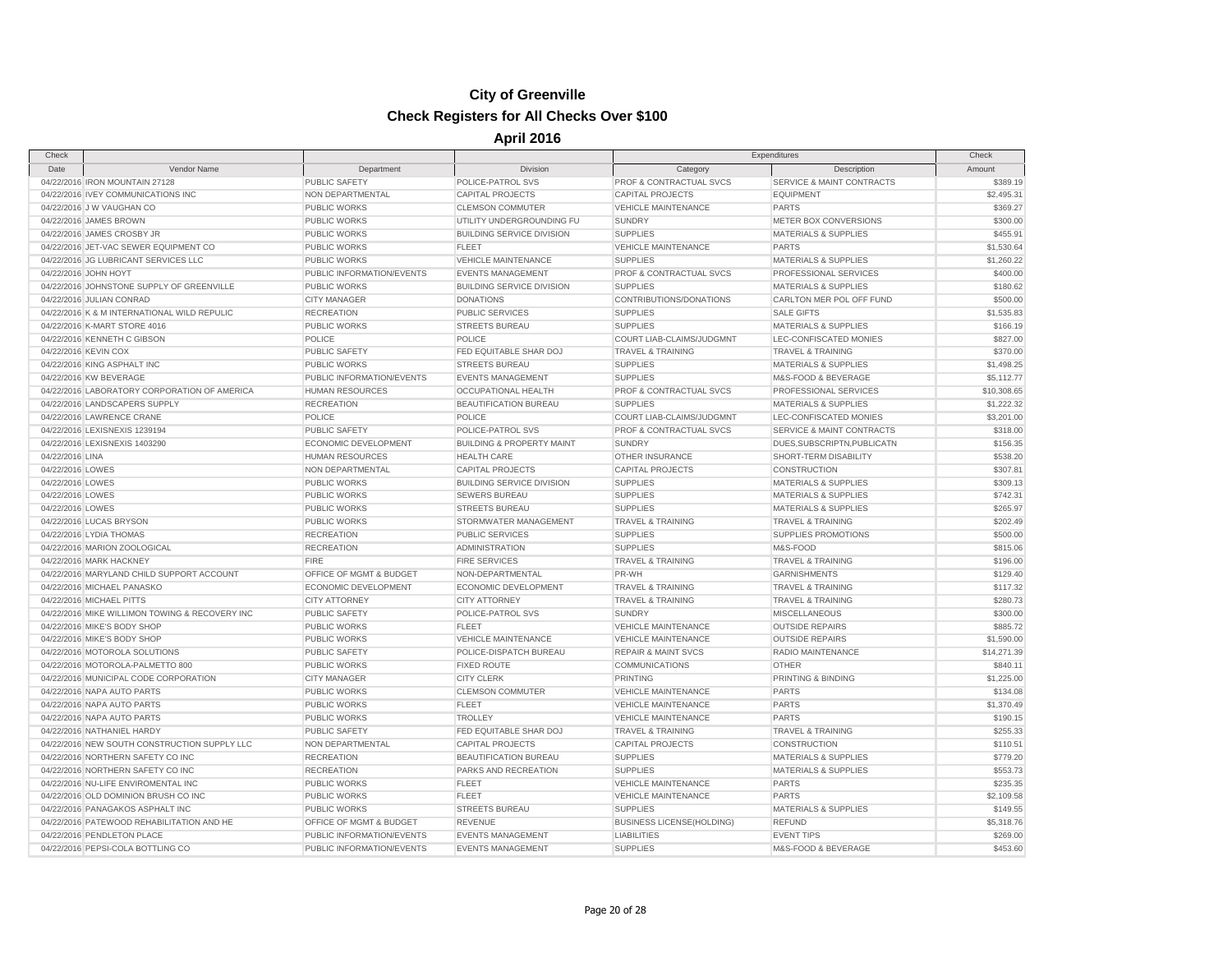| Check                   |                                                                                |                           |                                  | Expenditures                       |                                  | Check       |
|-------------------------|--------------------------------------------------------------------------------|---------------------------|----------------------------------|------------------------------------|----------------------------------|-------------|
| Date                    | Vendor Name                                                                    | Department                | Division                         | Category                           | Description                      | Amount      |
|                         | 04/22/2016 PERFECT DELIVERY INC                                                | <b>RECREATION</b>         | <b>COMMUNITY CENTERS</b>         | <b>SUPPLIES</b>                    | <b>MATERIALS &amp; SUPPLIES</b>  | \$175.22    |
|                         | 04/22/2016 PIEDMONT ASSOCIATES CO LLC                                          | PUBLIC WORKS              | <b>FLEET</b>                     | <b>VEHICLE MAINTENANCE</b>         | <b>PARTS</b>                     | \$450.17    |
|                         | 04/22/2016 PIEDMONT ELECTRICAL DISTRIBUTORS                                    | NON DEPARTMENTAL          | <b>CAPITAL PROJECTS</b>          | <b>CAPITAL PROJECTS</b>            | <b>CONSTRUCTION</b>              | \$240.50    |
|                         | 04/22/2016 PRECISION DYNAMICS CORP                                             | PUBLIC INFORMATION/EVENTS | <b>SPECIAL EVENTS</b>            | <b>SUPPLIES</b>                    | <b>MATERIALS &amp; SUPPLIES</b>  | \$674.85    |
|                         | 04/22/2016 PRO AUTO PARTS WAREHOUSE                                            | PUBLIC WORKS              | <b>FLEET</b>                     | <b>VEHICLE MAINTENANCE</b>         | <b>PARTS</b>                     | \$224.37    |
| 04/22/2016 PROFORMA     |                                                                                | <b>RECREATION</b>         | PUBLIC SERVICES                  | <b>SUPPLIES</b>                    | SUPPLIES PROMOTIONS              | \$1,402.91  |
|                         | 04/22/2016 PROMOTE YOUR BIZ                                                    | <b>PUBLIC WORKS</b>       | <b>MAINTENANCE</b>               | <b>SUPPLIES</b>                    | <b>CLOTHING &amp; UNIFORMS</b>   | \$482.39    |
|                         | 04/22/2016 PSYCHEMEDICS CORPORATION                                            | <b>HUMAN RESOURCES</b>    | OCCUPATIONAL HEALTH              | PROF & CONTRACTUAL SVCS            | PROFESSIONAL SERVICES            | \$2,192.50  |
|                         | 04/22/2016 R J SHIRLEY INC                                                     | <b>RECREATION</b>         | TREE MAINTENANCE BUREAU          | <b>PROF &amp; CONTRACTUAL SVCS</b> | PROFESSIONAL SERVICES            | \$501.40    |
|                         | 04/22/2016 RAY BRACKEN NURSERY INC                                             | <b>RECREATION</b>         | TREE MAINTENANCE BUREAU          | <b>SUPPLIES</b>                    | <b>MATERIALS &amp; SUPPLIES</b>  | \$3,890.00  |
|                         | 04/22/2016 REALOP INVESTMENTS LLC                                              | OFFICE OF MGMT & BUDGET   | <b>REVENUE</b>                   | <b>BUSINESS LICENSE(HOLDING)</b>   | <b>REFUND</b>                    | \$206.37    |
|                         | 04/22/2016 REDROCK CAPITAL FUND II                                             | C. D. DIVISION            | <b>CDBG PROJECTS</b>             | <b>CD PROJECTS</b>                 | <b>LAND ACQUISITION</b>          | \$5,054.19  |
|                         | 04/22/2016 ROGERS & CALLCOTT ENVIRONMENTAL                                     | PUBLIC WORKS              | <b>GARBAGE DISPOSAL BUREAU</b>   | <b>PROF &amp; CONTRACTUAL SVCS</b> | <b>DISPOSAL CHARGES</b>          | \$978.42    |
|                         | 04/22/2016 ROGERS & CALLCOTT ENVIRONMENTAL                                     | PUBLIC WORKS              | <b>GARBAGE DISPOSAL BUREAU</b>   | PROF & CONTRACTUAL SVCS            | PROFESSIONAL SERVICES            | \$7,848.67  |
| 04/22/2016 S & ME, INC  |                                                                                | NON DEPARTMENTAL          | <b>CAPITAL PROJECTS</b>          | <b>CAPITAL PROJECTS</b>            | <b>CONSTRUCTION</b>              | \$613.75    |
| 04/22/2016 S & ME, INC. |                                                                                | NON DEPARTMENTAL          | <b>CAPITAL PROJECTS</b>          | <b>CAPITAL PROJECTS</b>            | PROJECT EXPENSE                  | \$415.00    |
|                         | 04/22/2016 S C DEPARTMENT OF REVENUE                                           | OFFICE OF MGMT & BUDGET   | NON DEPARTMENTAL                 | PR-WH                              | <b>GARNISHMENTS</b>              | \$257.60    |
|                         | 04/22/2016 S C RETIREMENT SYSTEM                                               | OFFICE OF MGMT & BUDGET   | NON DEPARTMENTAL                 | PR-WH                              | RETIREMENT SVS PURCHASE          | \$712.66    |
|                         | 04/22/2016 SALUDA RIVER PET FOOD CENTER INC                                    | <b>PUBLIC SAFETY</b>      | POLICE-PATROL SVS                | <b>SUPPLIES</b>                    | <b>MATERIALS &amp; SUPPLIES</b>  | \$140.55    |
|                         | 04/22/2016 SAM'S CLUB                                                          | <b>FIRE</b>               | <b>FIRE SERVICES</b>             | <b>SUPPLIES</b>                    | <b>MATERIALS &amp; SUPPLIES</b>  | \$360.56    |
|                         | 04/22/2016 SAM'S CLUB                                                          | <b>FIRE</b>               | <b>FIRE SUPPRESSION</b>          | <b>SUPPLIES</b>                    | <b>MATERIALS &amp; SUPPLIES</b>  | \$1,262.41  |
|                         | 04/22/2016 SAM'S CLUB                                                          | <b>RECREATION</b>         | ADMINISTRATION                   | <b>SUPPLIES</b>                    | M&S-FOOD                         | \$123.96    |
|                         | 04/22/2016 SAM'S CLUB                                                          | <b>RECREATION</b>         | <b>PUBLIC SERVICES</b>           | <b>SUPPLIES</b>                    | SALE CONCESSIONS                 | \$149.09    |
|                         | 04/22/2016 SANOFI PASTEUR INC                                                  | <b>HUMAN RESOURCES</b>    | OCCUPATIONAL HEALTH              | <b>SUPPLIES</b>                    | <b>MATERIALS &amp; SUPPLIES</b>  | \$732.59    |
|                         | 04/22/2016 SC DEPT OF EMPLOYMENT & WORKFORCE                                   | <b>HUMAN RESOURCES</b>    | <b>HUMAN RESOURCES</b>           | <b>BENEFITS</b>                    | UNEMPLOYMENT COMPENSATION        | \$856.78    |
|                         | 04/22/2016 SCHNEIDER TREE CARE                                                 | NON DEPARTMENTAL          | <b>CAPITAL PROJECTS</b>          | <b>CAPITAL PROJECTS</b>            | <b>CONSTRUCTION</b>              | \$67,743.00 |
|                         | 04/22/2016 SHERWIN WILLIAMS                                                    | PUBLIC WORKS              | <b>BUILDING SERVICE DIVISION</b> | <b>SUPPLIES</b>                    | <b>MATERIALS &amp; SUPPLIES</b>  | \$145.44    |
|                         | 04/22/2016 SHERWIN WILLIAMS                                                    | PUBLIC WORKS              | <b>SEWERS BUREAU</b>             | <b>SUPPLIES</b>                    | <b>MATERIALS &amp; SUPPLIES</b>  | \$1,518.55  |
|                         | 04/22/2016 SIMPLIFIED OFFICE SYSTEMS                                           | PUBLIC WORKS              | <b>ENGINEERING</b>               | <b>SUPPLIES</b>                    | OFFICE SUPPLIES&MATERIALS        | \$252.43    |
|                         |                                                                                |                           |                                  |                                    |                                  |             |
|                         | 04/22/2016 SNIDER FLEET SOLUTIONS                                              | <b>PUBLIC WORKS</b>       | <b>FLEET</b>                     | <b>VEHICLE MAINTENANCE</b>         | <b>OUTSIDE REPAIRS</b>           | \$1,637.50  |
|                         | 04/22/2016 SNIDER FLEET SOLUTIONS<br>04/22/2016 SOUTHEASTERN CONCRETE PRODUCTS | PUBLIC WORKS              | <b>FLEET</b>                     | <b>VEHICLE MAINTENANCE</b>         | <b>PARTS</b>                     | \$2,398.10  |
|                         |                                                                                | <b>PUBLIC WORKS</b>       | <b>STORM DRAINS BUREAU</b>       | <b>SUPPLIES</b>                    | <b>CONSTRUCTION &amp; REPAIR</b> | \$453.85    |
|                         | 04/22/2016 SOUTHEASTERN PAPER GROUP                                            | <b>RECREATION</b>         | <b>FALLS PARK WORK CREW</b>      | <b>SUPPLIES</b>                    | <b>JANITORIAL SUPPLIES</b>       | \$225.71    |
|                         | 04/22/2016 SOUTHEASTERN PAPER GROUP                                            | <b>RECREATION</b>         | PARKS AND RECREATION             | <b>SUPPLIES</b>                    | <b>MATERIALS &amp; SUPPLIES</b>  | \$216.75    |
|                         | 04/22/2016 SOUTHERNSIDE COMMUNITY CENTER                                       | <b>RECREATION</b>         | <b>COMMUNITY CENTERS</b>         | <b>PROF &amp; CONTRACTUAL SVCS</b> | PROFESSIONAL SERVICES            | \$2,916.66  |
|                         | 04/22/2016 SPRING SERVICE GREENVILLE                                           | <b>PUBLIC WORKS</b>       | <b>CLEMSON COMMUTER</b>          | <b>VEHICLE MAINTENANCE</b>         | <b>OUTSIDE REPAIRS</b>           | \$989.60    |
|                         | 04/22/2016 SPX GENFARE                                                         | PUBLIC WORKS              | <b>CLEMSON COMMUTER</b>          | <b>VEHICLE MAINTENANCE</b>         | <b>PARTS</b>                     | \$155.44    |
|                         | 04/22/2016 STARBUCKS COFFEE #20544                                             | OFFICE OF MGMT & BUDGET   | <b>REVENUE</b>                   | <b>BUSINESS LICENSE(HOLDING)</b>   | <b>REFUND</b>                    | \$708.40    |
|                         | 04/22/2016 SUMMIT MEDIA LLC                                                    | <b>PUBLIC WORKS</b>       | <b>RECYCLING</b>                 | PROF & CONTRACTUAL SVCS            | ADVERTISING EXPENSE              | \$225.00    |
|                         | 04/22/2016 SUPPLYWORKS                                                         | <b>RECREATION</b>         | <b>ADMINISTRATION</b>            | <b>SUPPLIES</b>                    | <b>JANITORIAL SUPPLIES</b>       | \$294.37    |
|                         | 04/22/2016 SWIRLING SILKS INC                                                  | PUBLIC INFORMATION/EVENTS | <b>EVENTS MANAGEMENT</b>         | <b>PRINTING</b>                    | PRINTING & BINDING               | \$709.64    |
|                         | 04/22/2016 TALENT MANAGEMENT SOLUTIONS                                         | PUBLIC INFORMATION/EVENTS | <b>EVENTS MANAGEMENT</b>         | PROF & CONTRACTUAL SVCS            | TEMP PERSONNEL SVCS              | \$606.54    |
|                         | 04/22/2016 TALENT MANAGEMENT SOLUTIONS                                         | PUBLIC SAFETY             | POLICE-DISPATCH BUREAU           | PROF & CONTRACTUAL SVCS            | TEMP PERSONNEL SVCS              | \$763.36    |
|                         | 04/22/2016 TALENT MANAGEMENT SOLUTIONS                                         | PUBLIC WORKS              | <b>FLEET</b>                     | PROF & CONTRACTUAL SVCS            | TEMP PERSONNEL SVCS              | \$680.58    |
|                         | 04/22/2016 TALENT MANAGEMENT SOLUTIONS                                         | PUBLIC WORKS              | MAINTENANCE                      | PROF & CONTRACTUAL SVCS            | TEMP PERSONNEL SVCS              | \$679.60    |
|                         | 04/22/2016 TALENT MANAGEMENT SOLUTIONS                                         | PUBLIC WORKS              | RESIDENTIAL COLL BUREAU          | PROF & CONTRACTUAL SVCS            | TEMP PERSONNEL SVCS              | \$10,139.71 |
|                         | 04/22/2016 TALENT MANAGEMENT SOLUTIONS                                         | PUBLIC WORKS              | <b>STORM DRAINS BUREAU</b>       | PROF & CONTRACTUAL SVCS            | TEMP PERSONNEL SVCS              | \$693.20    |
|                         | 04/22/2016 TALENT MANAGEMENT SOLUTIONS                                         | PUBLIC WORKS              | <b>VEHICLE MAINTENANCE</b>       | PROF & CONTRACTUAL SVCS            | TEMP PERSONNEL SVCS              | \$4,440.20  |
|                         | 04/22/2016 TALENT MANAGEMENT SOLUTIONS                                         | <b>RECREATION</b>         | <b>ADMINISTRATION</b>            | PROF & CONTRACTUAL SVCS            | TEMP PERSONNEL SVCS              | \$754.08    |
|                         | 04/22/2016 TALENT MANAGEMENT SOLUTIONS                                         | <b>RECREATION</b>         | <b>COMMUNITY CENTERS</b>         | PROF & CONTRACTUAL SVCS            | TEMP PERSONNEL SVCS              | \$604.56    |
|                         | 04/22/2016 TALENT MANAGEMENT SOLUTIONS                                         | <b>RECREATION</b>         | <b>FALLS PARK WORK CREW</b>      | PROF & CONTRACTUAL SVCS            | <b>TEMP PERSONNEL SVCS</b>       | \$1,224.60  |
|                         | 04/22/2016 TALENT MANAGEMENT SOLUTIONS                                         | <b>RECREATION</b>         | <b>PUBLIC SERVICES</b>           | PROF & CONTRACTUAL SVCS            | TEMP PERSONNEL SVCS              | \$2,204.36  |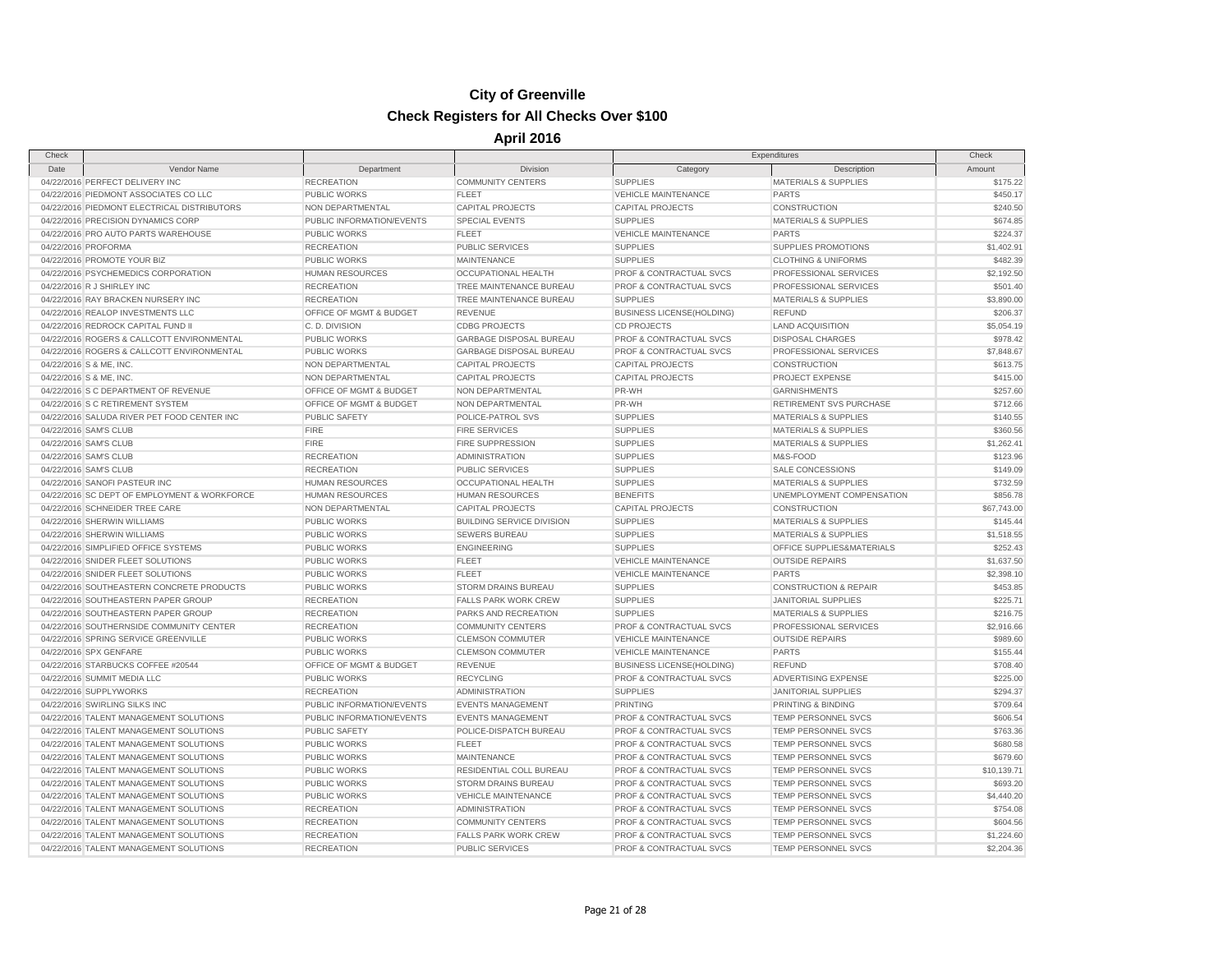| Check               |                                         |                             |                                      |                                    | Expenditures                         | Check      |
|---------------------|-----------------------------------------|-----------------------------|--------------------------------------|------------------------------------|--------------------------------------|------------|
| Date                | Vendor Name                             | Department                  | Division                             | Category                           | Description                          | Amount     |
|                     | 04/22/2016 TD CARD SERVICES             | C.D. DIVISION               | <b>CDBG PROJECTS</b>                 | <b>SUNDRY</b>                      | <b>MISCELLANEOUS</b>                 | \$130.00   |
|                     | 04/22/2016 TD CARD SERVICES             | <b>PUBLIC WORKS</b>         | UTILITY UNDERGROUNDING FU            | <b>SUNDRY</b>                      | <b>MISCELLANEOUS</b>                 | \$210.00   |
|                     | 04/22/2016 TD CARD SERVICES             | ECONOMIC DEVELOPMENT        | <b>BUILDING &amp; PROPERTY MAINT</b> | <b>SUNDRY</b>                      | DUES, SUBSCRIPTN, PUBLICATN          | \$360.00   |
|                     | 04/22/2016 TD CARD SERVICES             | <b>ECONOMIC DEVELOPMENT</b> | <b>BUILDING &amp; PROPERTY MAINT</b> | <b>TRAVEL &amp; TRAINING</b>       | <b>TRAVEL &amp; TRAINING</b>         | \$552.74   |
|                     | 04/22/2016 TD CARD SERVICES             | ECONOMIC DEVELOPMENT        | ECONOMIC DEVELOPMENT                 | <b>SUNDRY</b>                      | <b>MISCELLANEOUS</b>                 | \$580.93   |
|                     | 04/22/2016 TD CARD SERVICES             | <b>FIRE</b>                 | <b>FIRE PREVENTION</b>               | <b>TRAVEL &amp; TRAINING</b>       | <b>TRAVEL &amp; TRAINING</b>         | \$854.60   |
|                     | 04/22/2016 TD CARD SERVICES             | <b>FIRE</b>                 | <b>FIRE SERVICES</b>                 | TRAVEL & TRAINING                  | TRAVEL & TRAINING                    | \$840.00   |
|                     | 04/22/2016 TD CARD SERVICES             | <b>FIRE</b>                 | FIRE SUPPRESSION                     | <b>SUPPLIES</b>                    | <b>MATERIALS &amp; SUPPLIES</b>      | \$118.42   |
|                     | 04/22/2016 TD CARD SERVICES             | <b>FIRE</b>                 | <b>FIRE SUPPRESSION</b>              | <b>TRAVEL &amp; TRAINING</b>       | <b>TRAVEL &amp; TRAINING</b>         | \$1,205.73 |
|                     | 04/22/2016 TD CARD SERVICES             | <b>HUMAN RESOURCES</b>      | <b>HEALTH CARE</b>                   | <b>SUNDRY</b>                      | <b>WELLNESS ACTIVITIES</b>           | \$245.70   |
|                     | 04/22/2016 TD CARD SERVICES             | HUMAN RESOURCES             | <b>HUMAN RESOURCES</b>               | <b>TRAVEL &amp; TRAINING</b>       | <b>TRAVEL &amp; TRAINING</b>         | \$1,802.11 |
|                     | 04/22/2016 TD CARD SERVICES             | <b>MAYOR</b>                | <b>MAYOR</b>                         | <b>SUNDRY</b>                      | DUES, SUBSCRIPTN, PUBLICATN          | \$503.00   |
|                     | 04/22/2016 TD CARD SERVICES             | <b>MAYOR</b>                | <b>MAYOR</b>                         | <b>TRAVEL &amp; TRAINING</b>       | <b>TRAVEL &amp; TRAINING</b>         | \$342.76   |
|                     | 04/22/2016 TD CARD SERVICES             | OFFICE OF MGMT & BUDGET     | PURCHASING                           | COMMUNICATIONS                     | POSTAGE                              | \$117.07   |
|                     | 04/22/2016 TD CARD SERVICES             | PUBLIC INFORMATION/EVENTS   | <b>EVENTS MANAGEMENT</b>             | <b>SUPPLIES</b>                    | <b>MATERIALS &amp; SUPPLIES</b>      | \$455.84   |
|                     | 04/22/2016 TD CARD SERVICES             | PUBLIC INFORMATION/EVENTS   | PUBLIC INFORMATION                   | <b>SUNDRY</b>                      | DUES, SUBSCRIPTN, PUBLICATN          | \$219.72   |
|                     | 04/22/2016 TD CARD SERVICES             | <b>PUBLIC SAFETY</b>        | FED EQUITABLE SHAR DOJ               | TRAVEL & TRAINING                  | <b>TRAVEL &amp; TRAINING</b>         | \$627.81   |
|                     | 04/22/2016 TD CARD SERVICES             | PUBLIC SAFETY               | POLICE-PATROL SVS                    | <b>SUNDRY</b>                      | <b>MISCELLANEOUS</b>                 | \$1,359.76 |
|                     | 04/22/2016 TD CARD SERVICES             | <b>PUBLIC SAFETY</b>        | POLICE-PATROL SVS                    | <b>SUPPLIES</b>                    | <b>MATERIALS &amp; SUPPLIES</b>      | \$1,289.75 |
|                     | 04/22/2016 TD CARD SERVICES             | <b>PUBLIC WORKS</b>         | <b>BUILDING SERVICE DIVISION</b>     | <b>SUPPLIES</b>                    | <b>MATERIALS &amp; SUPPLIES</b>      | \$162.00   |
|                     | 04/22/2016 TD CARD SERVICES             | <b>PUBLIC WORKS</b>         | <b>ENGINEERING</b>                   | <b>SUPPLIES</b>                    | OFFICE SUPPLIES&MATERIALS            | \$328.00   |
|                     | 04/22/2016 TD CARD SERVICES             | PUBLIC WORKS                | <b>FLEET</b>                         | <b>VEHICLE MAINTENANCE</b>         | <b>PARTS</b>                         | \$211.12   |
|                     | 04/22/2016 TD CARD SERVICES             | <b>PUBLIC WORKS</b>         | PARKING ADMINISTRATION               | PROF & CONTRACTUAL SVCS            | <b>SERVICE &amp; MAINT CONTRACTS</b> | \$690.00   |
|                     | 04/22/2016 TD CARD SERVICES             | PUBLIC WORKS                | <b>PUBLIC WORKS</b>                  | <b>TRAVEL &amp; TRAINING</b>       | <b>TRAVEL &amp; TRAINING</b>         | \$149.00   |
|                     | 04/22/2016 TD CARD SERVICES             | <b>PUBLIC WORKS</b>         | RESIDENTIAL COLL BUREAU              | <b>TRAVEL &amp; TRAINING</b>       | <b>TRAVEL &amp; TRAINING</b>         | \$105.00   |
|                     | 04/22/2016 TD CARD SERVICES             | <b>PUBLIC WORKS</b>         | <b>SEWERS BUREAU</b>                 | <b>SUPPLIES</b>                    | <b>MATERIALS &amp; SUPPLIES</b>      | \$323.21   |
|                     | 04/22/2016 TD CARD SERVICES             | <b>PUBLIC WORKS</b>         | STORMWATER MANAGEMENT                | <b>SUPPLIES</b>                    | OFFICE SUPPLIES&MATERIALS            | \$129.51   |
|                     | 04/22/2016 TD CARD SERVICES             | <b>PUBLIC WORKS</b>         | STORMWATER MANAGEMENT                | <b>TRAVEL &amp; TRAINING</b>       | <b>TRAVEL &amp; TRAINING</b>         | \$225.00   |
|                     | 04/22/2016 TD CARD SERVICES             | <b>RECREATION</b>           | PARKS AND RECREATION                 | <b>SUPPLIES</b>                    | <b>MATERIALS &amp; SUPPLIES</b>      | \$706.58   |
| 04/22/2016 TGA      |                                         | NON DEPARTMENTAL            | <b>CAPITAL PROJECTS</b>              | <b>CAPITAL PROJECTS</b>            | PROJECT EXPENSE                      | \$1,492.19 |
|                     | 04/22/2016 THE GRASS MASTER             | <b>RECREATION</b>           | BEAUTIFICATION BUREAU                | PROF & CONTRACTUAL SVCS            | <b>SERVICE &amp; MAINT CONTRACTS</b> | \$1,062.50 |
|                     | 04/22/2016 THYSSENKRUPP ELEVATOR CORP   | <b>PUBLIC WORKS</b>         | RIVER STREET GARAGE                  | <b>REPAIR &amp; MAINT SVCS</b>     | <b>REPAIRS &amp; MAINTENANCE</b>     | \$335.00   |
|                     | 04/22/2016 TIFFANY SINGLETON            | OFFICE OF MGMT & BUDGET     | <b>REVENUE</b>                       | <b>BUSINESS LIC &amp; PERMITS</b>  | <b>BUSINESS LIC-SERVICE</b>          | \$110.06   |
|                     | 04/22/2016 TMS SOUTH INC                | <b>RECREATION</b>           | <b>BEAUTIFICATION BUREAU</b>         | <b>SUPPLIES</b>                    | <b>MATERIALS &amp; SUPPLIES</b>      | \$154.10   |
|                     | 04/22/2016 TMS SOUTH INC                | <b>RECREATION</b>           | PARKS AND RECREATION                 | <b>SUPPLIES</b>                    | <b>MATERIALS &amp; SUPPLIES</b>      | \$105.26   |
|                     | 04/22/2016 TOLEDO TICKET COMPANY        | PUBLIC WORKS                | <b>COMMONS GARAGE</b>                | <b>SUPPLIES</b>                    | <b>MATERIALS &amp; SUPPLIES</b>      | \$438.00   |
|                     | 04/22/2016 TOLEDO TICKET COMPANY        | PUBLIC WORKS                | N LAURENS ST GARAGE                  | <b>SUPPLIES</b>                    | <b>MATERIALS &amp; SUPPLIES</b>      | \$219.00   |
|                     | 04/22/2016 TOLEDO TICKET COMPANY        | <b>PUBLIC WORKS</b>         | ONE GARAGE                           | <b>SUPPLIES</b>                    | <b>MATERIALS &amp; SUPPLIES</b>      | \$657.00   |
|                     | 04/22/2016 TOLEDO TICKET COMPANY        | <b>PUBLIC WORKS</b>         | POINSETT GARAGE                      | <b>SUPPLIES</b>                    | <b>MATERIALS &amp; SUPPLIES</b>      | \$438.00   |
|                     | 04/22/2016 TOLEDO TICKET COMPANY        | <b>PUBLIC WORKS</b>         | RICHARDSON STREET GARAGE             | <b>SUPPLIES</b>                    | <b>MATERIALS &amp; SUPPLIES</b>      | \$219.00   |
|                     | 04/22/2016 TOLEDO TICKET COMPANY        | <b>PUBLIC WORKS</b>         | RIVER STREET GARAGE                  | <b>SUPPLIES</b>                    | <b>MATERIALS &amp; SUPPLIES</b>      | \$219.00   |
|                     | 04/22/2016 TOLEDO TICKET COMPANY        | <b>PUBLIC WORKS</b>         | S. SPRING STREET GARAGE              | <b>SUPPLIES</b>                    | <b>MATERIALS &amp; SUPPLIES</b>      | \$657.00   |
|                     | 04/22/2016 TOWARDS 2000 INC             | PUBLIC INFORMATION/EVENTS   | <b>SPECIAL EVENTS</b>                | <b>SUPPLIES</b>                    | <b>MATERIALS &amp; SUPPLIES</b>      | \$830.00   |
|                     | 04/22/2016 TRANSAXLE LLC                | <b>PUBLIC WORKS</b>         | <b>CLEMSON COMMUTER</b>              | VEHICLE MAINTENANCE                | <b>PARTS</b>                         | \$3,950.91 |
|                     | 04/22/2016 TRUCKPRO LLC                 | <b>FIRE</b>                 | <b>FIRE SUPPRESSION</b>              | VEHICLE MAINTENANCE                | <b>PARTS</b>                         | \$698.00   |
|                     | 04/22/2016 TRUCKPRO LLC                 | <b>PUBLIC WORKS</b>         | <b>FLEET</b>                         | <b>VEHICLE MAINTENANCE</b>         | <b>PARTS</b>                         | \$334.05   |
|                     | 04/22/2016 TRUCKPRO LLC                 | PUBLIC WORKS                | <b>TROLLEY</b>                       | <b>VEHICLE MAINTENANCE</b>         | <b>PARTS</b>                         | \$198.84   |
|                     | 04/22/2016 TRUCOLOR                     | <b>COUNCIL</b>              | <b>CITY COUNCIL</b>                  | <b>PRINTING</b>                    | PRINTING & BINDING                   | \$109.51   |
|                     | 04/22/2016 TYCO INTEGRATED SECURITY LLC | <b>PUBLIC SAFETY</b>        | POLICE-PATROL SVS                    | <b>SUNDRY</b>                      | <b>MISCELLANEOUS</b>                 | \$604.27   |
|                     | 04/22/2016 TYCO INTEGRATED SECURITY LLC | PUBLIC WORKS                | NON VEHICLE MAINTENANCE              | <b>PROF &amp; CONTRACTUAL SVCS</b> | <b>SERVICE &amp; MAINT CONTRACTS</b> | \$329.33   |
|                     | 04/22/2016 U S DEPARTMENT OF EDUCATION  | OFFICE OF MGMT & BUDGET     | NON-DEPARTMENTAL                     | PR-WH                              | <b>GARNISHMENTS</b>                  | \$292.20   |
| 04/22/2016 UNIFIRST |                                         | PUBLIC WORKS                | <b>VEHICLE MAINTENANCE</b>           | <b>SUPPLIES</b>                    | <b>CLOTHING &amp; UNIFORMS</b>       | \$251.06   |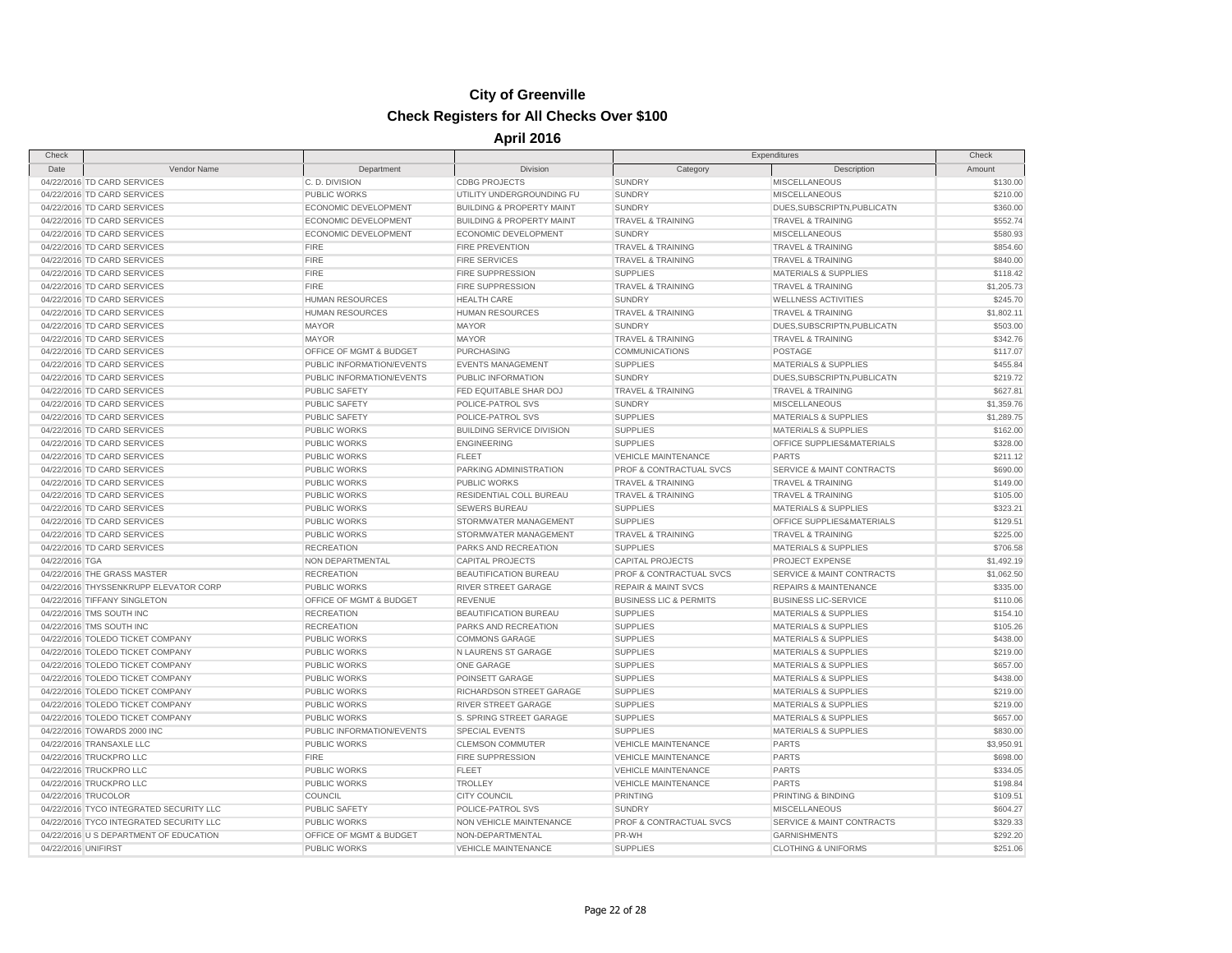| Check               |                                                |                         |                                      | Expenditures                       |                                      | Check        |
|---------------------|------------------------------------------------|-------------------------|--------------------------------------|------------------------------------|--------------------------------------|--------------|
| Date                | Vendor Name                                    | Department              | Division                             | Category                           | Description                          | Amount       |
|                     | 04/22/2016 UNITED WAY OF GREENVILLE COUNTY     | OFFICE OF MGMT & BUDGET | NON-DEPARTMENTAL                     | PR-WH                              | <b>UNITED WAY</b>                    | \$1,561.15   |
|                     | 04/22/2016 UPSTREAM IDENTITY LLC               | ECONOMIC DEVELOPMENT    | <b>BUILDING &amp; PROPERTY MAINT</b> | <b>SUPPLIES</b>                    | <b>CLOTHING &amp; UNIFORMS</b>       | \$131.44     |
|                     | 04/22/2016 URS CORPORATION                     | PUBLIC WORKS            | <b>SEWERS BUREAU</b>                 | <b>PROF &amp; CONTRACTUAL SVCS</b> | PROFESSIONAL SERVICES                | \$1,045.00   |
|                     | 04/22/2016 US LAWNS OF GREENVILLE              | <b>RECREATION</b>       | <b>FALLS PARK WORK CREW</b>          | PROF & CONTRACTUAL SVCS            | <b>SERVICE &amp; MAINT CONTRACTS</b> | \$2,097.76   |
|                     | 04/22/2016 VALERIE HOLMES                      | PUBLIC WORKS            | <b>TRAFFIC ENGINEERING</b>           | <b>TRAVEL &amp; TRAINING</b>       | <b>TRAVEL &amp; TRAINING</b>         | \$543.83     |
|                     | 04/22/2016 VAUGHN AND MELTON                   | NON DEPARTMENTAL        | CAPITAL PROJECTS                     | <b>CAPITAL PROJECTS</b>            | PLANNING/DESIGN                      | \$20,000.00  |
|                     | 04/22/2016 VERIZON WIRELESS                    | <b>FIRE</b>             | <b>FIRE</b>                          | <b>COMMUNICATIONS</b>              | <b>OTHER</b>                         | \$2,125.89   |
|                     | 04/22/2016 VICTOR STANLEY INC                  | NON DEPARTMENTAL        | <b>CAPITAL PROJECTS</b>              | <b>CAPITAL PROJECTS</b>            | PROJECT EXPENSE                      | \$21,720.72  |
|                     | 04/22/2016 W W WILLIAMS                        | PUBLIC WORKS            | <b>CLEMSON COMMUTER</b>              | <b>VEHICLE MAINTENANCE</b>         | <b>PARTS</b>                         | \$193.76     |
|                     | 04/22/2016 W W WILLIAMS                        | PUBLIC WORKS            | <b>FLEET</b>                         | <b>VEHICLE MAINTENANCE</b>         | <b>OUTSIDE REPAIRS</b>               | \$1,001.17   |
|                     | 04/22/2016 WARM FUZZY TOYS                     | <b>RECREATION</b>       | <b>PUBLIC SERVICES</b>               | <b>SUPPLIES</b>                    | <b>SALE GIFTS</b>                    | \$418.50     |
|                     | 04/22/2016 WAYNE OWENS                         | <b>PUBLIC WORKS</b>     | <b>STORM DRAINS BUREAU</b>           | <b>TRAVEL &amp; TRAINING</b>       | <b>TRAVEL &amp; TRAINING</b>         | \$859.28     |
|                     | 04/22/2016 WELLS FARGO & CO                    | <b>RECREATION</b>       | <b>FALLS PARK WORK CREW</b>          | PROF & CONTRACTUAL SVCS            | PROFESSIONAL SERVICES                | \$100.00     |
| 04/22/2016 WEX BANK |                                                | PUBLIC WORKS            | <b>VEHICLE MAINTENANCE</b>           | <b>VEHICLE MAINTENANCE</b>         | <b>FUEL CARD</b>                     | \$158.11     |
|                     | 04/22/2016 WHITE CAP CONSTRUCTION SUPPLY       | PUBLIC WORKS            | <b>STREETS BUREAU</b>                | <b>SUPPLIES</b>                    | <b>MATERIALS &amp; SUPPLIES</b>      | \$165.97     |
|                     | 04/22/2016 WHITE HORSE PACKAGING CO            | <b>RECREATION</b>       | <b>ADMINISTRATION</b>                | <b>SUPPLIES</b>                    | <b>JANITORIAL SUPPLIES</b>           | \$360.33     |
|                     | 04/22/2016 WOOLPERT INC                        | <b>PUBLIC WORKS</b>     | STORMWATER MANAGEMENT                | PROF & CONTRACTUAL SVCS            | PROFESSIONAL SERVICES                | \$8,508.83   |
|                     | 04/22/2016 WORKWELL OCCUPATIONAL HEALTH CENTER | <b>HUMAN RESOURCES</b>  | <b>HEALTH CARE</b>                   | <b>SUNDRY</b>                      | <b>WELLNESS ACTIVITIES</b>           | \$1,800.00   |
|                     | 04/22/2016 WORKWELL OCCUPATIONAL HEALTH CENTER | <b>HUMAN RESOURCES</b>  | <b>OCCUPATIONAL HEALTH</b>           | PROF & CONTRACTUAL SVCS            | PROFESSIONAL SERVICES                | \$7,390.00   |
|                     | 04/22/2016 WP LAW INC                          | <b>RECREATION</b>       | <b>BEAUTIFICATION BUREAU</b>         | <b>SUPPLIES</b>                    | <b>MATERIALS &amp; SUPPLIES</b>      | \$233.06     |
|                     | 04/22/2016 WURTH USA INC                       | <b>RECREATION</b>       | PARKS AND RECREATION                 | <b>REPAIR &amp; MAINT SVCS</b>     | <b>REPAIRS &amp; MAINTENANCE</b>     | \$870.19     |
|                     | 04/22/2016 WYOMING CHILD SUPPORT ENFORCEMENT   | OFFICE OF MGMT & BUDGET | NON-DEPARTMENTAL                     | PR-WH                              | <b>GARNISHMENTS</b>                  | \$154.61     |
|                     | 04/22/2016 XEROX CORPORATION                   | OFFICE OF MGMT & BUDGET | INFORMATION TECHNOLOGY               | PROF & CONTRACTUAL SVCS            | <b>EQUIPMENT RENTAL</b>              | \$1,355.84   |
|                     | 04/22/2016 XYLEM WATER SOLUTIONS USA INC       | <b>PUBLIC WORKS</b>     | <b>SEWERS BUREAU</b>                 | <b>REPAIR &amp; MAINT SVCS</b>     | <b>REPAIRS &amp; MAINTENANCE</b>     | \$13,569.30  |
| 04/22/2016 ZEP INC  |                                                | <b>PUBLIC WORKS</b>     | STORM DRAINS BUREAU                  | <b>SUPPLIES</b>                    | <b>MATERIALS &amp; SUPPLIES</b>      | \$384.63     |
|                     | 04/25/2016 DUKE ENERGY                         | C.D. DIVISION           | <b>CDBG PROJECTS</b>                 | <b>CD PROJECTS</b>                 | PUBLIC SERVICES (GENERAL)            | \$114.41     |
|                     | 04/25/2016 DUKE ENERGY                         | <b>FIRE</b>             | <b>FIRE SERVICES</b>                 | <b>UTILITIES</b>                   | <b>ELECTRICITY</b>                   | \$1,738.04   |
|                     | 04/25/2016 DUKE ENERGY                         | <b>MUNICIPAL COURT</b>  | <b>MUNICIPAL COURT</b>               | <b>UTILITIES</b>                   | <b>ELECTRICITY</b>                   | \$806.95     |
|                     | 04/25/2016 DUKE ENERGY                         | PUBLIC SAFETY           | POLICE-PATROL SVS                    | <b>UTILITIES</b>                   | <b>ELECTRICITY</b>                   | \$806.94     |
|                     | 04/25/2016 DUKE ENERGY                         | <b>PUBLIC WORKS</b>     | <b>BROAD STREET GARAGE</b>           | <b>UTILITIES</b>                   | <b>ELECTRICITY</b>                   | \$168.74     |
|                     | 04/25/2016 DUKE ENERGY                         | PUBLIC WORKS            | <b>BUILDING SERVICE DIVISION</b>     | <b>UTILITIES</b>                   | <b>ELECTRICITY</b>                   | \$1,014.63   |
|                     | 04/25/2016 DUKE ENERGY                         | <b>PUBLIC WORKS</b>     | <b>COMMONS GARAGE</b>                | <b>UTILITIES</b>                   | <b>ELECTRICITY</b>                   | \$1,420.09   |
|                     | 04/25/2016 DUKE ENERGY                         | PUBLIC WORKS            | <b>FIXED ROUTE</b>                   | <b>UTILITIES</b>                   | <b>ELECTRICITY</b>                   | \$2,491.50   |
|                     | 04/25/2016 DUKE ENERGY                         | PUBLIC WORKS            | <b>FLEET</b>                         | <b>UTILITIES</b>                   | <b>ELECTRICITY</b>                   | \$1,218.76   |
|                     | 04/25/2016 DUKE ENERGY                         | <b>PUBLIC WORKS</b>     | LIBERTY SQUARE GARAGE                | <b>UTILITIES</b>                   | <b>ELECTRICITY</b>                   | \$1,800.10   |
|                     | 04/25/2016 DUKE ENERGY                         | PUBLIC WORKS            | N LAURENS ST GARAGE                  | UTILITIES                          | <b>ELECTRICITY</b>                   | \$439.45     |
|                     | 04/25/2016 DUKE ENERGY                         | <b>PUBLIC WORKS</b>     | NON VEHICLE MAINTENANCE              | <b>UTILITIES</b>                   | <b>ELECTRICITY</b>                   | \$941.25     |
|                     | 04/25/2016 DUKE ENERGY                         | PUBLIC WORKS            | ONE GARAGE                           | <b>UTILITIES</b>                   | <b>ELECTRICITY</b>                   | \$1,670.19   |
|                     | 04/25/2016 DUKE ENERGY                         | PUBLIC WORKS            | PARKING ADMINISTRATION               | <b>UTILITIES</b>                   | <b>ELECTRICITY</b>                   | \$415.83     |
|                     | 04/25/2016 DUKE ENERGY                         | PUBLIC WORKS            | POINSETT GARAGE                      | <b>UTILITIES</b>                   | <b>ELECTRICITY</b>                   | \$2,142.30   |
|                     | 04/25/2016 DUKE ENERGY                         | PUBLIC WORKS            | <b>PUBLIC WORKS</b>                  | <b>UTILITIES</b>                   | <b>ELECTRICITY</b>                   | \$2,287.31   |
|                     | 04/25/2016 DUKE ENERGY                         | PUBLIC WORKS            | RICHARDSON STREET GARAGE             | <b>UTILITIES</b>                   | <b>ELECTRICITY</b>                   | \$2,918.99   |
|                     | 04/25/2016 DUKE ENERGY                         | PUBLIC WORKS            | <b>RIVER STREET GARAGE</b>           | <b>UTILITIES</b>                   | <b>ELECTRICITY</b>                   | \$1,123.27   |
|                     | 04/25/2016 DUKE ENERGY                         | <b>PUBLIC WORKS</b>     | S. SPRING STREET GARAGE              | <b>UTILITIES</b>                   | <b>ELECTRICITY</b>                   | \$2,502.14   |
|                     | 04/25/2016 DUKE ENERGY                         | PUBLIC WORKS            | <b>TRAFFIC ENGINEERING</b>           | <b>UTILITIES</b>                   | <b>ELECTRICITY</b>                   | \$103,757.60 |
|                     | 04/25/2016 DUKE ENERGY                         | <b>RECREATION</b>       | <b>ADMINISTRATION</b>                | <b>UTILITIES</b>                   | <b>ELECTRICITY</b>                   | \$1,272.62   |
|                     | 04/25/2016 DUKE ENERGY                         | <b>RECREATION</b>       | <b>COMMUNITY CENTERS</b>             | <b>UTILITIES</b>                   | <b>ELECTRICITY</b>                   | \$2,463.84   |
|                     | 04/25/2016 DUKE ENERGY                         | <b>RECREATION</b>       | <b>PARKS MAINTENANCE</b>             | <b>UTILITIES</b>                   | <b>ELECTRICITY</b>                   | \$19,536.79  |
|                     | 04/25/2016 GREENVILLE WATER                    | PUBLIC WORKS            | <b>BUILDING SERVICE DIVISION</b>     | <b>UTILITIES</b>                   | <b>OTHER</b>                         | \$1,094.89   |
|                     | 04/25/2016 GREENVILLE WATER                    | <b>RECREATION</b>       | <b>FALLS PARK WORK CREW</b>          | <b>UTILITIES</b>                   | <b>OTHER</b>                         | \$754.36     |
|                     | 04/25/2016 PIEDMONT NATURAL GAS CO             | <b>FIRE</b>             | <b>FIRE SERVICES</b>                 | <b>UTILITIES</b>                   | GAS                                  | \$710.53     |
|                     | 04/25/2016 PIEDMONT NATURAL GAS CO             | PUBLIC WORKS            | <b>BUILDING SERVICE DIVISION</b>     | <b>UTILITIES</b>                   | GAS                                  | \$141.87     |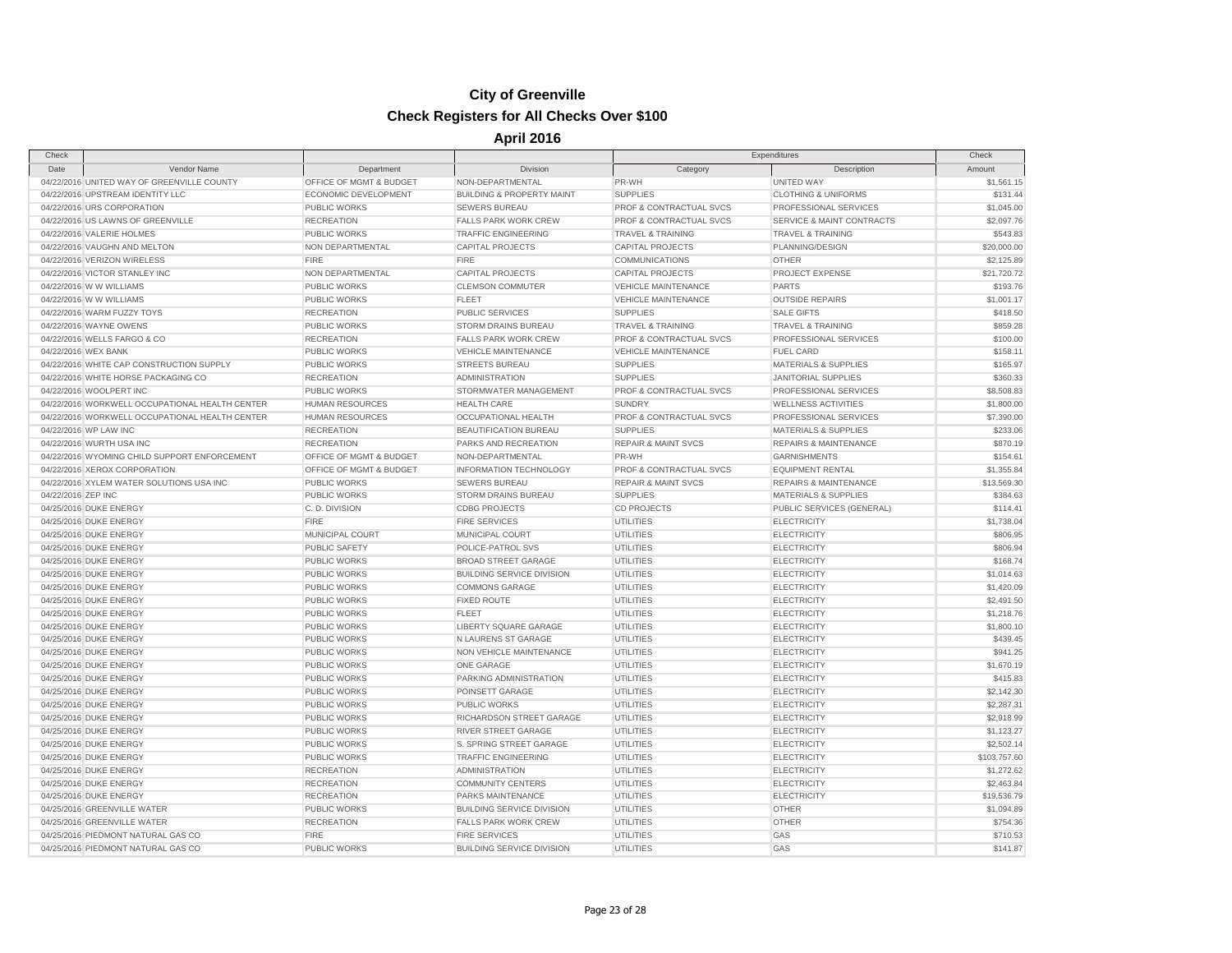| Check              |                                              |                         |                                  | Expenditures                     |                                  | Check        |
|--------------------|----------------------------------------------|-------------------------|----------------------------------|----------------------------------|----------------------------------|--------------|
| Date               | Vendor Name                                  | Department              | Division                         | Category                         | Description                      | Amount       |
|                    | 04/25/2016 PIEDMONT NATURAL GAS CO           | <b>PUBLIC WORKS</b>     | <b>FLEET</b>                     | <b>UTILITIES</b>                 | GAS                              | \$1,078.47   |
|                    | 04/25/2016 PIEDMONT NATURAL GAS CO           | <b>PUBLIC WORKS</b>     | NON VEHICLE MAINTENANCE          | <b>UTILITIES</b>                 | GAS                              | \$583.40     |
|                    | 04/25/2016 PIEDMONT NATURAL GAS CO           | <b>PUBLIC WORKS</b>     | <b>PUBLIC WORKS</b>              | <b>UTILITIES</b>                 | GAS                              | \$348.76     |
|                    | 04/25/2016 PIEDMONT NATURAL GAS CO           | <b>PUBLIC WORKS</b>     | <b>TRAFFIC ENGINEERING</b>       | UTILITIES                        | GAS                              | \$140.42     |
|                    | 04/25/2016 PIEDMONT NATURAL GAS CO           | <b>RECREATION</b>       | <b>ADMINISTRATION</b>            | UTILITIES                        | GAS                              | \$566.36     |
|                    | 04/25/2016 PIEDMONT NATURAL GAS CO           | <b>RECREATION</b>       | PARKS AND RECREATION             | <b>UTILITIES</b>                 | GAS                              | \$735.45     |
|                    | 04/29/2016 635 AUGUSTA LLC                   | NON DEPARTMENTAL        | <b>CAPITAL PROJECTS</b>          | <b>CAPITAL PROJECTS</b>          | <b>CONSTRUCTION</b>              | \$10,000.00  |
|                    | 04/29/2016 ADT SECURITY SERVICES             | <b>RECREATION</b>       | <b>COMMUNITY CENTERS</b>         | PROF & CONTRACTUAL SVCS          | PROFESSIONAL SERVICES            | \$174.78     |
|                    | 04/29/2016 ADVANCED SECURITY CONNECTIONS LLC | NON DEPARTMENTAL        | <b>CAPITAL PROJECTS</b>          | <b>CAPITAL PROJECTS</b>          | <b>EQUIPMENT</b>                 | \$2,528.73   |
|                    | 04/29/2016 ADVANCED SECURITY CONNECTIONS LLC | NON DEPARTMENTAL        | <b>CAPITAL PROJECTS</b>          | <b>CAPITAL PROJECTS</b>          | PROJECT EXPENSE                  | \$1,406.74   |
| 04/29/2016 AFLAC   |                                              | OFFICE OF MGMT & BUDGET | NON-DEPARTMENTAL                 | PR-WH                            | INSURANCE-CANCER                 | \$12,808.45  |
|                    | 04/29/2016 ALDRIDGE PRODUCE COMPANY          | <b>RECREATION</b>       | <b>ADMINISTRATION</b>            | <b>SUPPLIES</b>                  | M&S-FOOD                         | \$492.46     |
|                    | 04/29/2016 ALL AMERICAN T-SHIRT CO           | <b>RECREATION</b>       | <b>COMMUNITY CENTERS</b>         | <b>SUPPLIES</b>                  | <b>CLOTHING &amp; UNIFORMS</b>   | \$474.09     |
|                    | 04/29/2016 AMERICAN LOCK & KEY               | <b>PUBLIC WORKS</b>     | <b>BUILDING SERVICE DIVISION</b> | <b>SUPPLIES</b>                  | <b>MATERIALS &amp; SUPPLIES</b>  | \$261.50     |
|                    | 04/29/2016 AMERICAN LOCK & KEY               | <b>RECREATION</b>       | <b>COMMUNITY CENTERS</b>         | <b>SUPPLIES</b>                  | <b>MATERIALS &amp; SUPPLIES</b>  | \$116.87     |
| 04/29/2016 AMTEC   |                                              | <b>PUBLIC WORKS</b>     | <b>SEWERS BUREAU</b>             | <b>FISCAL AGENT</b>              | <b>FISCAL AGENT FEES</b>         | \$500.00     |
| 04/29/2016 AMTEC   |                                              | <b>PUBLIC WORKS</b>     | STORMWATER MANAGEMENT            | <b>FISCAL AGENT</b>              | <b>FISCAL AGENT FEES</b>         | \$500.00     |
|                    | 04/29/2016 AMTECK LLC                        | OFFICE OF MGMT & BUDGET | <b>REVENUE</b>                   | <b>BUSINESS LICENSE(HOLDING)</b> | <b>REFUND</b>                    | \$586.64     |
|                    | 04/29/2016 ARC3 GASES INC                    | <b>PUBLIC WORKS</b>     | <b>FLEET</b>                     | PROF & CONTRACTUAL SVCS          | PROFESSIONAL SERVICES            | \$136.48     |
|                    | 04/29/2016 ARGUS-HAZCO                       | <b>FIRE</b>             | <b>FIRE SUPPRESSION</b>          | <b>SUPPLIES</b>                  | <b>MATERIALS &amp; SUPPLIES</b>  | \$115.54     |
| 04/29/2016 ASG LLC |                                              | <b>PUBLIC SAFETY</b>    | POLICE-PATROL SVS                | PROF & CONTRACTUAL SVCS          | PROFESSIONAL SERVICES            | \$877.20     |
|                    | 04/29/2016 AT & T MOBILITY                   | <b>FIRE</b>             | <b>FIRE</b>                      | COMMUNICATIONS                   | <b>OTHER</b>                     | \$246.97     |
|                    | 04/29/2016 AT & T MOBILITY                   | OFFICE OF MGMT & BUDGET | INFORMATION TECHNOLOGY           | <b>COMMUNICATIONS</b>            | TELECOMMUNICATIONS/WIRELE        | \$464.81     |
|                    | 04/29/2016 AT & T MOBILITY                   | <b>PUBLIC WORKS</b>     | <b>SEWERS BUREAU</b>             | COMMUNICATIONS                   | <b>OTHER</b>                     | \$114.95     |
|                    | 04/29/2016 AUDIO SOLUTIONS INC               | <b>FIRE</b>             | <b>FIRE SERVICES</b>             | <b>SUPPLIES</b>                  | <b>MATERIALS &amp; SUPPLIES</b>  | \$109.13     |
|                    | 04/29/2016 BE&K BUILDING GROUP               | <b>PUBLIC WORKS</b>     | PARKING ADMINISTRATION           | <b>PARKING DEPOSITS</b>          | PKG DEP-RIVER ST GARAGE          | \$114.70     |
| 04/29/2016 BECO    |                                              | <b>RECREATION</b>       | PARKS AND RECREATION             | <b>REPAIR &amp; MAINT SVCS</b>   | <b>REPAIRS &amp; MAINTENANCE</b> | \$360.74     |
|                    | 04/29/2016 BELL CARRINGTON AND PRICE LLC     | <b>CITY ATTORNEY</b>    | <b>CITY ATTORNEY</b>             | PROF & CONTRACTUAL SVCS          | PROFESSIONAL SERVICES            | \$500.00     |
|                    | 04/29/2016 BENNETT EQUIPMENT SUPPLY CO. INC. | <b>PUBLIC WORKS</b>     | <b>SEWERS BUREAU</b>             | <b>SUPPLIES</b>                  | <b>MATERIALS &amp; SUPPLIES</b>  | \$106.00     |
|                    | 04/29/2016 BENSON FORD INC                   | <b>PUBLIC WORKS</b>     | <b>TROLLEY</b>                   | <b>VEHICLE MAINTENANCE</b>       | <b>PARTS</b>                     | \$249.38     |
|                    | 04/29/2016 BETTY JO DUDASH                   | OFFICE OF MGMT & BUDGET | <b>REVENUE</b>                   | <b>TRAVEL &amp; TRAINING</b>     | <b>TRAVEL &amp; TRAINING</b>     | \$109.62     |
|                    | 04/29/2016 BIG O DODGE OF GREENVILLE INC     | <b>FIRE</b>             | FIRE SUPPRESSION                 | <b>VEHICLE MAINTENANCE</b>       | <b>PARTS</b>                     | \$196.32     |
|                    | 04/29/2016 BRANDSTICKITY                     | <b>RECREATION</b>       | RIGHTS-OF-WAY                    | <b>SUPPLIES</b>                  | <b>CLOTHING &amp; UNIFORMS</b>   | \$585.44     |
|                    | 04/29/2016 BROAD STREET OFFICE LLC           | NON DEPARTMENTAL        | <b>CAPITAL PROJECTS</b>          | <b>CAPITAL PROJECTS</b>          | <b>CONSTRUCTION</b>              | \$640,940.08 |
|                    | 04/29/2016 BRYANTS KAR GARD LLC              | <b>PUBLIC WORKS</b>     | <b>VEHICLE MAINTENANCE</b>       | <b>VEHICLE MAINTENANCE</b>       | <b>OUTSIDE REPAIRS</b>           | \$959.14     |
|                    | 04/29/2016 BUDDY SKINNER                     | <b>NON DEPARTMENTAL</b> | <b>CAPITAL PROJECTS</b>          | <b>CAPITAL PROJECTS</b>          | <b>EQUIPMENT</b>                 | \$261.50     |
|                    | 04/29/2016 BURL WALKER MARKETING LLC         | <b>RECREATION</b>       | <b>COMMUNITY CENTERS</b>         | REC CLASS INSTRUCTOR LIAB        | <b>REFUND</b>                    | \$635.20     |
|                    | 04/29/2016 BWI COMPANIES INC                 | <b>RECREATION</b>       | <b>FALLS PARK WORK CREW</b>      | <b>REPAIR &amp; MAINT SVCS</b>   | <b>REPAIRS &amp; MAINTENANCE</b> | \$310.05     |
|                    | 04/29/2016 CAMELOT CINEMAS                   | <b>RECREATION</b>       | <b>COMMUNITY CENTERS</b>         | <b>SUPPLIES</b>                  | <b>MATERIALS &amp; SUPPLIES</b>  | \$187.50     |
|                    | 04/29/2016 CAMPBELL-BROWN INC                | <b>PUBLIC WORKS</b>     | <b>FLEET</b>                     | <b>VEHICLE MAINTENANCE</b>       | <b>PARTS</b>                     | \$104.62     |
|                    | 04/29/2016 CAMPBELL-BROWN INC                | <b>RECREATION</b>       | PARKS AND RECREATION             | <b>REPAIR &amp; MAINT SVCS</b>   | <b>REPAIRS &amp; MAINTENANCE</b> | \$398.96     |
|                    | 04/29/2016 CAPSTONE FILTER SERVICES LLC      | <b>PUBLIC WORKS</b>     | <b>TRAFFIC ENGINEERING</b>       | <b>SUPPLIES</b>                  | M&S-SIGNALS                      | \$562.22     |
|                    | 04/29/2016 CARMEN TALLEY DURHAM              | NON DEPARTMENTAL        | <b>CAPITAL PROJECTS</b>          | <b>CAPITAL PROJECTS</b>          | <b>EQUIPMENT</b>                 | \$151.00     |
|                    | 04/29/2016 CHARTER COMMUNICATIONS            | <b>PUBLIC SAFETY</b>    | POLICE-PATROL SVS                | <b>COMMUNICATIONS</b>            | <b>OTHER</b>                     | \$159.45     |
|                    | 04/29/2016 CHARTER COMMUNICATIONS            | PUBLIC WORKS            | <b>PUBLIC WORKS</b>              | COMMUNICATIONS                   | <b>CABLE TELEVISION/INTERNET</b> | \$134.56     |
|                    | 04/29/2016 CHARTER COMMUNICATIONS            | <b>RECREATION</b>       | <b>COMMUNITY CENTERS</b>         | <b>COMMUNICATIONS</b>            | CABLE TELEVISION/INTERNET        | \$313.43     |
| 04/29/2016 CINTAS  |                                              | PUBLIC WORKS            | <b>FLEET</b>                     | <b>SUPPLIES</b>                  | <b>CLOTHING &amp; UNIFORMS</b>   | \$175.96     |
| 04/29/2016 CINTAS  |                                              | <b>PUBLIC WORKS</b>     | <b>FLEET</b>                     | <b>VEHICLE MAINTENANCE</b>       | <b>PARTS</b>                     | \$237.43     |
|                    | 04/29/2016 CITY WELDING SERVICE              | PUBLIC WORKS            | <b>FLEET</b>                     | VEHICLE MAINTENANCE              | <b>OUTSIDE REPAIRS</b>           | \$872.50     |
|                    | 04/29/2016 CLARK CHEWNING                    | PUBLIC WORKS            | STORMWATER MANAGEMENT            | <b>TRAVEL &amp; TRAINING</b>     | <b>TRAVEL &amp; TRAINING</b>     | \$105.84     |
|                    | 04/29/2016 CLEMSON UNIVERSITY                | C.D. DIVISION           | <b>CDBG PROJECTS</b>             | PROF & CONTRACTUAL SVCS          | TEMP PERSONNEL SVCS              | \$1,509.25   |
|                    | 04/29/2016 COMMERCE CLUB                     | <b>CITY MANAGER</b>     | <b>CITY MANAGER</b>              | <b>SUNDRY</b>                    | <b>MISCELLANEOUS</b>             | \$139.00     |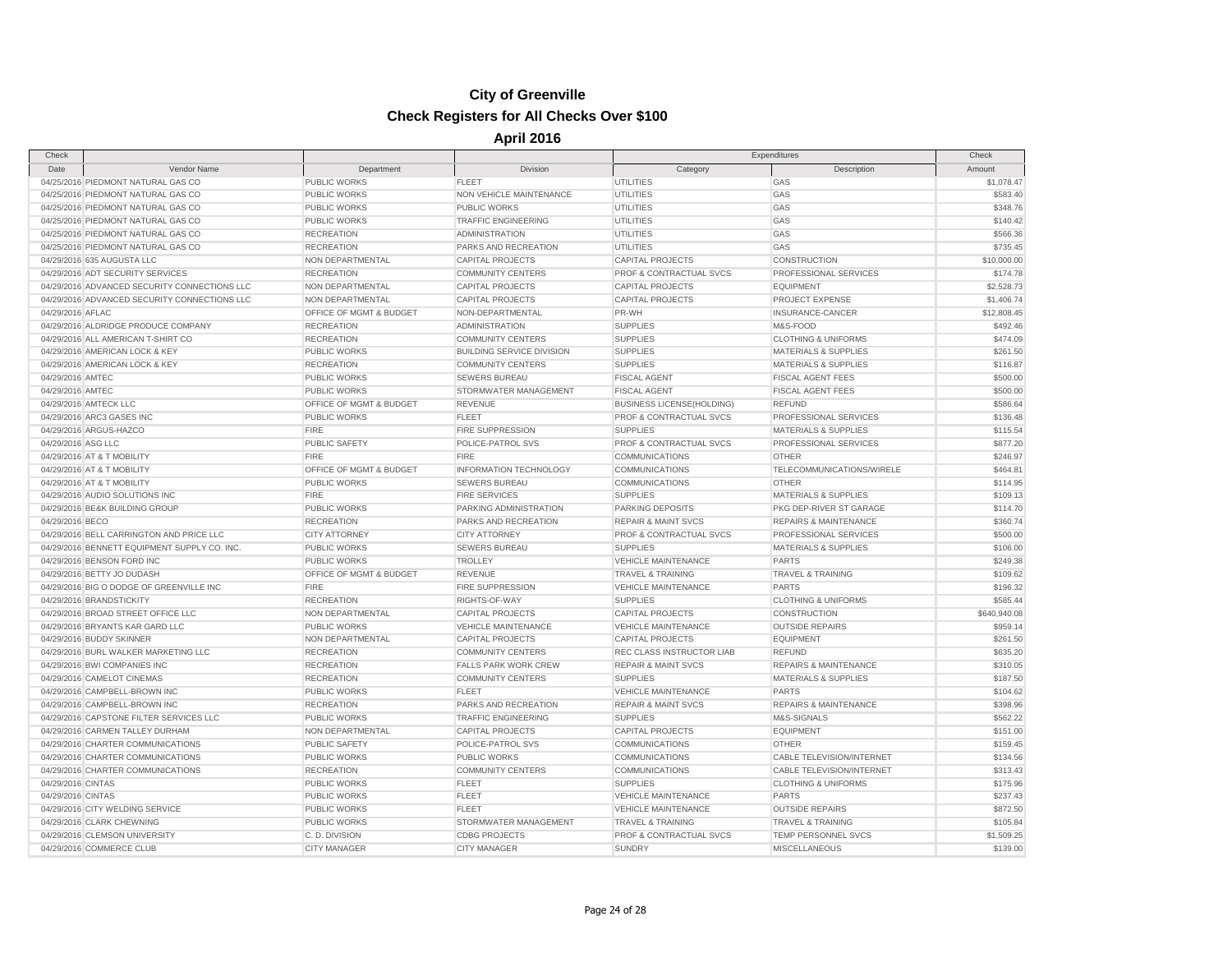|             |                                                                                                                                                                                                                                                                                                                                                                                                                                                                                                                                                                                                                                                                                                                                                                                                                                                                                                                                                                                                                                                                                                                                                                                                                                                                                                                                                                                                                                                                                                                                                                                                                                                                                                                                                                                                                                                                   |                                  |                                  | Expenditures                         |             |
|-------------|-------------------------------------------------------------------------------------------------------------------------------------------------------------------------------------------------------------------------------------------------------------------------------------------------------------------------------------------------------------------------------------------------------------------------------------------------------------------------------------------------------------------------------------------------------------------------------------------------------------------------------------------------------------------------------------------------------------------------------------------------------------------------------------------------------------------------------------------------------------------------------------------------------------------------------------------------------------------------------------------------------------------------------------------------------------------------------------------------------------------------------------------------------------------------------------------------------------------------------------------------------------------------------------------------------------------------------------------------------------------------------------------------------------------------------------------------------------------------------------------------------------------------------------------------------------------------------------------------------------------------------------------------------------------------------------------------------------------------------------------------------------------------------------------------------------------------------------------------------------------|----------------------------------|----------------------------------|--------------------------------------|-------------|
| Vendor Name | Department                                                                                                                                                                                                                                                                                                                                                                                                                                                                                                                                                                                                                                                                                                                                                                                                                                                                                                                                                                                                                                                                                                                                                                                                                                                                                                                                                                                                                                                                                                                                                                                                                                                                                                                                                                                                                                                        | Division                         | Category                         | Description                          | Amount      |
|             | <b>FIRE</b>                                                                                                                                                                                                                                                                                                                                                                                                                                                                                                                                                                                                                                                                                                                                                                                                                                                                                                                                                                                                                                                                                                                                                                                                                                                                                                                                                                                                                                                                                                                                                                                                                                                                                                                                                                                                                                                       | <b>FIRE SERVICES</b>             | <b>REPAIR &amp; MAINT SVCS</b>   | RADIO MAINTENANCE                    | \$786.00    |
|             | NON DEPARTMENTAL                                                                                                                                                                                                                                                                                                                                                                                                                                                                                                                                                                                                                                                                                                                                                                                                                                                                                                                                                                                                                                                                                                                                                                                                                                                                                                                                                                                                                                                                                                                                                                                                                                                                                                                                                                                                                                                  | <b>CAPITAL PROJECTS</b>          | <b>CAPITAL PROJECTS</b>          | CONSTRUCTION                         | \$1,340.60  |
|             | PUBLIC WORKS                                                                                                                                                                                                                                                                                                                                                                                                                                                                                                                                                                                                                                                                                                                                                                                                                                                                                                                                                                                                                                                                                                                                                                                                                                                                                                                                                                                                                                                                                                                                                                                                                                                                                                                                                                                                                                                      | <b>CBD TIF CREW</b>              | <b>SUPPLIES</b>                  | <b>MATERIALS &amp; SUPPLIES</b>      | \$1,097.04  |
|             | PUBLIC WORKS                                                                                                                                                                                                                                                                                                                                                                                                                                                                                                                                                                                                                                                                                                                                                                                                                                                                                                                                                                                                                                                                                                                                                                                                                                                                                                                                                                                                                                                                                                                                                                                                                                                                                                                                                                                                                                                      | <b>STREETS BUREAU</b>            | <b>SUPPLIES</b>                  | <b>MATERIALS &amp; SUPPLIES</b>      | \$974.60    |
|             | <b>FIRE</b>                                                                                                                                                                                                                                                                                                                                                                                                                                                                                                                                                                                                                                                                                                                                                                                                                                                                                                                                                                                                                                                                                                                                                                                                                                                                                                                                                                                                                                                                                                                                                                                                                                                                                                                                                                                                                                                       | <b>FIRE SERVICES</b>             | <b>SUPPLIES</b>                  | <b>MATERIALS &amp; SUPPLIES</b>      | \$532.23    |
|             | <b>RECREATION</b>                                                                                                                                                                                                                                                                                                                                                                                                                                                                                                                                                                                                                                                                                                                                                                                                                                                                                                                                                                                                                                                                                                                                                                                                                                                                                                                                                                                                                                                                                                                                                                                                                                                                                                                                                                                                                                                 | <b>PUBLIC SERVICES</b>           | <b>SUPPLIES</b>                  | <b>SALE CONCESSIONS</b>              | \$359.97    |
|             | <b>FIRE</b>                                                                                                                                                                                                                                                                                                                                                                                                                                                                                                                                                                                                                                                                                                                                                                                                                                                                                                                                                                                                                                                                                                                                                                                                                                                                                                                                                                                                                                                                                                                                                                                                                                                                                                                                                                                                                                                       | <b>FIRE SUPPRESSION</b>          | <b>VEHICLE MAINTENANCE</b>       | <b>PARTS</b>                         | \$100.00    |
|             | PUBLIC WORKS                                                                                                                                                                                                                                                                                                                                                                                                                                                                                                                                                                                                                                                                                                                                                                                                                                                                                                                                                                                                                                                                                                                                                                                                                                                                                                                                                                                                                                                                                                                                                                                                                                                                                                                                                                                                                                                      | <b>CLEMSON COMMUTER</b>          | <b>VEHICLE MAINTENANCE</b>       | <b>PARTS</b>                         | \$2,129.86  |
|             | <b>PUBLIC WORKS</b>                                                                                                                                                                                                                                                                                                                                                                                                                                                                                                                                                                                                                                                                                                                                                                                                                                                                                                                                                                                                                                                                                                                                                                                                                                                                                                                                                                                                                                                                                                                                                                                                                                                                                                                                                                                                                                               | <b>FLEET</b>                     | <b>VEHICLE MAINTENANCE</b>       | <b>PARTS</b>                         | \$874.80    |
|             | PUBLIC WORKS                                                                                                                                                                                                                                                                                                                                                                                                                                                                                                                                                                                                                                                                                                                                                                                                                                                                                                                                                                                                                                                                                                                                                                                                                                                                                                                                                                                                                                                                                                                                                                                                                                                                                                                                                                                                                                                      | MAULDIN/SIMPSONVILLE ROUT        | <b>VEHICLE MAINTENANCE</b>       | <b>OUTSIDE REPAIRS</b>               | \$833.70    |
|             | PUBLIC WORKS                                                                                                                                                                                                                                                                                                                                                                                                                                                                                                                                                                                                                                                                                                                                                                                                                                                                                                                                                                                                                                                                                                                                                                                                                                                                                                                                                                                                                                                                                                                                                                                                                                                                                                                                                                                                                                                      | MAULDIN/SIMPSONVILLE ROUT        | <b>VEHICLE MAINTENANCE</b>       | <b>PARTS</b>                         | \$1,104.80  |
|             | <b>FIRE</b>                                                                                                                                                                                                                                                                                                                                                                                                                                                                                                                                                                                                                                                                                                                                                                                                                                                                                                                                                                                                                                                                                                                                                                                                                                                                                                                                                                                                                                                                                                                                                                                                                                                                                                                                                                                                                                                       | <b>FIRE SUPPRESSION</b>          | <b>VEHICLE MAINTENANCE</b>       | <b>PARTS</b>                         | \$2,484.20  |
|             | <b>ECONOMIC DEVELOPMENT</b>                                                                                                                                                                                                                                                                                                                                                                                                                                                                                                                                                                                                                                                                                                                                                                                                                                                                                                                                                                                                                                                                                                                                                                                                                                                                                                                                                                                                                                                                                                                                                                                                                                                                                                                                                                                                                                       | <b>BUILDING PERMITS</b>          | <b>PERMITS</b>                   | <b>PLUMBING PERMITS</b>              | \$363.00    |
|             | <b>PUBLIC WORKS</b>                                                                                                                                                                                                                                                                                                                                                                                                                                                                                                                                                                                                                                                                                                                                                                                                                                                                                                                                                                                                                                                                                                                                                                                                                                                                                                                                                                                                                                                                                                                                                                                                                                                                                                                                                                                                                                               | <b>STORM DRAINS BUREAU</b>       | TRAVEL & TRAINING                | TRAVEL & TRAINING                    | \$2,015.52  |
|             | OFFICE OF MGMT & BUDGET                                                                                                                                                                                                                                                                                                                                                                                                                                                                                                                                                                                                                                                                                                                                                                                                                                                                                                                                                                                                                                                                                                                                                                                                                                                                                                                                                                                                                                                                                                                                                                                                                                                                                                                                                                                                                                           | <b>REVENUE</b>                   | <b>BUSINESS LICENSE(HOLDING)</b> | <b>REFUND</b>                        | \$960.40    |
|             | <b>PUBLIC WORKS</b>                                                                                                                                                                                                                                                                                                                                                                                                                                                                                                                                                                                                                                                                                                                                                                                                                                                                                                                                                                                                                                                                                                                                                                                                                                                                                                                                                                                                                                                                                                                                                                                                                                                                                                                                                                                                                                               | <b>CLEMSON COMMUTER</b>          | <b>VEHICLE MAINTENANCE</b>       | <b>PARTS</b>                         | \$1,525.00  |
|             | <b>HUMAN RESOURCES</b>                                                                                                                                                                                                                                                                                                                                                                                                                                                                                                                                                                                                                                                                                                                                                                                                                                                                                                                                                                                                                                                                                                                                                                                                                                                                                                                                                                                                                                                                                                                                                                                                                                                                                                                                                                                                                                            | OCCUPATIONAL HEALTH              | PROF & CONTRACTUAL SVCS          | PROFESSIONAL SERVICES                | \$1,800.69  |
|             | <b>FIRE</b>                                                                                                                                                                                                                                                                                                                                                                                                                                                                                                                                                                                                                                                                                                                                                                                                                                                                                                                                                                                                                                                                                                                                                                                                                                                                                                                                                                                                                                                                                                                                                                                                                                                                                                                                                                                                                                                       | <b>FIRE SUPPRESSION</b>          | <b>SUPPLIES</b>                  | <b>CLOTHING &amp; UNIFORMS</b>       | \$981.83    |
|             | <b>FIRE</b>                                                                                                                                                                                                                                                                                                                                                                                                                                                                                                                                                                                                                                                                                                                                                                                                                                                                                                                                                                                                                                                                                                                                                                                                                                                                                                                                                                                                                                                                                                                                                                                                                                                                                                                                                                                                                                                       | <b>FIRE SUPPRESSION</b>          | <b>SUPPLIES</b>                  | MATERIALS & SUPPLIES                 | \$1,033.50  |
|             | PUBLIC SAFETY                                                                                                                                                                                                                                                                                                                                                                                                                                                                                                                                                                                                                                                                                                                                                                                                                                                                                                                                                                                                                                                                                                                                                                                                                                                                                                                                                                                                                                                                                                                                                                                                                                                                                                                                                                                                                                                     | POLICE-PATROL SVS                | <b>SUPPLIES</b>                  | <b>CLOTHING &amp; UNIFORMS</b>       | \$3,396.59  |
|             | PUBLIC SAFETY                                                                                                                                                                                                                                                                                                                                                                                                                                                                                                                                                                                                                                                                                                                                                                                                                                                                                                                                                                                                                                                                                                                                                                                                                                                                                                                                                                                                                                                                                                                                                                                                                                                                                                                                                                                                                                                     | POLICE-PATROL SVS                | <b>SUPPLIES</b>                  | <b>MATERIALS &amp; SUPPLIES</b>      | \$1,404.50  |
|             | <b>FIRE</b>                                                                                                                                                                                                                                                                                                                                                                                                                                                                                                                                                                                                                                                                                                                                                                                                                                                                                                                                                                                                                                                                                                                                                                                                                                                                                                                                                                                                                                                                                                                                                                                                                                                                                                                                                                                                                                                       | <b>FIRE SERVICES</b>             | PROF & CONTRACTUAL SVCS          | <b>SERVICE &amp; MAINT CONTRACTS</b> | \$112.33    |
|             | PUBLIC WORKS                                                                                                                                                                                                                                                                                                                                                                                                                                                                                                                                                                                                                                                                                                                                                                                                                                                                                                                                                                                                                                                                                                                                                                                                                                                                                                                                                                                                                                                                                                                                                                                                                                                                                                                                                                                                                                                      | <b>TRAFFIC ENGINEERING</b>       | UTILITIES                        | <b>ELECTRICITY</b>                   | \$2,637.99  |
|             | <b>RECREATION</b>                                                                                                                                                                                                                                                                                                                                                                                                                                                                                                                                                                                                                                                                                                                                                                                                                                                                                                                                                                                                                                                                                                                                                                                                                                                                                                                                                                                                                                                                                                                                                                                                                                                                                                                                                                                                                                                 | <b>COMMUNITY CENTERS</b>         | <b>UTILITIES</b>                 | <b>ELECTRICITY</b>                   | \$827.81    |
|             | <b>RECREATION</b>                                                                                                                                                                                                                                                                                                                                                                                                                                                                                                                                                                                                                                                                                                                                                                                                                                                                                                                                                                                                                                                                                                                                                                                                                                                                                                                                                                                                                                                                                                                                                                                                                                                                                                                                                                                                                                                 | <b>PARKS MAINTENANCE</b>         | UTILITIES                        | <b>ELECTRICITY</b>                   | \$3,689.56  |
|             | NON DEPARTMENTAL                                                                                                                                                                                                                                                                                                                                                                                                                                                                                                                                                                                                                                                                                                                                                                                                                                                                                                                                                                                                                                                                                                                                                                                                                                                                                                                                                                                                                                                                                                                                                                                                                                                                                                                                                                                                                                                  | <b>CAPITAL PROJECTS</b>          | <b>CAPITAL PROJECTS</b>          | <b>EQUIPMENT</b>                     | \$151.00    |
|             | OFFICE OF MGMT & BUDGET                                                                                                                                                                                                                                                                                                                                                                                                                                                                                                                                                                                                                                                                                                                                                                                                                                                                                                                                                                                                                                                                                                                                                                                                                                                                                                                                                                                                                                                                                                                                                                                                                                                                                                                                                                                                                                           | <b>REVENUE</b>                   | <b>BUSINESS LICENSE(HOLDING)</b> | <b>REFUND</b>                        | \$161.95    |
|             | OFFICE OF MGMT & BUDGET                                                                                                                                                                                                                                                                                                                                                                                                                                                                                                                                                                                                                                                                                                                                                                                                                                                                                                                                                                                                                                                                                                                                                                                                                                                                                                                                                                                                                                                                                                                                                                                                                                                                                                                                                                                                                                           | <b>REVENUE</b>                   | <b>BUSINESS LICENSE(HOLDING)</b> | <b>REFUND</b>                        | \$2,391.99  |
|             | PUBLIC WORKS                                                                                                                                                                                                                                                                                                                                                                                                                                                                                                                                                                                                                                                                                                                                                                                                                                                                                                                                                                                                                                                                                                                                                                                                                                                                                                                                                                                                                                                                                                                                                                                                                                                                                                                                                                                                                                                      | <b>ADMINISTRATION</b>            | <b>VEHICLE MAINTENANCE</b>       | <b>FUEL</b>                          | \$10,326.50 |
|             | <b>PUBLIC WORKS</b>                                                                                                                                                                                                                                                                                                                                                                                                                                                                                                                                                                                                                                                                                                                                                                                                                                                                                                                                                                                                                                                                                                                                                                                                                                                                                                                                                                                                                                                                                                                                                                                                                                                                                                                                                                                                                                               | <b>BUILDING SERVICE DIVISION</b> | <b>REPAIR &amp; MAINT SVCS</b>   | <b>REPAIRS &amp; MAINTENANCE</b>     | \$370.00    |
|             | <b>RECREATION</b>                                                                                                                                                                                                                                                                                                                                                                                                                                                                                                                                                                                                                                                                                                                                                                                                                                                                                                                                                                                                                                                                                                                                                                                                                                                                                                                                                                                                                                                                                                                                                                                                                                                                                                                                                                                                                                                 | <b>FALLS PARK WORK CREW</b>      | PROF & CONTRACTUAL SVCS          | SERVICE & MAINT CONTRACTS            | \$2,500.00  |
|             | <b>RECREATION</b>                                                                                                                                                                                                                                                                                                                                                                                                                                                                                                                                                                                                                                                                                                                                                                                                                                                                                                                                                                                                                                                                                                                                                                                                                                                                                                                                                                                                                                                                                                                                                                                                                                                                                                                                                                                                                                                 | <b>ADMINISTRATION</b>            | COMMUNICATIONS                   | <b>POSTAGE</b>                       | \$877.79    |
|             | OFFICE OF MGMT & BUDGET                                                                                                                                                                                                                                                                                                                                                                                                                                                                                                                                                                                                                                                                                                                                                                                                                                                                                                                                                                                                                                                                                                                                                                                                                                                                                                                                                                                                                                                                                                                                                                                                                                                                                                                                                                                                                                           | <b>REVENUE</b>                   | PROF & CONTRACTUAL SVCS          | TEMP PERSONNEL SVCS                  | \$694.37    |
|             | <b>PUBLIC WORKS</b>                                                                                                                                                                                                                                                                                                                                                                                                                                                                                                                                                                                                                                                                                                                                                                                                                                                                                                                                                                                                                                                                                                                                                                                                                                                                                                                                                                                                                                                                                                                                                                                                                                                                                                                                                                                                                                               | <b>FLEET</b>                     | <b>VEHICLE MAINTENANCE</b>       | <b>PARTS</b>                         | \$513.23    |
|             | <b>RECREATION</b>                                                                                                                                                                                                                                                                                                                                                                                                                                                                                                                                                                                                                                                                                                                                                                                                                                                                                                                                                                                                                                                                                                                                                                                                                                                                                                                                                                                                                                                                                                                                                                                                                                                                                                                                                                                                                                                 | <b>COMMUNITY CENTERS</b>         | <b>SUPPLIES</b>                  | <b>CLOTHING &amp; UNIFORMS</b>       | \$1,423.58  |
|             | PUBLIC WORKS                                                                                                                                                                                                                                                                                                                                                                                                                                                                                                                                                                                                                                                                                                                                                                                                                                                                                                                                                                                                                                                                                                                                                                                                                                                                                                                                                                                                                                                                                                                                                                                                                                                                                                                                                                                                                                                      | <b>TRAFFIC ENGINEERING</b>       | <b>SUPPLIES</b>                  | M&S-MARKINGS                         | \$1,903.23  |
|             | PUBLIC WORKS                                                                                                                                                                                                                                                                                                                                                                                                                                                                                                                                                                                                                                                                                                                                                                                                                                                                                                                                                                                                                                                                                                                                                                                                                                                                                                                                                                                                                                                                                                                                                                                                                                                                                                                                                                                                                                                      | MAULDIN/SIMPSONVILLE ROUT        | <b>VEHICLE MAINTENANCE</b>       | <b>PARTS</b>                         | \$449.14    |
|             | PUBLIC WORKS                                                                                                                                                                                                                                                                                                                                                                                                                                                                                                                                                                                                                                                                                                                                                                                                                                                                                                                                                                                                                                                                                                                                                                                                                                                                                                                                                                                                                                                                                                                                                                                                                                                                                                                                                                                                                                                      | <b>TROLLEY</b>                   | <b>VEHICLE MAINTENANCE</b>       | <b>PARTS</b>                         | \$624.62    |
|             | OFFICE OF MGMT & BUDGET                                                                                                                                                                                                                                                                                                                                                                                                                                                                                                                                                                                                                                                                                                                                                                                                                                                                                                                                                                                                                                                                                                                                                                                                                                                                                                                                                                                                                                                                                                                                                                                                                                                                                                                                                                                                                                           | <b>REVENUE</b>                   | ACCOUNTS PAYABLE(MANUAL)         | <b>STATE ATAX</b>                    | \$461.10    |
|             | PUBLIC WORKS                                                                                                                                                                                                                                                                                                                                                                                                                                                                                                                                                                                                                                                                                                                                                                                                                                                                                                                                                                                                                                                                                                                                                                                                                                                                                                                                                                                                                                                                                                                                                                                                                                                                                                                                                                                                                                                      | NON VEHICLE MAINTENANCE          | <b>SUPPLIES</b>                  | <b>MATERIALS &amp; SUPPLIES</b>      | \$381.15    |
|             | <b>FIRE</b>                                                                                                                                                                                                                                                                                                                                                                                                                                                                                                                                                                                                                                                                                                                                                                                                                                                                                                                                                                                                                                                                                                                                                                                                                                                                                                                                                                                                                                                                                                                                                                                                                                                                                                                                                                                                                                                       | <b>FIRE SERVICES</b>             | <b>SUPPLIES</b>                  | <b>MATERIALS &amp; SUPPLIES</b>      | \$214.61    |
|             | PUBLIC WORKS                                                                                                                                                                                                                                                                                                                                                                                                                                                                                                                                                                                                                                                                                                                                                                                                                                                                                                                                                                                                                                                                                                                                                                                                                                                                                                                                                                                                                                                                                                                                                                                                                                                                                                                                                                                                                                                      | <b>BUILDING SERVICE DIVISION</b> | <b>SUPPLIES</b>                  | <b>MATERIALS &amp; SUPPLIES</b>      | \$149.73    |
|             | <b>PUBLIC SAFETY</b>                                                                                                                                                                                                                                                                                                                                                                                                                                                                                                                                                                                                                                                                                                                                                                                                                                                                                                                                                                                                                                                                                                                                                                                                                                                                                                                                                                                                                                                                                                                                                                                                                                                                                                                                                                                                                                              | FED EQUITABLE SHAR DOJ           | <b>TRAVEL &amp; TRAINING</b>     | <b>TRAVEL &amp; TRAINING</b>         | \$1,795.00  |
|             | ECONOMIC DEVELOPMENT                                                                                                                                                                                                                                                                                                                                                                                                                                                                                                                                                                                                                                                                                                                                                                                                                                                                                                                                                                                                                                                                                                                                                                                                                                                                                                                                                                                                                                                                                                                                                                                                                                                                                                                                                                                                                                              | PLANNING AND ZONING              | PROF & CONTRACTUAL SVCS          | ADVERTISING EXPENSE                  | \$130.68    |
|             | ECONOMIC DEVELOPMENT                                                                                                                                                                                                                                                                                                                                                                                                                                                                                                                                                                                                                                                                                                                                                                                                                                                                                                                                                                                                                                                                                                                                                                                                                                                                                                                                                                                                                                                                                                                                                                                                                                                                                                                                                                                                                                              | PLANNING AND ZONING              | <b>SUNDRY</b>                    | DUES, SUBSCRIPTN, PUBLICATN          | \$145.72    |
|             | PUBLIC WORKS                                                                                                                                                                                                                                                                                                                                                                                                                                                                                                                                                                                                                                                                                                                                                                                                                                                                                                                                                                                                                                                                                                                                                                                                                                                                                                                                                                                                                                                                                                                                                                                                                                                                                                                                                                                                                                                      | <b>SEWERS BUREAU</b>             | <b>SUPPLIES</b>                  | <b>MATERIALS &amp; SUPPLIES</b>      | \$126.62    |
|             | PUBLIC WORKS                                                                                                                                                                                                                                                                                                                                                                                                                                                                                                                                                                                                                                                                                                                                                                                                                                                                                                                                                                                                                                                                                                                                                                                                                                                                                                                                                                                                                                                                                                                                                                                                                                                                                                                                                                                                                                                      | <b>STORM DRAINS BUREAU</b>       | <b>SUPPLIES</b>                  | <b>MATERIALS &amp; SUPPLIES</b>      | \$254.88    |
|             | <b>RECREATION</b>                                                                                                                                                                                                                                                                                                                                                                                                                                                                                                                                                                                                                                                                                                                                                                                                                                                                                                                                                                                                                                                                                                                                                                                                                                                                                                                                                                                                                                                                                                                                                                                                                                                                                                                                                                                                                                                 | <b>COMMUNITY CENTERS</b>         | <b>SUPPLIES</b>                  | OFFICE SUPPLIES&MATERIALS            | \$231.02    |
|             | PUBLIC WORKS                                                                                                                                                                                                                                                                                                                                                                                                                                                                                                                                                                                                                                                                                                                                                                                                                                                                                                                                                                                                                                                                                                                                                                                                                                                                                                                                                                                                                                                                                                                                                                                                                                                                                                                                                                                                                                                      | <b>FLEET</b>                     | <b>VEHICLE MAINTENANCE</b>       | <b>PARTS</b>                         | \$230.68    |
|             | PUBLIC WORKS                                                                                                                                                                                                                                                                                                                                                                                                                                                                                                                                                                                                                                                                                                                                                                                                                                                                                                                                                                                                                                                                                                                                                                                                                                                                                                                                                                                                                                                                                                                                                                                                                                                                                                                                                                                                                                                      | RESIDENTIAL COLL BUREAU          | <b>SUPPLIES</b>                  | <b>CLOTHING &amp; UNIFORMS</b>       | \$140.00    |
|             | NON DEPARTMENTAL                                                                                                                                                                                                                                                                                                                                                                                                                                                                                                                                                                                                                                                                                                                                                                                                                                                                                                                                                                                                                                                                                                                                                                                                                                                                                                                                                                                                                                                                                                                                                                                                                                                                                                                                                                                                                                                  | <b>CAPITAL PROJECTS</b>          | <b>CAPITAL PROJECTS</b>          | PROJECT MANAGEMENT                   | \$1,380.00  |
|             | NON DEPARTMENTAL                                                                                                                                                                                                                                                                                                                                                                                                                                                                                                                                                                                                                                                                                                                                                                                                                                                                                                                                                                                                                                                                                                                                                                                                                                                                                                                                                                                                                                                                                                                                                                                                                                                                                                                                                                                                                                                  | <b>CAPITAL PROJECTS</b>          | <b>CAPITAL PROJECTS</b>          | <b>EQUIPMENT</b>                     | \$12,600.00 |
|             | 04/29/2016 COMMUNICATION SERVICE CENTER INC<br>04/29/2016 CONCRETE SUPPLY COMPANY LLC<br>04/29/2016 CONCRETE SUPPLY COMPANY LLC<br>04/29/2016 CONCRETE SUPPLY COMPANY LLC<br>04/29/2016 CONTINENTAL ENGINES<br>04/29/2016 CROMERS<br>04/29/2016 CUMMINS ATLANTIC LLC<br>04/29/2016 CUMMINS ATLANTIC LLC<br>04/29/2016 CUMMINS ATLANTIC LLC<br>04/29/2016 CUMMINS ATLANTIC LLC<br>04/29/2016 CUMMINS ATLANTIC LLC<br>04/29/2016 DANA SAFETY SUPPLY INC<br>04/29/2016 DARRELL KELLETT PLUMBING CO<br>04/29/2016 DAVE DERRICK<br>04/29/2016 DAVID SMITH COMPANY<br>04/29/2016 DEAN'S ALTERNATOR<br>04/29/2016 DEER OAKS EAP SERVICES LLC<br>04/29/2016 DESIGNLAB INC<br>04/29/2016 DESIGNLAB INC<br>04/29/2016 DESIGNLAB INC<br>04/29/2016 DESIGNLAB INC<br>04/29/2016 DIRECTV<br>04/29/2016 DUKE ENERGY<br>04/29/2016 DUKE ENERGY<br>04/29/2016 DUKE ENERGY<br>04/29/2016 DWAYNE COOPER<br>04/29/2016 DYNAMIC CONCEPTS<br>04/29/2016 E C M SOLUTIONS<br>04/29/2016 ECHOLS OIL COMPANY INC<br>04/29/2016 ENVIRONMENTAL TESTING & MGMNT<br>04/29/2016 F & S MASONRY LLC<br>04/29/2016 FEDERAL EXPRESS CORP<br>04/29/2016 FGP INTERNATIONAL<br>04/29/2016 FIRESTONE COMPLETE AUTO CARE<br>04/29/2016 FIRST TEAM SPORTS CENTER<br>04/29/2016 FLINT TRADING INC<br>04/29/2016 GILLIG LLC<br>04/29/2016 GILLIG LLC<br>04/29/2016 GIMME-A-SIGN CO INC<br>04/29/2016 GRAINGER 803858620<br>04/29/2016 GRAINGER 803858935<br>04/29/2016 GRAINGER 803858935<br>04/29/2016 GREENVILLE CPR<br>04/29/2016 GREENVILLE NEWS<br>04/29/2016 GREENVILLE NEWS SUBSCRIPTIONS<br>04/29/2016 GREENVILLE OFFICE SUPPLY CO INC<br>04/29/2016 GREENVILLE OFFICE SUPPLY CO INC<br>04/29/2016 GREENVILLE OFFICE SUPPLY CO INC<br>04/29/2016 GREENVILLE TRACTOR CO INC<br>04/29/2016 HARRISON'S WORKWEAR<br>04/29/2016 HAYNSWORTH SINKLER BOYD PA<br>04/29/2016 HEAVY DUTY LIFT & EQUIPMENT INC |                                  |                                  |                                      |             |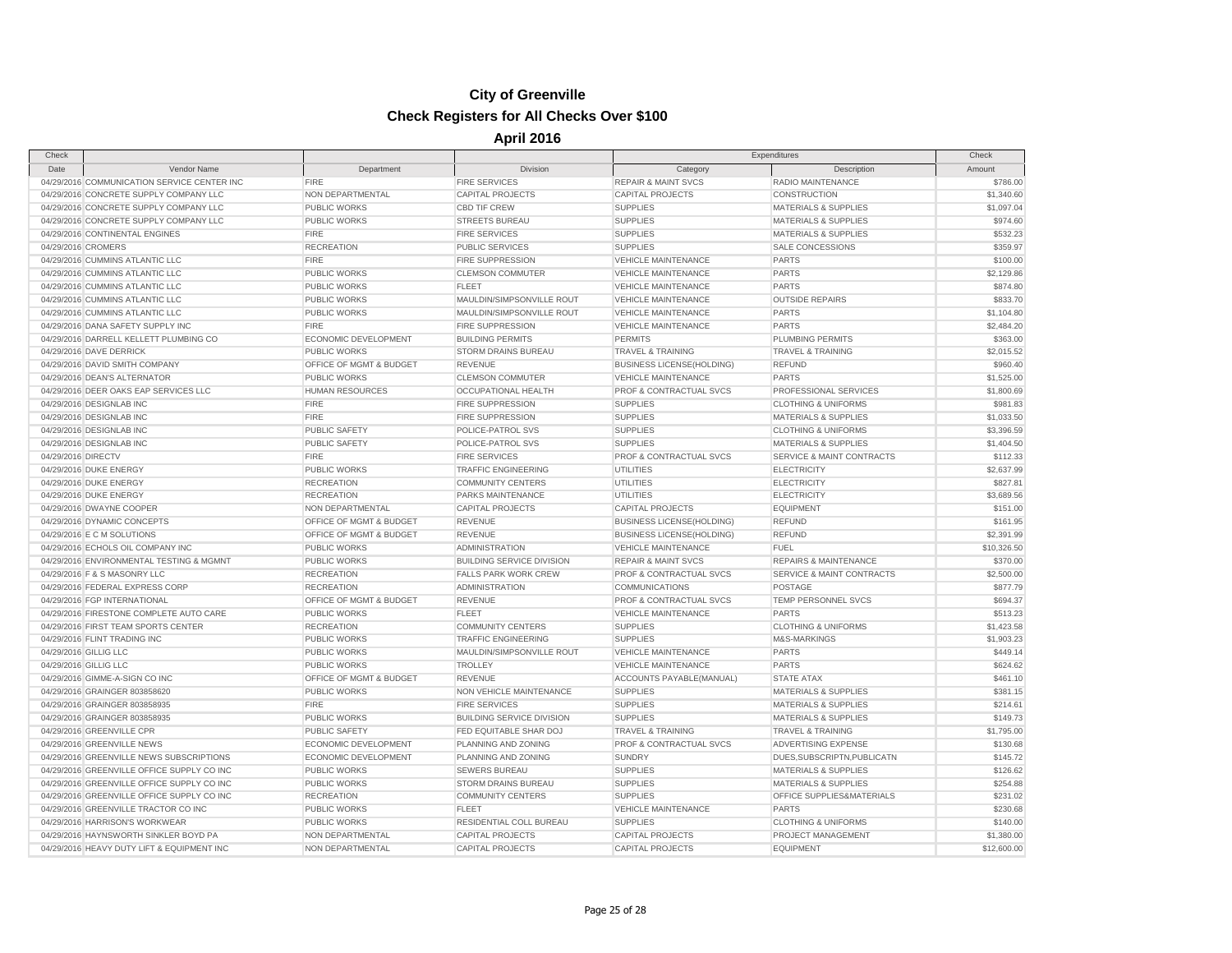| Check              |                                                |                           |                                  | Expenditures                     |                                  | Check        |
|--------------------|------------------------------------------------|---------------------------|----------------------------------|----------------------------------|----------------------------------|--------------|
| Date               | Vendor Name                                    | Department                | Division                         | Category                         | Description                      | Amount       |
|                    | 04/29/2016 HENRY SCHEIN ANIMAL HEALTH          | <b>RECREATION</b>         | <b>ADMINISTRATION</b>            | <b>SUPPLIES</b>                  | M&S-VETERINARY                   | \$115.01     |
|                    | 04/29/2016 HERSHEY CREAMERY COMPANY            | <b>RECREATION</b>         | <b>PUBLIC SERVICES</b>           | <b>SUPPLIES</b>                  | SALE CONCESSIONS                 | \$143.42     |
|                    | 04/29/2016 HOLDER ELECTRIC SUPPLY INC          | <b>PUBLIC WORKS</b>       | <b>SEWERS BUREAU</b>             | <b>SUPPLIES</b>                  | <b>MATERIALS &amp; SUPPLIES</b>  | \$113.65     |
|                    | 04/29/2016 HOME DEPOT CREDIT SERVICE 5906      | <b>PUBLIC WORKS</b>       | <b>BUILDING SERVICE DIVISION</b> | <b>SUPPLIES</b>                  | <b>MATERIALS &amp; SUPPLIES</b>  | \$519.04     |
|                    | 04/29/2016 HOME DEPOT CREDIT SERVICE 5922      | <b>RECREATION</b>         | PARKS AND RECREATION             | <b>SUPPLIES</b>                  | <b>MATERIALS &amp; SUPPLIES</b>  | \$360.89     |
|                    | 04/29/2016 HOME DEPOT CREDIT SERVICE 5922      | <b>RECREATION</b>         | PARKS MAINTENANCE                | <b>SUPPLIES</b>                  | <b>MATERIALS &amp; SUPPLIES</b>  | \$418.30     |
|                    | 04/29/2016 HUMAN RELATIONS COMMISSION          | C.D. DIVISION             | <b>CDBG PROJECTS</b>             | <b>CD PROJECTS</b>               | <b>PLANNING</b>                  | \$5,000.00   |
| 04/29/2016 ICMA    |                                                | <b>CITY MANAGER</b>       | <b>CITY MANAGER</b>              | <b>SUNDRY</b>                    | DUES, SUBSCRIPTN, PUBLICATN      | \$1,400.00   |
|                    | 04/29/2016 INTERNATIONAL CONSTRUCTION LLC      | NON DEPARTMENTAL          | <b>CAPITAL PROJECTS</b>          | <b>CAPITAL PROJECTS</b>          | PROJECT EXPENSE                  | \$10,755.00  |
|                    | 04/29/2016 INTERNATIONAL PARKING INSTITUTE     | <b>PUBLIC WORKS</b>       | PARKING ADMINISTRATION           | <b>SUNDRY</b>                    | <b>MISCELLANEOUS</b>             | \$595.00     |
|                    | 04/29/2016 IVEY COMMUNICATIONS INC             | NON DEPARTMENTAL          | <b>CAPITAL PROJECTS</b>          | <b>CAPITAL PROJECTS</b>          | <b>EQUIPMENT</b>                 | \$1,737.70   |
|                    | 04/29/2016 J J KELLER & ASSOCIATES INC         | <b>HUMAN RESOURCES</b>    | OCCUPATIONAL HEALTH              | <b>SUPPLIES</b>                  | <b>MATERIALS &amp; SUPPLIES</b>  | \$181.68     |
|                    | 04/29/2016 JAMES FORTNER                       | <b>FIRE</b>               | <b>FIRE SUPPRESSION</b>          | <b>TRAVEL &amp; TRAINING</b>     | <b>TRAVEL &amp; TRAINING</b>     | \$322.00     |
|                    | 04/29/2016 JASON'S DELI                        | PUBLIC WORKS              | RESIDENTIAL COLL BUREAU          | <b>SUNDRY</b>                    | <b>MISCELLANEOUS</b>             | \$270.14     |
|                    | 04/29/2016 JEFFREY A BOWMAN                    | OFFICE OF MGMT & BUDGET   | <b>REVENUE</b>                   | <b>TRAVEL &amp; TRAINING</b>     | <b>LOCAL TRANSPORTATION</b>      | \$248.94     |
|                    | 04/29/2016 JILL HORNE                          | NON DEPARTMENTAL          | <b>CAPITAL PROJECTS</b>          | <b>CAPITAL PROJECTS</b>          | <b>EQUIPMENT</b>                 | \$151.00     |
|                    | 04/29/2016 JOHN BROGDON                        | NON DEPARTMENTAL          | <b>CAPITAL PROJECTS</b>          | <b>CAPITAL PROJECTS</b>          | <b>EQUIPMENT</b>                 | \$151.00     |
|                    | 04/29/2016 JOSH MCGEE                          | <b>PUBLIC WORKS</b>       | <b>EVENTS MANAGEMENT</b>         | PETTY CASH                       | <b>CASH-PETTY CASH</b>           | \$200.00     |
|                    | 04/29/2016 JUN ESPINO SOFTWARE CONSULTING LLC  | NON DEPARTMENTAL          | <b>CAPITAL PROJECTS</b>          | <b>CAPITAL PROJECTS</b>          | <b>EQUIPMENT</b>                 | \$1,615.00   |
|                    | 04/29/2016 K-MART STORE 4016                   | <b>PUBLIC WORKS</b>       | <b>RECYCLING</b>                 | <b>SUPPLIES</b>                  | <b>MATERIALS &amp; SUPPLIES</b>  | \$122.76     |
|                    | 04/29/2016 KEVIN WHITAKER CHEVROLET INC        | <b>PUBLIC WORKS</b>       | <b>FLEET</b>                     | <b>VEHICLE MAINTENANCE</b>       | <b>PARTS</b>                     | \$602.52     |
|                    | 04/29/2016 KING ASPHALT INC                    | <b>PUBLIC WORKS</b>       | <b>SEWERS BUREAU</b>             | <b>SUPPLIES</b>                  | <b>MATERIALS &amp; SUPPLIES</b>  | \$7,644.63   |
|                    | 04/29/2016 KNOX COMPANY                        | <b>FIRE</b>               | <b>FIRE SUPPRESSION</b>          | <b>SUPPLIES</b>                  | <b>MATERIALS &amp; SUPPLIES</b>  | \$481.00     |
|                    | 04/29/2016 KRISTINA JUNKER                     | OFFICE OF MGMT & BUDGET   | <b>ADMINISTRATION</b>            | <b>TRAVEL &amp; TRAINING</b>     | <b>LOCAL TRANSPORTATION</b>      | \$108.54     |
|                    | 04/29/2016 KT BRAKE & SPRING OF SC INC         | <b>PUBLIC WORKS</b>       | <b>CLEMSON COMMUTER</b>          | <b>VEHICLE MAINTENANCE</b>       | <b>PARTS</b>                     | \$373.00     |
|                    | 04/29/2016 KT BRAKE & SPRING OF SC INC         | PUBLIC WORKS              | MAULDIN/SIMPSONVILLE ROUT        | <b>VEHICLE MAINTENANCE</b>       | <b>PARTS</b>                     | \$375.37     |
|                    | 04/29/2016 KW BEVERAGE                         | PUBLIC INFORMATION/EVENTS | <b>EVENTS MANAGEMENT</b>         | <b>SUPPLIES</b>                  | M&S-FOOD & BEVERAGE              | \$1,382.73   |
| 04/29/2016 L-J INC |                                                | NON DEPARTMENTAL          | <b>CAPITAL PROJECTS</b>          | <b>CAPITAL PROJECTS</b>          | <b>CONSTRUCTION</b>              | \$48,268,13  |
|                    | 04/29/2016 LANDS END INC                       | OFFICE OF MGMT & BUDGET   | REVENUE                          | <b>BUSINESS LICENSE(HOLDING)</b> | <b>REFUND</b>                    | \$1,361.07   |
|                    | 04/29/2016 LANDSCAPERS SUPPLY                  | NON DEPARTMENTAL          | CAPITAL PROJECTS                 | CAPITAL PROJECTS                 | CONSTRUCTION                     | \$467.40     |
|                    | 04/29/2016 LANDSCAPERS SUPPLY                  | <b>PUBLIC WORKS</b>       | <b>CBD TIF CREW</b>              | <b>SUPPLIES</b>                  | <b>MATERIALS &amp; SUPPLIES</b>  | \$1,589.99   |
|                    | 04/29/2016 LANDSCAPERS SUPPLY                  | <b>PUBLIC WORKS</b>       | <b>SEWERS BUREAU</b>             | <b>SUPPLIES</b>                  | <b>MATERIALS &amp; SUPPLIES</b>  | \$118.19     |
|                    | 04/29/2016 LANDSCAPERS SUPPLY                  | PUBLIC WORKS              | STORM DRAINS BUREAU              | <b>SUPPLIES</b>                  | <b>CONSTRUCTION &amp; REPAIR</b> | \$118.19     |
|                    | 04/29/2016 LANDSCAPERS SUPPLY                  | <b>PUBLIC WORKS</b>       | <b>STREETS BUREAU</b>            | <b>SUPPLIES</b>                  | <b>MATERIALS &amp; SUPPLIES</b>  | \$280.37     |
|                    | 04/29/2016 LANDSCAPERS SUPPLY                  | <b>RECREATION</b>         | <b>BEAUTIFICATION BUREAU</b>     | <b>SUPPLIES</b>                  | <b>MATERIALS &amp; SUPPLIES</b>  | \$1,086.31   |
|                    | 04/29/2016 LEVEL 3 COMMUNICATIONS LLC          | OFFICE OF MGMT & BUDGET   | <b>INFORMATION TECHNOLOGY</b>    | <b>COMMUNICATIONS</b>            | TELECOMMUNICATIONS/WIRELE        | \$1,144.48   |
|                    | 04/29/2016 LOVE CHEVROLET                      | <b>FIRE</b>               | <b>FIRE SUPPRESSION</b>          | <b>VEHICLES</b>                  | <b>VEHICLE</b>                   | \$38,231.00  |
| 04/29/2016 LOWES   |                                                | <b>FIRE</b>               | <b>FIRE SERVICES</b>             | <b>SUPPLIES</b>                  | <b>MATERIALS &amp; SUPPLIES</b>  | \$585.48     |
| 04/29/2016 LOWES   |                                                | <b>FIRE</b>               | <b>FIRE SUPPRESSION</b>          | <b>SUPPLIES</b>                  | <b>MATERIALS &amp; SUPPLIES</b>  | \$305.26     |
| 04/29/2016 LOWES   |                                                | NON DEPARTMENTAL          | <b>CAPITAL PROJECTS</b>          | <b>CAPITAL PROJECTS</b>          | <b>CONSTRUCTION</b>              | \$368.92     |
| 04/29/2016 LOWES   |                                                | <b>PUBLIC WORKS</b>       | <b>SEWERS BUREAU</b>             | <b>SUPPLIES</b>                  | <b>MATERIALS &amp; SUPPLIES</b>  | \$287.40     |
| 04/29/2016 LOWES   |                                                | <b>RECREATION</b>         | <b>FALLS PARK WORK CREW</b>      | <b>REPAIR &amp; MAINT SVCS</b>   | <b>REPAIRS &amp; MAINTENANCE</b> | \$235.11     |
|                    | 04/29/2016 MANDY WATSON                        | PUBLIC INFORMATION/EVENTS | <b>SATURDAY MARKET</b>           | PETTY CASH                       | <b>CASH-PETTY CASH</b>           | \$700.00     |
|                    | 04/29/2016 MARTIN PRINTING CO INC              | OFFICE OF MGMT & BUDGET   | <b>REVENUE</b>                   | <b>BUSINESS LICENSE(HOLDING)</b> | <b>REFUND</b>                    | \$596.45     |
|                    | 04/29/2016 MASTERMAN'S LLP                     | <b>PUBLIC WORKS</b>       | <b>RESIDENTIAL COLL BUREAU</b>   | <b>SUPPLIES</b>                  | <b>MATERIALS &amp; SUPPLIES</b>  | \$419.44     |
|                    | 04/29/2016 MASTERMAN'S LLP                     | <b>PUBLIC WORKS</b>       | <b>SEWERS BUREAU</b>             | <b>SUPPLIES</b>                  | <b>MATERIALS &amp; SUPPLIES</b>  | \$144.67     |
|                    | 04/29/2016 MASTERMAN'S LLP                     | <b>PUBLIC WORKS</b>       | <b>STORM DRAINS BUREAU</b>       | <b>SUPPLIES</b>                  | <b>MATERIALS &amp; SUPPLIES</b>  | \$450.98     |
|                    | 04/29/2016 MAY HEAVY EQUIPMENT LLC             | <b>PUBLIC WORKS</b>       | <b>FLEET</b>                     | <b>VEHICLE MAINTENANCE</b>       | <b>OUTSIDE REPAIRS</b>           | \$1,264.68   |
|                    | 04/29/2016 MIKE JANN                           | NON DEPARTMENTAL          | <b>CAPITAL PROJECTS</b>          | <b>CAPITAL PROJECTS</b>          | <b>EQUIPMENT</b>                 | \$151.00     |
|                    | 04/29/2016 MIKE WILLIMON TOWING & RECOVERY INC | <b>PUBLIC WORKS</b>       | FLEET                            | <b>VEHICLE MAINTENANCE</b>       | <b>OUTSIDE REPAIRS</b>           | \$225.00     |
|                    | 04/29/2016 MIKE'S BODY SHOP                    | <b>PUBLIC WORKS</b>       | <b>FLEET</b>                     | <b>VEHICLE MAINTENANCE</b>       | <b>OUTSIDE REPAIRS</b>           | \$2,684.30   |
| 04/29/2016 MKSK    |                                                | NON DEPARTMENTAL          | CAPITAL PROJECTS                 | <b>CAPITAL PROJECTS</b>          | PLANNING/DESIGN                  | \$122,549.50 |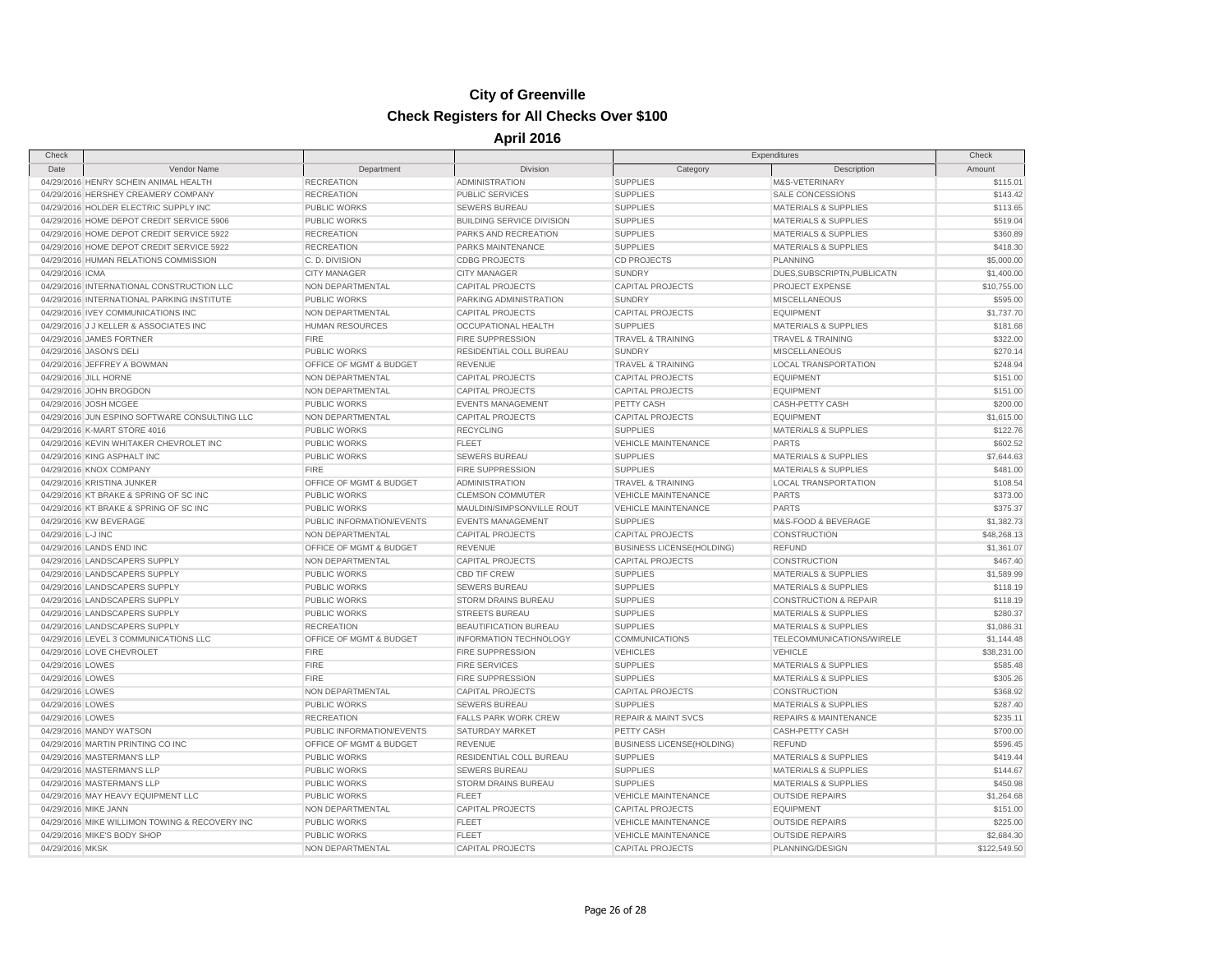| Check                |                                                |                           |                                         | Expenditures                     |                                  | Check       |
|----------------------|------------------------------------------------|---------------------------|-----------------------------------------|----------------------------------|----------------------------------|-------------|
| Date                 | Vendor Name                                    | Department                | Division                                | Category                         | Description                      | Amount      |
|                      | 04/29/2016 MMM MUSIC MANAGEMENT LLC            | PUBLIC INFORMATION/EVENTS | <b>EVENTS MANAGEMENT</b>                | PROF & CONTRACTUAL SVCS          | PROFESSIONAL SERVICES            | \$400.00    |
|                      | 04/29/2016 MOORE AND BALLIEW OIL COMPANY INC   | <b>PUBLIC WORKS</b>       | <b>CLEMSON COMMUTER</b>                 | <b>VEHICLE MAINTENANCE</b>       | <b>LUBRICANTS</b>                | \$359.60    |
|                      | 04/29/2016 MOORE AND BALLIEW OIL COMPANY INC   | PUBLIC WORKS              | <b>CLEMSON SHUTTLE</b>                  | <b>VEHICLE MAINTENANCE</b>       | <b>LUBRICANTS</b>                | \$179.80    |
|                      | 04/29/2016 MOORE AND BALLIEW OIL COMPANY INC   | PUBLIC WORKS              | <b>CU-ICAR SHUTTLE</b>                  | <b>VEHICLE MAINTENANCE</b>       | <b>LUBRICANTS</b>                | \$539.40    |
|                      | 04/29/2016 MOORE AND BALLIEW OIL COMPANY INC   | PUBLIC WORKS              | <b>DEMAND RESPONSE</b>                  | <b>VEHICLE MAINTENANCE</b>       | <b>LUBRICANTS</b>                | \$359.60    |
|                      | 04/29/2016 MOORE AND BALLIEW OIL COMPANY INC   | PUBLIC WORKS              | <b>FIXED ROUTE</b>                      | <b>VEHICLE MAINTENANCE</b>       | <b>LUBRICANTS</b>                | \$1,258.60  |
|                      | 04/29/2016 MOORE AND BALLIEW OIL COMPANY INC   | <b>PUBLIC WORKS</b>       | MAULDIN/SIMPSONVILLE ROUT               | VEHICLE MAINTENANCE              | LUBRICANTS                       | \$359.60    |
|                      | 04/29/2016 MOORE AND BALLIEW OIL COMPANY INC   | PUBLIC WORKS              | TROLLEY                                 | <b>VEHICLE MAINTENANCE</b>       | <b>LUBRICANTS</b>                | \$179.80    |
|                      | 04/29/2016 MOORE AND BALLIEW OIL COMPANY INC   | PUBLIC WORKS              | <b>VEHICLE MAINTENANCE</b>              | <b>VEHICLE MAINTENANCE</b>       | <b>LUBRICANTS</b>                | \$359.60    |
|                      | 04/29/2016 NAPA AUTO PARTS                     | <b>FIRE</b>               | <b>FIRE SUPPRESSION</b>                 | <b>VEHICLE MAINTENANCE</b>       | <b>PARTS</b>                     | \$984.36    |
|                      | 04/29/2016 NAPA AUTO PARTS                     | PUBLIC WORKS              | <b>FLEET</b>                            | <b>VEHICLE MAINTENANCE</b>       | <b>PARTS</b>                     | \$2,007.25  |
|                      | 04/29/2016 NEW SOUTH CONSTRUCTION SUPPLY LLC   | PUBLIC WORKS              | STREETS BUREAU                          | <b>SUPPLIES</b>                  | <b>MATERIALS &amp; SUPPLIES</b>  | \$220.48    |
|                      | 04/29/2016 NORFOLK SOUTHERN RAILWAY COMPANY    | <b>RECREATION</b>         | PARKS AND RECREATION                    | PROF & CONTRACTUAL SVCS          | RENTAL OF REAL PROPERTY          | \$496.99    |
|                      | 04/29/2016 NORRIS SUPPLY CO                    | PUBLIC WORKS              | <b>FLEET</b>                            | <b>VEHICLE MAINTENANCE</b>       | <b>PARTS</b>                     | \$1,495.82  |
|                      | 04/29/2016 NORTHERN SAFETY CO INC              | <b>RECREATION</b>         | BEAUTIFICATION BUREAU                   | <b>SUPPLIES</b>                  | <b>MATERIALS &amp; SUPPLIES</b>  | \$155.25    |
|                      | 04/29/2016 NOVA NATIONAL ORGANIZATION FOR VICT | <b>PUBLIC SAFETY</b>      | FED EQUITABLE SHAR DOJ                  | TRAVEL & TRAINING                | <b>TRAVEL &amp; TRAINING</b>     | \$800.00    |
|                      | 04/29/2016 O'REILLY AUTO PARTS                 | <b>PUBLIC WORKS</b>       | <b>FLEET</b>                            | <b>SUPPLIES</b>                  | <b>MATERIALS &amp; SUPPLIES</b>  | \$423.98    |
|                      | 04/29/2016 OGLETREE DEAKINS NASH SMOAK & STEWA | <b>HUMAN RESOURCES</b>    | <b>HUMAN RESOURCES</b>                  | PROF & CONTRACTUAL SVCS          | PROFESSIONAL SERVICES            | \$400.00    |
|                      | 04/29/2016 PANAGAKOS ASPHALT INC               | PUBLIC WORKS              | <b>SEWERS BUREAU</b>                    | <b>SUPPLIES</b>                  | <b>MATERIALS &amp; SUPPLIES</b>  | \$127.14    |
|                      | 04/29/2016 PANAGAKOS ASPHALT INC               | <b>PUBLIC WORKS</b>       | STORM DRAINS BUREAU                     | <b>SUPPLIES</b>                  | <b>MATERIALS &amp; SUPPLIES</b>  | \$127.14    |
|                      | 04/29/2016 PANAGAKOS ASPHALT INC               | PUBLIC WORKS              |                                         | <b>SUPPLIES</b>                  | <b>MATERIALS &amp; SUPPLIES</b>  | \$254.25    |
|                      | 04/29/2016 PATEWOOD CAFE EXPRESS               | OFFICE OF MGMT & BUDGET   | <b>STREETS BUREAU</b><br><b>REVENUE</b> |                                  |                                  |             |
|                      |                                                |                           |                                         | <b>BUSINESS LICENSE(HOLDING)</b> | <b>REFUND</b>                    | \$409.77    |
|                      | 04/29/2016 PEPSI-COLA BOTTLING CO              | <b>RECREATION</b>         | PUBLIC SERVICES                         | <b>SUPPLIES</b>                  | <b>SALE CONCESSIONS</b>          | \$1,109.72  |
| 04/29/2016 PET DAIRY |                                                | <b>RECREATION</b>         | PUBLIC SERVICES                         | <b>SUPPLIES</b>                  | <b>SALE CONCESSIONS</b>          | \$245.24    |
|                      | 04/29/2016 PHILLIPS INTERNATIONAL DBA          | <b>RECREATION</b>         | <b>PUBLIC SERVICES</b>                  | <b>SUPPLIES</b>                  | <b>SALE GIFTS</b>                | \$682.30    |
|                      | 04/29/2016 PIEDMONT ASSOCIATES CO LLC          | PUBLIC WORKS              | <b>FLEET</b>                            | <b>VEHICLE MAINTENANCE</b>       | <b>PARTS</b>                     | \$181.14    |
|                      | 04/29/2016 PRESORT PLUS INC                    | <b>RECREATION</b>         | PUBLIC SERVICES                         | <b>PRINTING</b>                  | PRINTING & BINDING               | \$1,403.84  |
|                      | 04/29/2016 PRO AUTO PARTS WAREHOUSE            | PUBLIC WORKS              | <b>FLEET</b>                            | <b>VEHICLE MAINTENANCE</b>       | <b>PARTS</b>                     | \$479.13    |
|                      | 04/29/2016 PRO CHEM INC                        | PUBLIC WORKS              | <b>TRAFFIC ENGINEERING</b>              | <b>SUPPLIES</b>                  | M&S-SIGNS                        | \$357.21    |
|                      | 04/29/2016 R F KNOX COMPANY INC                | NON DEPARTMENTAL          | <b>CAPITAL PROJECTS</b>                 | <b>CAPITAL PROJECTS</b>          | CONSTRUCTION                     | \$80,300.00 |
|                      | 04/29/2016 RECYCLE ACROSS AMERICA              | PUBLIC WORKS              | <b>RECYCLING</b>                        | <b>PRINTING</b>                  | PRINTING & BINDING               | \$183.00    |
|                      | 04/29/2016 RED WING SHOE STORE #874            | <b>FIRE</b>               | <b>FIRE SUPPRESSION</b>                 | <b>SUPPLIES</b>                  | <b>CLOTHING &amp; UNIFORMS</b>   | \$560.00    |
|                      | 04/29/2016 RILEY POPE & LANEY, LLC             | <b>CITY MANAGER</b>       | <b>CITY MANAGER</b>                     | PROF & CONTRACTUAL SVCS          | PROFESSIONAL SERVICES            | \$5,750.00  |
|                      | 04/29/2016 ROE CASSIDY COATES & PRICE P A      | <b>CITY ATTORNEY</b>      | <b>CITY ATTORNEY</b>                    | PROF & CONTRACTUAL SVCS          | PROFESSIONAL SERVICES            | \$892.50    |
|                      | 04/29/2016 S C BAR CLE DIVISION                | <b>CITY ATTORNEY</b>      | <b>CITY ATTORNEY</b>                    | <b>TRAVEL &amp; TRAINING</b>     | <b>TRAVEL &amp; TRAINING</b>     | \$150.00    |
|                      | 04/29/2016 SAFE INDUSTRIES                     | <b>FIRE</b>               | <b>FIRE SUPPRESSION</b>                 | <b>SUPPLIES</b>                  | <b>CLOTHING &amp; UNIFORMS</b>   | \$106.00    |
|                      | 04/29/2016 SAFE INDUSTRIES                     | <b>FIRE</b>               | FIRE SUPPRESSION                        | <b>SUPPLIES</b>                  | MATERIALS & SUPPLIES             | \$4,738.16  |
|                      | 04/29/2016 SAM'S CLUB                          | <b>RECREATION</b>         | PUBLIC SERVICES                         | <b>SUPPLIES</b>                  | <b>SALE CONCESSIONS</b>          | \$428.47    |
|                      | 04/29/2016 SC CHAPTER NATIONAL SAFETY COUNCIL  | PUBLIC WORKS              | RESIDENTIAL COLL BUREAU                 | <b>TRAVEL &amp; TRAINING</b>     | TRAVEL & TRAINING                | \$112.19    |
|                      | 04/29/2016 SC CHAPTER NATIONAL SAFETY COUNCIL  | PUBLIC WORKS              | <b>SEWERS BUREAU</b>                    | <b>TRAVEL &amp; TRAINING</b>     | <b>TRAVEL &amp; TRAINING</b>     | \$157.40    |
|                      | 04/29/2016 SC CHAPTER NATIONAL SAFETY COUNCIL  | <b>PUBLIC WORKS</b>       | <b>STORM DRAINS BUREAU</b>              | <b>TRAVEL &amp; TRAINING</b>     | <b>TRAVEL &amp; TRAINING</b>     | \$157.39    |
|                      | 04/29/2016 SC CHAPTER NATIONAL SAFETY COUNCIL  | PUBLIC WORKS              | <b>STREETS BUREAU</b>                   | <b>TRAVEL &amp; TRAINING</b>     | <b>TRAVEL &amp; TRAINING</b>     | \$157.40    |
|                      | 04/29/2016 SCHNEIDER TREE CARE                 | NON DEPARTMENTAL          | <b>CAPITAL PROJECTS</b>                 | <b>CAPITAL PROJECTS</b>          | <b>CONSTRUCTION</b>              | \$5,975.00  |
|                      | 04/29/2016 SCHNEIDER TREE CARE                 | <b>RECREATION</b>         | BEAUTIFICATION BUREAU                   | <b>SUPPLIES</b>                  | <b>MATERIALS &amp; SUPPLIES</b>  | \$350.00    |
|                      | 04/29/2016 SESWA SOUTHEAST STORMWATER ASSOCIAT | PUBLIC WORKS              | STORMWATER MANAGEMENT                   | <b>TRAVEL &amp; TRAINING</b>     | <b>TRAVEL &amp; TRAINING</b>     | \$179.00    |
|                      | 04/29/2016 SHIPLEYS FACTORY DIRECT FURNITURE   | <b>FIRE</b>               | <b>FIRE SUPPRESSION</b>                 | <b>SUPPLIES</b>                  | MATERIALS & SUPPLIES             | \$374.50    |
|                      | 04/29/2016 SITEONE LANDSCAPE SUPPLY LLC        | <b>RECREATION</b>         | <b>FALLS PARK WORK CREW</b>             | <b>REPAIR &amp; MAINT SVCS</b>   | <b>REPAIRS &amp; MAINTENANCE</b> | \$1,847.05  |
| 04/29/2016 SMG       |                                                | NON DEPARTMENTAL          | NON DEPARTMENTAL                        | PROF & CONTRACTUAL SVCS          | <b>MANAGEMENT FEES</b>           | \$12,750.00 |
|                      | 04/29/2016 SNIDER FLEET SOLUTIONS              | PUBLIC WORKS              | MAULDIN/SIMPSONVILLE ROUT               | <b>VEHICLE MAINTENANCE</b>       | TIRES AND TUBES                  | \$1,720.45  |
|                      | 04/29/2016 SOUTH CAROLINA RURAL WATER ASSOCIAT | PUBLIC WORKS              | <b>SEWERS BUREAU</b>                    | <b>TRAVEL &amp; TRAINING</b>     | <b>TRAVEL &amp; TRAINING</b>     | \$280.00    |
|                      | 04/29/2016 SOUTH CAROLINA RURAL WATER ASSOCIAT | PUBLIC WORKS              | STORM DRAINS BUREAU                     | <b>TRAVEL &amp; TRAINING</b>     | <b>TRAVEL &amp; TRAINING</b>     | \$280.00    |
|                      | 04/29/2016 SOUTHEASTERN PAPER GROUP            | PUBLIC WORKS              | <b>BUILDING SERVICE DIVISION</b>        | <b>SUPPLIES</b>                  | <b>JANITORIAL SUPPLIES</b>       | \$1,205.16  |
|                      |                                                |                           |                                         |                                  |                                  |             |